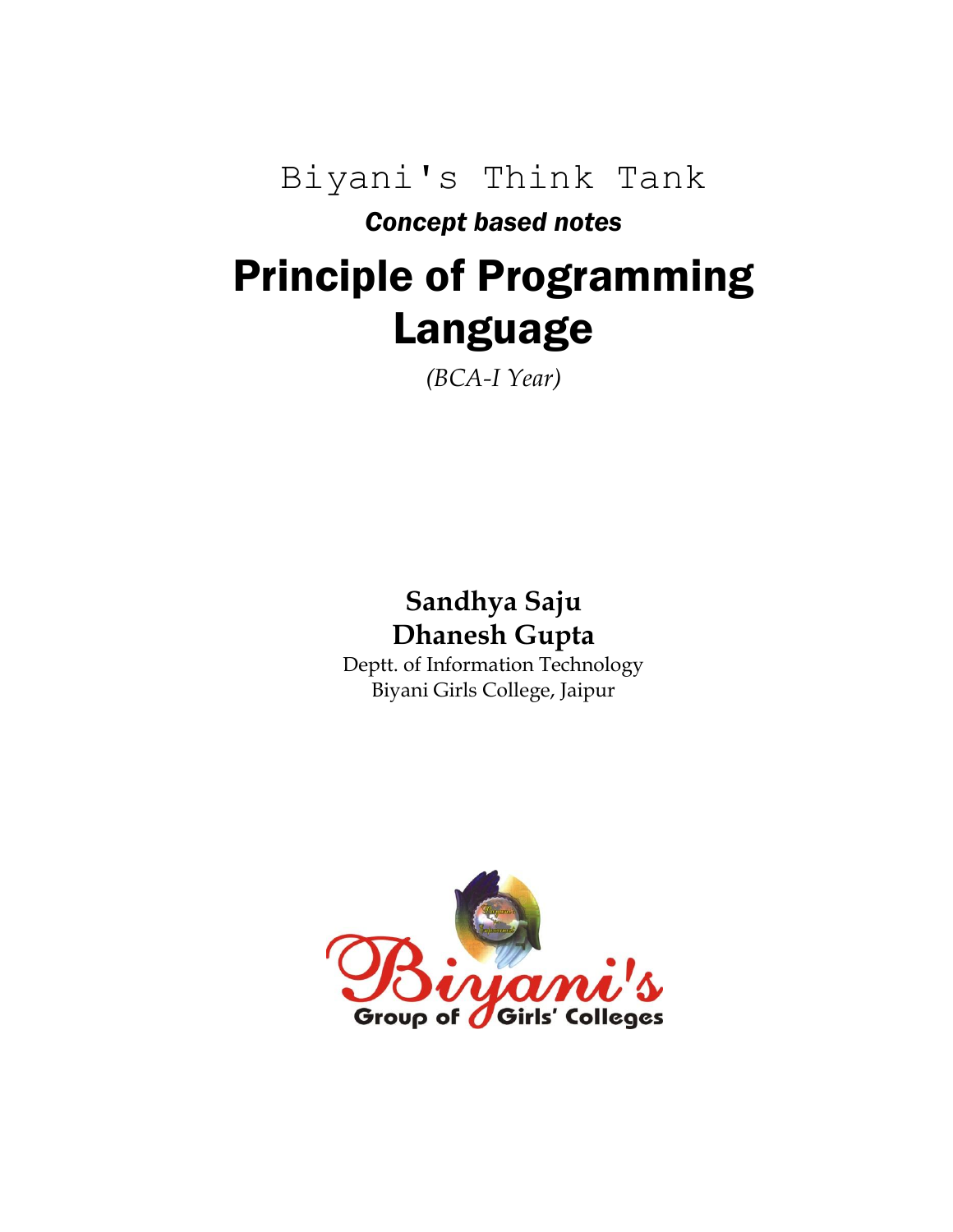*Published by :* **Think Tanks Biyani Group of Colleges**

*Concept & Copyright :* **Biyani Shikshan Samiti** Sector-3, Vidhyadhar Nagar, Jaipur-302 023 (Rajasthan) Ph: 0141-2338371, 2338591-95 · Fax: 0141-2338007 E-mail : acad@biyanicolleges.org Website :www.gurukpo.com; www.biyanicolleges.org

**Edition : 2011 Price :**

> While every effort is taken to avoid errors or omissions in this Publication, any mistake or omission that may have crept in is not intentional. It may be taken note of that neither the publisher nor the author will be responsible for any damage or loss of any kind arising to anyone in any manner on account of such errors and omissions.

*Leaser Type Setted by :* **Biyani College Printing Department**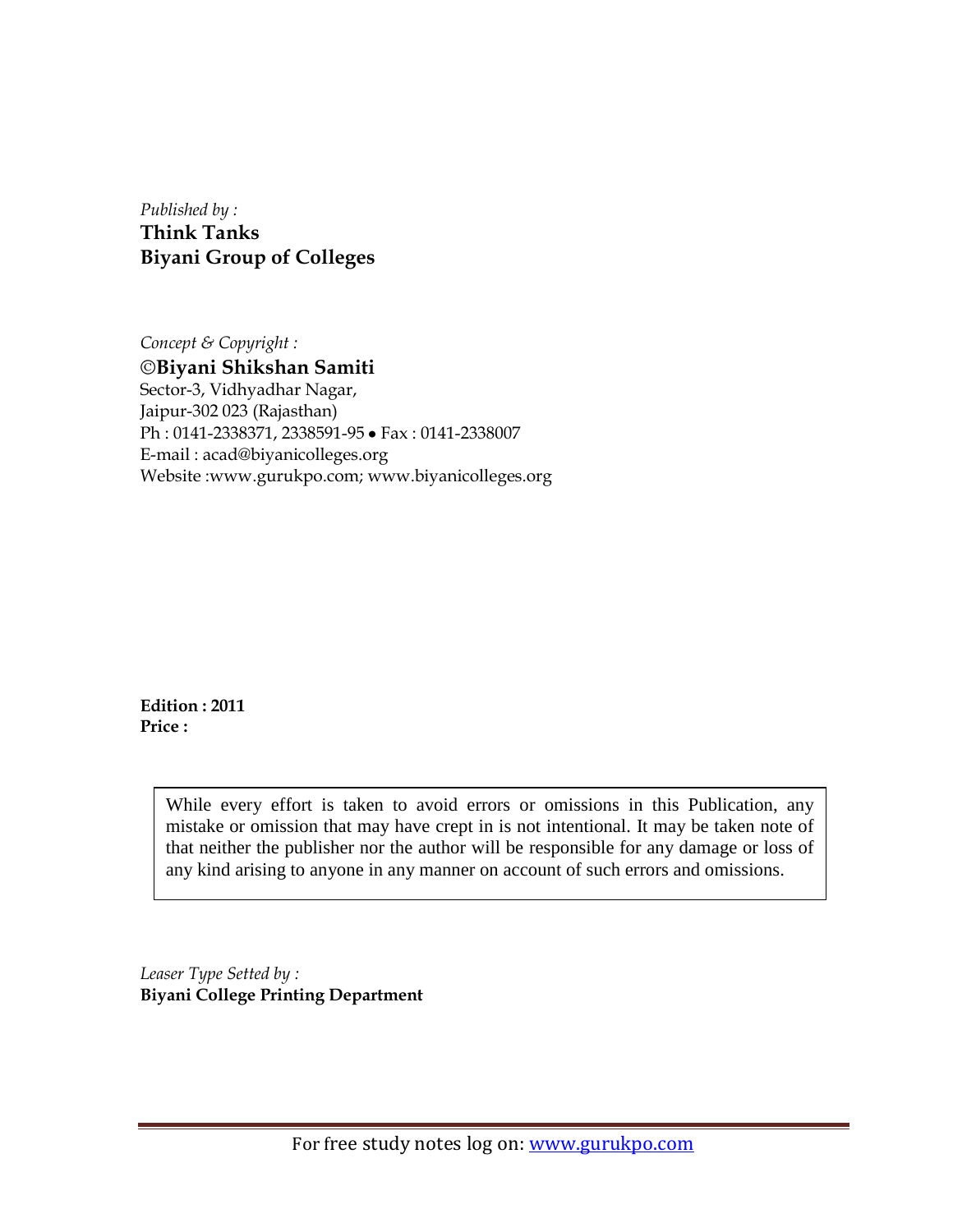# **Preface**

am glad to present this book, especially designed to serve the needs of the students. The book has been written keeping in mind the general weakness in understanding the fundamental concepts of the topics. The book is self-explanatory and adopts the "Teach Yourself" style. It is based on question-answer pattern. The language of book is quite easy and understandable based on scientific approach.

Any further improvement in the contents of the book by making corrections, omission and inclusion is keen to be achieved based on suggestions from the readers for which the author shall be obliged.

I acknowledge special thanks to Mr. Rajeev Biyani, *Chairman* & Dr. Sanjay Biyani, *Director* (*Acad.*) Biyani Group of Colleges, who are the backbones and main concept provider and also have been constant source of motivation throughout this Endeavour. They played an active role in coordinating the various stages of this Endeavour and spearheaded the publishing work.

I look forward to receiving valuable suggestions from professors of various educational institutions, other faculty members and students for improvement of the quality of the book. The reader may feel free to send in their comments and suggestions to the under mentioned address.

**Author**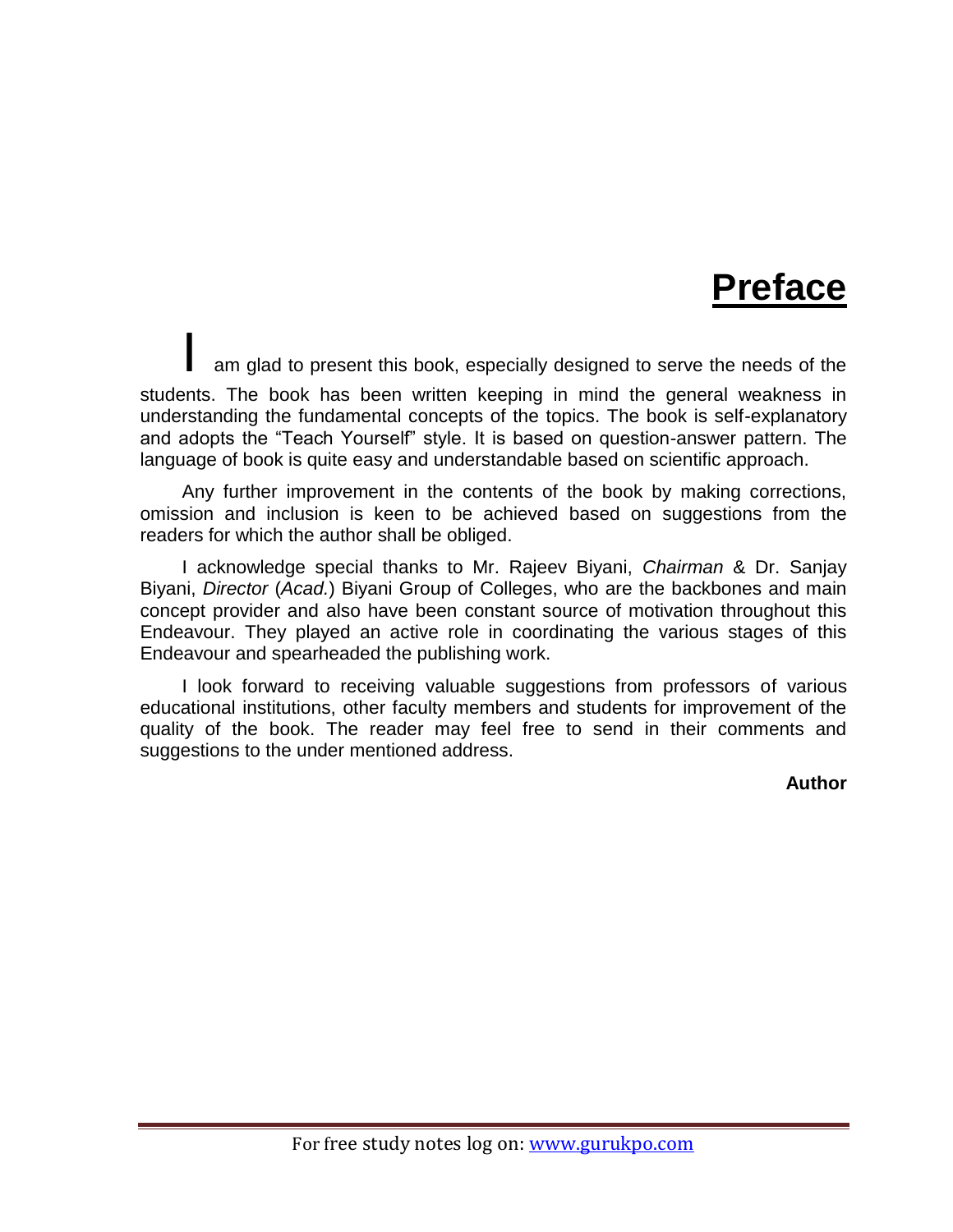# **Syllabus**

Basic concepts of programming languages: Programming do mains, language evaluation criterion and language categories, evolution of the major programming languages (FORTRAN, ALGOL 60 COBOL, BASIC, PL/I, ALGOL 68, ADA, C, C++, JAVA) Describing Syntax and Semantics, formal methods of describing syntax, recursive descent parsing, attribute grammars, dynamic semantics.

Names, Variables, Binding, Type cheecking, Scope and lifetime data types, array types, record types, union types, set types and pointer types, arithmetic expressions, type conversions, relational and Boolean expressions, assignment statements, mixed mode assignment.

Statement level control structures, compound statements, selection statement, iterative statements, unconditional branching, guarded commands. Subprogram, fundamentals of subprogram, design issues, parameter passing methods, overloaded subprograms, generic subprograms, separate and independent compilation, design issues for functions, accessing nonlocal environment, user defined overloaded operators,m coroutines, implementing subprograms, blocks, implementing dynamic scooping.

**Programming in C and C++:** Character set, variables and constants, keywords, Instructions, assignment statements, arithmetic expression, comment statements, simple input and output, Boolean expressions, Relational operators, logical operators, control structures, decision control structure, loop control structure, case control structure, functions, subroutines, scope and liftime of identifiers, parameter passing mechanism, arrays and strings, structures, array of structures, Console Input and Output functions, Disk I/O functions, Interaction with hardware, Interrupts and Interrupt Vectir table, Unions of structures, operations on bits, usage of enumerated data types. Bitfields, Pointers to Function, Function returning Pointers, Graphics in C.

**Object oriented programming in C++:**Basic Concepts of Object Oriented Programming. Characteristics of Object-Oriented Languages, Object, Classes in C++. Constructors, Destructors, Complex Class, Matrix class; Classes, Object and Memory; Structures and Classes; C++ Free Store, Static Class Data, Overload Assignment Operator, Copy Constructor, Data Conversion between Objects of different classes. Data structure through C++, Handling Data files (sequential and random), opening and closing files, stacks and queues, linked lists, trees, Inheritance Multiple, Private and Protected Inheritance, Virtual Functions, Objects Slicing, Input/Output in C++, user defined manipulators, Predefined Stream Objects, File I/O with Streams, Strsteams, Classes within classes, Smart Pointers, Tem plates, Exception Handling.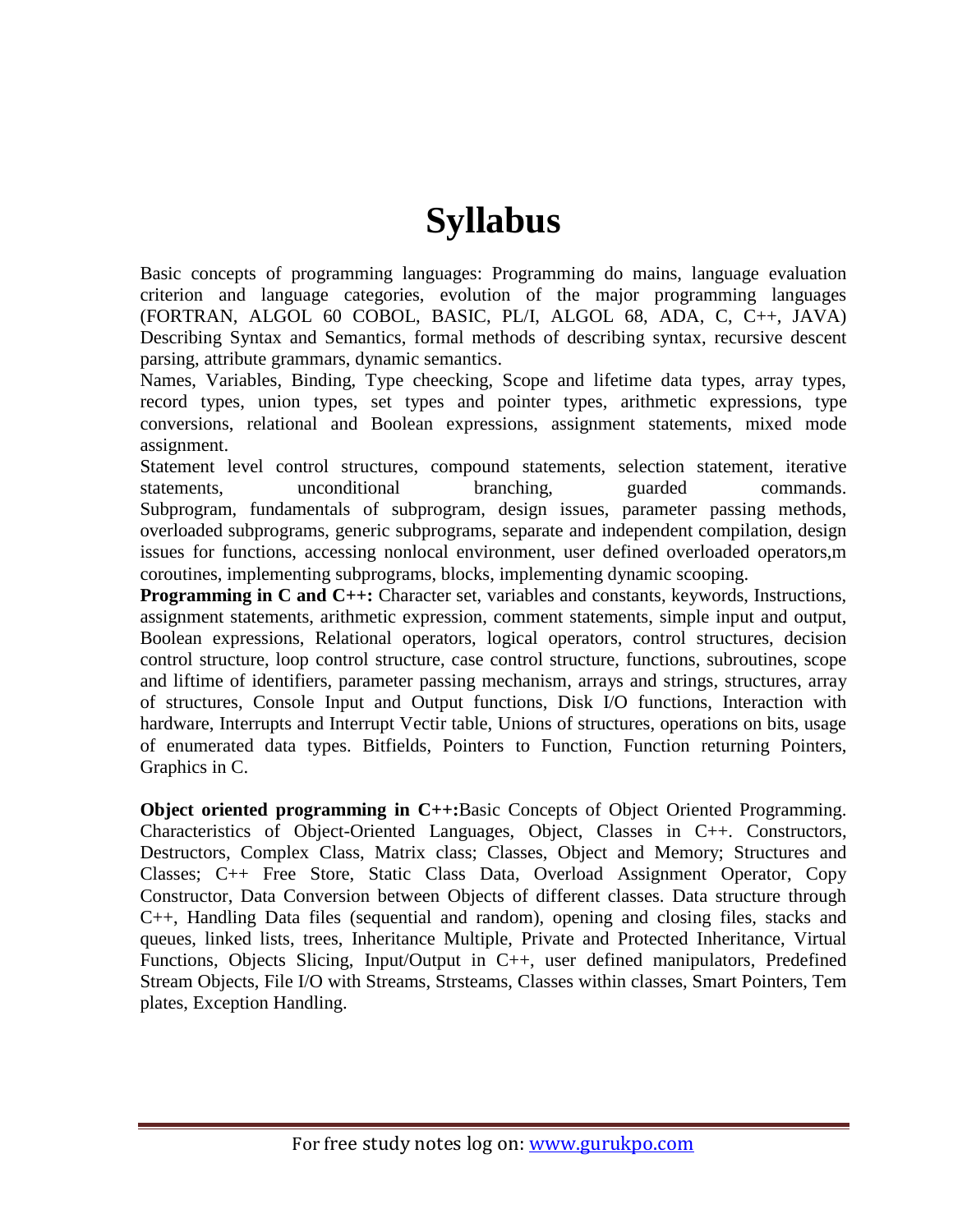# **Content**

| S.No.      | Name of Topic                                                                             |
|------------|-------------------------------------------------------------------------------------------|
| 1.<br>2.   | <b>Introduction to Programming tit-bits</b><br>The Decision, Loop, Case Control Structure |
| 3.         | <b>Functions</b>                                                                          |
| 4.<br>5.   | Array<br><b>Structure, Arrays and Union</b>                                               |
| 6.         | Pointers                                                                                  |
| 7.         | <b>File Handling</b>                                                                      |
| 8.         | C++ programming                                                                           |
| 9.         | <b>Oops Concepts</b>                                                                      |
| 10.        | <b>Case Study</b>                                                                         |
| 10.        | Keywords                                                                                  |
| 11.<br>12. | Papers 2011-2006<br>Bibliography                                                          |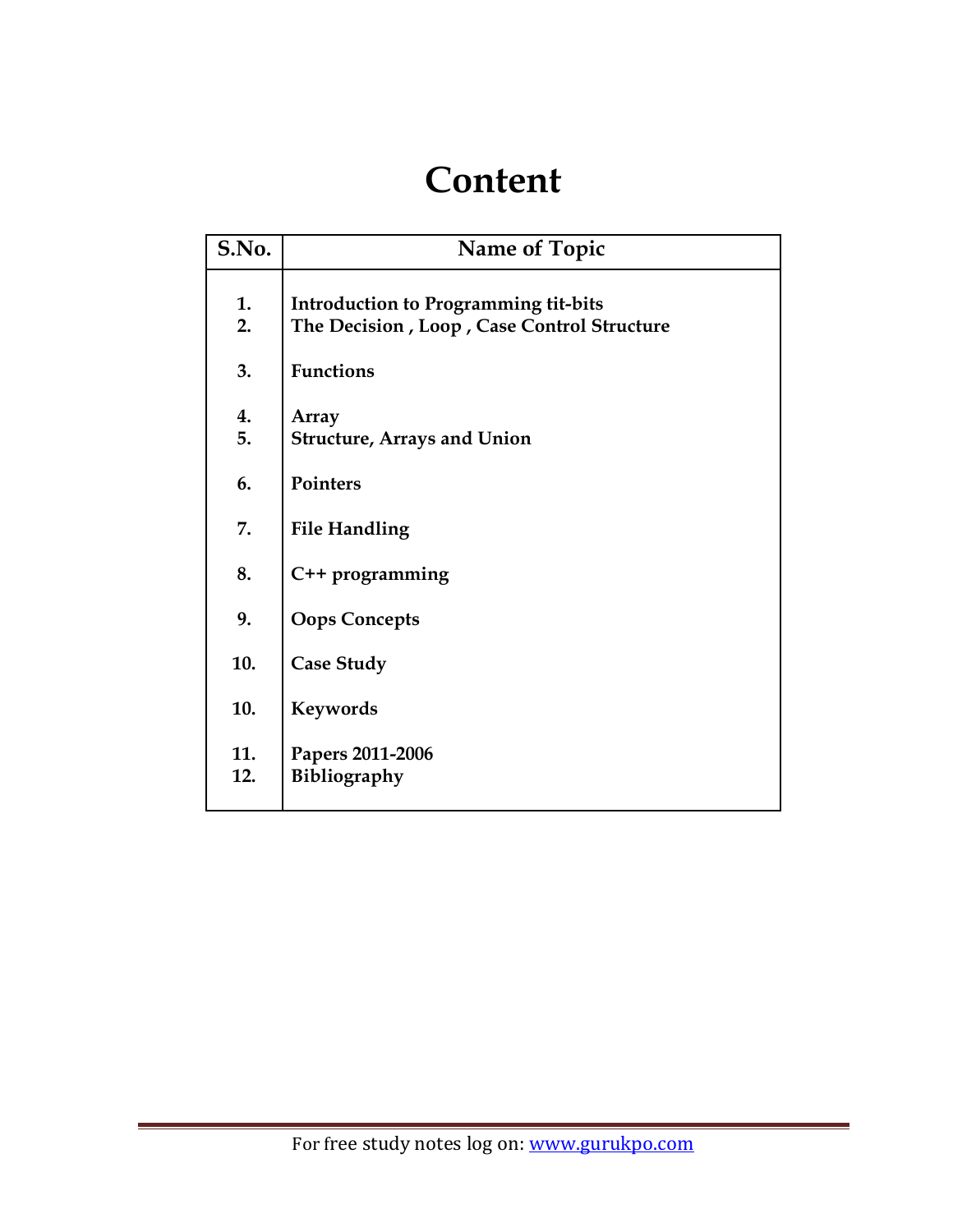# **Chapter 1**

# **Introduction to Programming tit-bits**

# **Q 1. How do we define a character set?**

- **Ans** Any alphabet ,digit or symbols to represent information is called Character . The characters are grouped into following categories:
	- 1 Letters
	- 2 Digits
	- 3 Special characters
	- 4 White spaces

The following are the valid alphabets, numbers and special symbols permitted in C.

Digits: From 0 to 9

Letters: From a to z, A to Z.

Special characters : , . ? ' " / \

White space: Blank Spaces , Tab , New Line.

# **Q2 What are Identifiers?**

**Ans** Identifiers" are the names that we supply for variables, types, functions, and labels in our program. Identifier names must differ in spelling and case from any keywords. We cannot use keywords (either C or Microsoft) as identifiers; they are reserved for special use. We create an identifier by specifying it in the declaration of a variable, type, or function.

# **Q3 Define Variables**.

- Ans A variable is a name given to the memory location for holding data. The name of the memory location i.e. the variable name, remain fixed during execution of the program but the data stored in that location may change from time to time.
- Eg. Marks1, Marks2, abc, a, ab\_1,

# **Rules for writing variable names**

- 1. The first character of variable name must be an alphabetic.
- 2. Blank spaces are not allowed in a variable name.
- 3. Special characters such as arithmetic operators,  $\#$ , can not be used in a variable.
- 4. Reserved words(Keywords) cannot be used as variable names.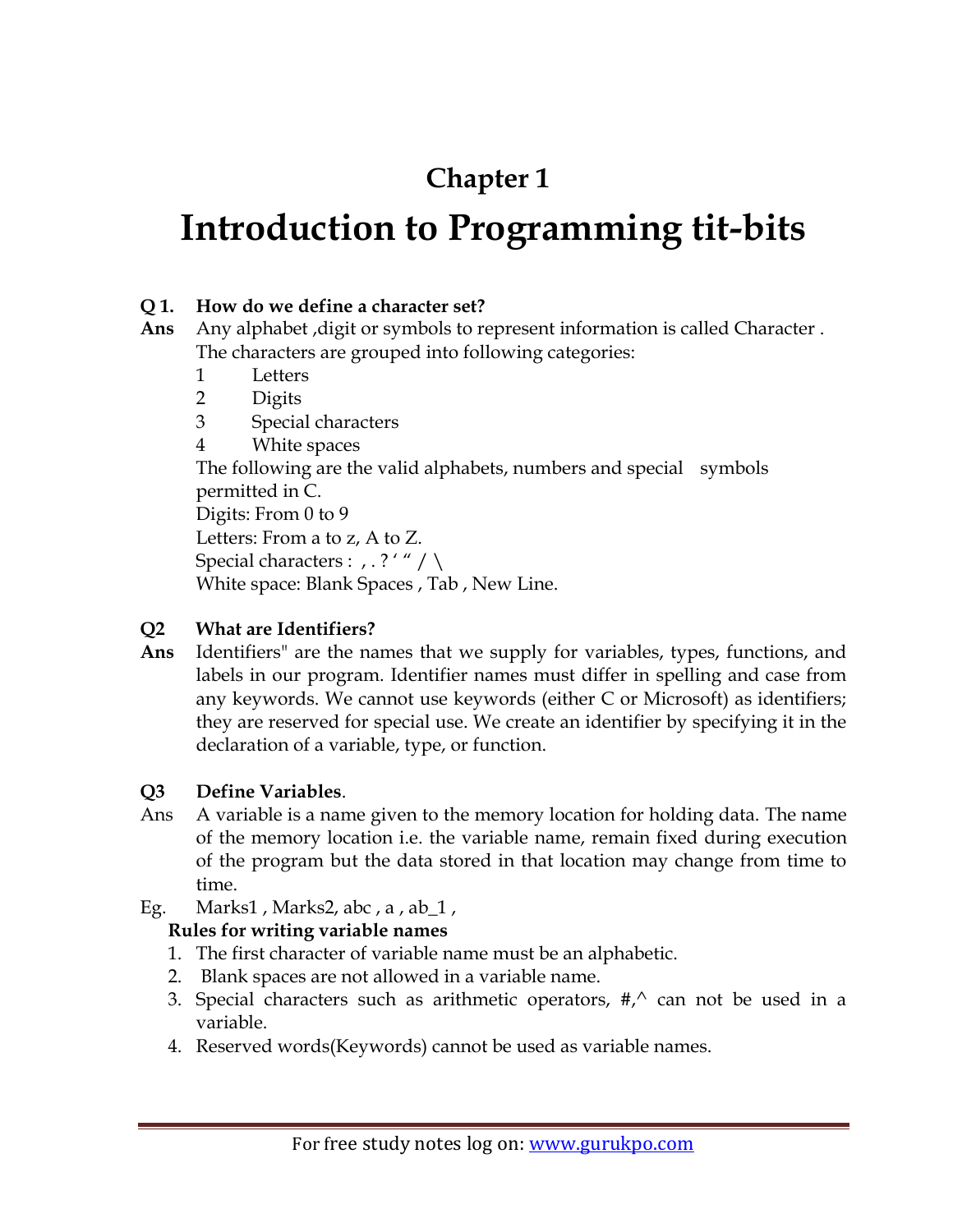- 5. The maximum length of a variable name depends upon the compiler (8).
- 6. A variable name declared for one data type cannot be used to declare another data type.

# **Q4 What do you mean by constants?**

- Ans Constant is fixed value which can not be changed by the program during the execution.
- Eg. A=5 in this 5 is constant.

# **Q 5. How many types of constants ?**

- A2. There are mainly three types of constants namely: integer, real and character constants.
- 1. Integer Constants:
	- (i) Decimal Integer Constant:  $0$  to 9 E.g: 49, 58, -62, … (40000 cannot come bcoz it is > 32767)
	- (ii) Octal Integer Constant: 0 to 7 Add "0" before the value. Eg.: 045, 056, 067
	- (iii) Hexadecimal Integer:0 to 9 and A to F Add 0x before the value E.g: 0x42, 0x56, 0x67
- 2. Real Constants:

The real or floating point constants are in two forms namely fractional form and the exponential form.

A real constant in fractional form must have a digit with a decimal part.Ex 456.78

In exponential form, the real constant is represented as two parts. The part lying before the 'e' is the 'mantissa', and the one following 'e' is the 'exponent'. Ex: +3.2e-4, 4.1e8, -0.2e+4, -3.2e-4

3. Character Constants A character constant is an alphabet, a single digit or a single special symbol enclosed within inverted commas. Ex: 'B', 'l', '#'

# **Q 6. What are key words?**

**A**.ns They are the reserved words that cannot be used for naming a variable. They perform fix tasks.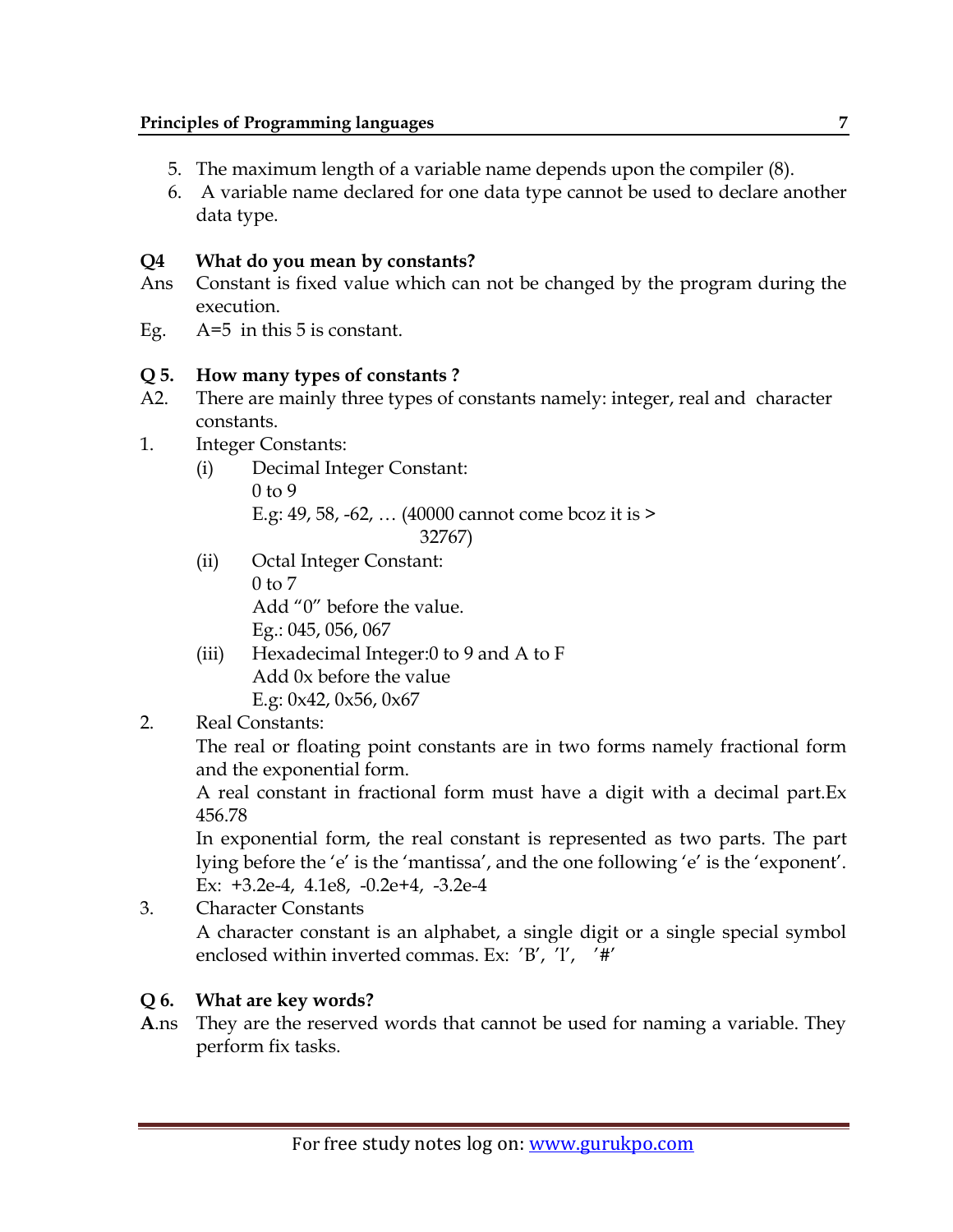**Eg**. int , char , for , if .

#### **Q7 Explain Instructions.**

Ans C instruction are of basically three types :

- 1 Type declaration instruction
- 2 Arithmetic Instruction
- 3 Control Instruction

#### **Type Declaration Instructions**

This instruction is used to declare the type of variables being used in the program. Any variable used in the program must be declared before using it in any statement. The type declaration statements is written at the beginning of the main() function.

The main purpose of type declaration instruction is to declare the type of variable C program.

```
For Example : 
int num;
char c; // Type Declaration
float f;
main()
{
Some Statements
}
```
## **The Arithmetic Instruction**

A C arithmetic instruction consists of a variable name on the left hand side of = and constants appearing on the right hand side of = are connected by arithmetic operators like  $+$ ,  $-$ ,  $*$  and  $/$ .

A C arithmetic statement could be of 3 types :

(a) Integer mode arithmetic statement : This is an arithmetic statement which all operands are either integer or integer constants.

For Example : int i, j, l, m;  $i=i+1;$  $m=i* j+1;$ 

(b) Real Mode Arithmetic Statement : These are arithmetic statement in which all operands are either real constant or real variable. For Example :

float si, roi, p, q ;

**8**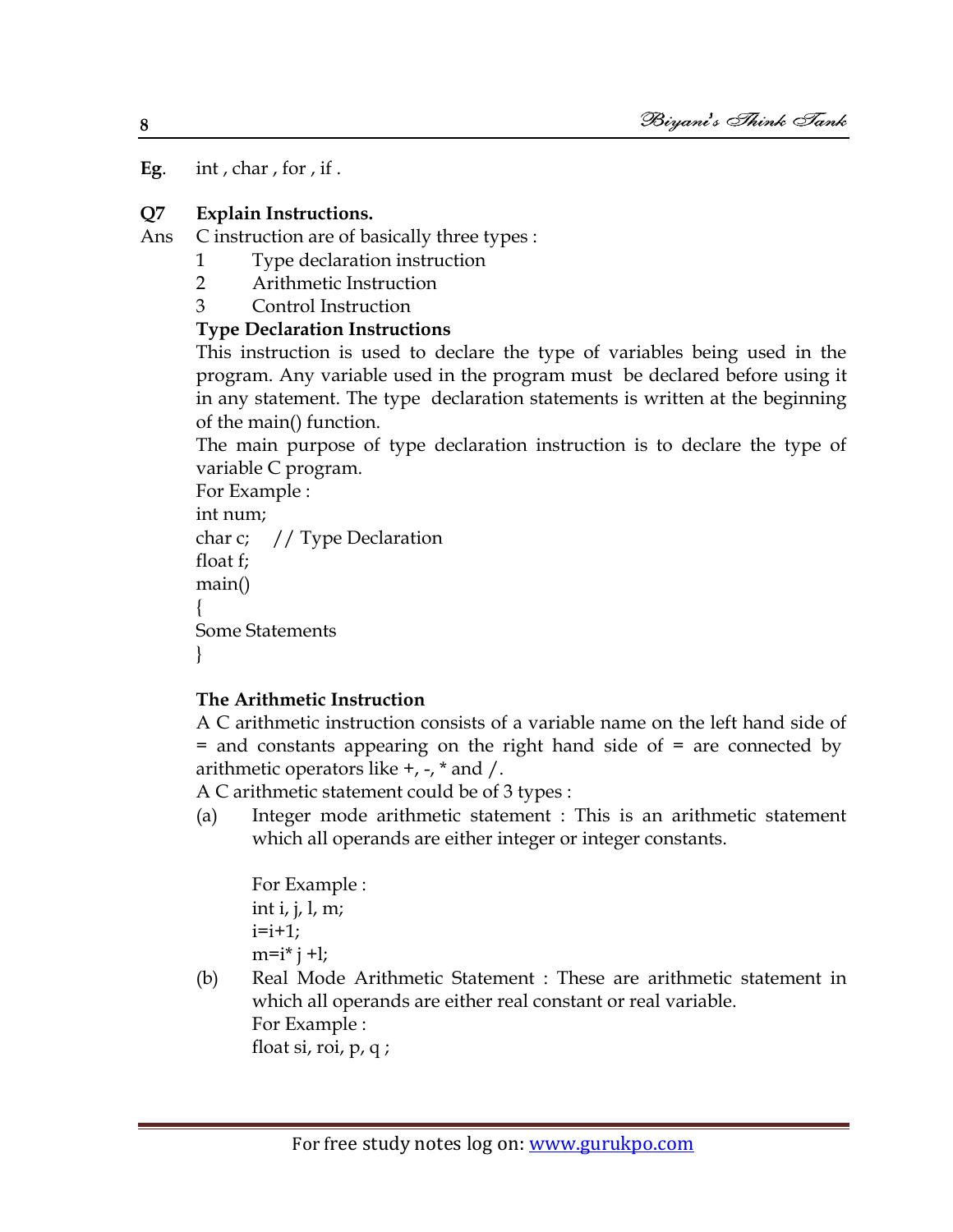$si = roi * p * q / 100.0;$ 

c) Mixed mode arithmetic statements : this is an arithmetic statement in which some of the operands are integer and some of the operands are real.

For Example :

int a, b, c, num ;

 $avg = (a + b + c + num)/4;$ 

#### **Control instruction:**

To control the sequence of execution of various statements in a C program.

#### **Q8. What is Expression?**

Ans Expression is any valid combination of operators, constants, functions and variables.

Statements like  $a = b + 3$ ,  $a + 2$  and  $300 > (8 * k)$  are all expressions.

#### **Q9 Discuss various operator in C and C++.**

- **Ans** An operator is a symbol that operates on a certain data type and produces the output as the result of the operation.
	- **Eg.** expression *4 + 5 is equal to 9*. Here 4 and 5 are called operands and + is called operator.

#### **Category of operators**

Unary Operators:-A unary operator is an operator, which operates on one operand.

Binary:-A binary operator is an operator, which operates on two operands Ternary:-A ternary operator is an operator, which operates on three operands.

#### **C contains the following operator groups**

#### **1 Arithmetic Operator**

The arithmetic operator is a binary operator, which requires two operands to perform its operation of arithmetic. Following are the arithmetic operators that are available.

| Operator      | Description                 | Eg.   |        |
|---------------|-----------------------------|-------|--------|
| $+$           | Addition                    | $a+b$ |        |
|               | Subtraction                 | a-b   |        |
|               | Division                    | a/b   |        |
| $\star$       | Multiplication              |       | $a^*b$ |
| $\%$          | Modulo or remainder         |       | $a\%b$ |
| $\mathcal{P}$ | <b>Relational Operators</b> |       |        |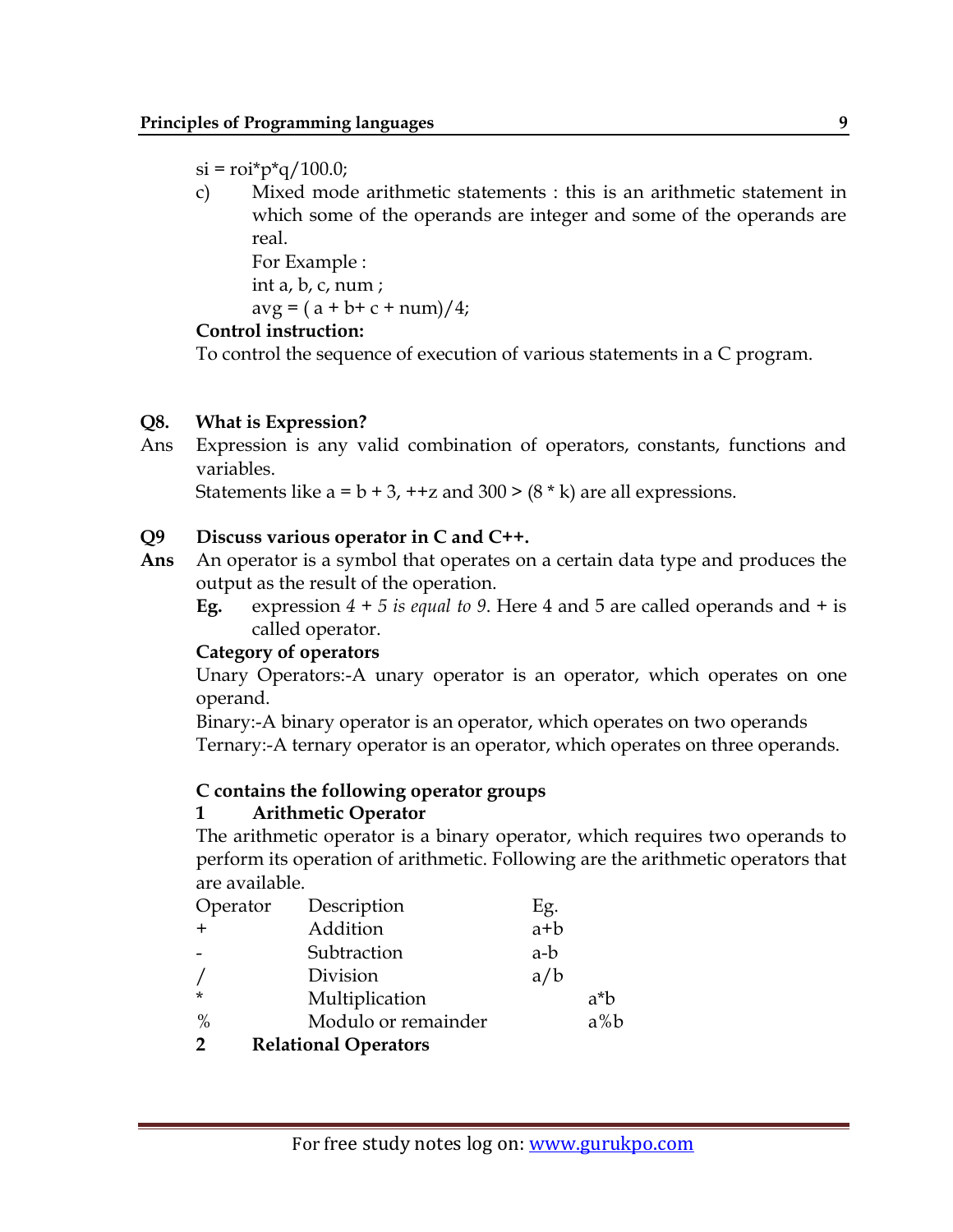Relational operators compare between two operands and return in terms of true or false i.e. 1 or 0. In C and many other languages a true value is denoted by the integer 1 and a false value is denoted by the integer 0. Relational operators are used in conjunction with logical operators and conditional & looping statements.

< Less than

- > Greater than
- <= Less than or equal to
- >= Greater than or equal to
- != Not equal to
- == Equal to

# **3 Logical Operators**

A logical operator is used to compare or evaluate logical and relational expressions. There are three logical operators available in the C language.

- && Logical AND
- || Logical OR
- ! Logical NOT

# **4 Assignment operator**

An assignment operator  $(=)$  is used to assign a constant or a value of one variable to another.

Example:

 $a = 5;$  $b = a$ ; rate  $= 10.5$ 

net =  $(a/b) * 100$ ; \* There is always difference between the equality operator (==) and the assignment operator (=).

# **5 Conditional or Ternary Operator**

A conditional operator checks for an expression, which returns either a true or a false value. If the condition evaluated is true, it returns the value of the true section of the operator, otherwise it returns the value of the false section of the operator.

Its general structure is as follows:

Expression1 ? expression 2 (True Section): expression3 (False Section) Example:

 $a=3, b=5, c;$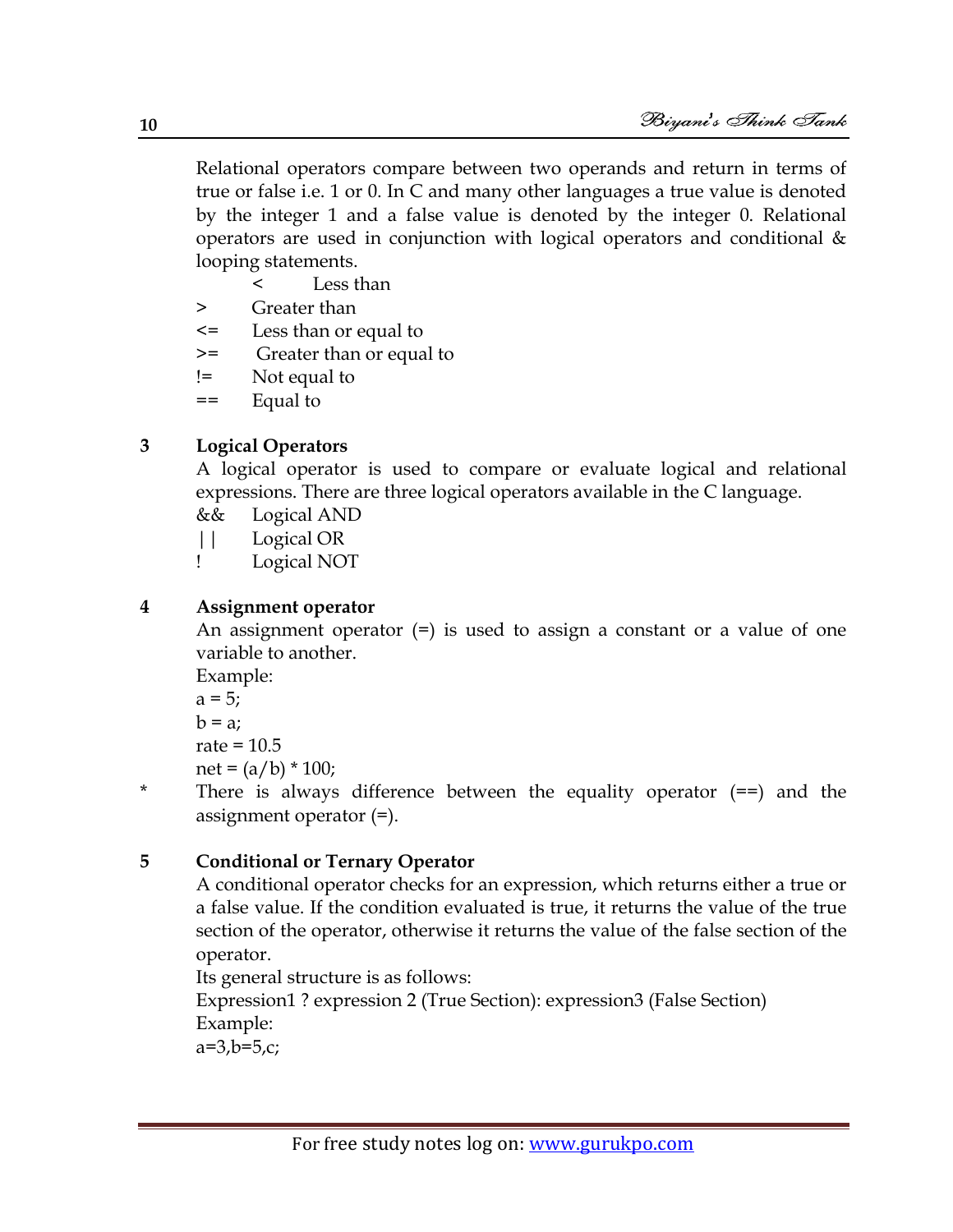$c = (a > b)$  ?  $a + b : b - a;$ 

The variable c will have the value 2, because when the expression  $(a>b)$  is checked, it is evaluated as false. Now because the evaluation is false, the expression b-a is executed and the result is returned to c using the assignment operator.

## **6 Bitwise Operators:**

These are used to perfom bitwise operations such as testing the bits , shifting the bits to left or right , one"s compliment of bits. This operator can be apply on only int and char data type.

 $&$  AND

| Inclusive OR ^ Exclusive OR << Shift Left >> Shift Right ~ One's compliment  $~\sim$ A = 1100 0011

#### **7 Increment and Decrement Operators**

These operators are unary operators .

The increment and decrement operators are very useful in C language. They are extensively used in for and while loops. The syntax of these operators is given below.

++ --

## **8 Comma operator ( , ):-**

The comma operator  $\mu$  is used to separate two or more expressions that are included where only one expression is expected. When the set of expressions has to be evaluated for a value, only the rightmost expression is considered.

#### **Q10 What are the ways to comment statement in C?**

Ans Comments are non executable statement Most of  $C/C$ ++ will support two types of comments: // Comment text goes here ( in line) /\* Comment goes here \*/ (**block**)

#### **Q11 Input and output statements**

Ans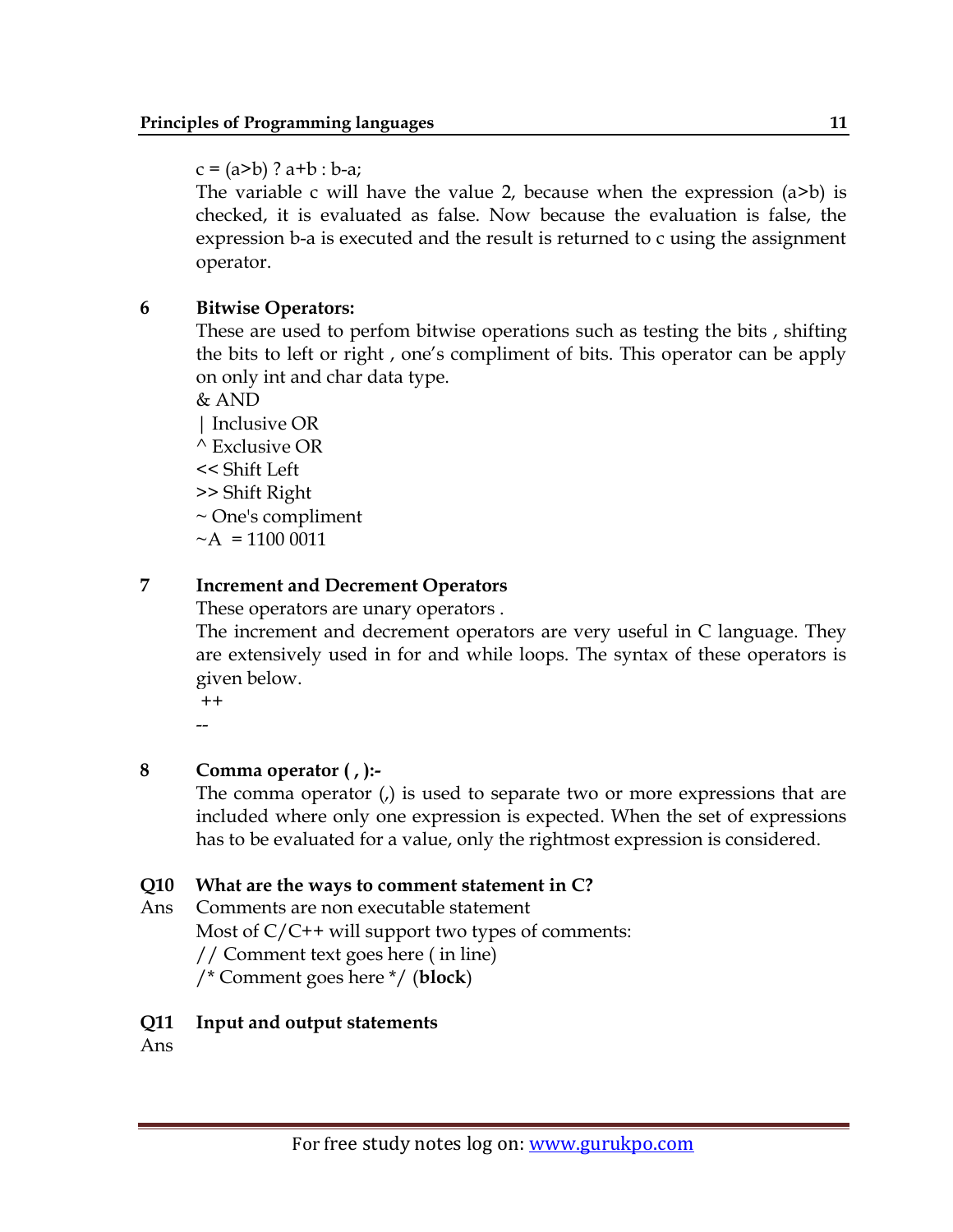## **Input :**

In any programming language input means to feed some data into program. This can be given in the form of file or from command line. C programming language provides a set of built-in functions to read given input and feed it to the program as per requirement.

printf() function

This is one of the most frequently used functions in C for output

## **Output :**

In any programming language output means to display some data on screen, printer or in any file. C programming language provides a set of built-in functions to output required data.

scanf() function

This is the function which can be used to to read an input from the command line.

# **Objective**

- 1. The statement char  $ch = z'$  would store in ch:
	- (a) the character z
	- (b) ASCII value of z
	- (c) z character along with single inverted commas
	- (d) Both (a) and (b)  $( )$

# 2. The maximum value that an single constant can have is:

| (a)                | $-32767$          | (b)                                                                         | 32767                                      |  |  |
|--------------------|-------------------|-----------------------------------------------------------------------------|--------------------------------------------|--|--|
| (c)                | $1.7014e + 38$    | (d)                                                                         | $-1.7001e + 38$                            |  |  |
| (d)                | None of the above |                                                                             |                                            |  |  |
| <b>LISP</b> means: |                   |                                                                             |                                            |  |  |
| (a)                | Logic processing  | (b)                                                                         | List processing                            |  |  |
| (c)                | List function     | (d)                                                                         | Logic programming                          |  |  |
|                    |                   |                                                                             |                                            |  |  |
| (a)                | C                 | (b)                                                                         | $C++$                                      |  |  |
| (c)                | <b>COBOL</b>      | (d)                                                                         | <b>FORTRAN</b>                             |  |  |
|                    |                   |                                                                             |                                            |  |  |
| (a)                | ken Thompson      | (b)                                                                         | Dennis Ritchie                             |  |  |
| (c)                | Peter Norten      | (d)                                                                         | <b>Martin Richards</b>                     |  |  |
|                    |                   |                                                                             |                                            |  |  |
| (a)                | Unary             | (b)                                                                         | Binary                                     |  |  |
| (c)                | Ternary           | (d)                                                                         | All of the above                           |  |  |
|                    |                   | Language used for business purpose is:<br>C language has been developed by: | Which operator has the highest procedance? |  |  |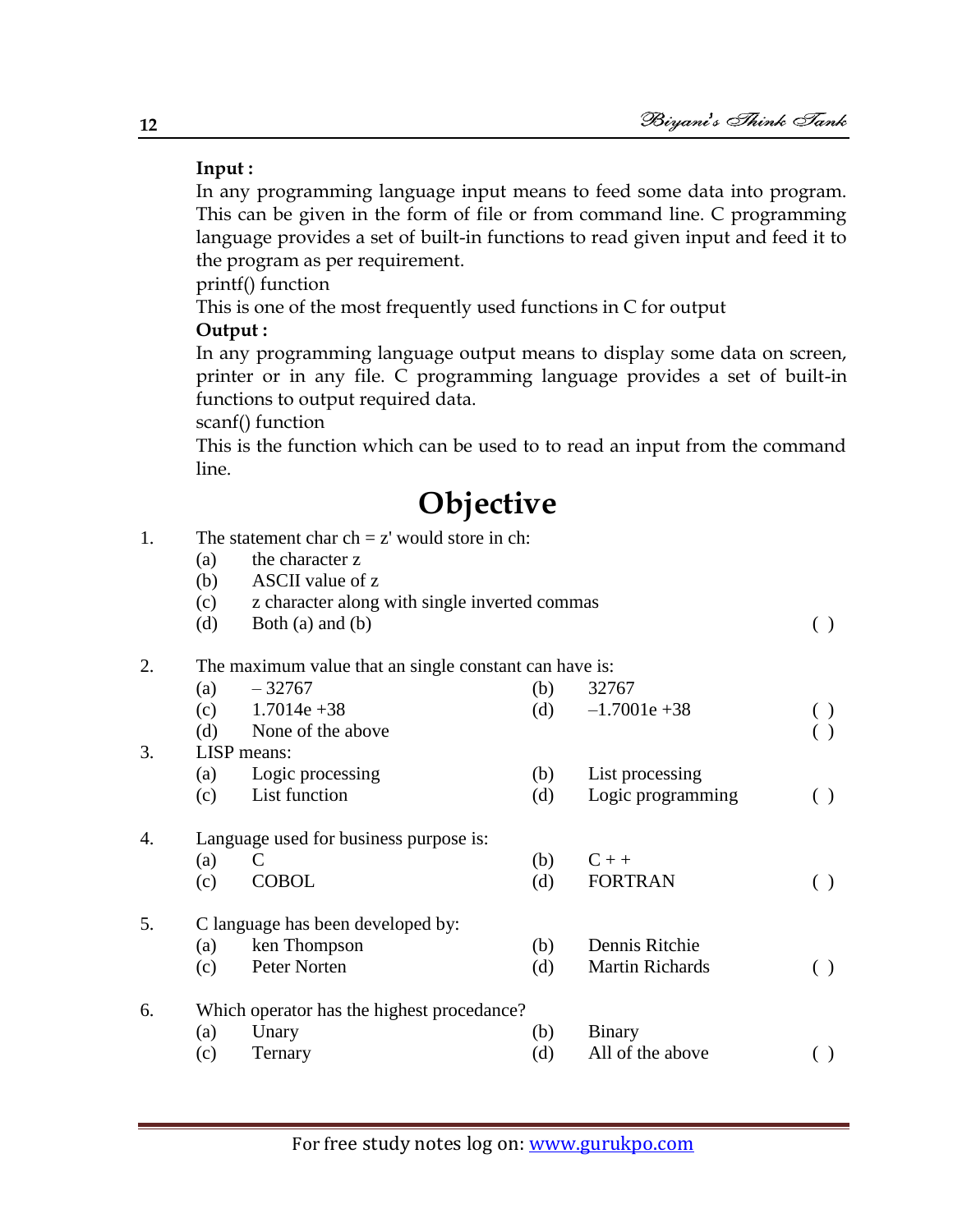| 7.<br>Void is used as:<br>A data type of a function that returns nothing to its calling environment<br>(a)<br>Inside the parentheses of a function that doen't have any argument<br>(b)<br>(c)<br>In an expression |                                                                  |                                                                                     |     |     |                          |                    |  |  |
|--------------------------------------------------------------------------------------------------------------------------------------------------------------------------------------------------------------------|------------------------------------------------------------------|-------------------------------------------------------------------------------------|-----|-----|--------------------------|--------------------|--|--|
|                                                                                                                                                                                                                    | (d)                                                              | In a print statement                                                                |     |     |                          | $\left( \ \right)$ |  |  |
| 8.                                                                                                                                                                                                                 |                                                                  | Language used for scientific manner is:                                             |     |     |                          |                    |  |  |
|                                                                                                                                                                                                                    | (a)                                                              | C                                                                                   |     | (b) | $C++$                    |                    |  |  |
|                                                                                                                                                                                                                    | (c)                                                              | <b>FORTRAN</b>                                                                      |     | (d) | None of the above        | ( )                |  |  |
| 9.                                                                                                                                                                                                                 | float a;                                                         | The output of the following is:<br>void main ()                                     |     |     |                          |                    |  |  |
|                                                                                                                                                                                                                    | $b = 5;$<br>$c=10$ ;                                             |                                                                                     |     |     |                          |                    |  |  |
|                                                                                                                                                                                                                    | $a = b/c$ ;                                                      |                                                                                     |     |     |                          |                    |  |  |
|                                                                                                                                                                                                                    |                                                                  | printf("%f',a);                                                                     |     |     |                          |                    |  |  |
|                                                                                                                                                                                                                    | $\}$                                                             |                                                                                     |     |     |                          |                    |  |  |
|                                                                                                                                                                                                                    | (a)                                                              | 0.000000                                                                            |     | (b) | 0.50000                  |                    |  |  |
|                                                                                                                                                                                                                    | (c)                                                              | Both a and b                                                                        |     | (d) | None of the above        | ( )                |  |  |
| 10.                                                                                                                                                                                                                | ALU stands for:                                                  |                                                                                     |     |     |                          |                    |  |  |
|                                                                                                                                                                                                                    | (a)                                                              | Atomic line unit                                                                    |     | (b) | Analog logic unit        |                    |  |  |
|                                                                                                                                                                                                                    | (c)                                                              | Arithmetic and logic unit                                                           |     | (d) | automatic logic unit     | $\left( \ \right)$ |  |  |
| 11.                                                                                                                                                                                                                | 1 GB is equal to:                                                |                                                                                     |     |     |                          |                    |  |  |
|                                                                                                                                                                                                                    | (a)                                                              | 1024 bits                                                                           |     | (b) | 1.24 bytes               |                    |  |  |
|                                                                                                                                                                                                                    | (c)                                                              | 1024 kB                                                                             |     | (d) | 104 MB                   | ( )                |  |  |
| 12.                                                                                                                                                                                                                | Which of the following C type is not a primitive data structure? |                                                                                     |     |     |                          |                    |  |  |
|                                                                                                                                                                                                                    | (a)                                                              | int                                                                                 |     | (b) | float                    |                    |  |  |
|                                                                                                                                                                                                                    | (c)                                                              | char                                                                                |     | (d) | none                     | ( )                |  |  |
| 13.                                                                                                                                                                                                                |                                                                  | Length of the string " correct" is:                                                 |     |     |                          |                    |  |  |
|                                                                                                                                                                                                                    | (a)                                                              | 7                                                                                   | (b) | 8   |                          |                    |  |  |
|                                                                                                                                                                                                                    | (c)                                                              | 6                                                                                   | (d) |     | implementation dependent | $\left( \ \right)$ |  |  |
| 14.                                                                                                                                                                                                                | (a)                                                              | int $x,y = 2$ , z, a;<br>$X = (y * =2) + (z =a=y)$<br>printf $("d",x);$<br>prints 7 |     |     |                          |                    |  |  |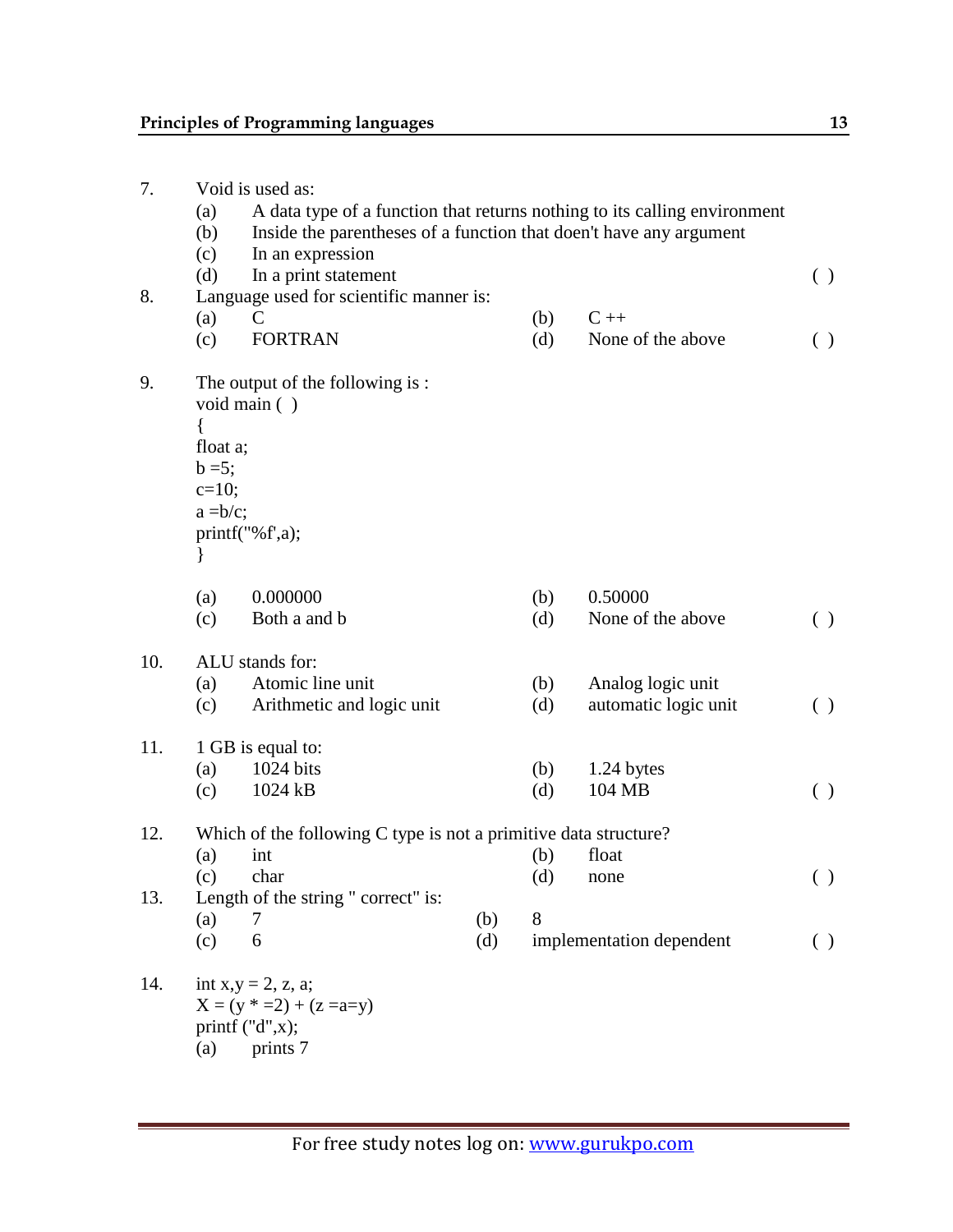| (c)<br>is syntactically warning<br>(d)                                                           |  |  |  |  |
|--------------------------------------------------------------------------------------------------|--|--|--|--|
| 15.<br>If n has the value 3, then the output of the statement:<br>printf("% $d\&d$ ", n++, ++n); |  |  |  |  |
| is $34$<br>(b)<br>is $45$<br>(a)                                                                 |  |  |  |  |
| (d)<br>is $44$<br>(c)<br>is implementation dependent                                             |  |  |  |  |
| 16.<br>Printf ("%C", $100$ ):                                                                    |  |  |  |  |
| Prints 100<br>(a)                                                                                |  |  |  |  |
| (b)<br>Prints the ASCII equivalent of 100                                                        |  |  |  |  |
| prints garbage<br>(c)                                                                            |  |  |  |  |
| none of the above<br>(d)                                                                         |  |  |  |  |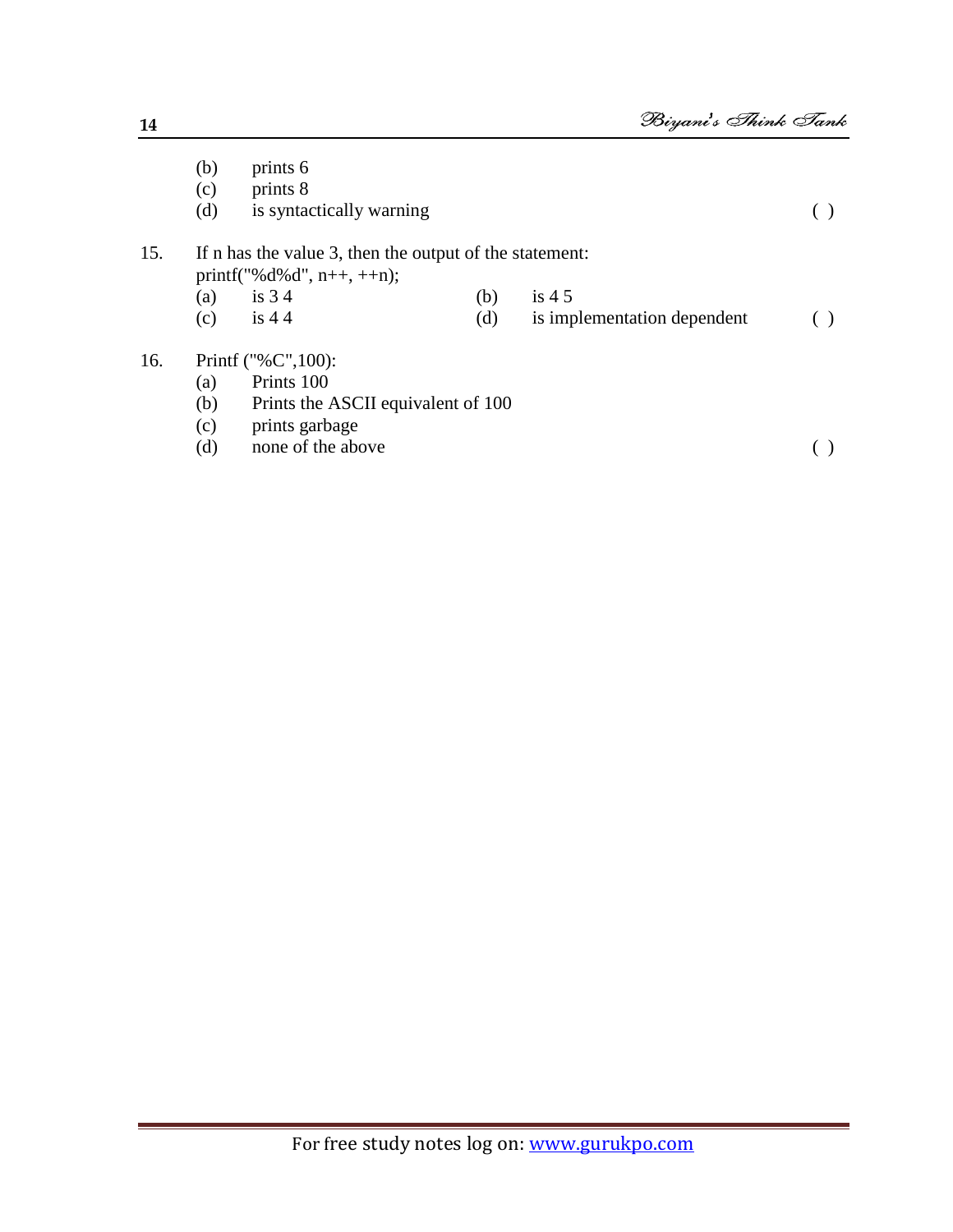# **Chapter 2**

# **The Decision , Loop , Case Control Structure**

# **Q.1 Explain control structures available in C and C++.**

A C provides two styles of flow control:

**Branching** 

Looping

## **Branching or Decision :**

Branching or Decision is so called because the program chooses to follow one branch or another.

## **if statement**

This is the most simple form of the branching statements.It takes an expression in parenthesis and an statement or block of statements. if the expression is true then the statement or block of statements gets executed otherwise these statements are skipped.

Syntex:- if with single statement

```
if (expression)
  statement;
Syntex:- if with block statement
if (expression)
 \left\{ \right. Block of statements;
  }
or
Syntex:- if with else statement
if (expression)
  {
   Block of statements;
 }
else
```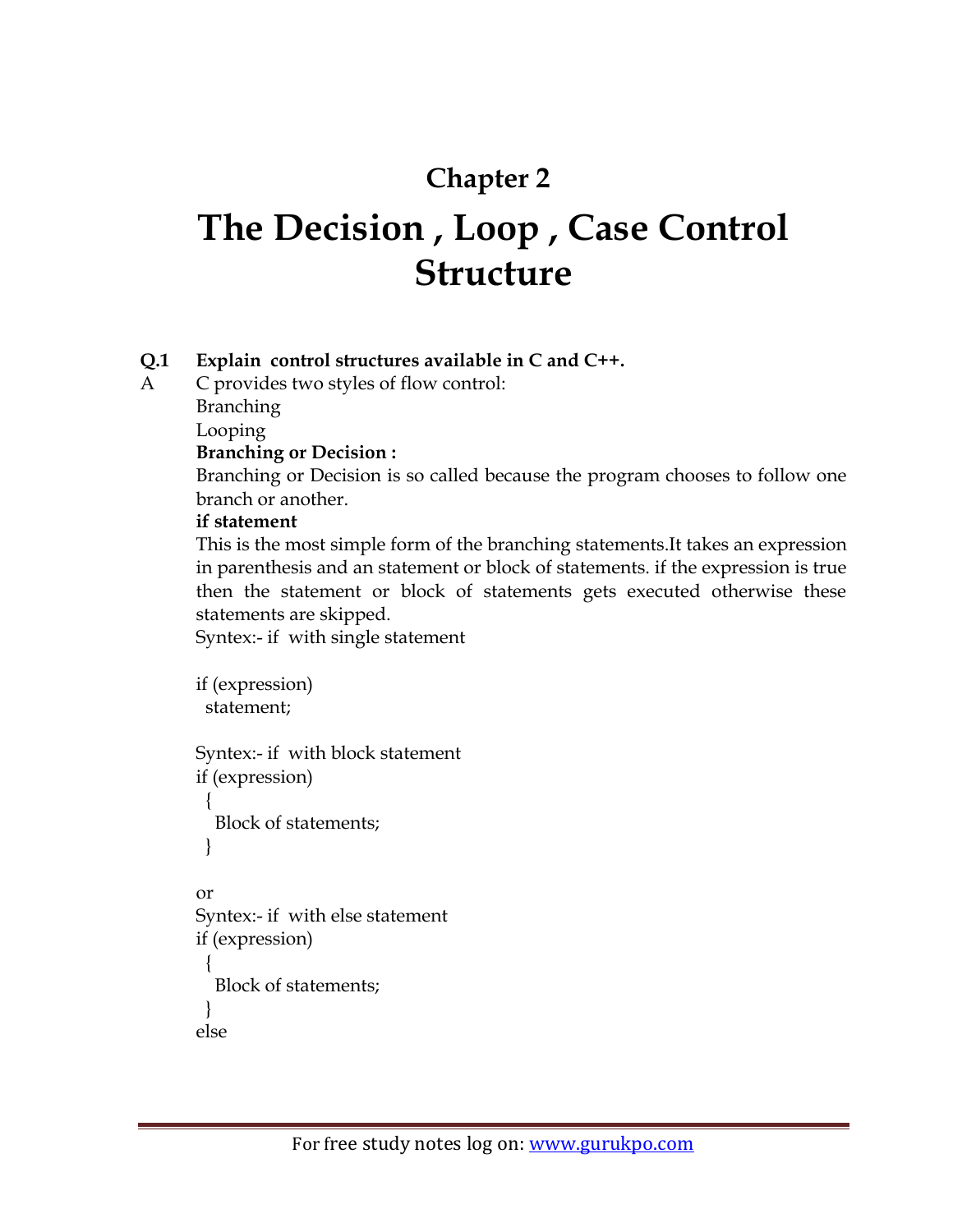```
 {
   Block of statements;
  }
Or
Syntex:- if with else if statement
if (expression)
 {
   Block of statements;
 }
else if(expression)
 {
   Block of statements;
  }
else
  {
   Block of statements;
  }
#include <stdio.h>
main()
{
 int cows = 6;
 if (cows > 1) printf("We have cows\n");
 if (cows > 10)
   printf("loads of them!\n");
  else
   printf("Executing else part...!\n");
 if (cows == 5)
  {
   printf("We have 5 cows\n");
 }
 else if(\text{(cows == 6)}
```
Eg.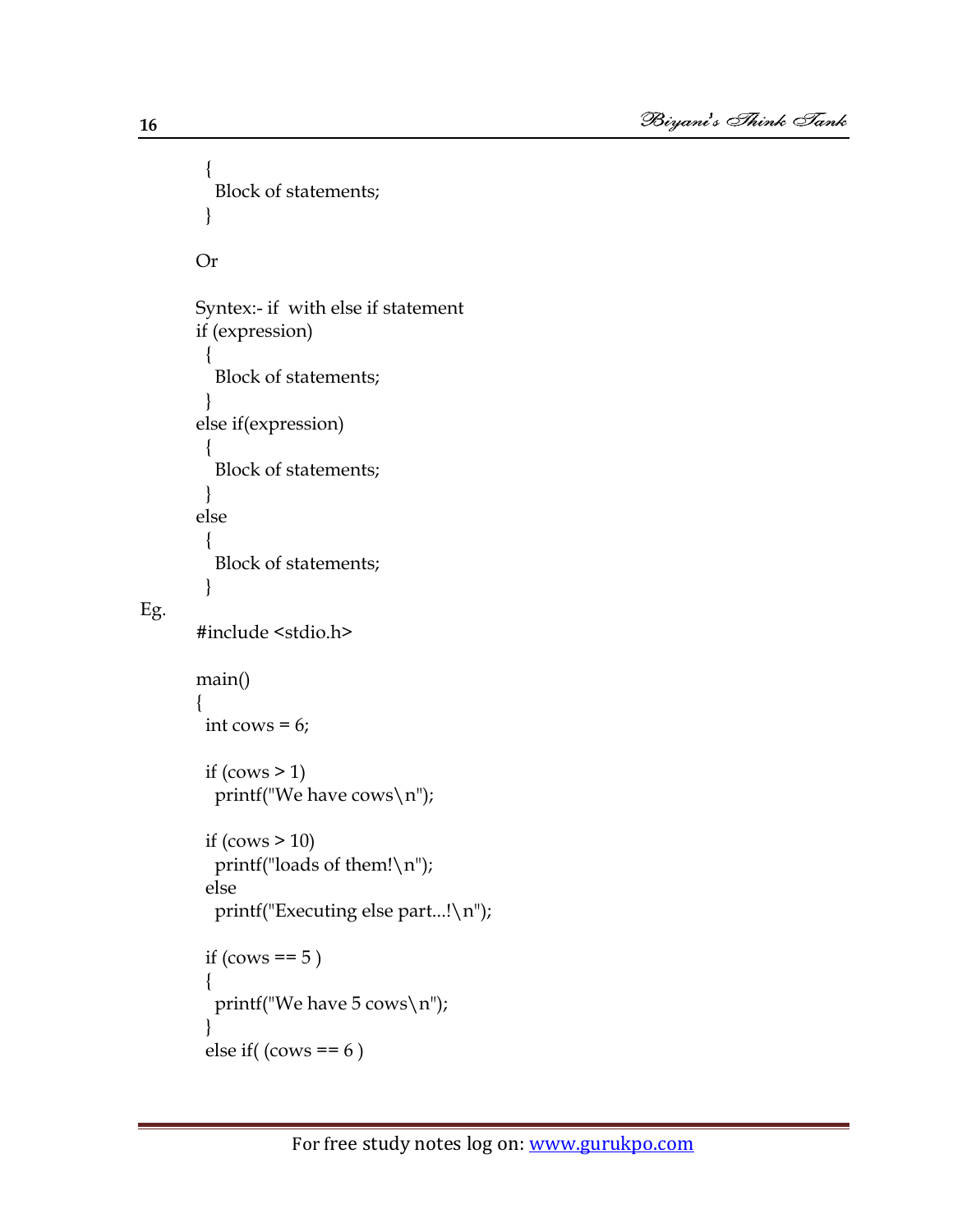```
 {
  printf("We have 6 cows\n\ranglen");
 }
}
```
Output

We have cows Executing else part...! We have 6 cows

# **? : Operator**

The ? : operator is just like an if ... else statement except that because it is an operator you can use it within expressions.

? : is a ternary operator in that it takes three values, this is the only ternary operator C has.

? : takes the following form:

if condition is true ? then X return value : otherwise Y value;

switch statement:

The switch statement is much like a nested if .. else statement. Its mostly a matter of preference which you use, switch statement can be slightly more efficient and easier to read.

switch( expression )

 case expression1: statements1; case expression2: statements2; case c-expression3: statements3; default : statements4;

}

{

# **Use of break**

Use If a condition is met in switch case then execution continues on into the next case clause also if it is not explicitly specified that the execution should exit the switch statement. This is achieved by using **break keyword. Looping**

Loops provide a way to repeat commands and control how many times they are repeated. C provides a number of looping way.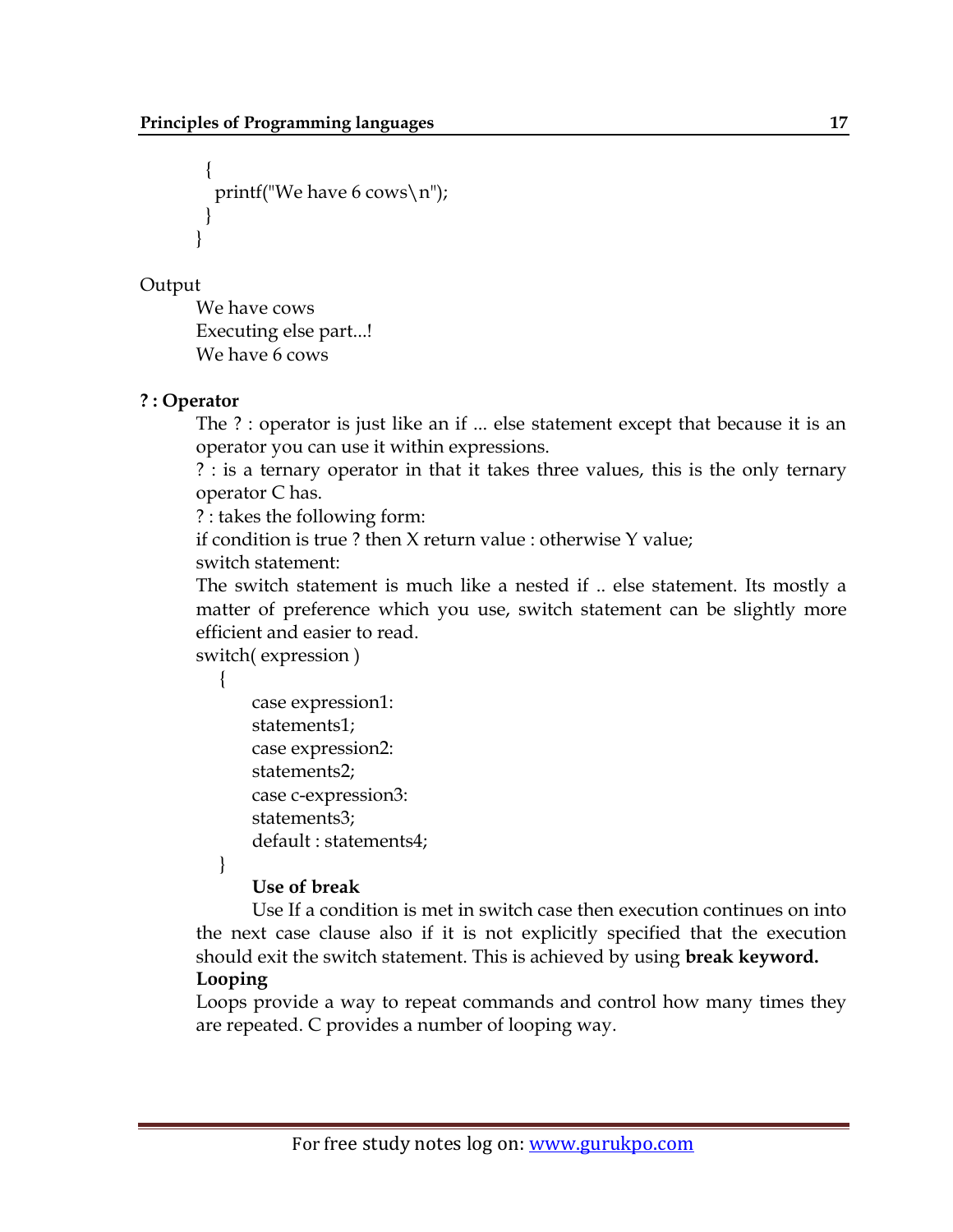#### **while loop**

The most basic loop in C is the while loop. Like an If statement, if the test condition is true, the statements get executed. The difference is that after the statements have been executed, the test condition is checked again. If it is still true the statements get executed again.This cycle repeats until the test condition evaluates to false.

#### **syntax**

while ( expression ) { Single statement or Block of statements; }

#### **for loop**

for loop is similar to while, it's just written differently. for statements are often used to proccess lists such a range of numbers:

#### **syntax:**

for( expression1; expression2; expression3)

{ Single statement or Block of statements; }

In the above syntax:

expression1 - Initialisese variables.

expression2 - Condtional expression, as long as this condition is true, loop will keep executing.

expression3 - expression3 is the modifier which may be simple increment of a variable.

## **do...while loop**

{

do ... while is just like a while loop except that the test condition is checked at the end of the loop rather than the start. This has the effect that the content of the loop are always executed at least once.

## **syntax**

do Single statement or Block of statements;

**18**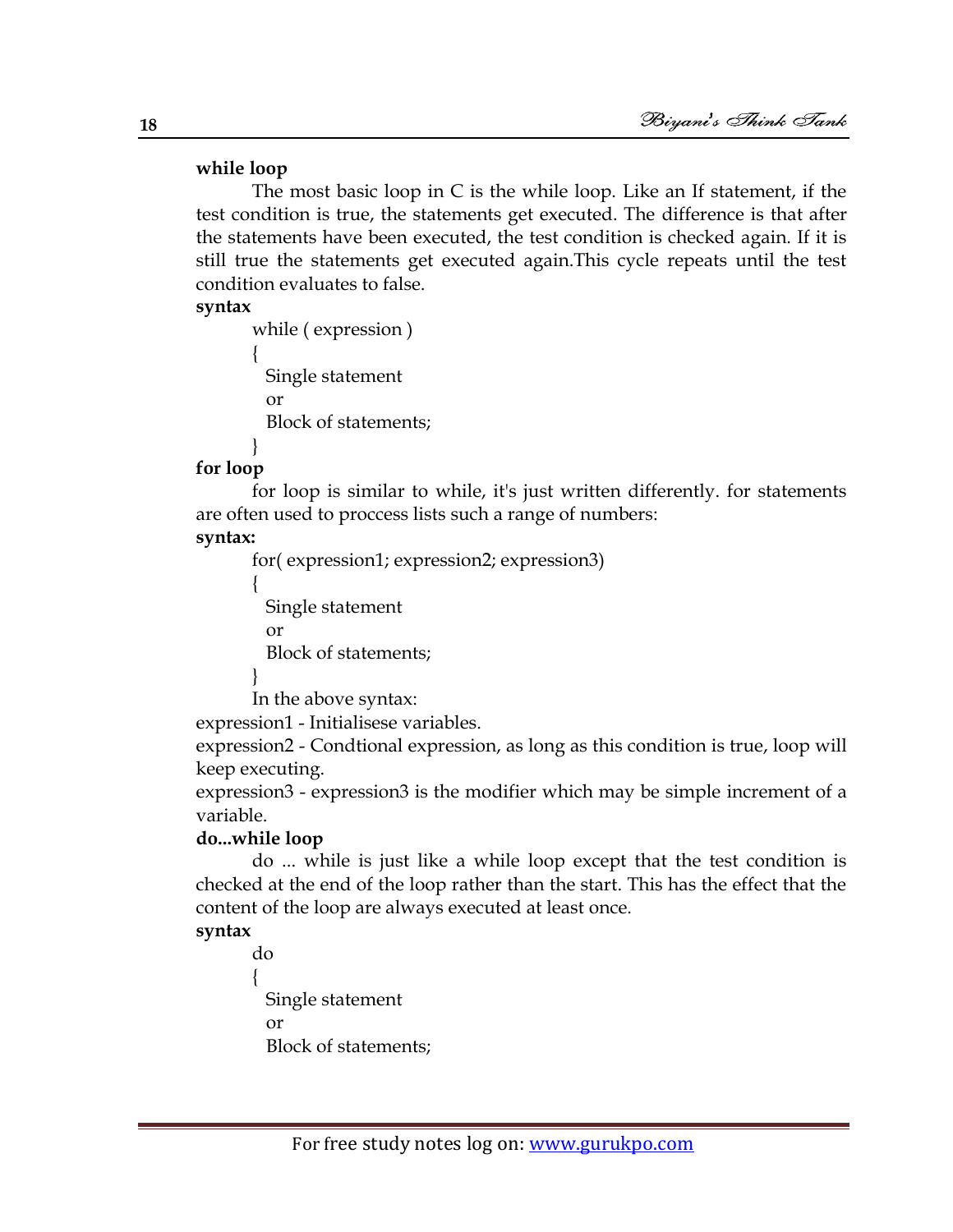```
}while(expression);
break and continue statements
       C provides two commands to control the loop:
       break -- exit form loop or switch.
       continue -- skip 1 iteration of loop.
       #include 
       main()
       {
          int i;
         int j = 10;
         for( i = 0; i \le i ; i + + )
           {
           if( i == 5 )
            {
              continue;
            }
           printf("Hello %d \n\cdot n", i );
          }
       }
       Hello 0
       Hello 1
       Hello 2
       Hello 3
       Hello 4
       Hello 6
       Hello 7
       Hello 8
       Hello 9
       Hello 10
```
## **The goto statement (unconditional branching)**

goto allows to make an absolute jump to another point in the program. We should use this feature with caution since its execution causes an unconditional jump ignoring any type of nesting limitations.

The destination point is identified by a label, which is then used as an argument for the goto statement. A label is made of a valid identifier followed by a colon (:).

goto loop example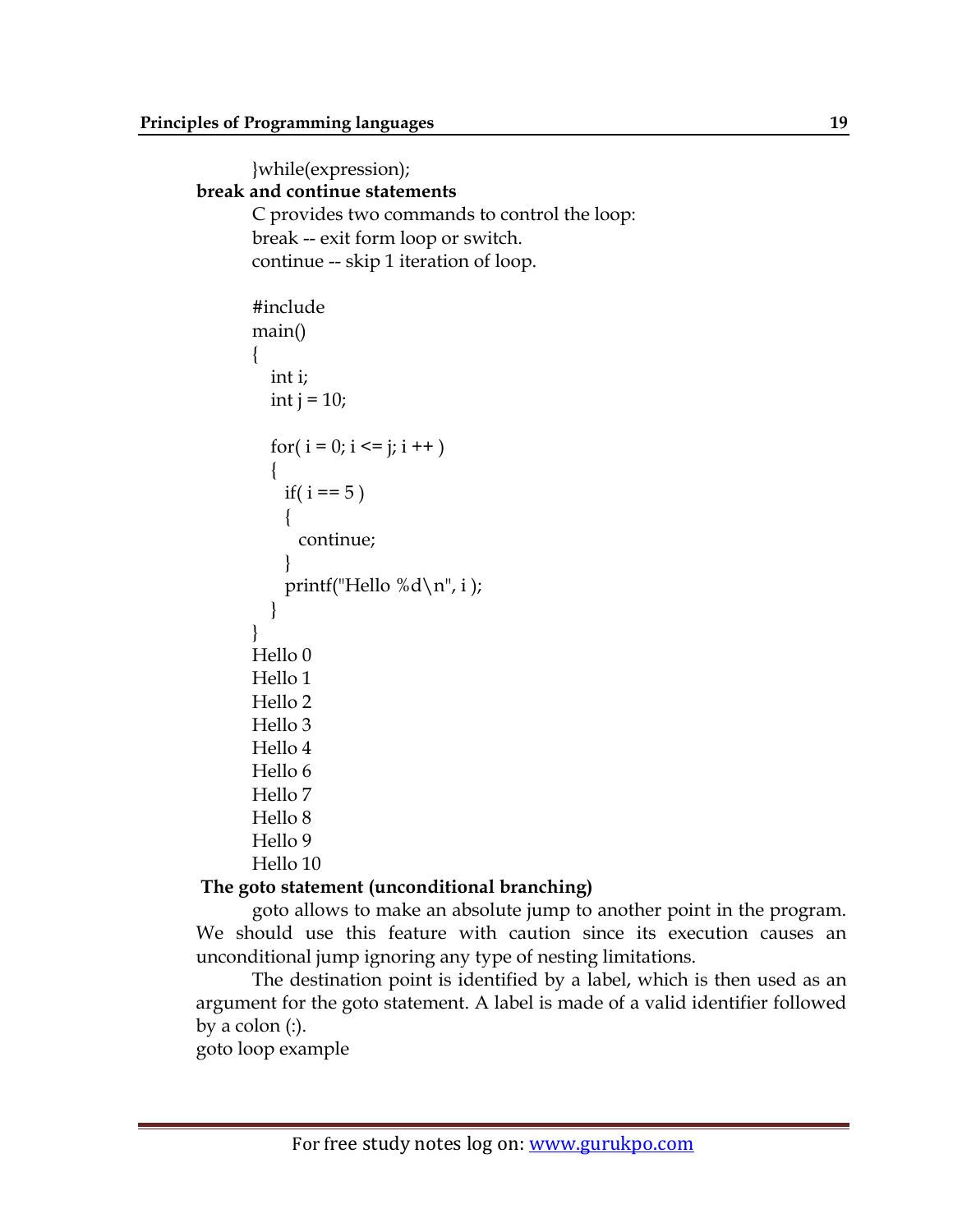```
#include <stdio.h>
int main ()
{
int n=10;
loop:
printf("%d", n);
n--;
if (n>0)goto loop;
printf( "FIRE");
}
10, 9, 8, 7, 6, 5, 4, 3, 2, 1, FIRE!
```
#### **exit function**

exit is a function defined in the cstdlib library.

The purpose of exit is to terminate the current program with a specific exit code. Its prototype is:

exit()

#### **OBJECTIVE**

- 1. Switch statement is used for
	- (a) Multiple selection
	- (b) one way selection
	- (c) two way selection

#### (d) None of the above

- 2. "Break" statement is used to exit from; (a) If statement (b) For loop (c) Switch (d) Both A and B ( )
- 3. In a for loop, if the condition is missing then:
	- (a) It is assumed to be present and taken to be false
	- (b) It is assumed to be present and taken to be true
	- (c) it results in a syntax error
	- (d) execution will be terminated abruptly ( )

## 4. Choose the correct answer:

- (a) 0 stands for a false condition
- (b) non-zero value for a false condition
- (c) 1 stands for a false condition
- (d) anything's that is not 1, stands for a false condition ( )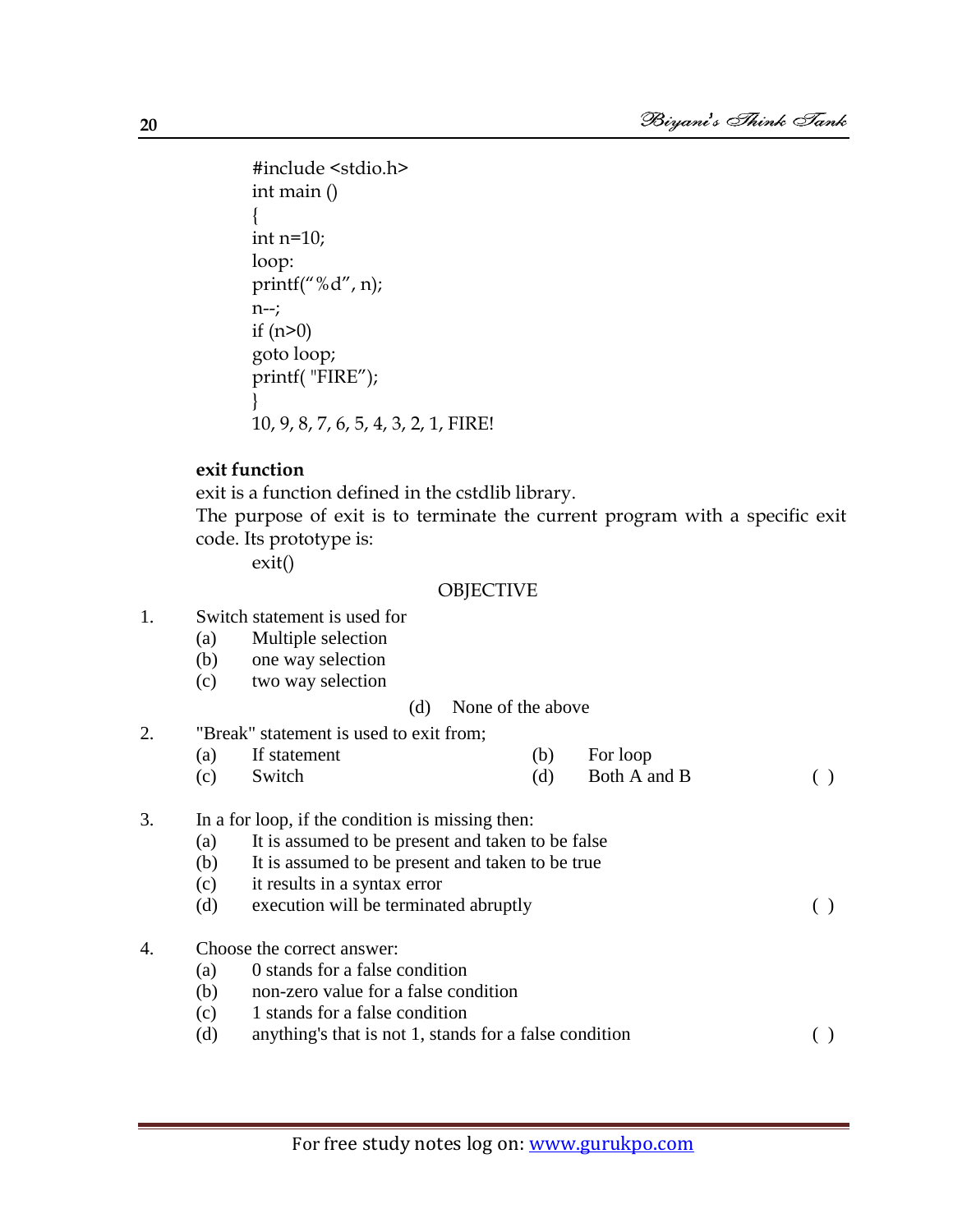- 5. How many times will take printf statement in the following code will be executed ? for  $(i = 1' < 1; i = I + 1)$ print ("hellow"); (a) 0 (b) 10 (c) 6 (d) 11 () 6. What is the value of sum when the following code is executed? int a  $[5] = \{0,1,2,3,4\}$ ; int sum  $= 1 = i=0$ while  $(i< 4)$ {  $sum + = a[i];$  $i + +$ ; }  $(a)$  10 (b) 7  $(c)$  6 (d)  $5$ 7. What will the following code to: main ( ) {unsigned char ch;} for (ch=0; ch<256; ch++) printf("%,ch); } (a) Print number from 0 to 255 (b) go a never ending loap
	- (c) illegal code (d) print all ASCII chara. ( )
- -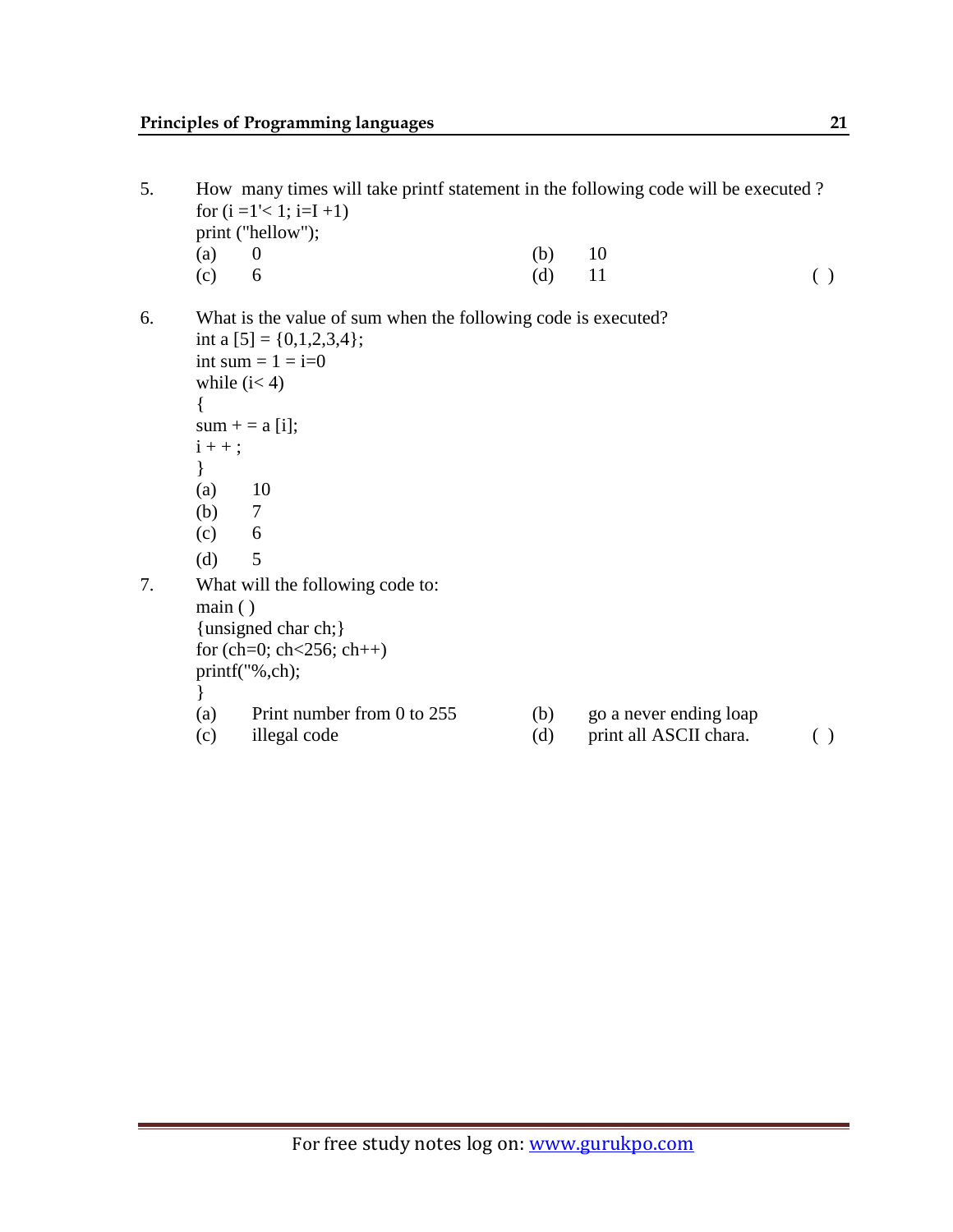# **Chapter 3 Functions**

# **Q1 What is a Function?**

**Ans** The function is a self contained block of statements which performs a task of a same kind. C program does not execute the functions directly. It is required to invoke or call that functions. When a function is called in a program then program control goes to the function body. Then, it executes the statements. We call function whenever we want to process that functions statements i.e. more than 1 times. Any c program contains at least one function. Function is used to avoids rewriting the same code over and over.

# **The following is its format:**

type name ( parameter1, parameter2, ...) { statements } where:

- type is the data type specifier of the data returned by the function.
- **name** is the identifier by which it will be possible to call the function.
- parameters (as many as needed): Each parameter consists of a data type specifier followed by an identifier.
- statements is the function's body. It is a block of statements surrounded by braces { }.

```
Eg.
```

```
void add()
{
       int a, b, c;
       clrscr();
       printf("\n Enter Any 2 Numbers : ");
       scanf("%d %d",&a,&b);
       c = a + b;
       printf("\n Addition is : %d",c);
}
void main()
{
       void add();
       add();
```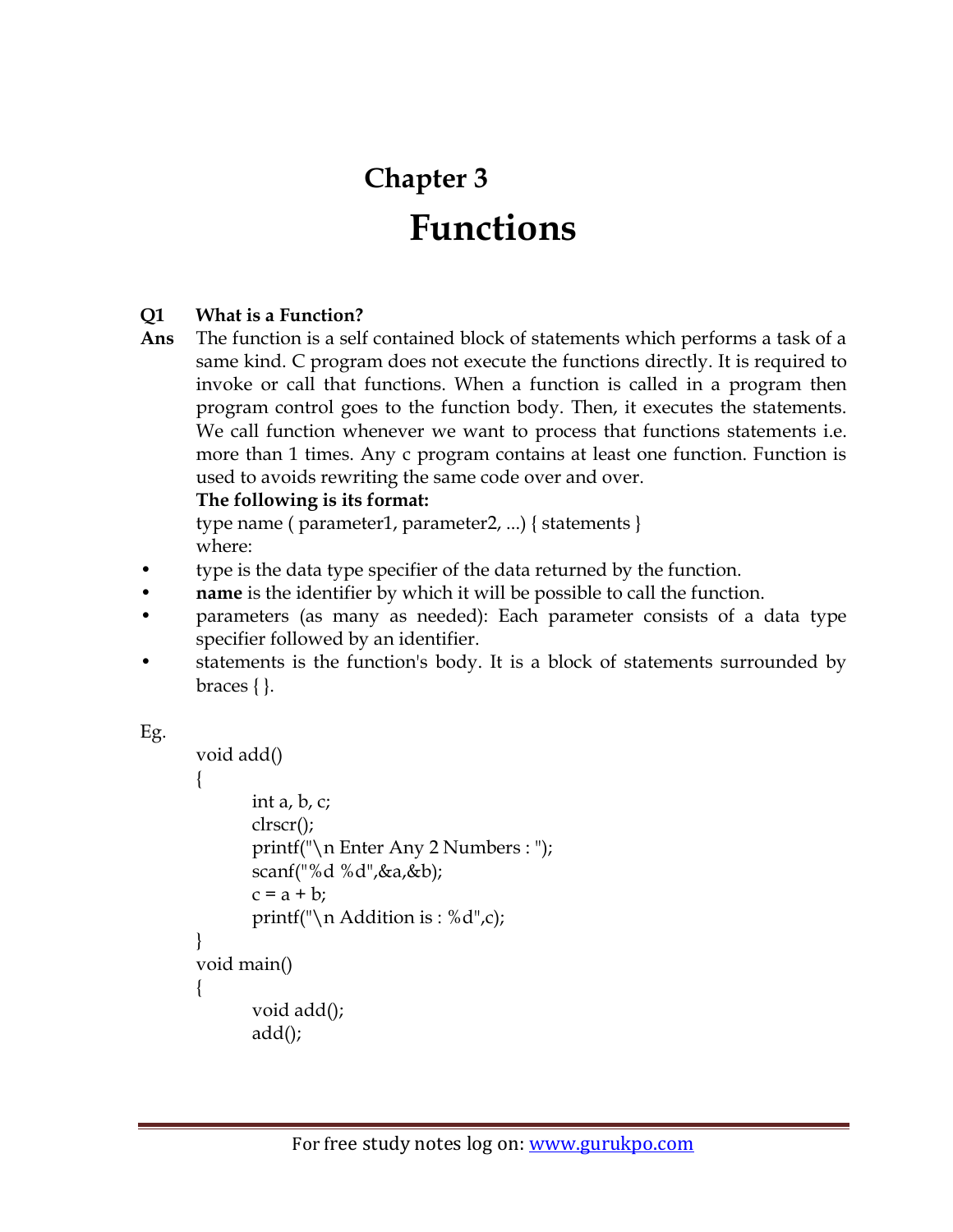getch();

}

# **Q2 What are the properties of functions in C?**

**Ans** function in a C program has some properties.

- 1 Every function has a unique name. This name is used to call function from "main()" function. A function can be called from within another function.
- 2 A function is independent and it can perform its task without intervention from or interfering with other parts of the program.
- 3 A function performs a specific task. A task is a distinct job that our program must perform as a part of its overall operation, such as adding two or more integer.
- 4 A function returns a value to the calling program. This is optional and depends upon the task your function is going to accomplish..

## **Q3 What are the types of functions ?**

**Ans** There are 2(two) types of functions as:

1. Built in Functions

2. User Defined Functions

## **1. Built in Functions :**

These functions are also called as 'library functions'. These functions are provided by system. These functions are stored in library files. e.g. scanf()

printf()

strcpy

# **2 User Defined Functions :**

The functions which are created by user for program are known as 'User defined functions'.

include <stdio.h> #include <conio.h>

```
void add()
```

```
{
```

```
int a, b, c;
clrscr();
printf("\n Enter Any 2 Numbers : ");
scanf("%d %d",&a,&b);
c = a + b;
```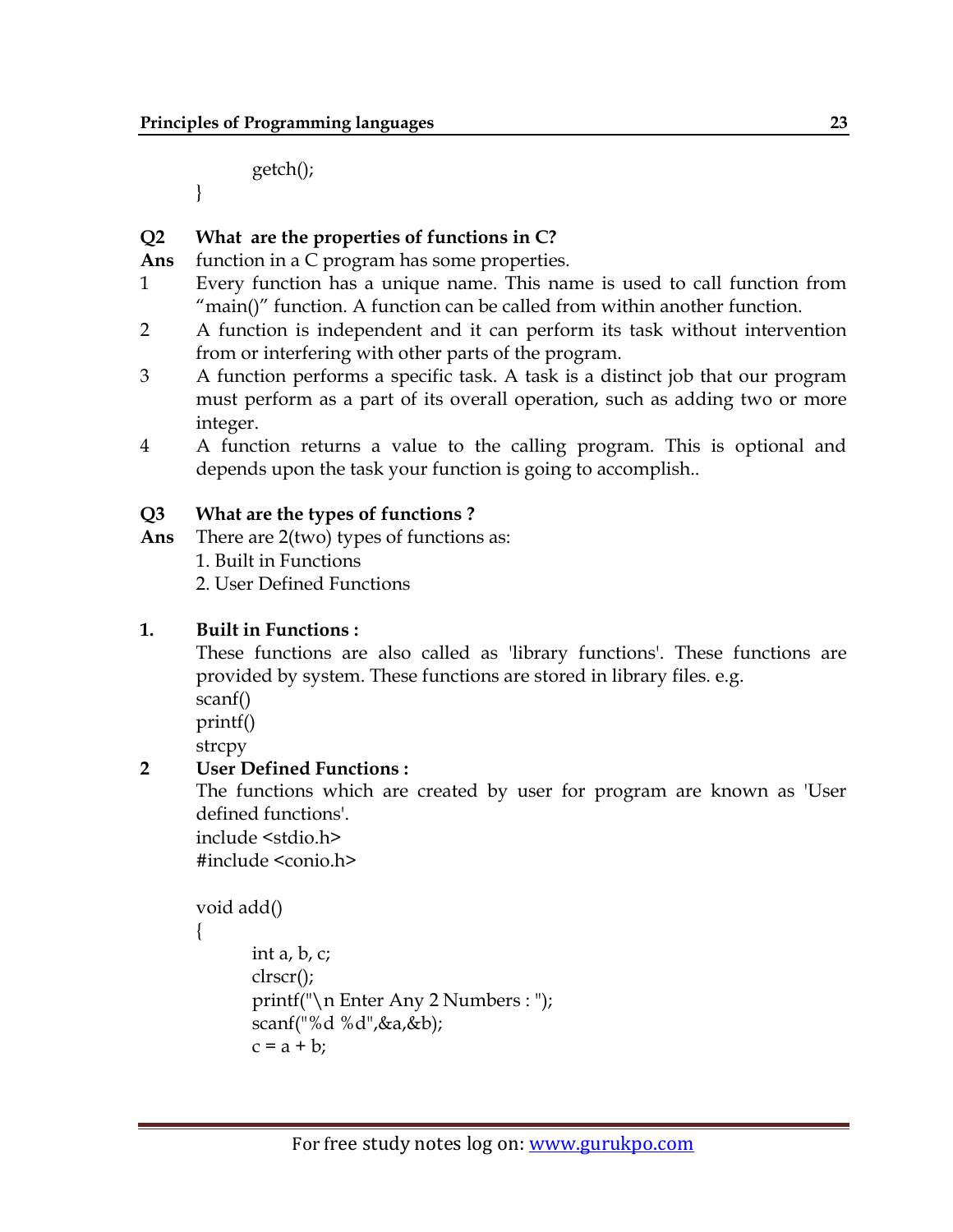```
printf("\n Addition is : %d",c);
}
void main()
{
       void add();
       add();
       getch();
}
```
# **Q4 Write Parameter passing mechanisms in C?**

```
Ans There are two ways to pass parameters to a function:
```
**Pass by Value**: mechanism is used when you don't want to change the value of passed paramters. When parameters are passed by value then functions in C create copies of the passed in variables and do required processing on these copied variables.

```
int main()
{
 int a = 10;
 int b = 20;
 printf("Before: Value of a = %d and value of b = %d\n\rangle n", a, b);
 swap(a, b);
 printf("After: Value of a = %d and value of b = %d\n", a, b);
}
void swap( int p1, int p2 )
{
   int t;
  t = p2;p2 = p1;p1 = t;
 printf("Value of a (p1) = %d and value of b(p2) = %d\nr, p1, p2);
}
Before: Value of a = 10 and value of b = 20Value of a (p1) = 20 and value of b(p2) = 10After: Value of a = 10 and value of b = 20
```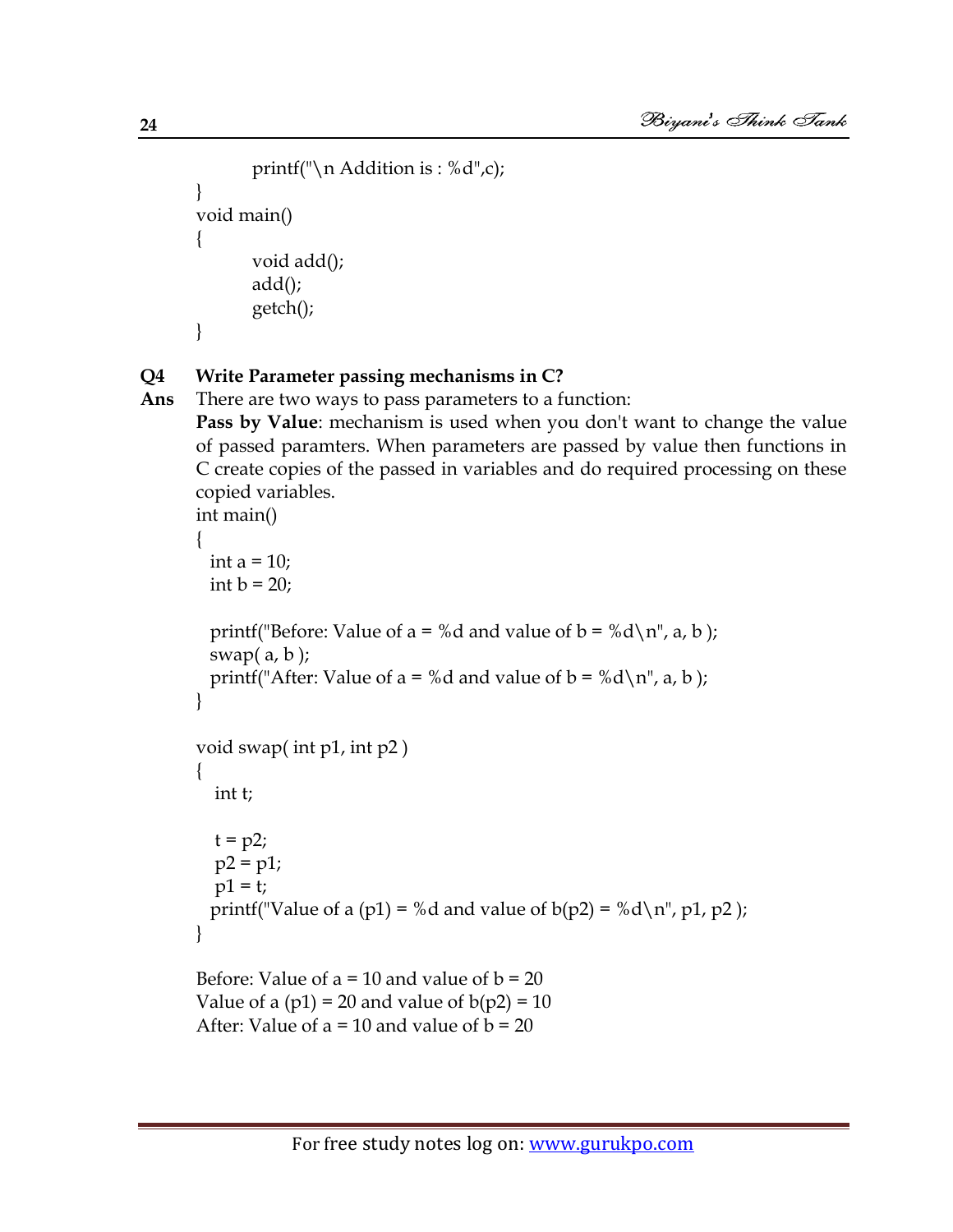**Pass by Reference** : This mechanism is used when you want a function to do the changes in passed parameters and reflect those changes back to the calling function. In this case only addresses of the variables are passed to a function so that function can work directly over the addresses.

```
void swap( int *p1, int *p2 );
int main()
{
 int a = 10;
 int b = 20;
 printf("Before: Value of a = %d and value of b = %d\n", a, b);
 swap(\&a, \&b);
 printf("After: Value of a = %d and value of b = %d\n", a, b);
}
void swap( int *p1, int *p2 )
{
   int t;
  t = *p2;*_{p2} = *_{p1};*_{p1} = t;printf("Value of a (p1) = %d and value of b(p2) = %d\{n''\}, *p1, *p2);
}
before: Value of a = 10 and value of b = 20Value of a (p1) = 20 and value of b(p2) = 10After: Value of a = 20 and value of b = 10
```
# **Q5 Scope and lifetime of variables.**

**Ans**

| Storage            | Storage | Default initial Scope |          | Life                                  |
|--------------------|---------|-----------------------|----------|---------------------------------------|
| class              |         | value                 |          |                                       |
| Automatic   Memory |         | Garbage               |          | Local to the $\vert$ Till the control |
|                    |         |                       | block    | in $ $ remains                        |
|                    |         |                       | which    | within<br>the                         |
|                    |         |                       | variable | is   block in which                   |
|                    |         |                       | defined  | the variable is                       |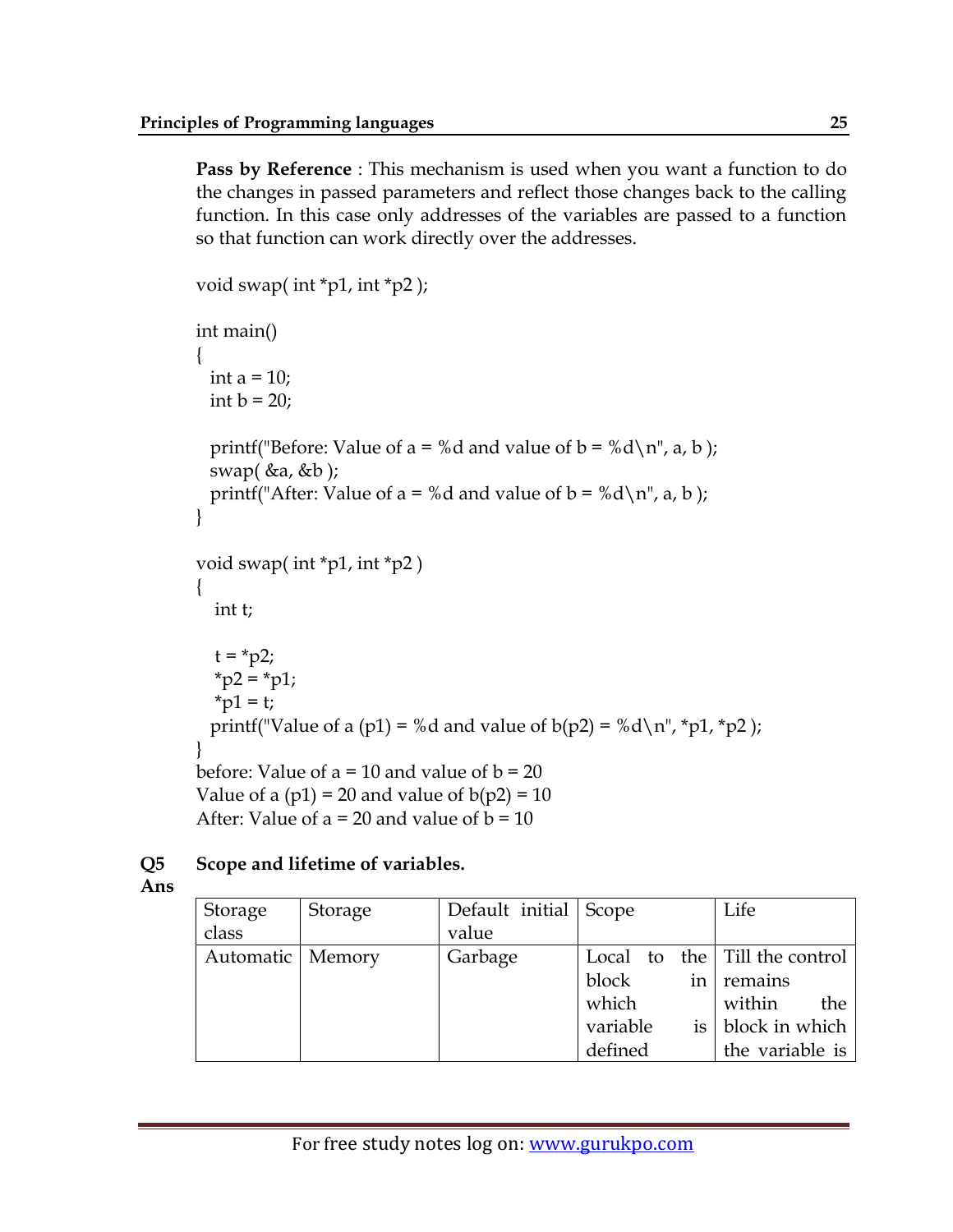|               |               |         |              |                 | defined                |
|---------------|---------------|---------|--------------|-----------------|------------------------|
| Register      | CPU registers | Garbage | Local to the |                 | Till the control       |
|               |               |         | block        | in <sub>1</sub> | remains                |
|               |               |         | which        |                 | within<br>the          |
|               |               |         | variable     | is              | block in which         |
|               |               |         | defined      |                 | the variable is        |
|               |               |         |              |                 | defined                |
| <b>Static</b> | Memory        | Zero    | Local to     | the             | Value<br><sub>of</sub> |
|               |               |         | block        | in <sub>1</sub> | variable               |
|               |               |         | which        |                 | persists               |
|               |               |         | variable     | is              | between                |
|               |               |         | defined      |                 | different              |
|               |               |         |              |                 | function calls.        |
| External      | Memory        | Zero    | Global       |                 | As long<br>as          |
|               |               |         |              |                 | program                |
|               |               |         |              |                 | execution              |
|               |               |         |              |                 | doesn't come           |
|               |               |         |              |                 | to end.                |

#### OBJECTIVE

- 1. Use of functions:
	- (a) Helps to avoid repeating a set instructions many times
	- (b) enhance the logical clarity of the program
	- (c) helps to avoid repeating programming across program
	- (d) All of the above  $\qquad \qquad$  ()
- 2. Choose the storage class type which access the variable fastly:
	- (a) Automatic storage class
	- (b) Static storage class
	- (c) Register storage class
	- (d) External strogae class ( )

# 3. The default parameter is passed with:<br>(a) Call by value

- (a) Call by value (b) Call by reference
- (c) Callby value result (d) None of the above ()
- 4. The default parameter passing mechanism is:
	- (a) Call by value
	- (b) call by reference
	- (c) call by value result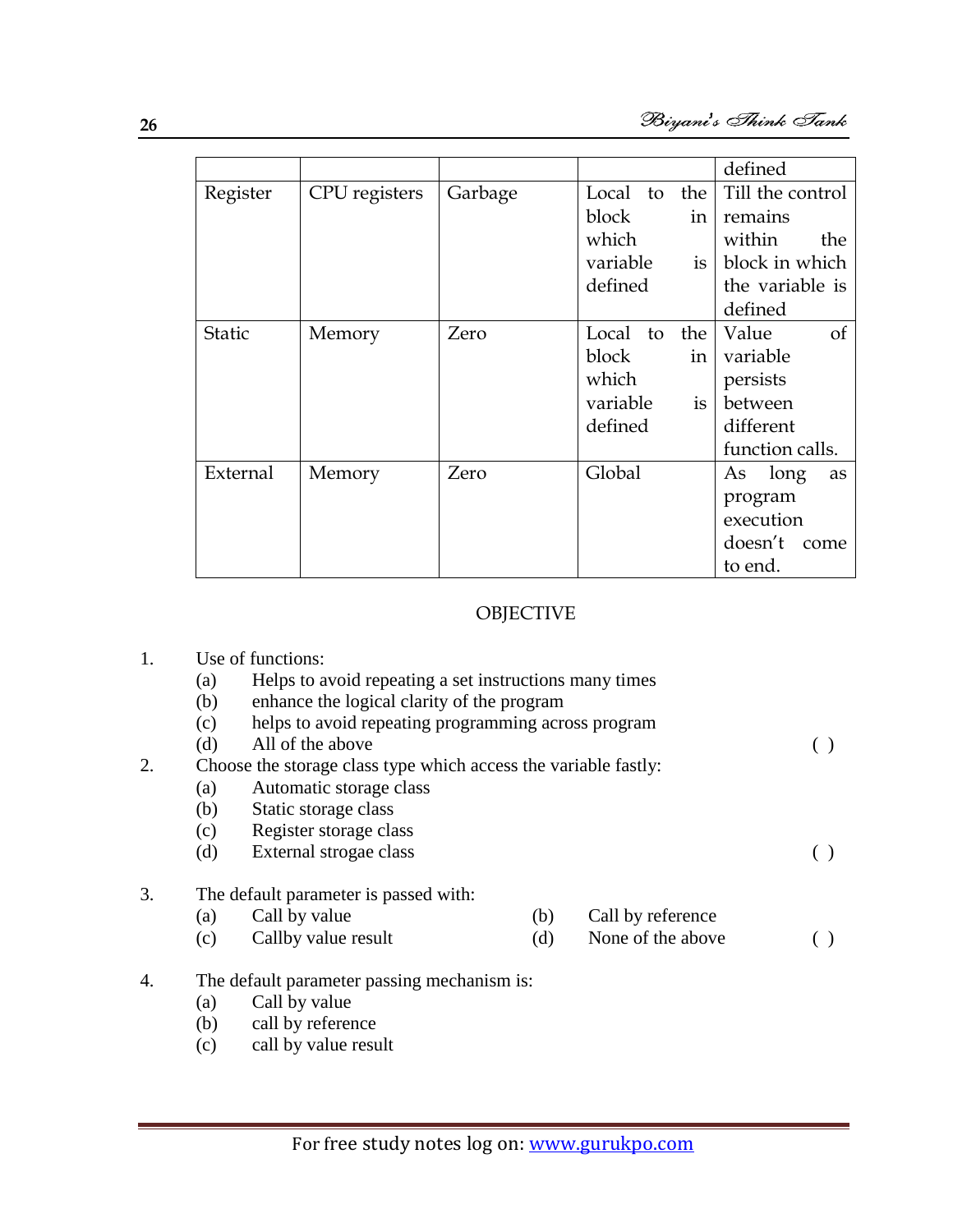|     | (d)                                                         | none of the above                                                                                              |     |                                     | ( )                                             |  |  |  |
|-----|-------------------------------------------------------------|----------------------------------------------------------------------------------------------------------------|-----|-------------------------------------|-------------------------------------------------|--|--|--|
| 5.  |                                                             | Void can be used:                                                                                              |     |                                     |                                                 |  |  |  |
|     | (a)                                                         | As a data type of a function that returns nothing to its calling environment                                   |     |                                     |                                                 |  |  |  |
|     | (b)                                                         | Inside the brackets of a function that does not any argument                                                   |     |                                     |                                                 |  |  |  |
|     | (c)                                                         | in an expression                                                                                               |     |                                     |                                                 |  |  |  |
|     | (d)                                                         | in a print statement                                                                                           |     |                                     | ( )                                             |  |  |  |
| 6.  |                                                             | Any C program :                                                                                                |     |                                     |                                                 |  |  |  |
|     | (a)                                                         | Must contain at least one function                                                                             | (b) | none of the above                   |                                                 |  |  |  |
|     | (c)                                                         | need input data                                                                                                | (d) | none of the above                   | ( )                                             |  |  |  |
| 7.  |                                                             | Execution of a C-program always begins from:                                                                   |     |                                     |                                                 |  |  |  |
|     | (a)                                                         | the first statement                                                                                            |     |                                     |                                                 |  |  |  |
|     | (b)                                                         | the main () function                                                                                           |     |                                     |                                                 |  |  |  |
|     | (c)                                                         | The declaration statement                                                                                      |     |                                     |                                                 |  |  |  |
|     | (d)                                                         | None of the above                                                                                              |     |                                     | $\left( \begin{array}{c} 1 \end{array} \right)$ |  |  |  |
| 8.  |                                                             | A variable which is accessible by all functions is called:                                                     |     |                                     |                                                 |  |  |  |
|     | (a)                                                         | local                                                                                                          | (b) | global                              |                                                 |  |  |  |
|     | (c)                                                         | static                                                                                                         | (d) | none of the basic                   | ( )                                             |  |  |  |
| 9.  |                                                             | A variable which is accessible by all functions is called:                                                     |     |                                     |                                                 |  |  |  |
|     | (a)                                                         | $^{+}$                                                                                                         | (b) |                                     |                                                 |  |  |  |
|     | (c)                                                         | *                                                                                                              | (d) | $\%$                                | ( )                                             |  |  |  |
| 10. | The statement print ("This\n\na\nc-\n program"); would give |                                                                                                                |     |                                     |                                                 |  |  |  |
|     | (a)                                                         | 3                                                                                                              | (b) | 6                                   |                                                 |  |  |  |
|     | (c)                                                         | $\overline{4}$                                                                                                 | (d) | 5                                   | ( )                                             |  |  |  |
| 11. |                                                             | The function prototype for a function smallest that takes 3 integers x,y,z and returns an<br>integer would be: |     |                                     |                                                 |  |  |  |
|     | (a)                                                         | void smallest (int);                                                                                           | (b) | void smallest (int x, int y, int z) |                                                 |  |  |  |
|     | (c)                                                         | int smallest $(x,y,z)$                                                                                         | (d) | int smallest (int, int, int);       | ( )                                             |  |  |  |
| 12. | A function that calls itself is called:                     |                                                                                                                |     |                                     |                                                 |  |  |  |
|     | (a)                                                         | Looping                                                                                                        | (b) | Iteration                           |                                                 |  |  |  |
|     | (c)                                                         | Recursion                                                                                                      | (d) | None of the above                   | ( )                                             |  |  |  |
| 13. |                                                             |                                                                                                                |     |                                     |                                                 |  |  |  |
|     | (a)                                                         | void( )                                                                                                        | (b) | main () function                    |                                                 |  |  |  |
|     | (c)                                                         | inline function                                                                                                | (d) | user defined function               | ( )                                             |  |  |  |
| 14. |                                                             | A function that does not return anything can be declared by:                                                   |     |                                     |                                                 |  |  |  |
|     | (a)                                                         | float                                                                                                          | (b) | int                                 |                                                 |  |  |  |
|     | (c)                                                         | void                                                                                                           | (d) | char                                | ( )                                             |  |  |  |
|     |                                                             |                                                                                                                |     |                                     |                                                 |  |  |  |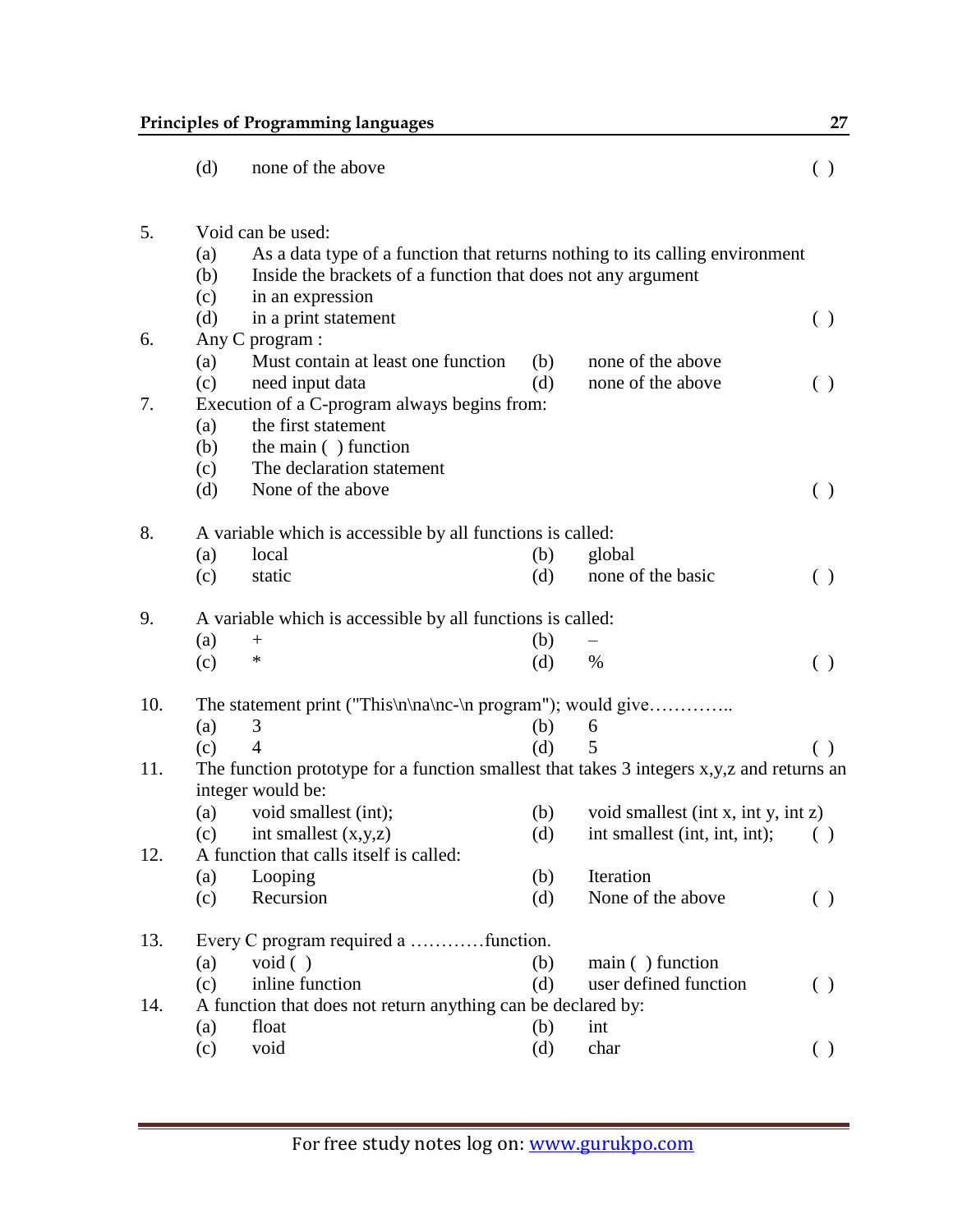# **Chapter 4**

# **Array**

# **Q1. Define arrays.**

Ans. A collection of variables which are all of the same type. It is a data structure, which provides the facility to store a collection of data of same type under single variable name. Just like the ordinary variable, the array should also be declared properly. The declaration of array includes the type of array that is the type of value we are going to store in it, the array name and maximum number of elements.

Examples: short val[ 200 ]; //declaration val[ $12$ ] = 5; //assignment

# **Q2. How is Array declared?**

# **Ans Declaration & Data Types**

Arrays have the same data types as variables, i.e., short, long, float etc.They are similar to variables: they can either be declared global or local.They are declared by the given syntax:

Datatype array\_name[dimensions]={element1,element2,….,element}

# **Q3. Write a program for one dimensional array and two dimensional array.**

**Ans** The declaration form of one-dimensional array is

Data\_type array\_name [size];

The following declares an array called 'numbers' to hold 5 integers and sets the first and last elements. C arrays are always indexed from 0. So the first integer in 'numbers' array is numbers[0] and the last is numbers[4]. int numbers [5];

numbers  $[0] = 1$ ; // set first element numbers  $[4] = 5$ ; // set last element

 This array contains 5 elements. Any one of these elements may be referred to by giving the name of the array followed by the position number of the particular element in square brackets ([]). The first element in every array is the zeroth element. Thus, the first element of array 'numbers' is referred to as numbers[ 0 ], the second element of array "numbers" is referred to as numbers[1], the fifth element of array 'numbers' is referred to as numbers[4]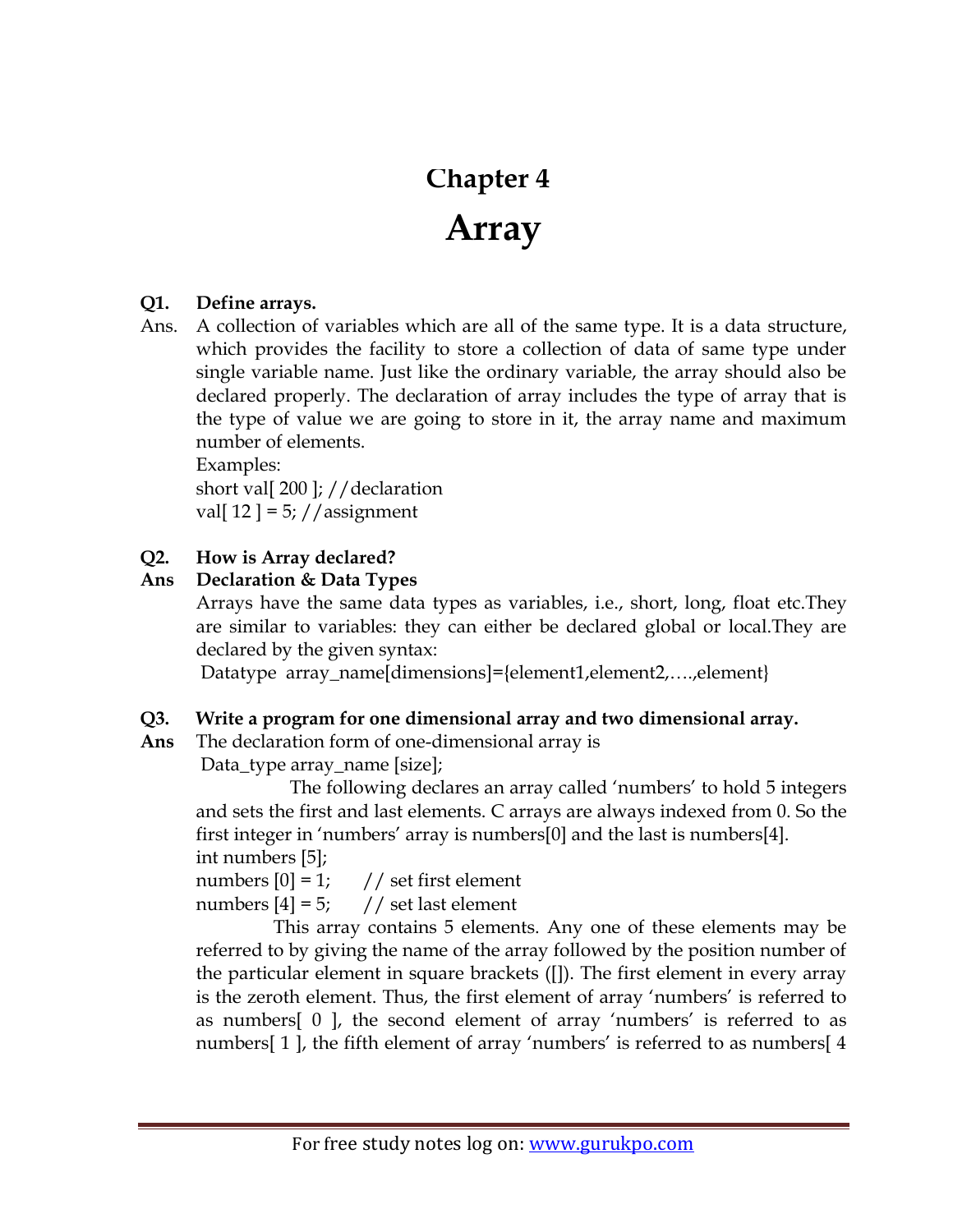```
], and, in general, the n-th element of array "numbers" is referred to as 
numbers[ n - 1 ]. 
Example:
#include <stdio.h>
#include <conio.h> 
int main( )
     {
     char name[7]; /* define a string of characters */
    name[0] = 'A';name[1] = 's';name[2] = 'h';name[3] = 'r';name[4] = 'a';name[5] = 'f';name[6] = '\0'; /* Null character - end of text */
    name[7] = 'X'; clrscr();
    printf("My name is %s\n\timesn", name);
    printf("First letter is \&c \n\rightharpoonup n name[0]);
    printf("Fifth letter is \&c \n\rightharpoonup n name[4]);
    printf("Sixth letter is \&c \n\rightharpoonup n name[5]);
    printf("Seventh letter is \&c \n\rightharpoonup n name[6]);
    printf("Eight letter is \&c \n\rightharpoonup n name[7]);
     getch();
     return 0;
 }
Output
     My name is Ashraf
    First letter is A
    Fifth letter is a
    Sixth letter is f
     Seventh letter is Null
```
Eight letter is X

# **Two dimensional array**

Two-dimensional array are those type of array, which has finite number of rows and finite number of columns. The declaration form of 2-dimensional array is

Data\_type Array\_name [row size][column size];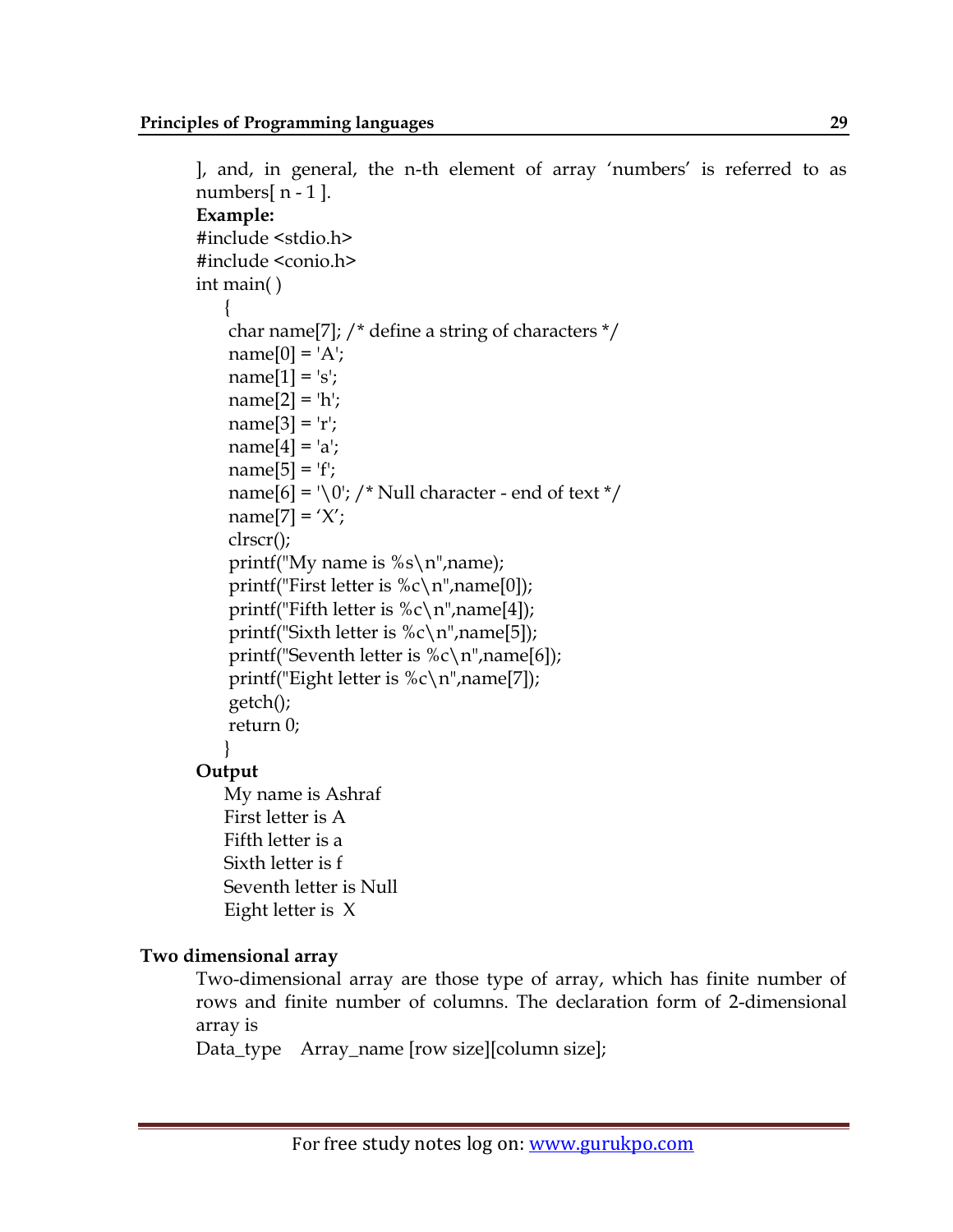```
Example:
#include<stidio.h>
#include<conio.h>
int main()
{
int matrix[3][3],I,j,r,c;
clrscr();
printf("Enter the order of matrix\n\ranglen");
scanf("%d%d",&r,&c);
printf("Enter the elements of 3x3 matrix\n\cdot n",r,c);
for(i=0;i < r;i++)f \text{or} (j=0; j < c; j++)scanf("%d",&matrix[i][j]);
printf("Given matrix:\n");
for(i=0;i\leq r;i++)f \text{or} (j=0; j < c; j++)printf("%d\t",matrix[i][j]);
printf("\n\ranglen");
}
getch();
return 0;
}
Output
1 2 3
2 3 4
5 6 7
```
# **Q.4 Explain String.**

**Ans** A group of characters stored in a character array. A string in C is a sequence of zero or more characters followed by a NULL  $\setminus 0'$  character: String constants have double quote marks around them,. Alternatively, we assign a string constant to a char array - either with no size specified, or you can specify a size, but don't forget to leave a space for the null character!.

**Eg.** char string  $2[$  = "Hello";

char string  $3[6]$  = "Hello";.

# **OBJECTIVE**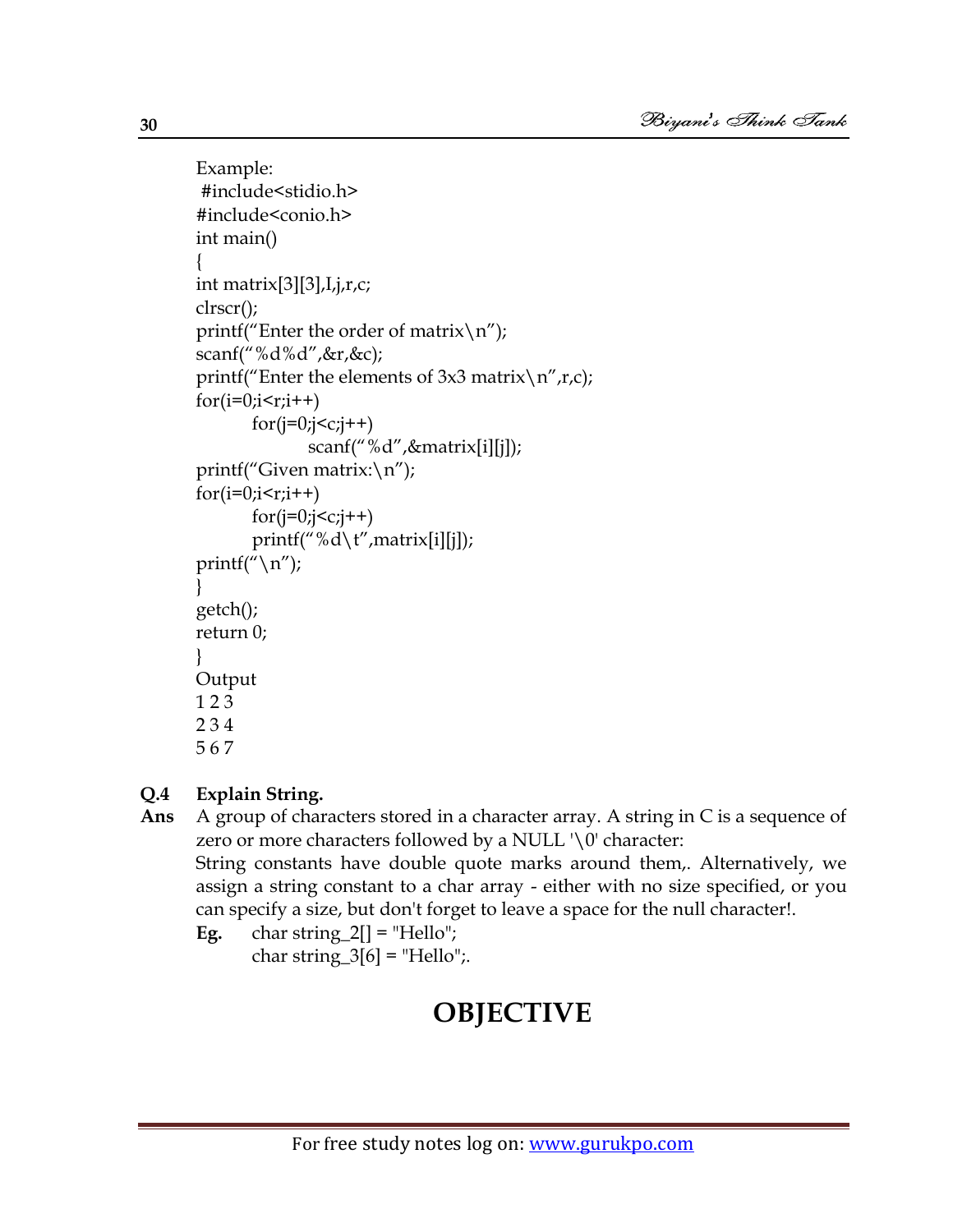# **Principles of Programming languages** 31

| 1. |                                              | int $*$ arr [5]; this statement declares:                                                  |     |                     |                    |  |  |
|----|----------------------------------------------|--------------------------------------------------------------------------------------------|-----|---------------------|--------------------|--|--|
|    | (a)                                          | a pointer to an array                                                                      | (b) | an array of pointer |                    |  |  |
|    | (c)                                          | an array of pointer                                                                        | (d) | none of the above   | $\left( \ \right)$ |  |  |
| 2. |                                              | Elements of an array are stored in:                                                        |     |                     |                    |  |  |
|    | (a)                                          | Continuous memory location                                                                 |     |                     |                    |  |  |
|    | (b)                                          | Noncontinoous memory location                                                              |     |                     |                    |  |  |
|    | (c)                                          | It depends on the program                                                                  |     |                     |                    |  |  |
|    | (d)                                          | None of the above                                                                          |     |                     | ( )                |  |  |
| 3  |                                              | Lengh of the string" Programming" is:                                                      |     |                     |                    |  |  |
|    | (a)                                          | 11                                                                                         | (b) | 12                  |                    |  |  |
|    | (c)                                          | implementation                                                                             | (d) | A pointer to file   | ( )                |  |  |
| 4. |                                              | A pointer is:                                                                              |     |                     |                    |  |  |
|    | (a)                                          | Address of a variable                                                                      |     |                     |                    |  |  |
|    | (b)                                          | Indication of a variable to be accessed next                                               |     |                     |                    |  |  |
|    | (c)                                          | A variable for storing address                                                             |     |                     |                    |  |  |
|    | (d)                                          | None of the above                                                                          |     |                     | ( )                |  |  |
| 5. |                                              | Int $*$ arr [3]; this declares:                                                            |     |                     |                    |  |  |
|    | (a)                                          | A pointer to an array                                                                      |     |                     |                    |  |  |
|    | b)                                           | A pointer to an integer                                                                    |     |                     |                    |  |  |
|    | (c)                                          | An array of pointers                                                                       |     |                     |                    |  |  |
|    | (d)                                          | None of the above                                                                          |     |                     | $\left( \ \right)$ |  |  |
| 6  | For defining string constants in C are used: |                                                                                            |     |                     |                    |  |  |
|    | (a)                                          | Single quotes                                                                              | (b) | Double quotes       |                    |  |  |
|    | (c)                                          | Apostrophes                                                                                | (d) | None                | $\left( \ \right)$ |  |  |
| 7. |                                              | Consider the declaration:                                                                  |     |                     |                    |  |  |
|    |                                              | Char $X$ [ ] = "WHATIZIT";                                                                 |     |                     |                    |  |  |
|    |                                              | Char $* Y = "WHATIZIT";$                                                                   |     |                     |                    |  |  |
|    |                                              | Pick the correct answer:                                                                   |     |                     |                    |  |  |
|    | (a)                                          | The output of puts $(X)$ and puts $(Y)$ will be the sasme                                  |     |                     |                    |  |  |
|    | (b)                                          | The output of puts $(X)$ and puts $(Y)$ will be the different                              |     |                     |                    |  |  |
|    | (c)                                          | The output of puts $(Y)$ is implementation dependent                                       |     |                     |                    |  |  |
|    | (d)                                          | None of the above comments is true.                                                        |     |                     | ( )                |  |  |
|    |                                              |                                                                                            |     |                     |                    |  |  |
| 8. |                                              | Consider the declaration int a $[5] = \{0,1\}$ ; the value of the element a $[2]$ :        |     |                     |                    |  |  |
|    | (a)                                          | $\boldsymbol{0}$                                                                           | (b) | 2                   |                    |  |  |
|    | (c)                                          | $\mathbf{1}$                                                                               | (d) | can not predict     | ( )                |  |  |
| 9. |                                              | Consider the declaration int a [] = $\{0,1,2,3,4\}$ what will be the value of a (0) a p5[? |     |                     |                    |  |  |
|    | (a)                                          | $\boldsymbol{0}$                                                                           |     |                     |                    |  |  |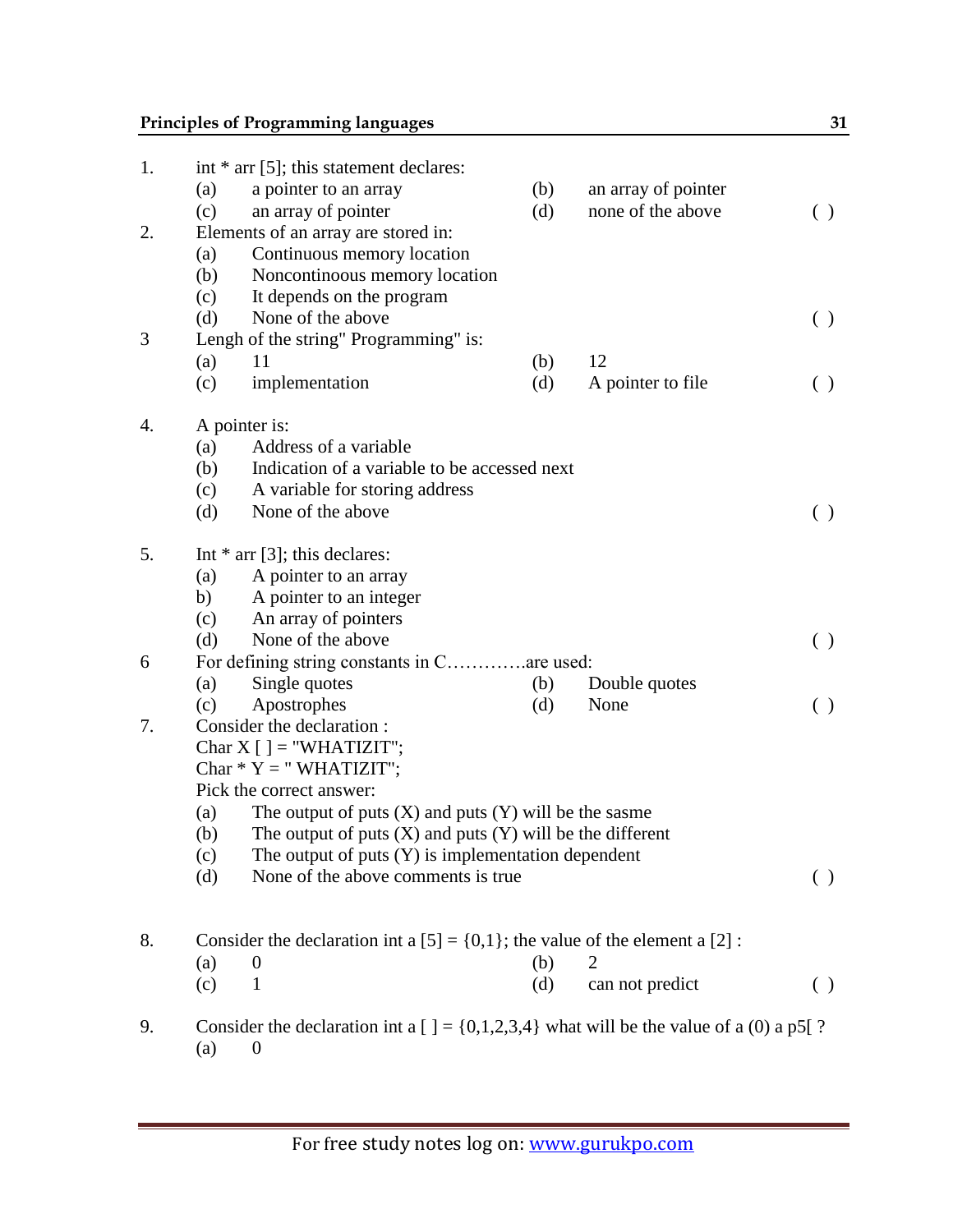- (b)  $4$ <br>(c) er
- 
- (c) error message<br>(d) unpredictable unpredictable ( )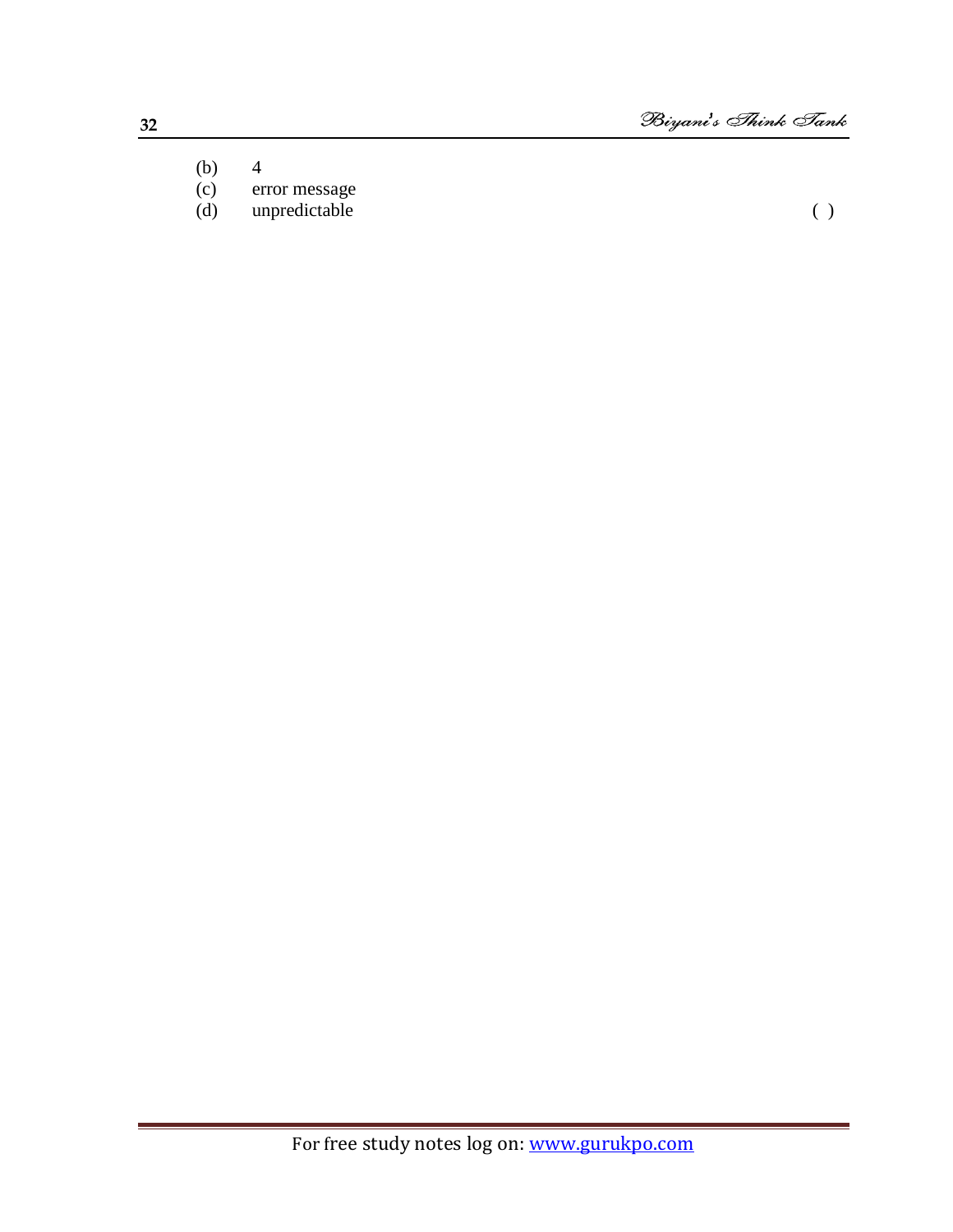# **Chapter 5**

# **Structure, Arrays and Union**

# **Q1. Define a Structure with suitable program.**

**Ans .** A structure is a user defined data type. We know that arrays can be used to represent a group of data items that belong to the same type, such as int or float. However we cannot use an array if we want to represent a collection of data items of different types using a single name. A structure is a convenient tool for handling a group of logically related data items.

The syntax of structure declaration is struct structure\_name

```
\left\{\begin{array}{ccc} \end{array}\right\} type element 1;
         type element 2;
         ……………..
         type element n;
         };
```
 In structure declaration the keyword struct appears first, this followed by structure name. The member of structure should be enclosed between a pair of braces and it defines one by one each ending with a semicolon. It can also be array of structure. There is an enclosing brace at the end of declaration and it end with a semicolon.

We can declare structure variables as follows struct structure\_name var1,var2,…..,var n;

For Example:

 To store the names, roll number and total mark of a student you can declare 3 variables. To store this data for more than one student 3 separate arrays may be declared. Another choice is to make a structure. No memory is allocated when a structure is declared. It just defines the "form" of the structure. When a variable is made then memory is allocated. This is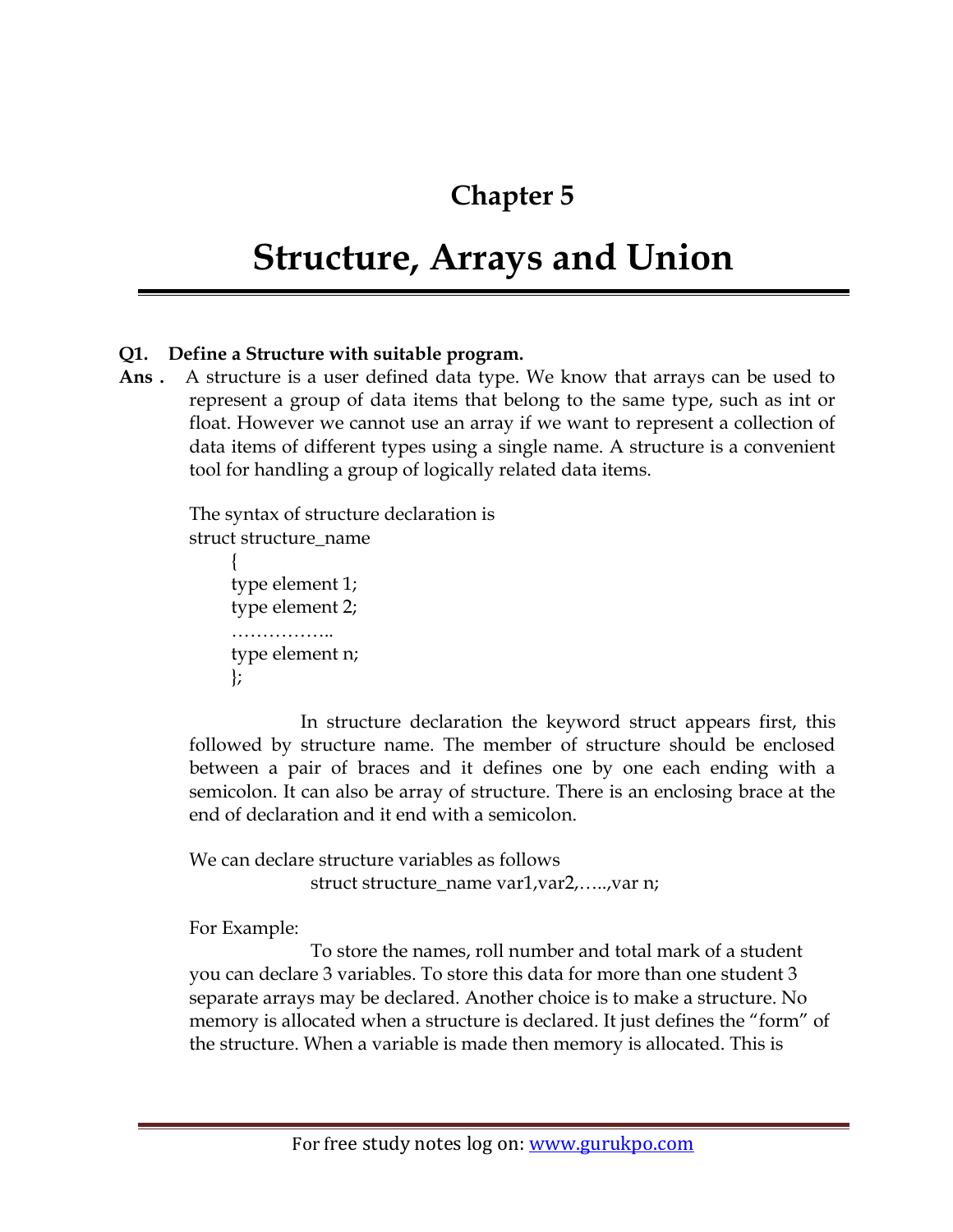equivalent to saying that there's no memory for "int" , but when we declare an integer that is. int var; only then memory is allocated. The structure for the above-mentioned case will look like

```
struct student
\{ int rollno;
       char name[25];
       float totalmark;
       };
```
We can now declare structure variables stud1, stud2 as follows struct student stud1,stud2;

Thus, the stud1 and stud2 are structure variables of type student. The above structure can hold information of 2 students.

It is possible to combine the declaration of structure combination with that of the structure variables, as shown below.

```
struct structure_name
\{ type element 1;
      type element 2;
     ………………
      type element n;
      }var1,var2,…,varn;
```
The following single declaration is equivalent to the two declaration presented in the previous example. struct student

```
\{ int rollno;
       char name[25];
       float totalmark;
       } stud1, stud2;
```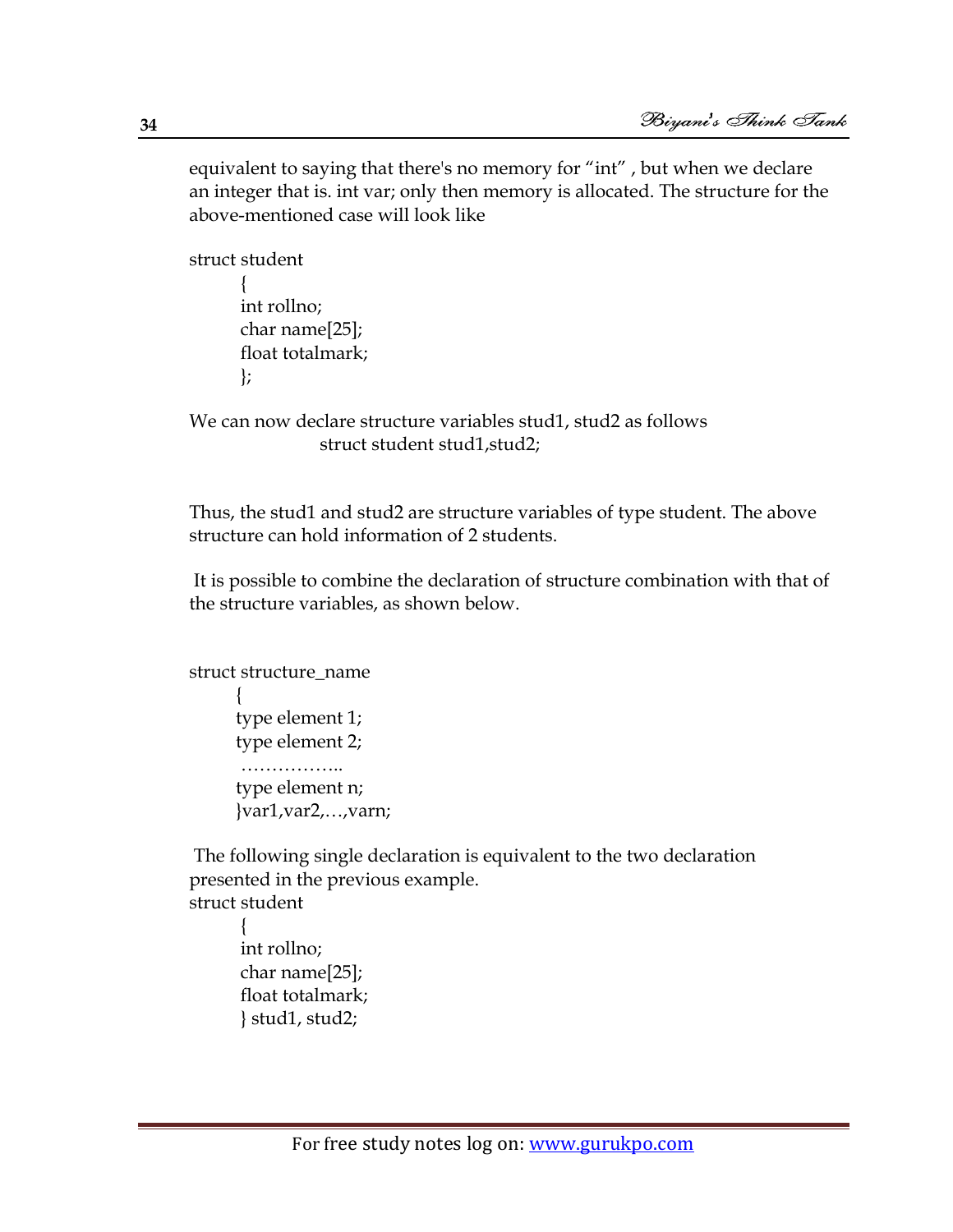The different variable types stored in a structure are called its members. The structure member can be accessed by using a dot (.) operator, so the dot operator is known as structure member operator.

Example:

 In the above example stud1 is a structure variable of type student. To access the member name, we would write stud1.name Similarly, stud1's rollno and stud1's totalmark can be accessed by writing stud1.rollno And stud1.totalmark

## **Q 2. How is Initialization of sructure members carried out?**

**Ans** Structure members can be initialized at declaration. This much the same manner as the element of an array; the initial value must appear in the order in which they will be assigned to their corresponding structure members, enclosed in braces and separated by commas .The general form is

struct stucture\_name var={val1,val2,val3…..};

```
Example:
#include <stdio.h>
#include<conio.h> 
int main()
\{ struct student
\left\{ \begin{array}{c} 1 & 1 \\ 1 & 1 \end{array} \right\} char *name;
           int rollno;
           float totalmark;
           };
    struct student stud1={"Ashraf",1,98};
    struct student stud3= {"Rahul",3,97};
    struct student stud2={"Vineeth",2,99};
    clrscr();
    printf("STUDENTS DETAILS:\nRoll
```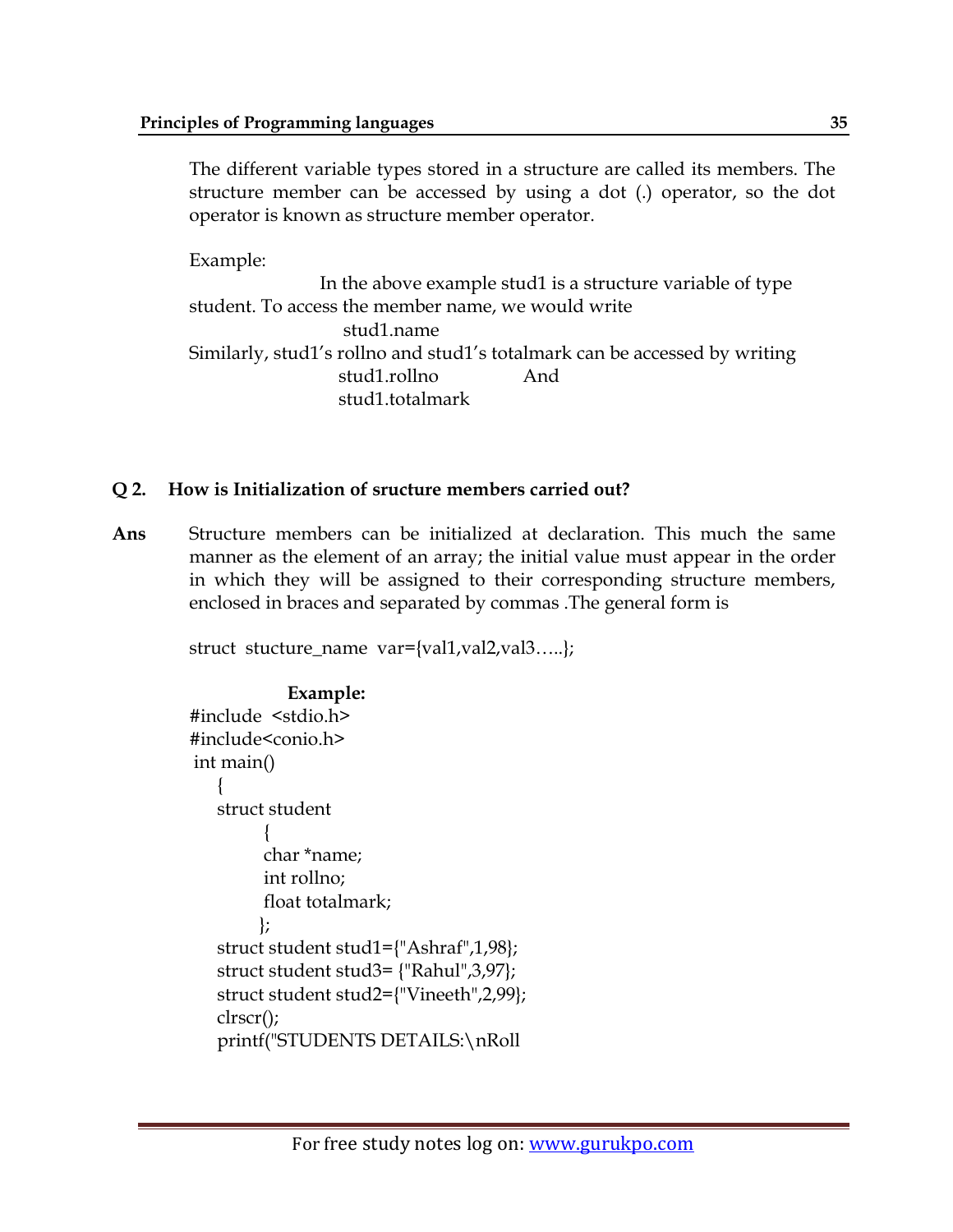```
number:%d\n\nName:%s\n\nTotal mark:%.2f\n",
    stud1.rollno,stud1.name,stud1.totalmark);
 printf("\nRoll number:%d\n\nName:%s\n\nTotel 
    mark:%.2f\n",stud2.rollno,stud2.name,stud2.totalmark);
 printf("\nRoll number:%d\n\nName:%s\n\nTotel 
    mark:%.2f\n",stud3.rollno,stud3.name,stud3.totalmark);
 getch();
 return 0;
 }
```
#### **Output**

Roll Number 1

Name Ashraf Total Marks 98 Roll Number 3 Name Rahul, Total Marks 97 Roll Number 2 Name Vineet Total Marks 9

#### **Q 3. Is it possible to creat Array of structures:?**

**Ans** It is possible to store a structure has an array element. i.e., an array in which each element is a structure. Just as arrays of any basic type of variable are allowed, so are arrays of a given type of structure. Although a structure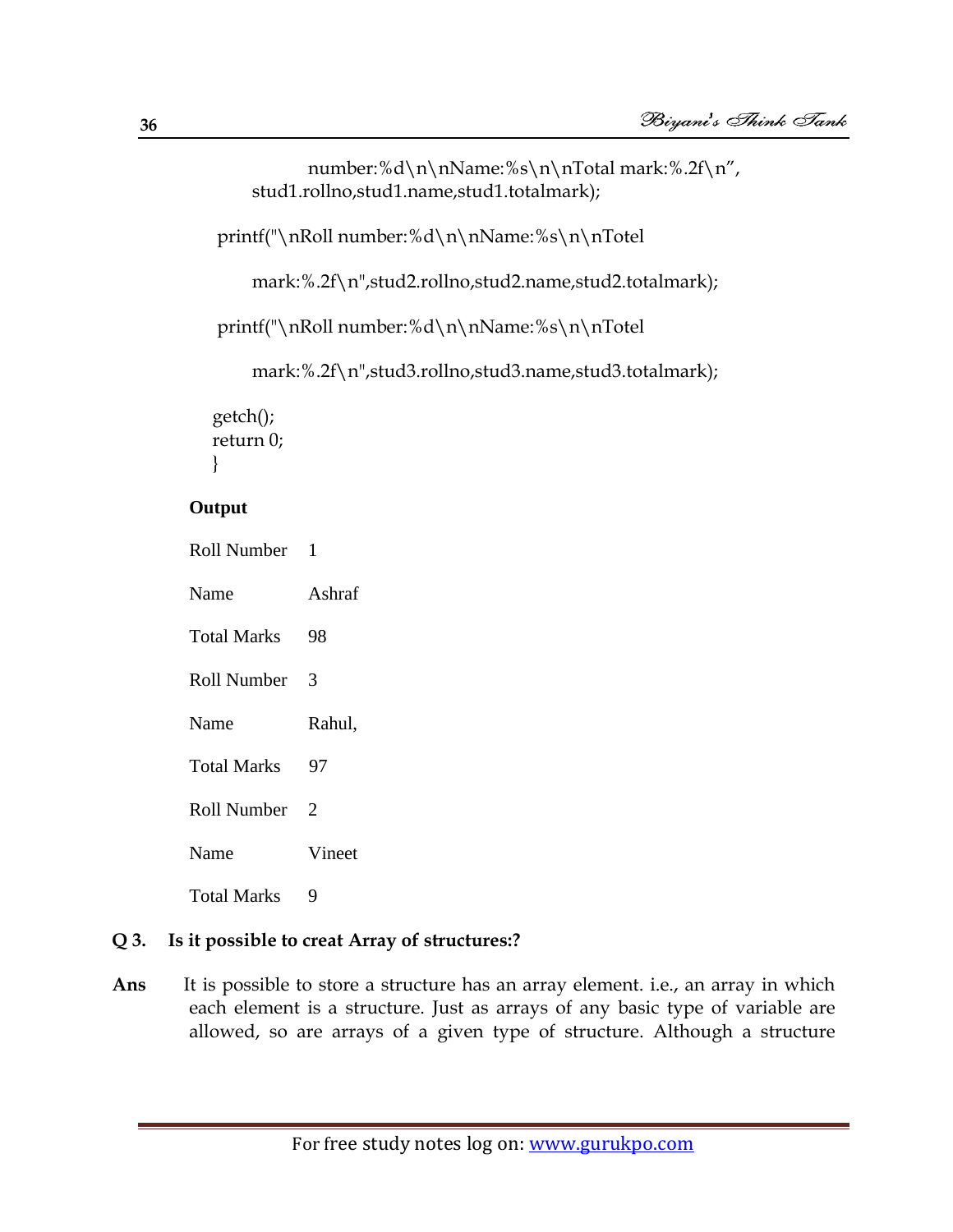contains many different types, the compiler never gets to know this information because it is hidden away inside a sealed structure capsule, so it can believe that all the elements in the array have the same type, even though that type is itself made up of lots of different types.

The declaration statement is given below. struct struct name  $\left\{\begin{array}{c} \end{array}\right\}$  type element 1; type element 2;

……………… type element n; }array name[size];

```
Example:
struct student
\left\{\begin{array}{c} \end{array}\right\} int rollno;
       char name[25];
       float totalmark;
       } stud[100];
```
 In this declaration stud is a 100-element array of structures. Hence, each element of stud is a separate structure of type student. An array of structure can be assigned initial values just as any other array. So the above structure can hold information of 100 students.

#### **Program:**

```
#include <stdio.h>
#include <conio.h>
int main()
     \left\{ \right. struct student
\left\{ \begin{array}{c} 1 & 1 \\ 1 & 1 \end{array} \right\} int rollno;
              char name[25];
              int totalmark;
              }stud[100];
```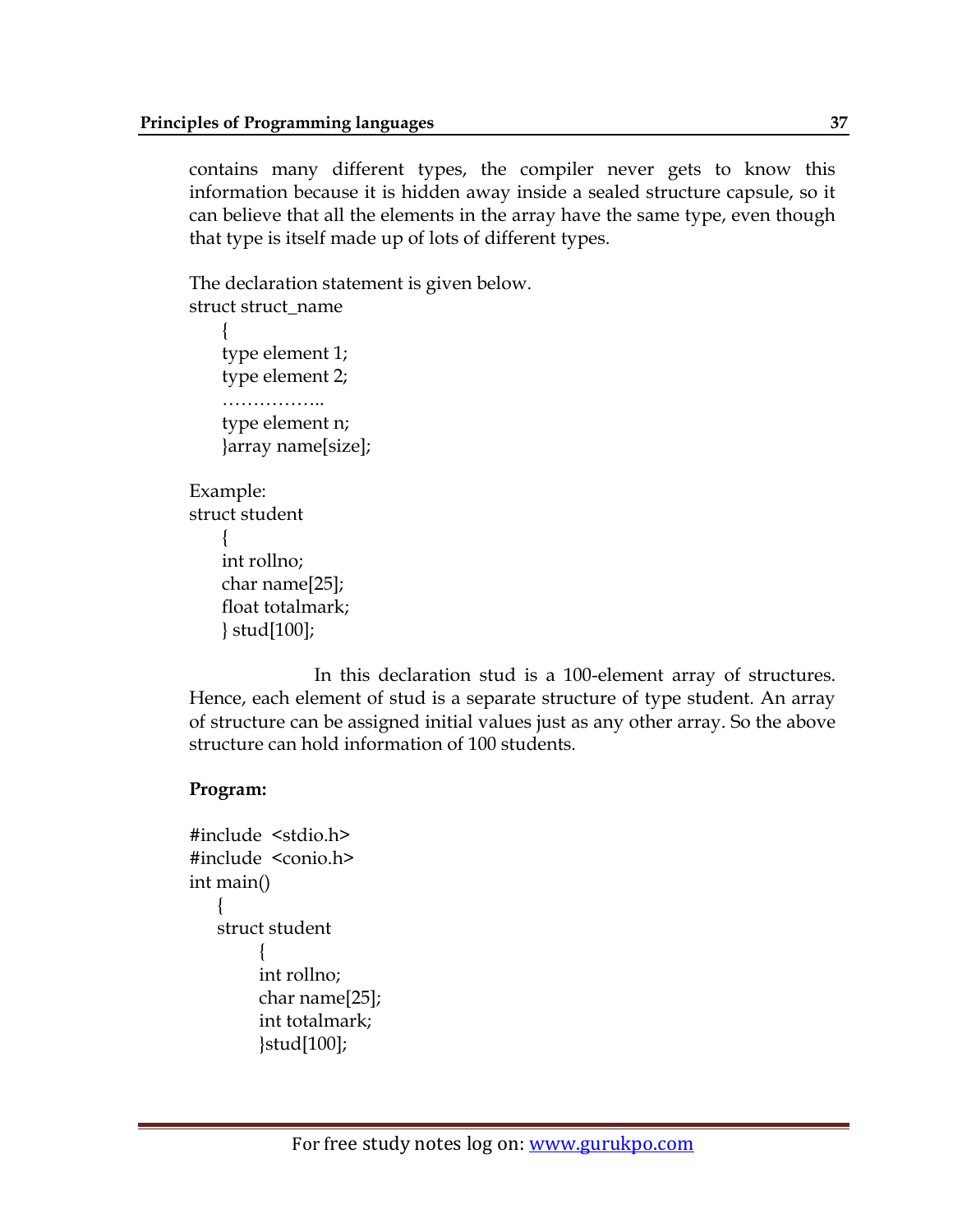```
 int n,i;
    clrscr();
   printf("Enter total number of students\n\n");
    scanf("%d",&n);
   for(i=0;i\leq n;i++)\left\{ \begin{array}{c} 1 & 1 \\ 1 & 1 \end{array} \right\}printf("Enter details of %d-th student\n\pi", i+1);
           printf("Name:\n");
           scanf("%s",&stud[i].name);
           printf("Roll number:\n");
           scanf("%d",&stud[i].rollno);
           printf("Total mark:\n");
           scanf("%d",&stud[i].totalmark);
 }
    printf("STUDENTS DETAILS:\n");
   for(i=0;i\leq n;i++)\left\{ \begin{array}{c} 1 & 1 \\ 1 & 1 \end{array} \right\} printf("\nRoll number:%d\n",stud[i].rollno);
           printf("Name:%s\n",stud[i].name);
           printf("Totel mark:%d\n",stud[i].totalmark);
 }
   getch();
   return 0;
   }
```
Output will be the dynamic data entered by the user of all the students.

# **Q 4. Explain the functionality of union.**

**Ans** Union is a data type with two or more member similar to structure but in this case all the members share a common memory location. The size of the union corresponds to the length of the largest member. Since the member share a common location they have the same starting address.

 The real purpose of unions is to prevent memory fragmentation by arranging for a standard size for data in the memory. By having a standard data size we can guarantee that any hole left when dynamically allocated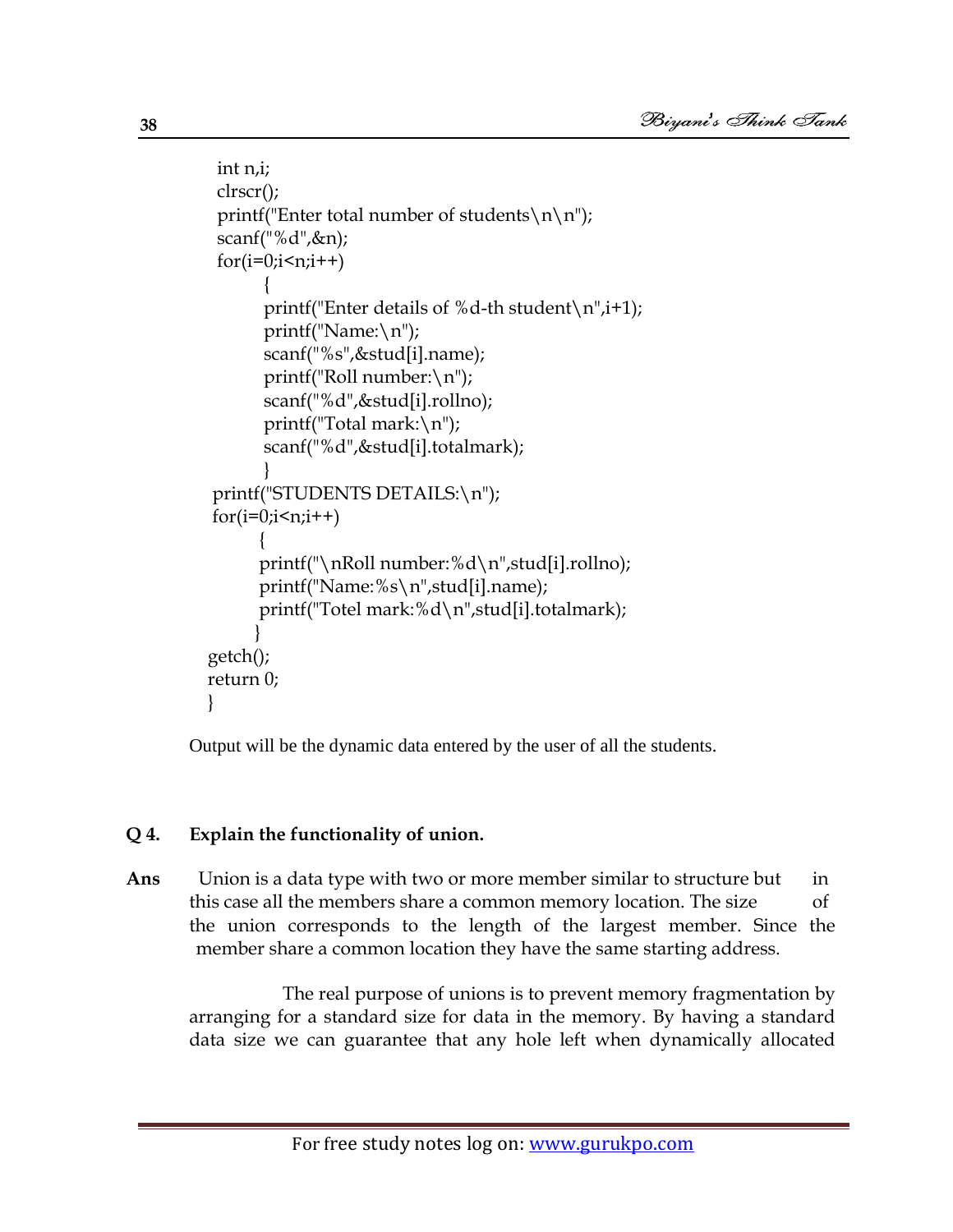memory is freed will always be reusable by another instance of the same type of union. This is a natural strategy in system programming where many instances of different kinds of variables with a related purpose and stored dynamically.

 A union is declared in the same way as a structure.The syntax of union declaration is union union\_name

```
\left\{\begin{array}{ccc} \end{array}\right\} type element 1;
       type element 2;
       ……………
       type element n;
       };
    This declares a type template. Variables are then declared as: 
                    union union_name x,y,z;
```
 For example, the following code declares a union data type called Student and a union variable called stud: union student

```
\left\{\begin{array}{c} \end{array}\right\} int rollno; 
             float totalmark;
             };
union student stud;
```
 It is possible to combine the declaration of union combination with that of the union variables, as shown below. union union\_name

```
\{ type element 1;
      type element 2;
     ………………
      type element n;
      }var1,var2,…,varn;
```
 The following single declaration is equivalent to the two declaration presented in the previous example. union student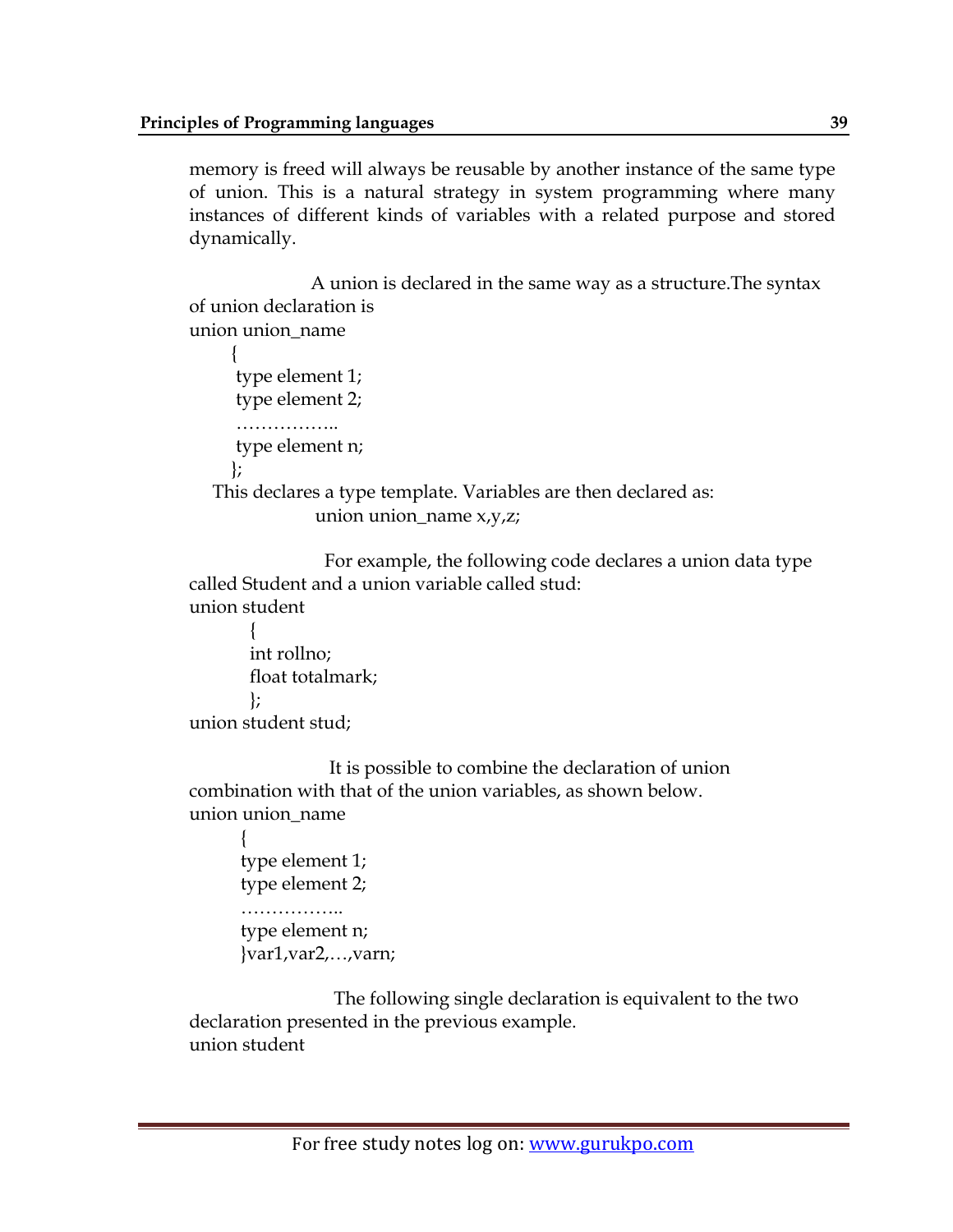$\left\{\begin{array}{c} \end{array}\right\}$  int rollno; float totalmark;  $\{x,y,z;$ 

# **Q 5. Compare structure and Union**

**Ans** Union allocates the memory equal to the maximum memory requried by the member of the union but structure allocates the memory equal to sum of the memory allocated to its each individual members.

In Union, one block is used by all the member of union but in case of structure, each member have their own memory space.

# **Example:**

# **Structure:**

```
#include <stdio.h>
#include <conio.h>
int main()
{
         struct testing
{
int a;
char b;
float c;
}var;
clrscr();
printf("Size of var=%d\n",sizeof(var));
printf("Size of a = %d \n\rightharpoonup s izeof(var.a));
```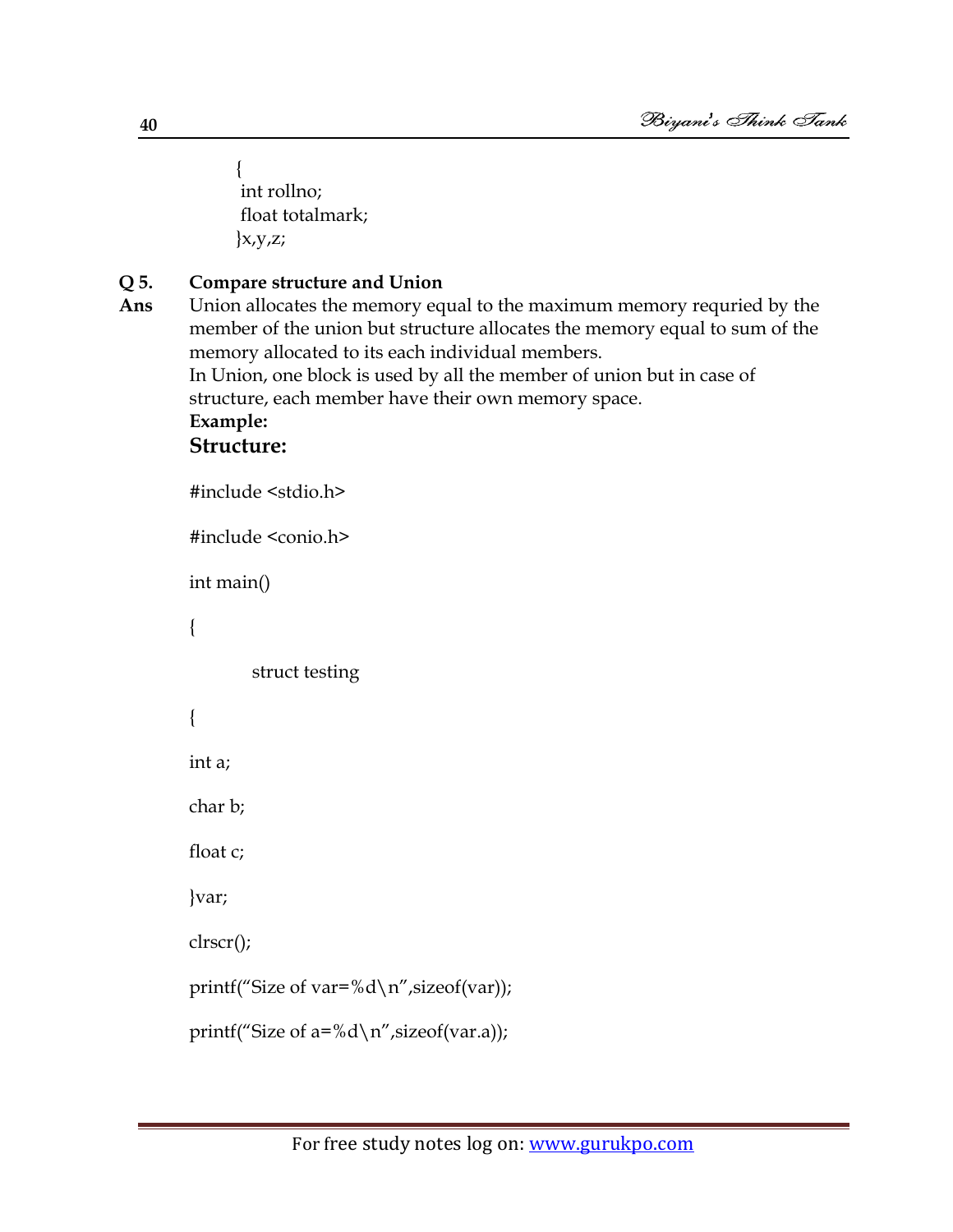```
printf("Size of b=%d\n",sizeof(var.b));
printf("Size of c=%d\n",sizeof(var.c));
var.a=10;
var.b="w";
var.c=3.1422;
printf("value of a = %d \n\rangle n", var.a);
printf("value of b = %c \n\rangle n", var.b);
printf("value of c = %f \n\rightharpoonup x", var.c);
getch();
return 0;
}
Union:
#include <stdio.h>
#include <conio.h>
int main()
{
union testing
{
int a;
```
char b;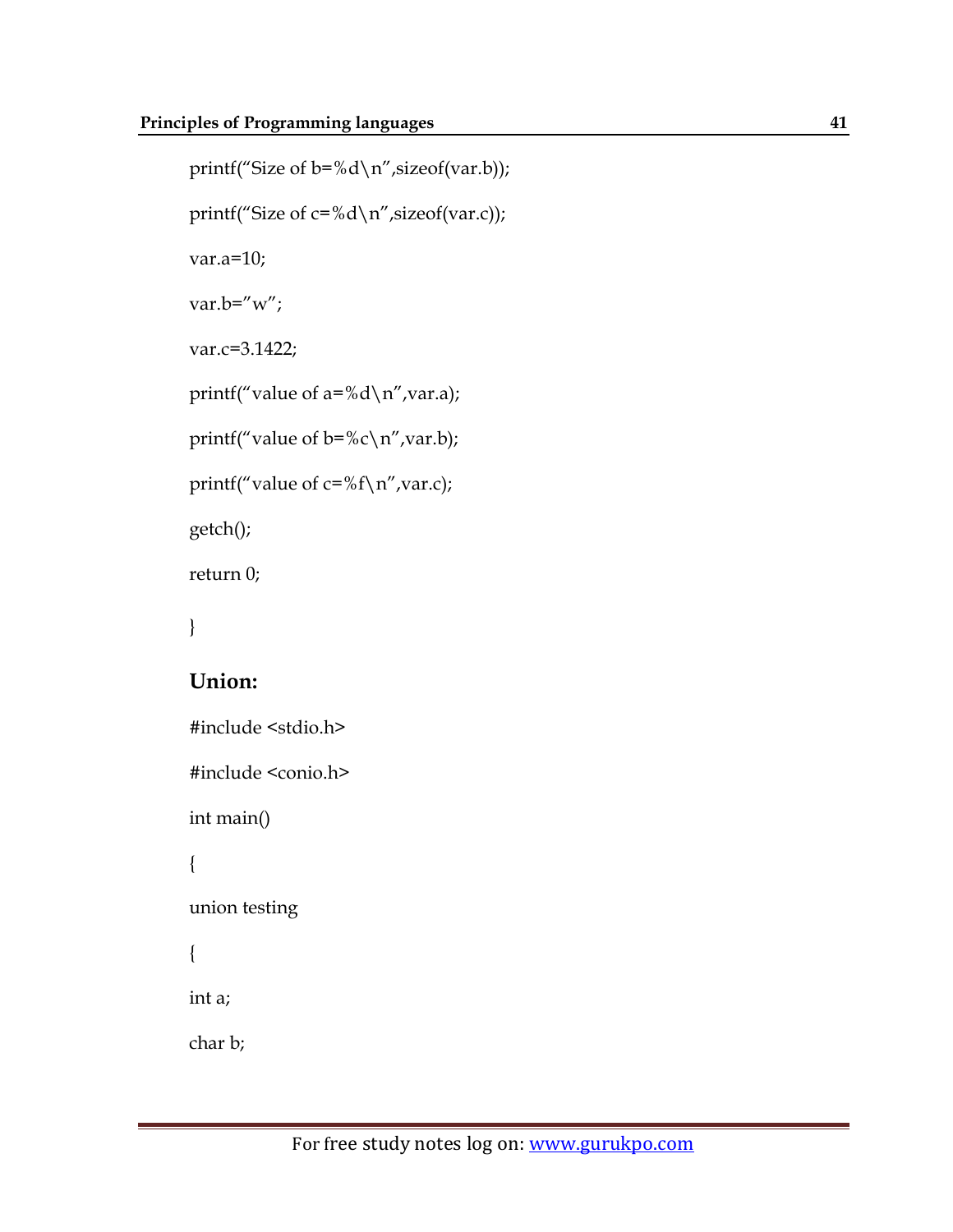float c;

}var;

clrscr();

printf("Size of var=%d\n",sizeof(var));

printf("Size of  $a = %d \n\rangle n$ ", sizeof(var.a));

printf("Size of  $b = \% d \nightharpoonup n$ ", sizeof(var.b));

printf("Size of  $c = \% d \nightharpoonup n$ ", sizeof(var.c));

var.a=10;

var.b=" $w$ ";

var.c=3.1422;

printf("value of  $a = %d \n\rangle n"$ , var.a);

```
printf("value of b = %c \n\rangle n", var.b);
```
printf("value of  $c = %f \n\rangle n"$ , var.c);

getch();

return 0;

}

Output of both these programs will be same. The difference lies in the storage.

#### **OBJECTIVE**

- 1. A sturucture member be default is:
	- (a) Public
	- (b) Provate
	- (c) Protected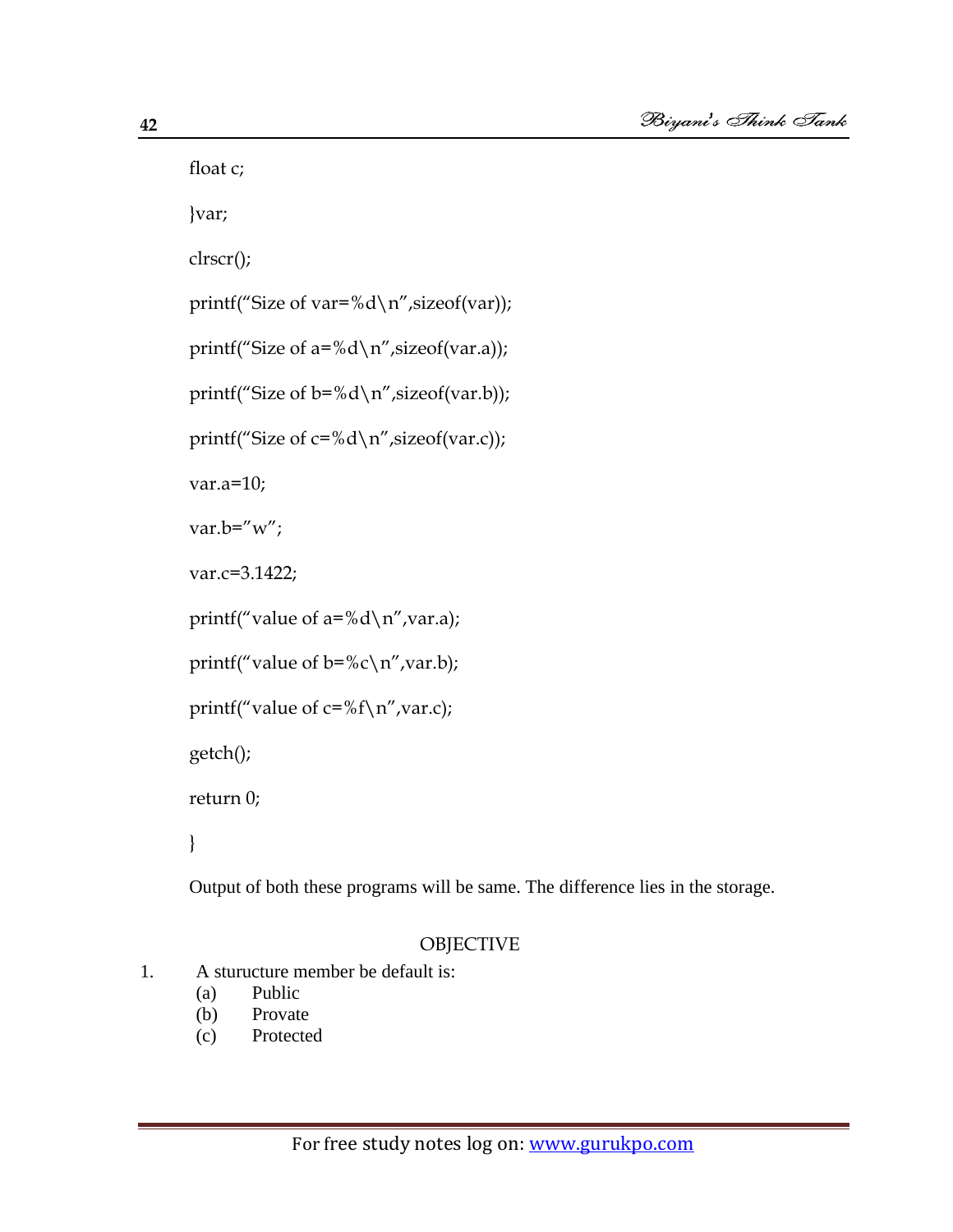# **Principles of Programming languages 43**

|                  | (d)                                            | Any of the above                          |     |                         | ( ) |  |  |
|------------------|------------------------------------------------|-------------------------------------------|-----|-------------------------|-----|--|--|
| 2.               | Structure is used to store:                    |                                           |     |                         |     |  |  |
|                  | (a)                                            | Similar type of data                      | (b) | Different type of India |     |  |  |
|                  | (c)                                            | Both a and b                              | (d) | None of the above       | ( ) |  |  |
| 3.               | Structure elements are stored in:              |                                           |     |                         |     |  |  |
|                  | (a)                                            | Contiguous memory stored in               |     |                         |     |  |  |
|                  | (b)                                            | Non-contiguous on the program             |     |                         |     |  |  |
|                  | (c)                                            | It depends on the program                 |     |                         |     |  |  |
|                  | (d)                                            | None of the above                         |     |                         |     |  |  |
| $\overline{4}$ . | Union can store:                               |                                           |     |                         |     |  |  |
|                  | The values of its entire member<br>(a)         |                                           |     |                         |     |  |  |
|                  | (b)<br>only values of one member can be stored |                                           |     |                         |     |  |  |
|                  | (c)                                            | Only according to the size of its members |     |                         |     |  |  |
|                  | (d)                                            | None of the above                         |     |                         | ( ) |  |  |
| 5.               | Strepy $(s1, s2)$ ; what would be the output;  |                                           |     |                         |     |  |  |
|                  | (a)                                            | Copies string S2 to S2                    | (b) | Copies string S1 to S2  |     |  |  |
|                  | (c)                                            | Copies into a third string                | (d) | None of the above       | ( ) |  |  |
| 6.               | Which operator has the highest precedence?     |                                           |     |                         |     |  |  |
|                  | (a)                                            | Unary                                     | (b) | Binary                  |     |  |  |
|                  | (c)                                            | Ternary                                   | (d) | all of the above        |     |  |  |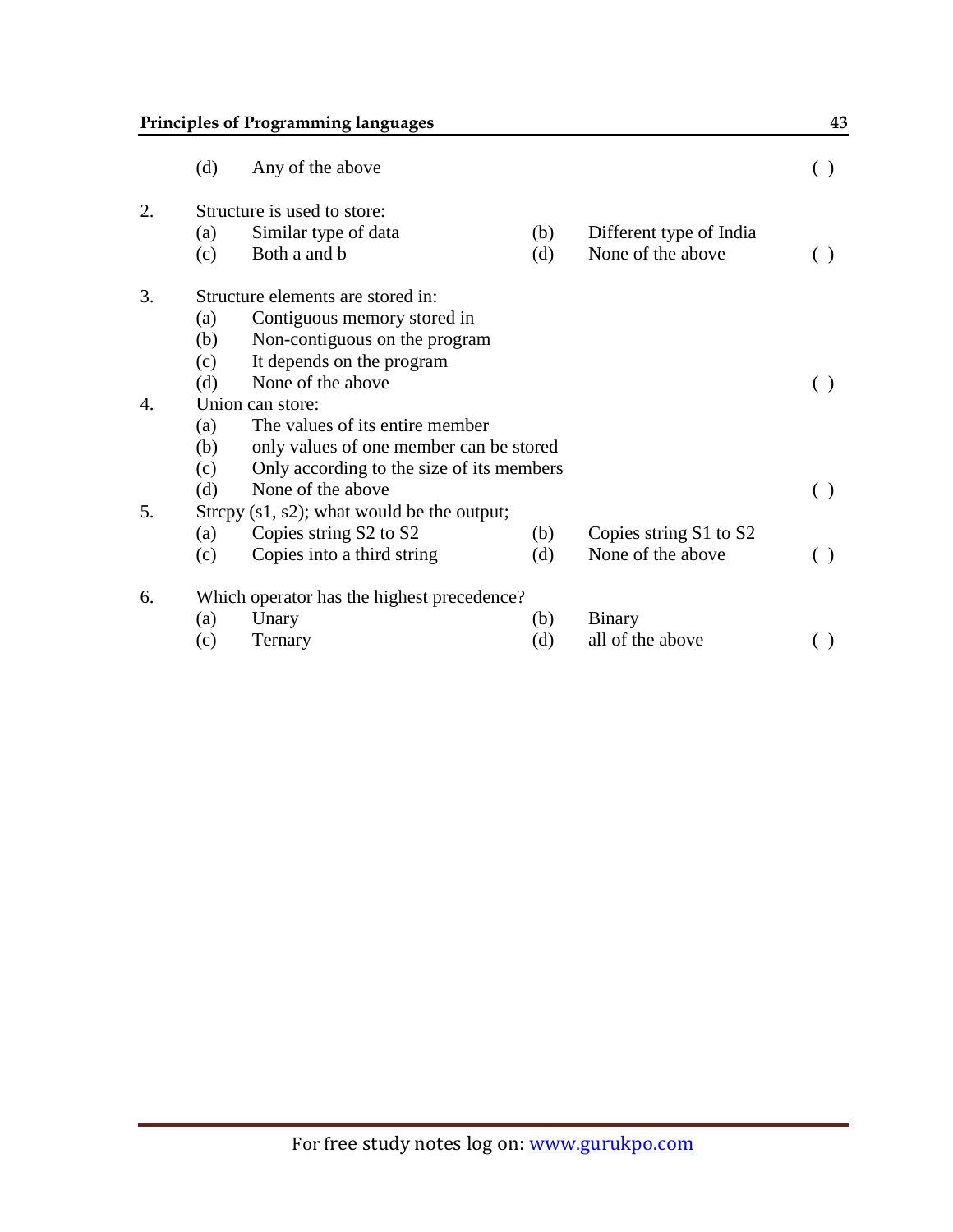# **Chapter 6**

# **Pointers**

#### **Q 1. Explain Pointer.**

**Ans .** A pointer refers to a memory location that contains an address.

#### **Pointers: Operators (1)**

Address Operator: &

Note: it looks identical to the bitewise AND operator but it is used in a completely different way!Returns the address of a variable

Example:  $prt_v = \& x;$ 

#### **Pointers: Operators (2)**

Indirection Operator: \*

Note: it looks identical to the multiplication operator but it is used in a completely different way!

Retrieves a value from the memory location the pointer points to.

Example:  $*ptr_v = 77;$ 

#### **Pointer Declaration**

A pointer must be declared and the variable type it points to must be specified:

short \*aptr; //pointer declaration double \*bptr;

#### **Assigning an Address to a Pointer**

short  $x = 33$ ;

short \*aptr; //pointer declaration

aptr =  $& x;$ 

Each time we declare an array, we also declare implicitly a pointer to the "zeroth" element!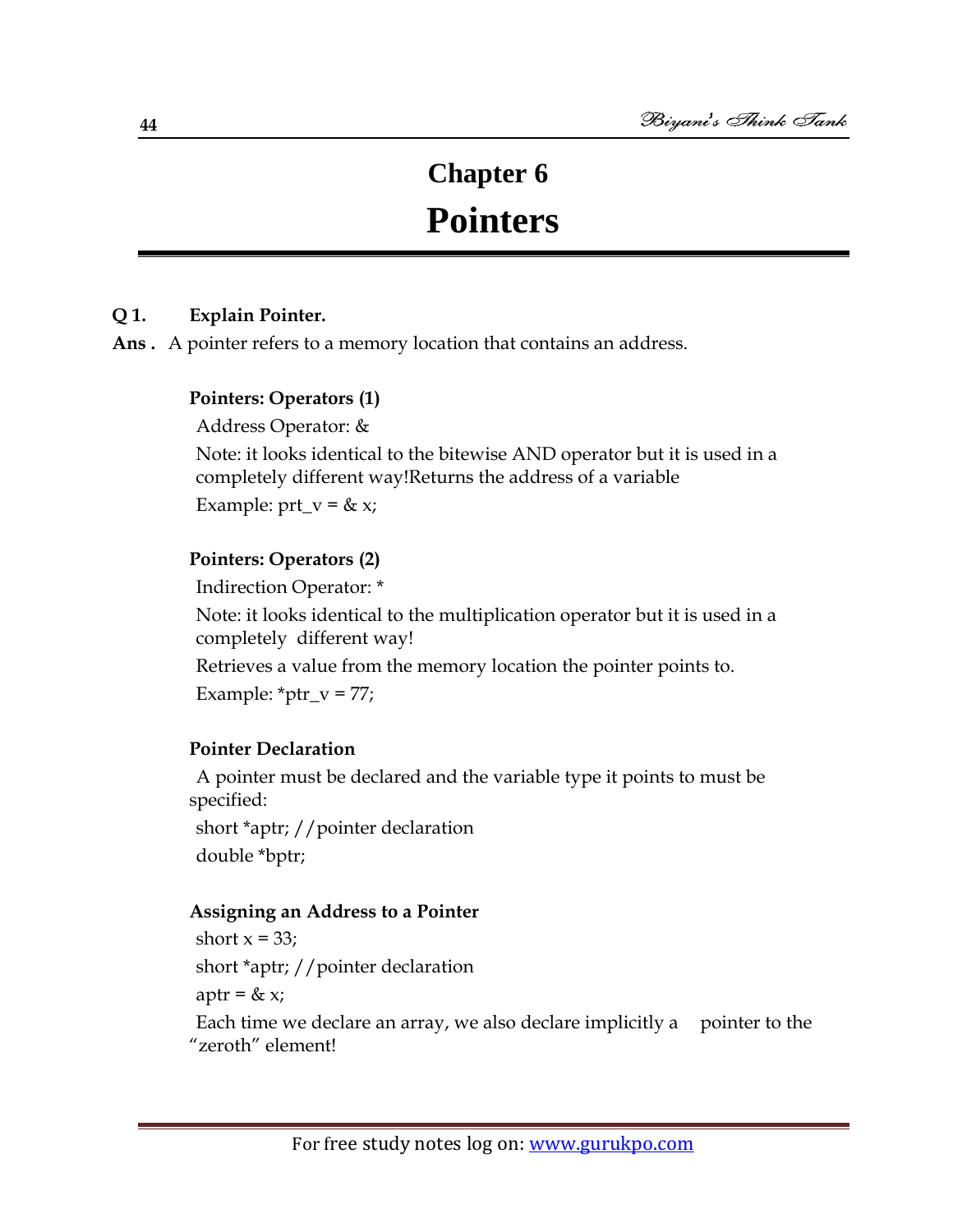#### **Q 2. Write a program to pass arguments by value and by refrence**.

```
Ans. #include <ansi_c.h>
         float KE_by_val( float a, float b);
         float KE_by_ref( float *a, float *b);
         main()
         {
         float q = 3, v = 5;
         float *qptr, *vptr;
         qptr = \&q;vptr = \&v;printf("%f\n", KE_by_val(q,v));
         printf("%f\n", KE_by_ref(&q,&v) );
         printf("%f\n", KE_by_ref(qptr,vptr) );
         }
         float KE_by_val( float a, float b)
          {
         return(a * b);
         }
         float KE_by_ref( float *a, float *b)
         {
         return((*a) * (*b));
         }
         Output 
         15.00
         15.00
         15.00
```
#### OBJECTIVE

```
1. In the statement ; int ** a; a is used to store:
```
- (a) address of an integer variable
- (b) address of an integer pointer variable
- (c) both a and b
- (d) None of the above ( )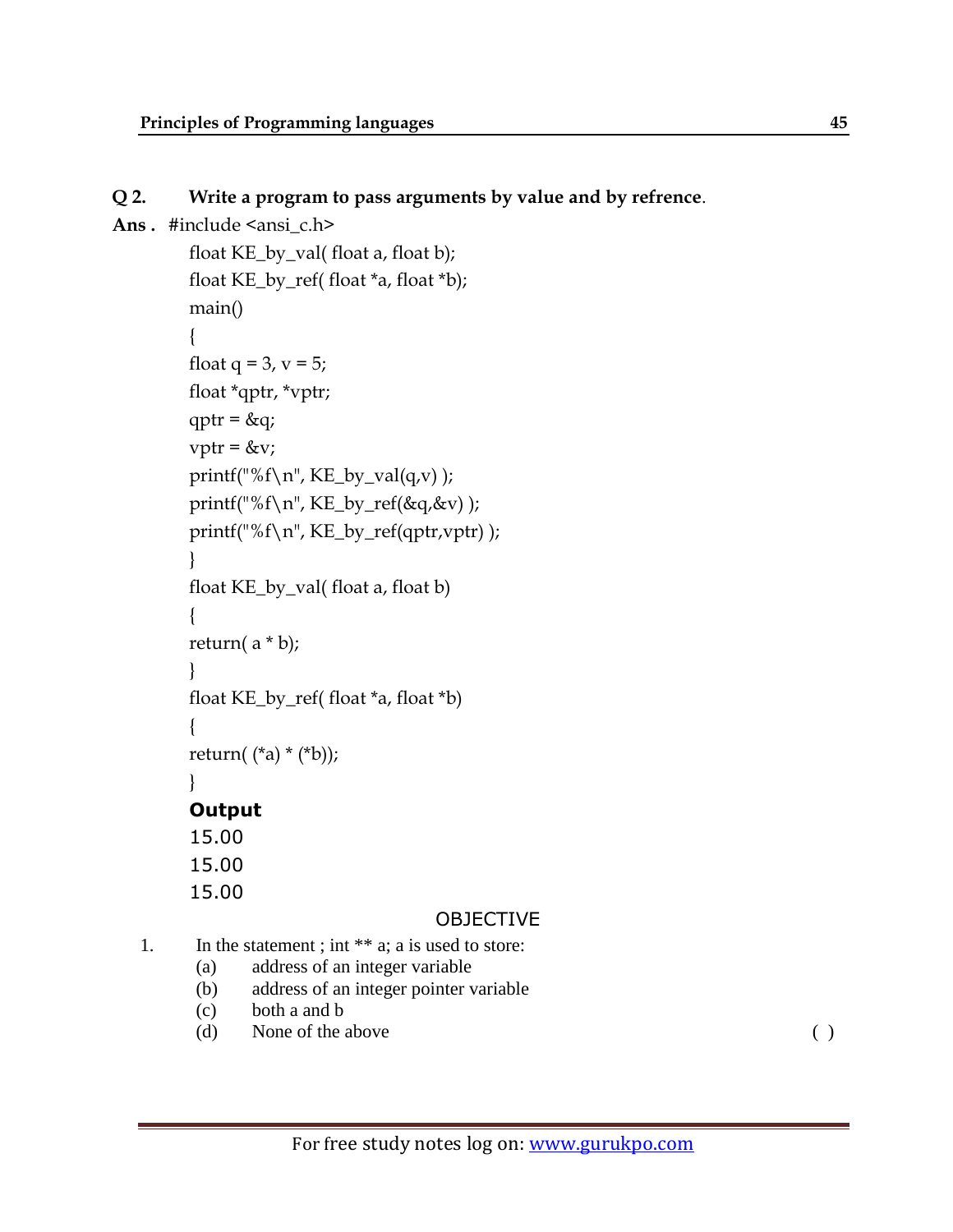| 2. | A pointer is:                                             |                                                 |     |           |  |  |  |
|----|-----------------------------------------------------------|-------------------------------------------------|-----|-----------|--|--|--|
|    | (a)                                                       | Address of a variable                           |     |           |  |  |  |
|    | (b)                                                       | An indication of a variable to be accessed next |     |           |  |  |  |
|    | (c)                                                       | A variable for storing address                  |     |           |  |  |  |
|    | (d)                                                       | None of the above                               |     |           |  |  |  |
| 3. | Which one can not be passed as a parameter in a function? |                                                 |     |           |  |  |  |
|    | (a)                                                       | array                                           | (b) | structure |  |  |  |
|    | $\mathcal{C}$                                             | function                                        | (d) | pointer   |  |  |  |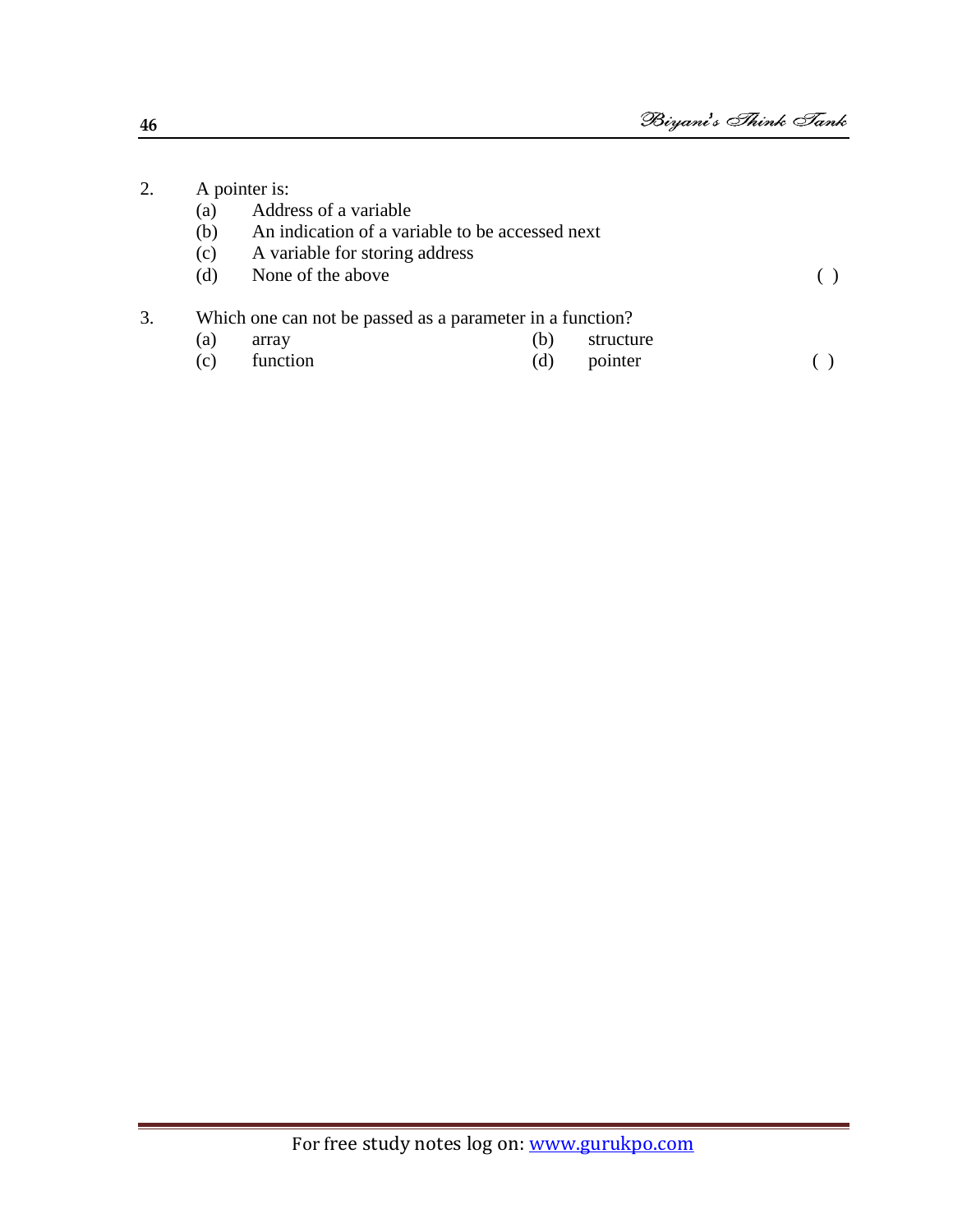# **Chapter 7**

# **File Handling**

# **Q 1. Explain File handling.**

#### **Ans**. Three steps for handling data files:

1. Data File is Opened 2. Data is Read / Written to the File 3. Data File is Closed Example: The file is opened using fopen() function.

# **Opening a Binary File**

FILE \*fptr; //declare a file ptr  $fptr = fopen("Data1.txt", "wt");$ 

# **Opening a Data File:**

fopen() fopen( arg1, arg2)

arg1: a pointer to a string containing the filename or a literal, for example: "c:\\myfolder\\data.txt" arg2: activity and filetype constants:

- wt Open an ASCII file for writing
- rt Open an ASCII file for reading
- at Open an ASCII file for appending
- wb Open a Binary file for writing
- rb Open a Binary file for reading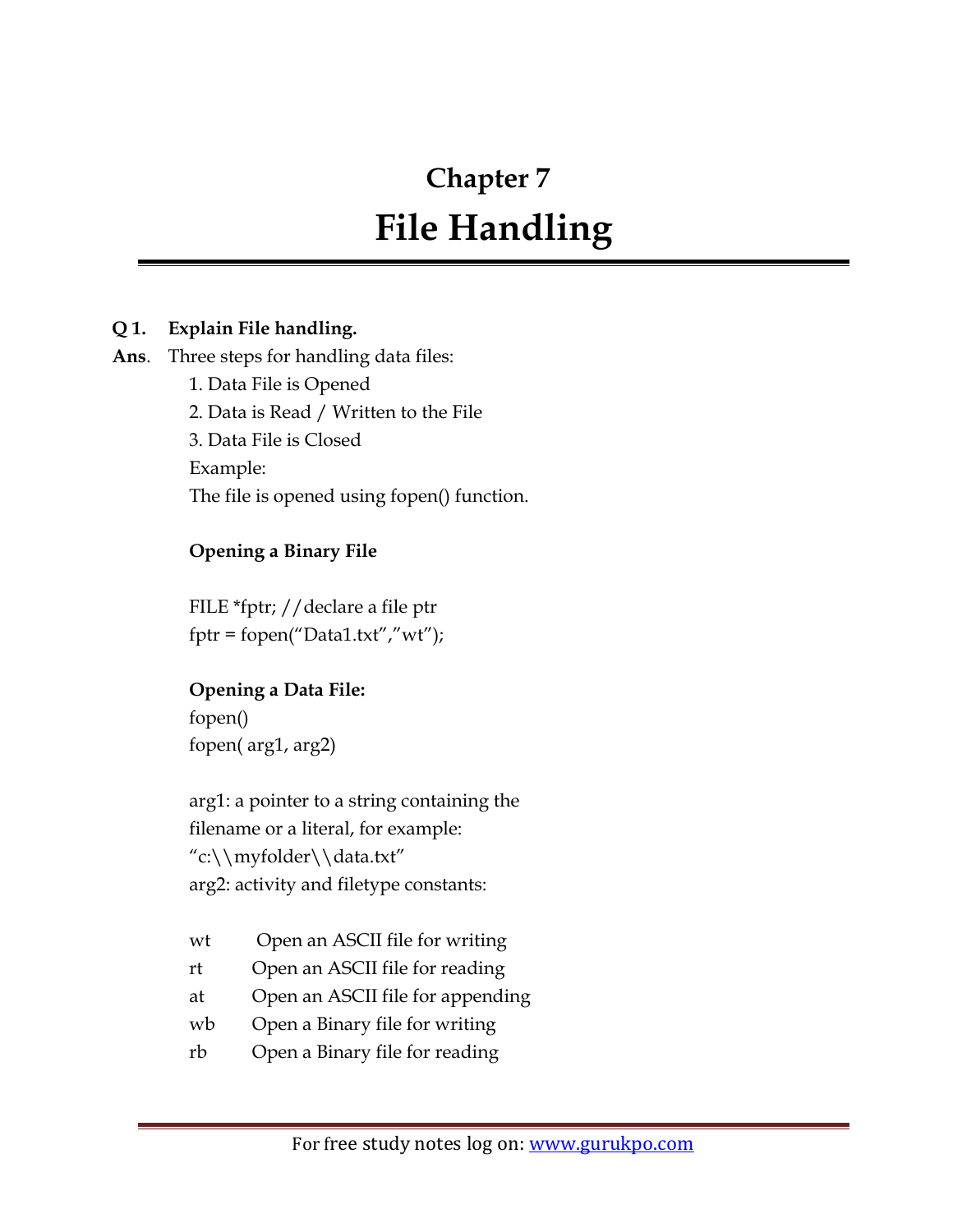ab Open a Binary file for appending

#### **Closing a Data File:**

File is closed using fclose() function. fclose() Syntax: fclose( fptr ); where fptr refers to the file stream pointer returned by the fopen() function.

# **Writing to and Reading from an ASCII Data File**

Writing: fprintf( ) fprintf( ) Syntax: fprintf( arg1, arg2...) where arg1 is the file stream pointer and arg2… are identical to arguments of the printf() function Example: fprintf(fptr,"%d\n",x); Reading: fscanf( ) fscanf( ) Syntax: fscanf( arg1, arg2...) where arg1 is the file stream pointer and arg2… are identical to arguments of the scanf() function Example: fscanf(fptr,"%d",&x);

# **Writing to and Reading**

from a Binary Data File Writing: fwrite() Reading: fread( ) Syntax: (identical for fwrite and fread):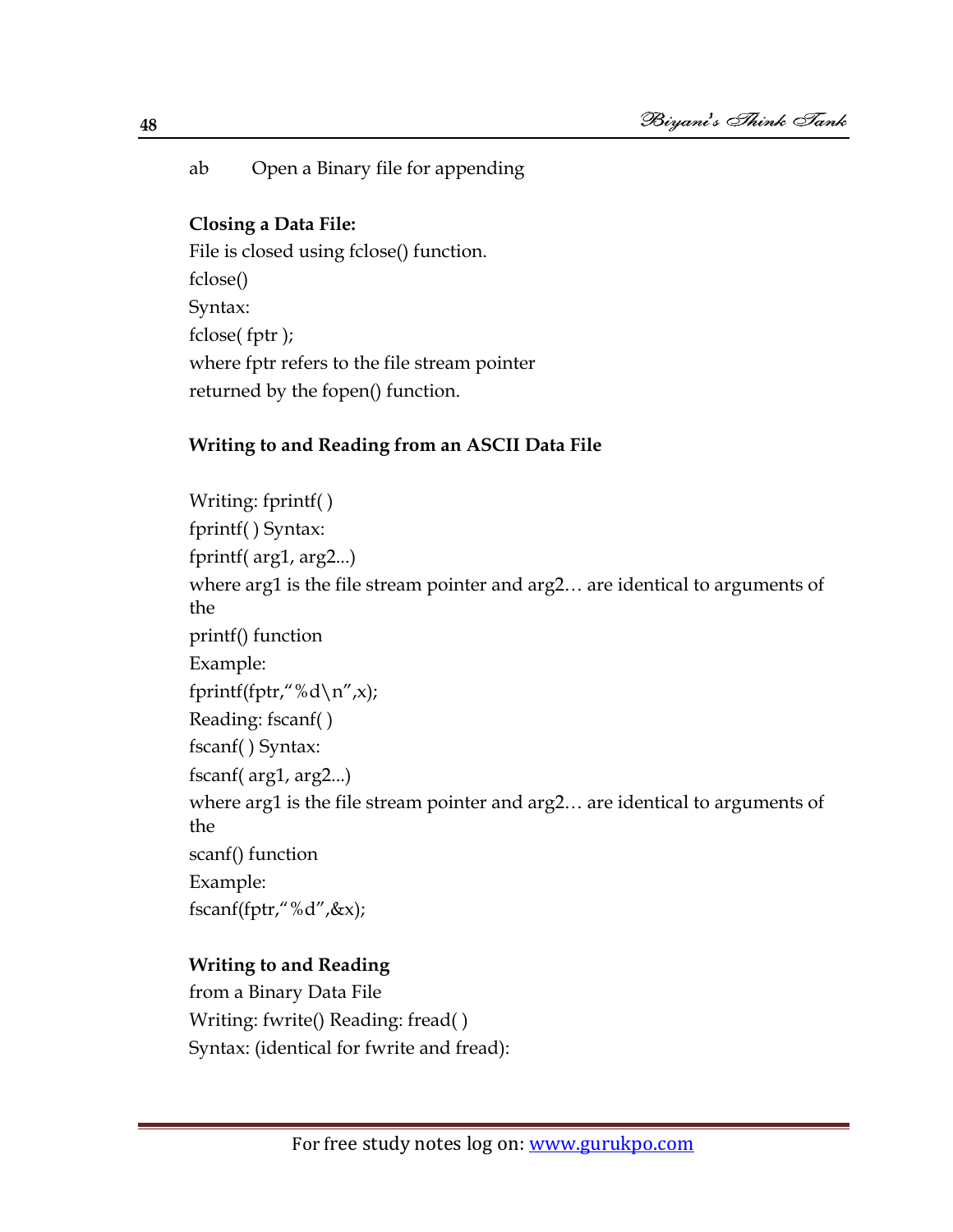fwrite( *arg1*, *arg2*, *arg3*, *arg4* ); arg1: a pointer to the data buffer arg2: the size of each data element (in bytes) arg3: the number of data elements arg4: the file stream pointer.

#### **// basic file operations**

#include <iostream.h> #include <fstream.h> int main  $() \}$ ofstream myfile; myfile.open ("example.txt"); myfile  $<<$  "Writing this to a file. $\n \langle n \rangle$ "; myfile.close(); return 0;

}

#### **// writing on a text file**

```
#include <iostream.h>
#include <fstream.h
int main () \}ofstream myfile ("example.txt");
if (myfile.is_open())
{
myfile << "This is a line.\n\cdot \mathbb{n}";
myfile << "This is another line.\n\cdot \n\cdot";
myfile.close();
}
else cout << "Unable to open file";
return 0;
}
```
#### **Output**

[file example.txt] This is a line. This is another line.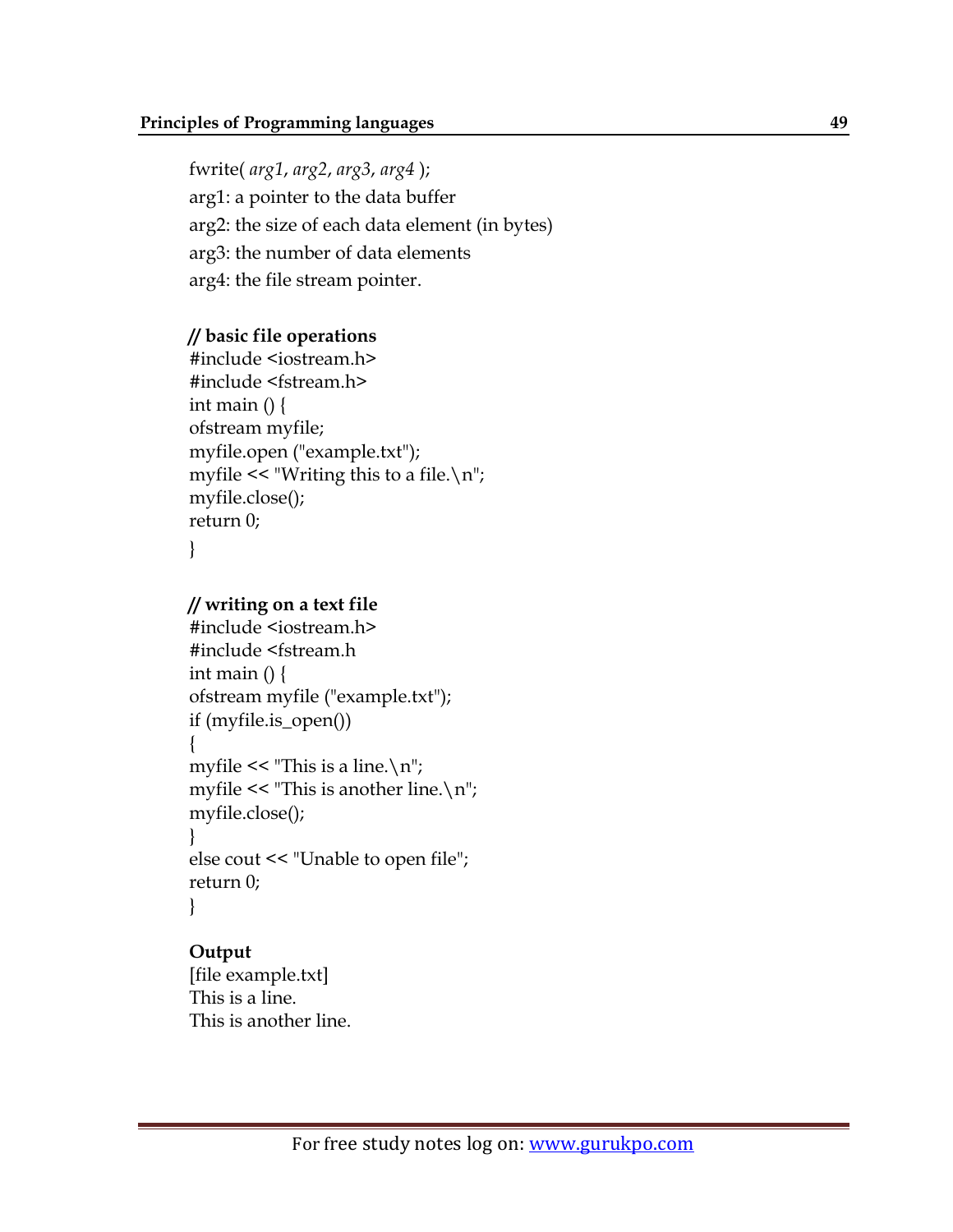#### **// reading a text file**

```
#include <iostream.h>
#include <fstream.h>
#include <string.h>
int main () \{string line;
ifstream myfile ("example.txt");
if (myfile.is_open())
{
while (! myfile.eof() )
{
getline (myfile,line);
cout << line << endl;
}
myfile.close();
}
else cout << "Unable to open file";
return 0;
}
```
**Output:**

This is a line. This is another line.

- 1. In the statement; fprintf(fpt,%i);
	- (a) A character variable
	- (b) Arbitarary assigned value
	- (c) Speical kind of variable called "file"
	- (d) A pointer to file (b)

#### 2. File \*fp:

(a) Disk data file to be opened (b) Structure file (c) Both a and b  $(d)$  None of the above ( )

#### 3 If a file is opened in read mode, and it does not exist:

- (a) There will be compile error (b) File will get created
	-
- (c) Link array of pointers (d) none of the above ( )
	-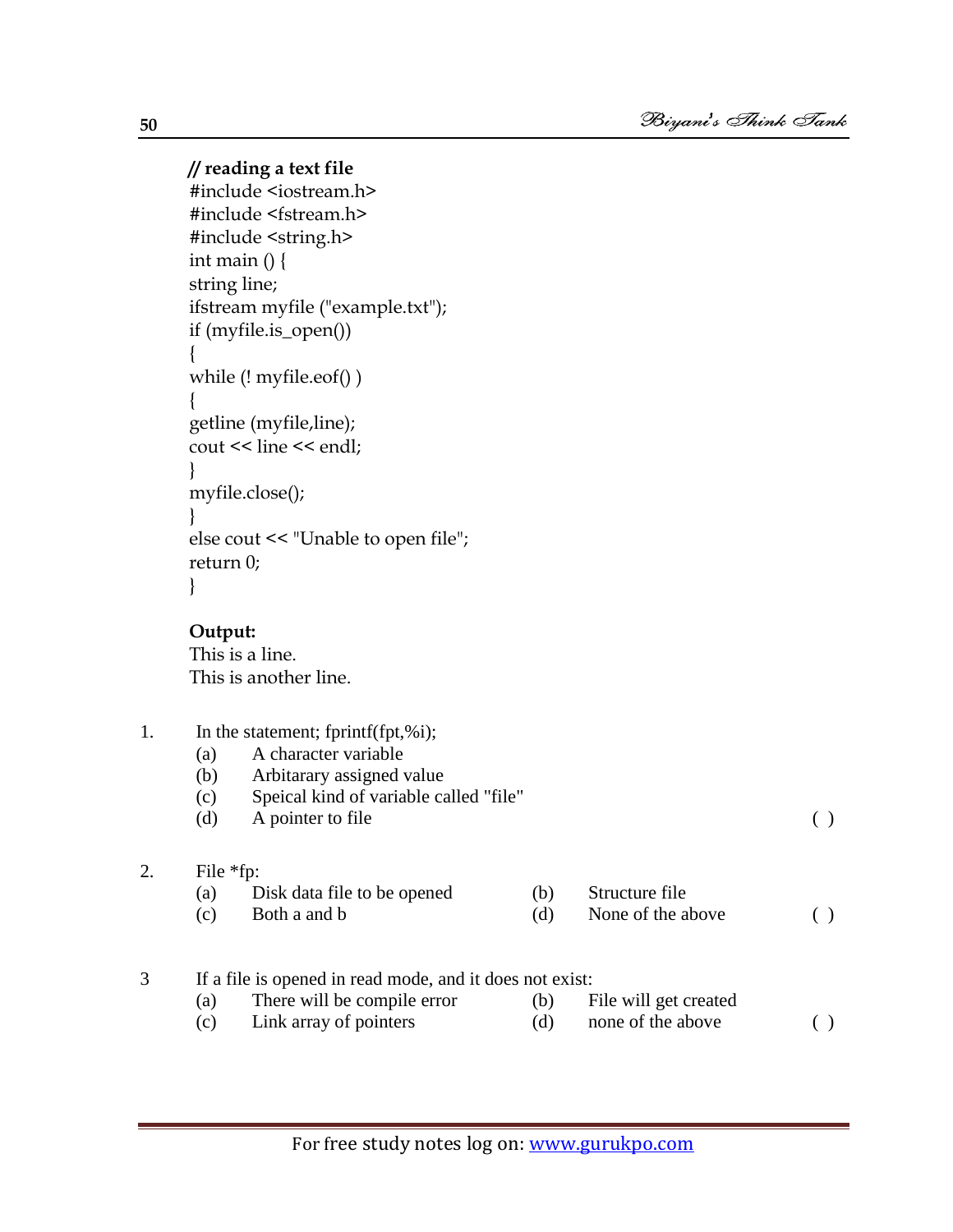- 4. f close ( ) is a function:
	- (a) The values of its entire member
	- (b) only values of one member can be stored
	- (c) Only according to the size of its member
	- (d) None of the above ()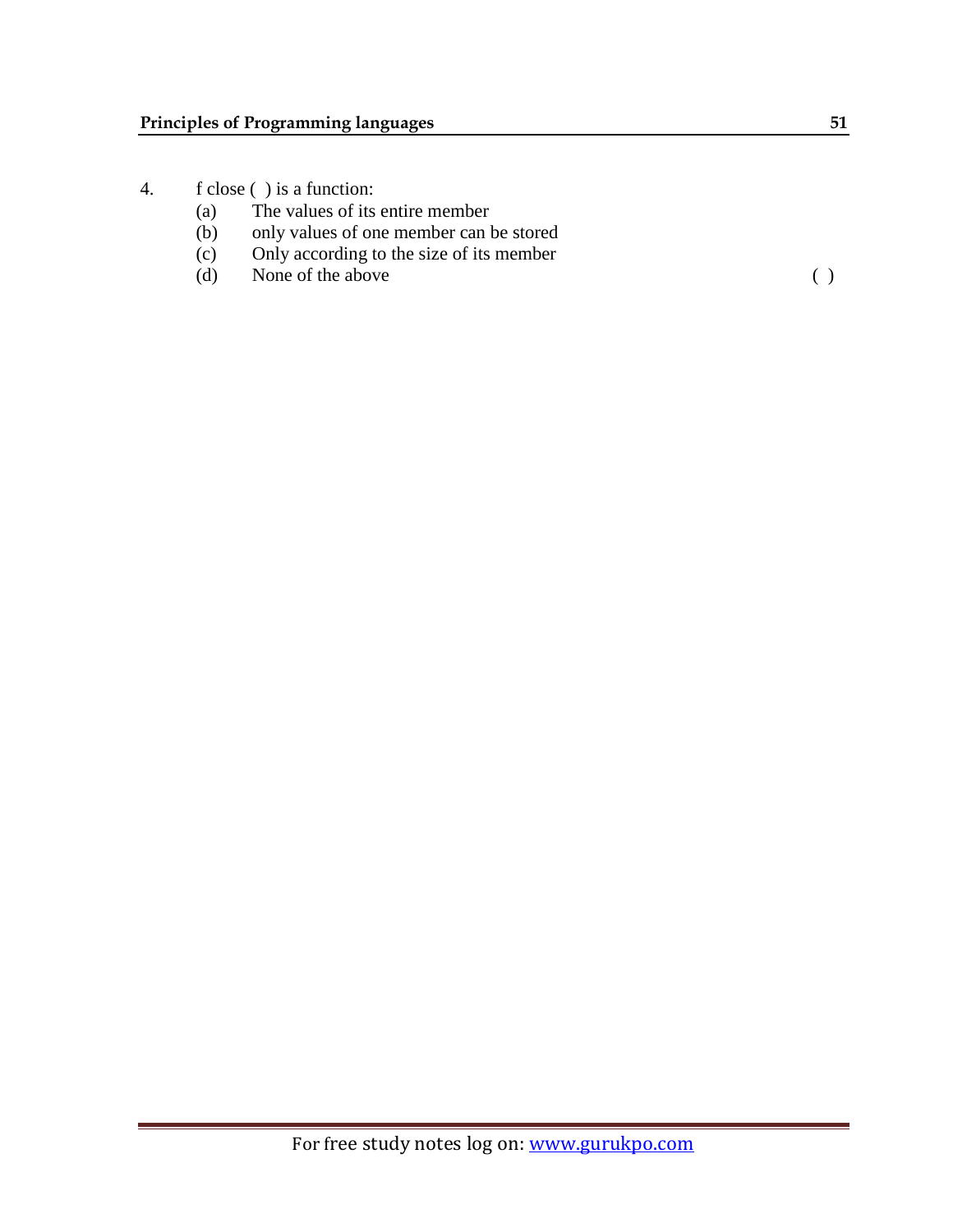# **Chapter 8 C++ programming**

#### **Q 1. What are global and local variables?**

**Ans .** The variables that can be accessed by any portion of the program are known as global variables and the variables that are confined to one particular function or procedure and cannot be accessed outside the function are called Local variables.

#### **Q 2. What is meant by Dynamic Allocation?**

**Ans .** Dynamic memory allocation is the practice of assigning memory locations to variables during execution of the program by explicit request of the programmer. Dynamic allocation is a unique feature to C (amongst high level languages). It enables us to create data types and structures of any size and length to suit our programs need within the program.

> The following functions are used in c for purpose of memory management.

- 1. [malloc\(\)](http://www.cprogrammingexpert.com/C/Tutorial/dynamic_memmory_allocation/malloc.aspx)
- 2. [calloc\(\)](http://www.cprogrammingexpert.com/C/Tutorial/dynamic_memmory_allocation/calloc.aspx)
- 3. <u>[realloc\(\)](http://www.cprogrammingexpert.com/C/Tutorial/dynamic_memmory_allocation/realloc.aspx)</u>
- 4. [free\(\)](http://www.cprogrammingexpert.com/C/Tutorial/dynamic_memmory_allocation/free.aspx)

In c++ we use new for memory management

#### **Q3. What is the use of scope resolution operator?**

**Ans** . A *scope resolution* mechanism is for referencing hidden variables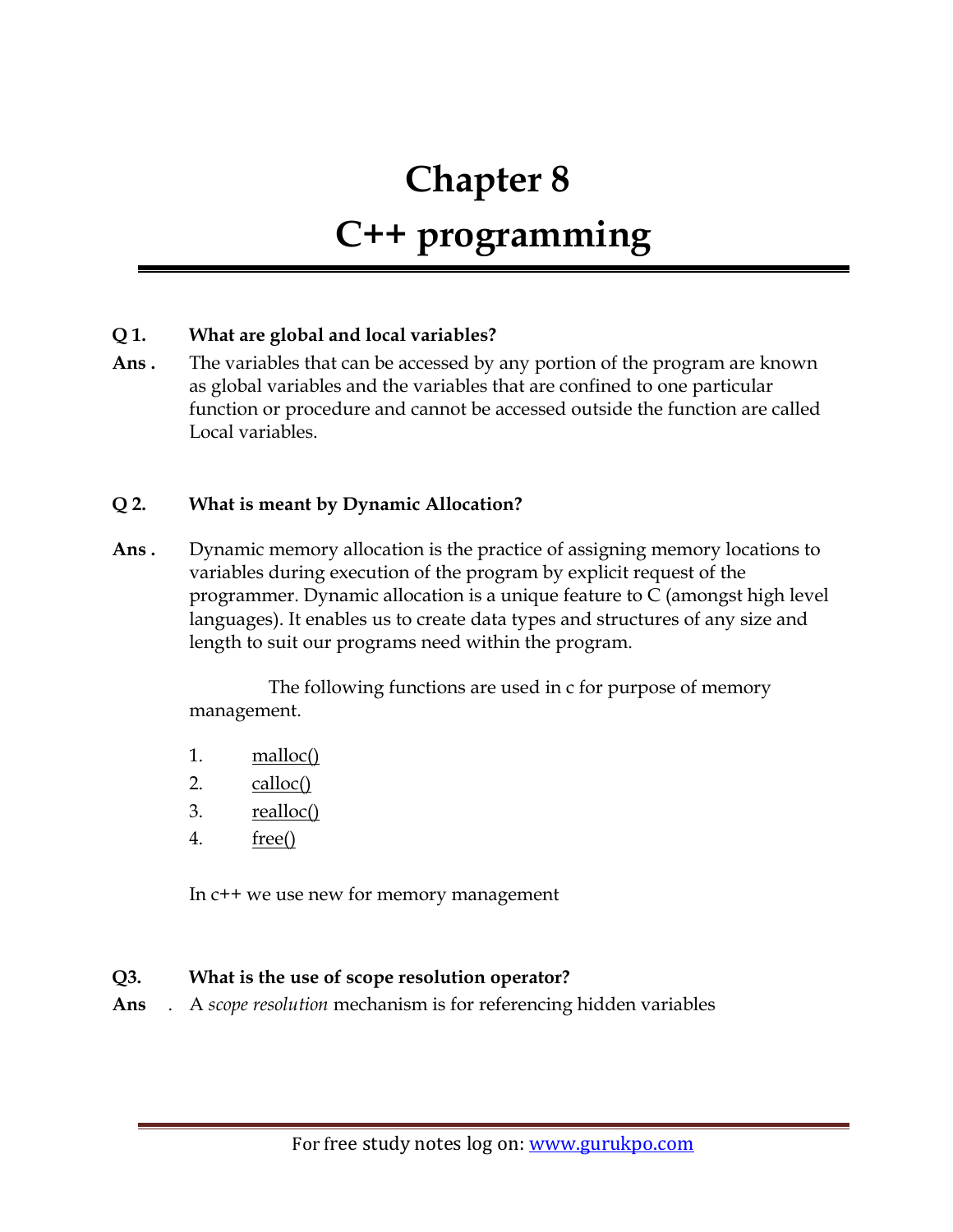#### **Principles of Programming languages 53**

# **Q 4. Why do we use sizeof operator in c++?**

**Ans** . We can know the memory usage of a given type using the sizeof operator. It takes either a variable name or a type name as parameter.

```
#include <iostream.h>
int main(int argc, char **argv) {
int n;
cout << sizeof(n) << '' << sizeof(double) << '\n';
}
```
# **Q 5. What is the use of abort()?**

**An 5**. The abort( ) function is wich interrupt the execution of our program as if there was a serious error. Use it to handle non-expected behavior like out-of bounds exceptions .

# **Q6. What are buit-in arrays?**

**Ans.** The " " operator defines arrays of char. Similarly, we can define an array of any type with the [ ] operator:

# **Q 7. Give an example to show how arrays can be accessed through pointers.**

**Ans .** An array type can be implicitly transformed into a pointer by the compiler, and

> the [ ] operator can be used to access to an element of a pointed array. For example, we can define a function to sum the terms of an array of int : #include <iostream.h>

```
int sum(int x, int sz) {
int s = 0;
for(int k = 0; k < sz; k++)
s = s + x[k];return s;
}
int main() {
int cool[10] = { 1, 2, 3, 4, 5, 6, 7, 8, 9, 10 };
```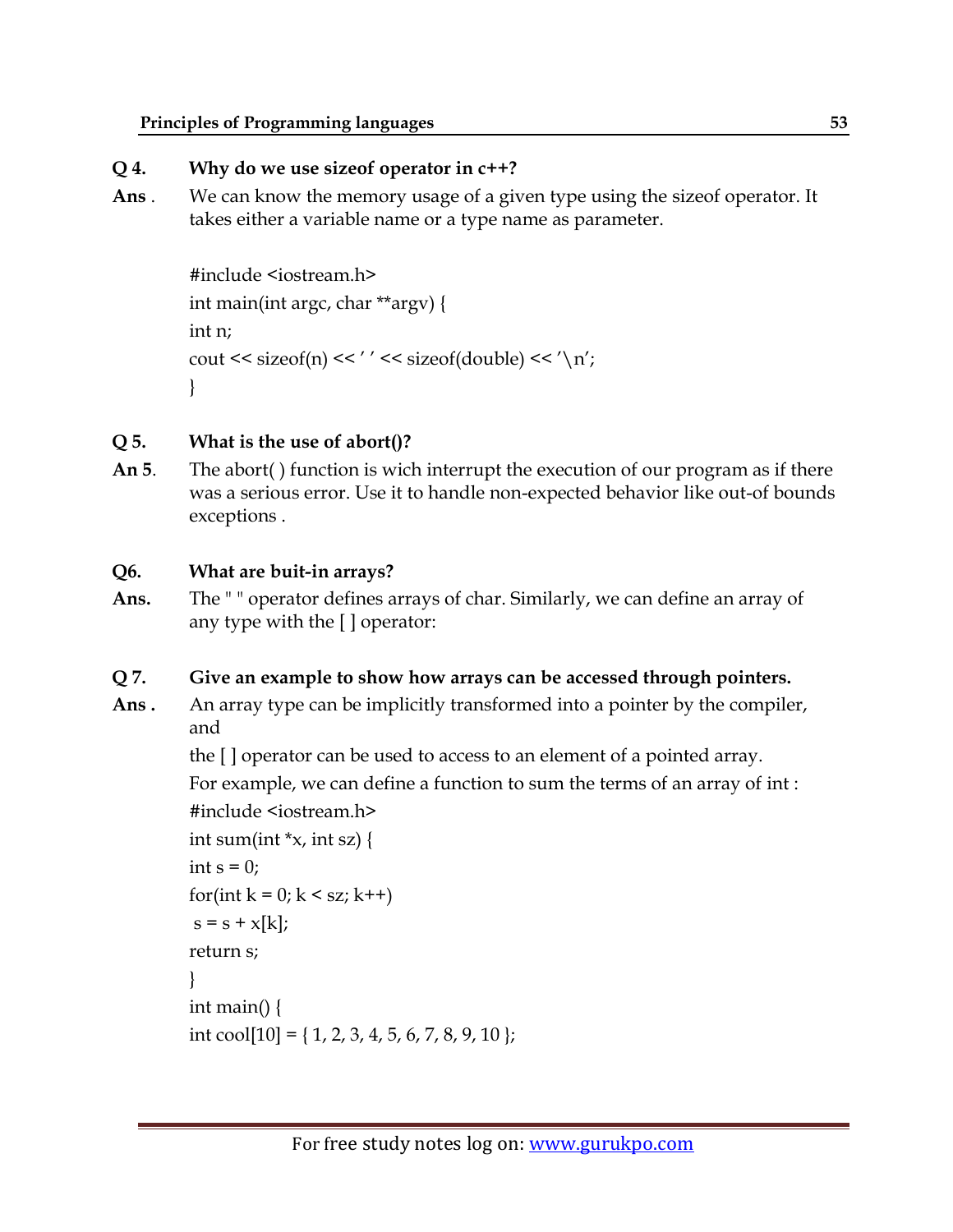```
cout << sum(cool, 10) << \sqrt[n]{n};
}
Displays 55.
```
#### **Q 8. Does the pointer gives the information about the size of the array it points to.**

**Ans .** No Pointers do not give information about pointed array sizes

#### **Q 9. What are Static variables?**

**Ans .** The variables declared in the source code, without the usage of new and delete are called static variables.

#### **Q10. What is the difference between declaration and definition?**

**Ans .** The declaration of a function specifies the return and parameter types. The definition specifies the part of the program associated to the function, i.e. the statement between { }.

# **Q11. What is the use of break statement?**

**Ans.** It is used to bypass the natural ending of statements by using the break. It terminates the current for, while or switch statement (roughly, jump to the part of the code after the next closing })

# **Q12. Given a sorted array of integers.write a program to find the rank of a given value in that array.**

- Ans. #include <iostream.h>
	- // Returns the rank of  $x$  in a and -1 if not found int rank2(int x, int  $*$ a, int n) {

```
// Let"s optimize a bit
if(a[0] > x) return -1;
if(a[n-1] \leq x) return -1;
int i, j;
i = 0; j = n-1;while(i+1 \leq j) {
```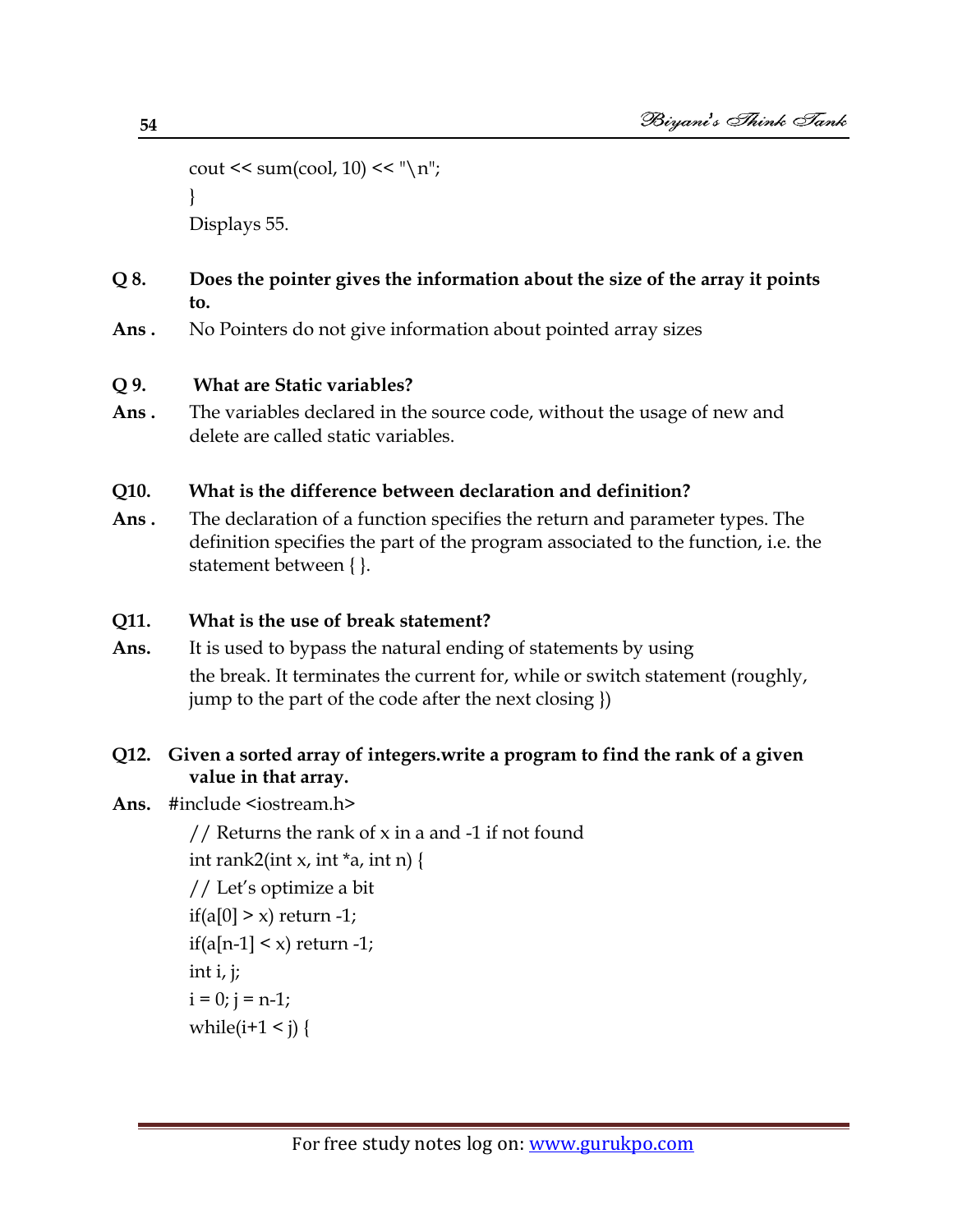```
int k = (i+j)/2;if(a[k] \leq x) i = k; else j = k;
}
if(a[i] == x) return i; else if(a[j] == x) return j;
else return -1;
}
int main() {
int a[] = \{1, 5, 6, 7, 9, 12, 14, 23, 24, 24, 123\};
cout \leq rank2(14, a, sizeof(a)/sizeof(int)) \leq '\n';
}
```
# **Q13. What is the difference between the = operator and the copy constructor.**

**Ans** . The copy constructor is called either when we initialize a variable (with the = operator!), or when we pass parameters by value. The = is called for all other = assignments.

# **Q 14. What is the usage of #include<iostream.h>?**

Ans #include is a preprocessor directive to include the file iostream.h. The <> denotes that the file is in the standered directory. Iostream.h contains the c++ i/o class declaration and function prototypes.

# **Q 15. What are Special member functions?**

**Ans .** The default constructor, destructor, copy constructor, and copy assignment operator are *special member functions*. These functions create, destroy, convert, initialize, and copy class objects.

# **Q 16. Explain the term Preprocessor.**

**Ans** The preprocessor is a program that is invoked by the compiler to process code before compilation. Commands for that program, known as *directives*, are lines of the source file beginning with the character #, which distinguishes them from lines of source program text. The effect of each preprocessor directive is a change to the text of the source code, and the result is a new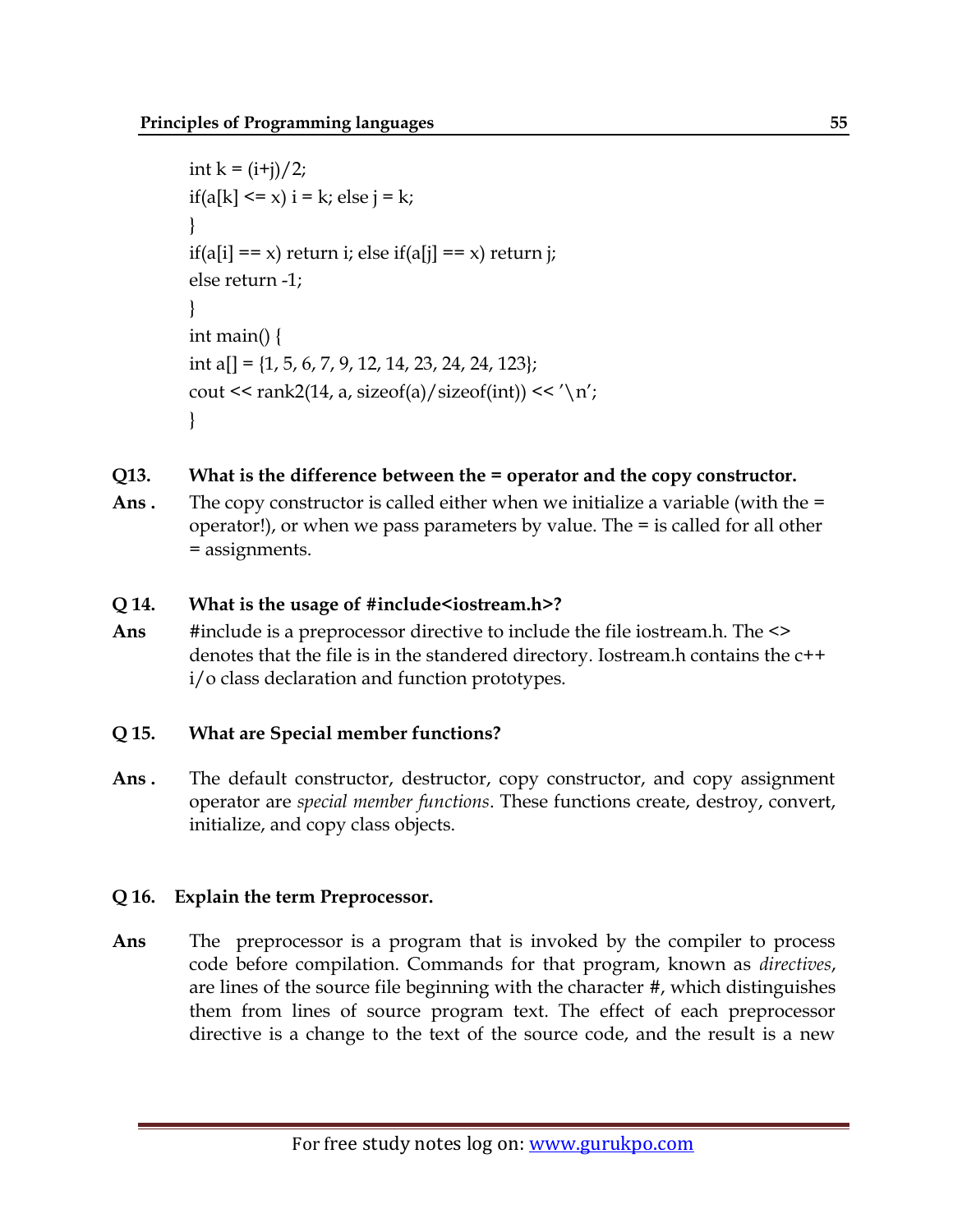source code file, which does not contain the directives. The preprocessed source code, an intermediate file, must be a valid C or C++ program, because it becomes the input to the compiler

Preprocessor directives consist of the following:

[Macro definition directives,](http://publib.boulder.ibm.com/infocenter/comphelp/v8v101/topic/com.ibm.xlcpp8a.doc/language/ref/macro_def.htm#macro_def) which replace tokens in the current file with specified replacement tokens

[File inclusion directives,](http://publib.boulder.ibm.com/infocenter/comphelp/v8v101/topic/com.ibm.xlcpp8a.doc/language/ref/file_inclusion.htm#file_inclusion) which imbed files within the current file

[Conditional compilation directives,](http://publib.boulder.ibm.com/infocenter/comphelp/v8v101/topic/com.ibm.xlcpp8a.doc/language/ref/pcond.htm#pcond) which conditionally compile sections of the current file

[Message generation directives,](http://publib.boulder.ibm.com/infocenter/comphelp/v8v101/topic/com.ibm.xlcpp8a.doc/language/ref/message_directives.htm#message_directives) which control the generation of diagnostic messages

[Assertion directives,](http://publib.boulder.ibm.com/infocenter/comphelp/v8v101/topic/com.ibm.xlcpp8a.doc/language/ref/assert_directives.htm#assert_directives) which specify attributes of the system the program is to run on

[The null directive \(#\),](http://publib.boulder.ibm.com/infocenter/comphelp/v8v101/topic/com.ibm.xlcpp8a.doc/language/ref/ppns.htm#ppns) which performs no action

[Pragma directives,](http://publib.boulder.ibm.com/infocenter/comphelp/v8v101/topic/com.ibm.xlcpp8a.doc/language/ref/pragma.htm#pragma) which apply compiler-specific rules to specified sections of code

#### **Q17. What is the use of templates in c++.**

Ans. Templates are a feature of the C<sup>++</sup> programming language that allow functions and classes to operate with [generic types.](http://en.wikipedia.org/wiki/Generic_programming) This allows a function or class to work on many different [data types](http://en.wikipedia.org/wiki/Datatype) without being rewritten for each one.

There are two kinds of templates: *function templates* and *class templates*.

#### **Function templates**

A *function template* behaves like a function except that the template can have arguments of many different types In other words, a function template represents a family of functions. For example, the C++ Standard Library contains the function template max(x, y) which returns either *x* or *y*, whichever is larger. max() could be defined like this, using the following template:

#include <iostream.h>

template <typename T>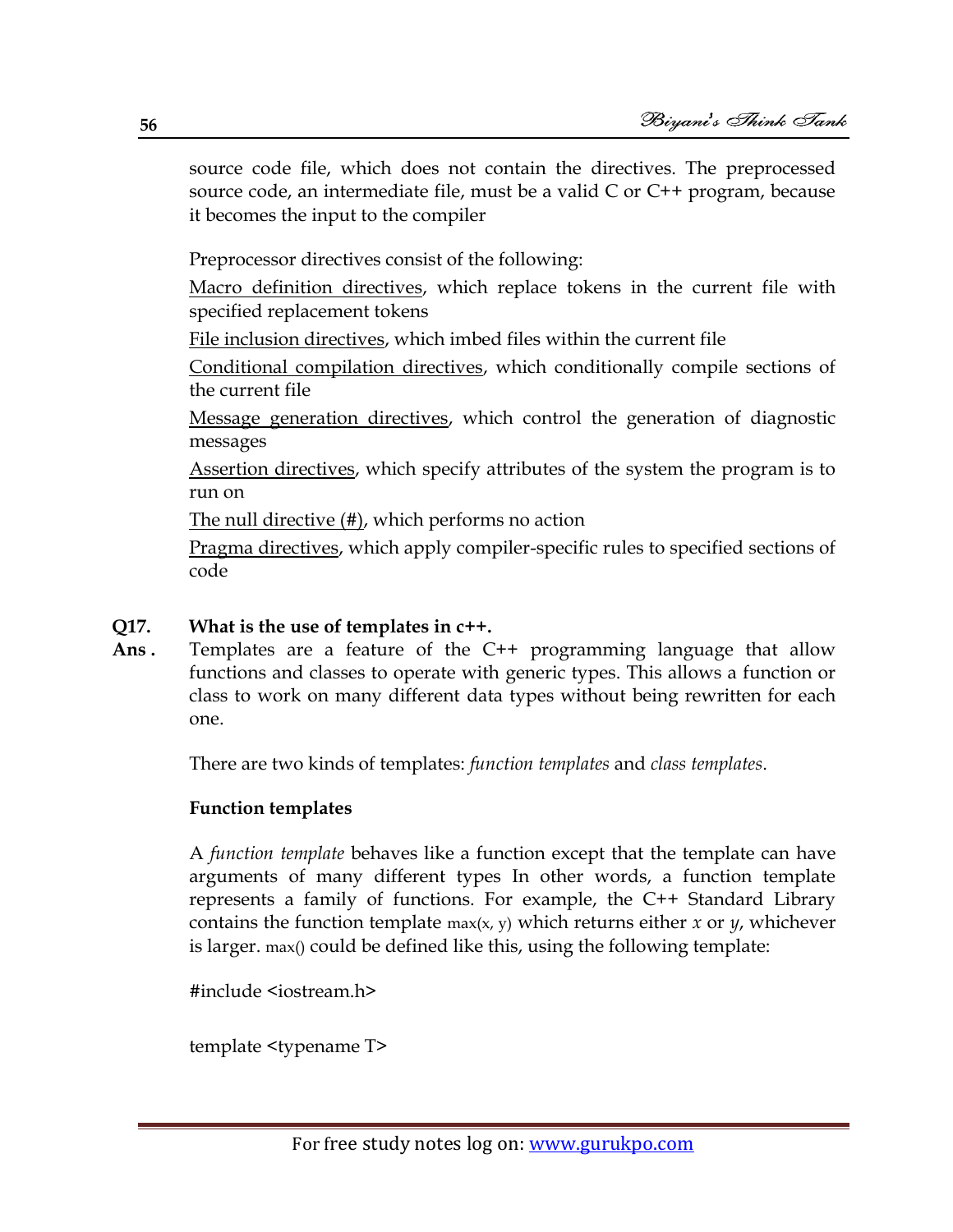```
const T& max(const T& x, const T& y)
{
 if (y < x) return x;
  return y;
}
```
A function template does not occupy space in memory. The actual definition of a function template is generated when the function is called with a specific data type. The function template does not save memory.

#### **Class templates**

A class template provides a specification for generating classes based on parameters. Class templates are commonly used to implement [containers.](http://en.wikipedia.org/wiki/Container_(data_structure)) A class template is instantiated by passing a given set of types to it as template arguments. The [C++ Standard Library](http://en.wikipedia.org/wiki/C%2B%2B_Standard_Library) contains many class templates, in particular the containers adapted from the [Standard Template Library,](http://en.wikipedia.org/wiki/Standard_Template_Library) such as [vector.](http://en.wikipedia.org/wiki/Vector_(C%2B%2B))

# **Q18. What is the use of Virtual function?**

**Ans** By default, C++ matches a function call with the correct function definition at compile time. This is called *static binding*. We can specify that the compiler match a function call with the correct function definition at run time; this is called *dynamic binding*. We declare a function with the keyword virtual if we want the compiler to use dynamic binding for that specific function.

> The following examples demonstrate the differences between static and dynamic binding. The first example demonstrates static binding:

```
#include <iostream.h>
struct A {
  void f() { cout << "Class A" \le \text{endl}; }
};
struct B: A {
  void f() { cout << "Class B" \le \text{endl}; }
```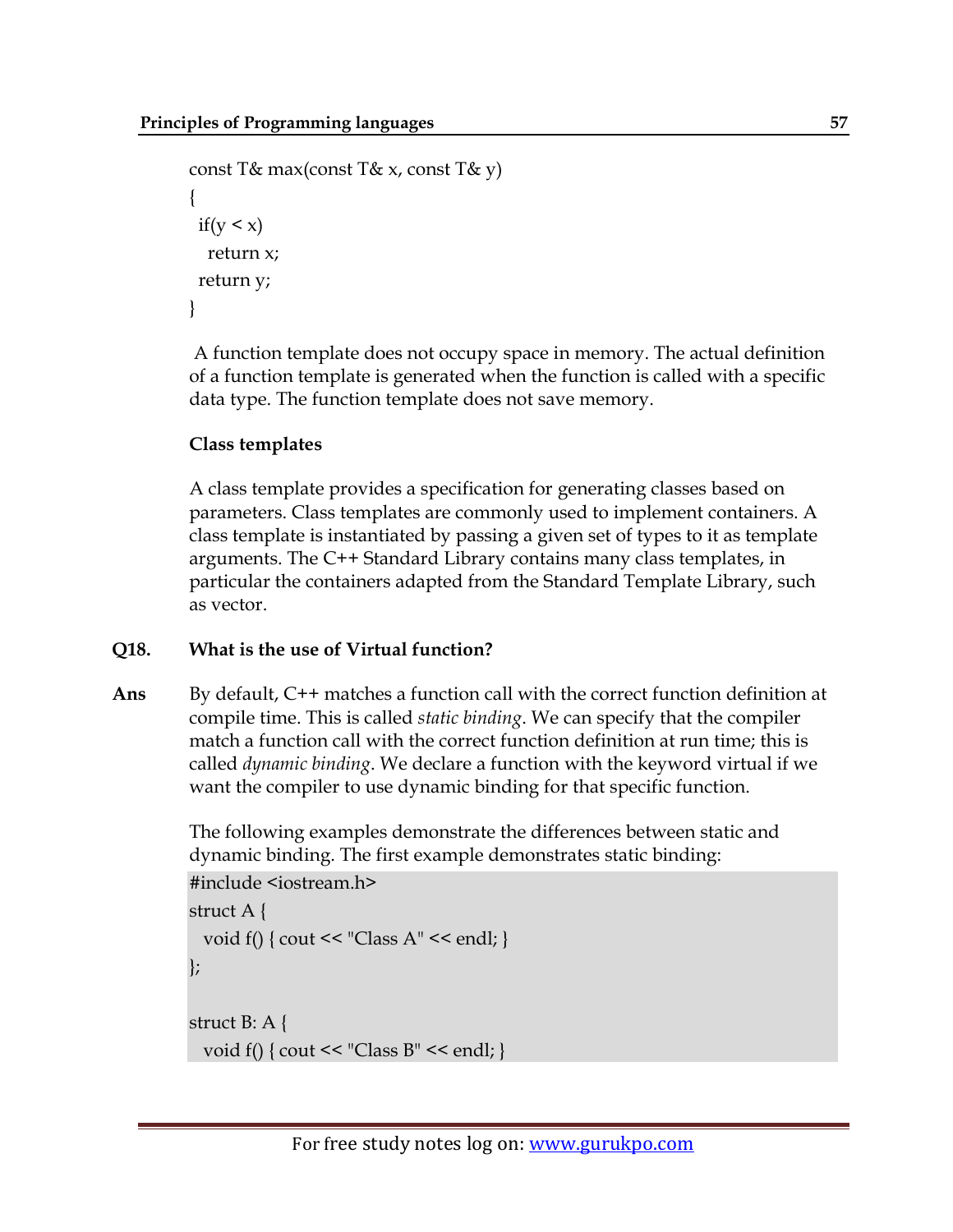```
};
void g(A& arg) {
   arg.f();
}
int main() {
  B x;g(x);
}
```
The following is the output of the above example:

Class A

When function g() is called, function A::f() is called, although the argument refers to an object of type B. At compile time, the compiler knows only that the argument of function g() will be a reference to an object derived from A; it cannot determine whether the argument will be a reference to an object of type A or type B. However, this can be determined at run time. The following example is the same as the previous example, except that A::f() is declared with the virtual keyword:

The following is the output of the above example:

```
#include <iostream.h>
struct A {
  virtual void f() { cout << "Class A" << endl; }
};
struct B: A {
  void f() \{ \text{cout} \leq \text{``Class } B \text{''} \leq \text{endl}; \}};
void g(A& arg) {
   arg.f();
}
```
**58**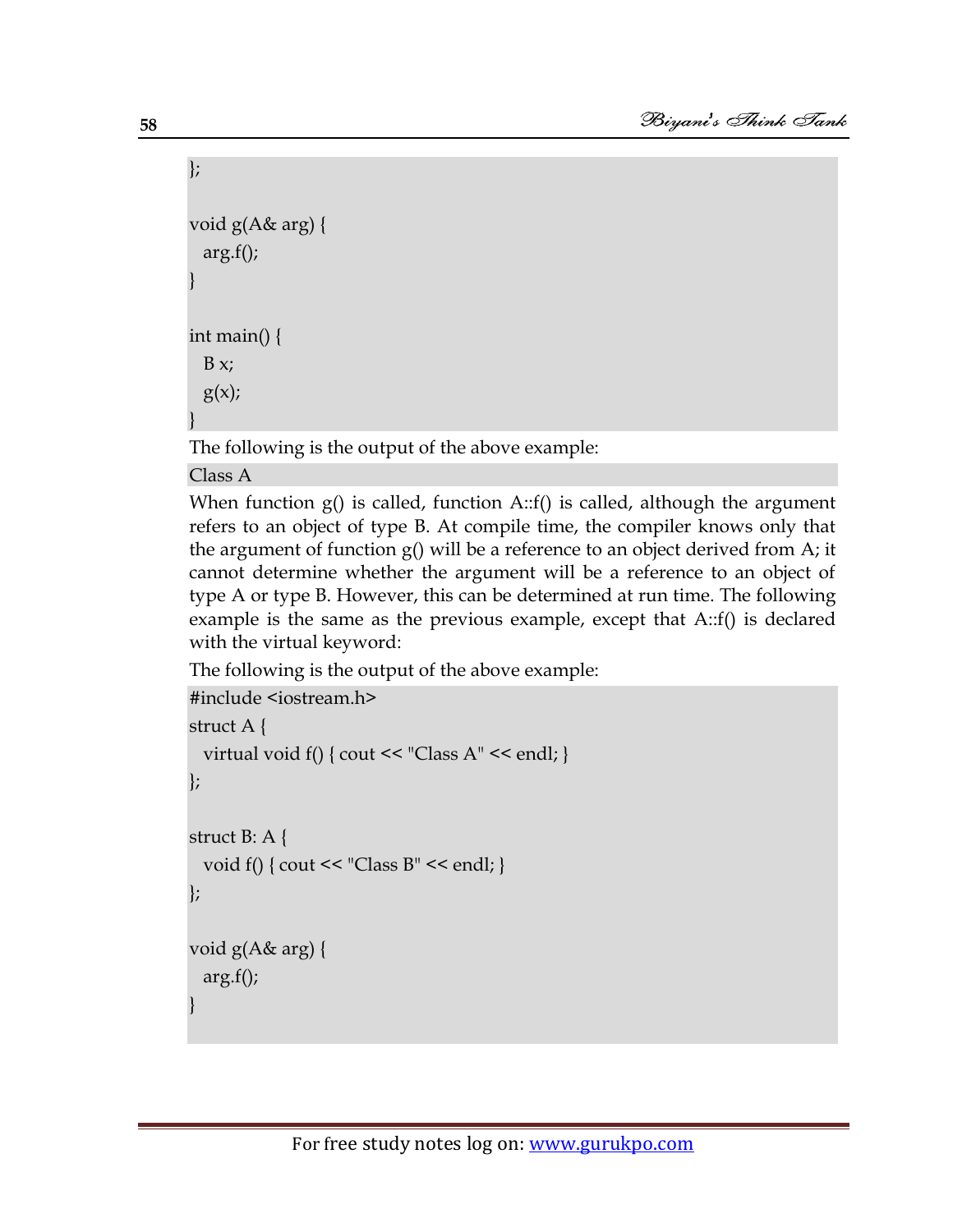```
int main() {
  B x;g(x);
}
```
#### Class B

The virtual keyword indicates to the compiler that it should choose the appropriate definition of f() not by the type of reference, but by the type of object that the reference refers to.

Therefore, a *virtual function* is a member function we may redefine for other derived classes, and can ensure that the compiler will call the redefined virtual function for an object of the corresponding derived class, even if we call that function with a pointer or reference to a base class of the object.

A class that declares or inherits a virtual function is called a *polymorphic class*.

# **Q19. What is meant by Inline function?**

**Ans .** The inline function takes the format as a normal function but when it is compiled it is compiled as inline code. The function is placed separately as inline function, thus adding readability to the source program. When the program is compiled, the code present in function body is replaced in the place of function call.

General Format of inline Function:

The general format of inline function is as follows:

inline datatype function\_name(arguments)

The keyword inline specified in the above example, designates the function as inline function. For example, if a programmer wishes to have a function named inlinexmple that rturn value as integer and with no arguments as inline it is written as follows:

inline int inlinexmple ( )

# **Example:**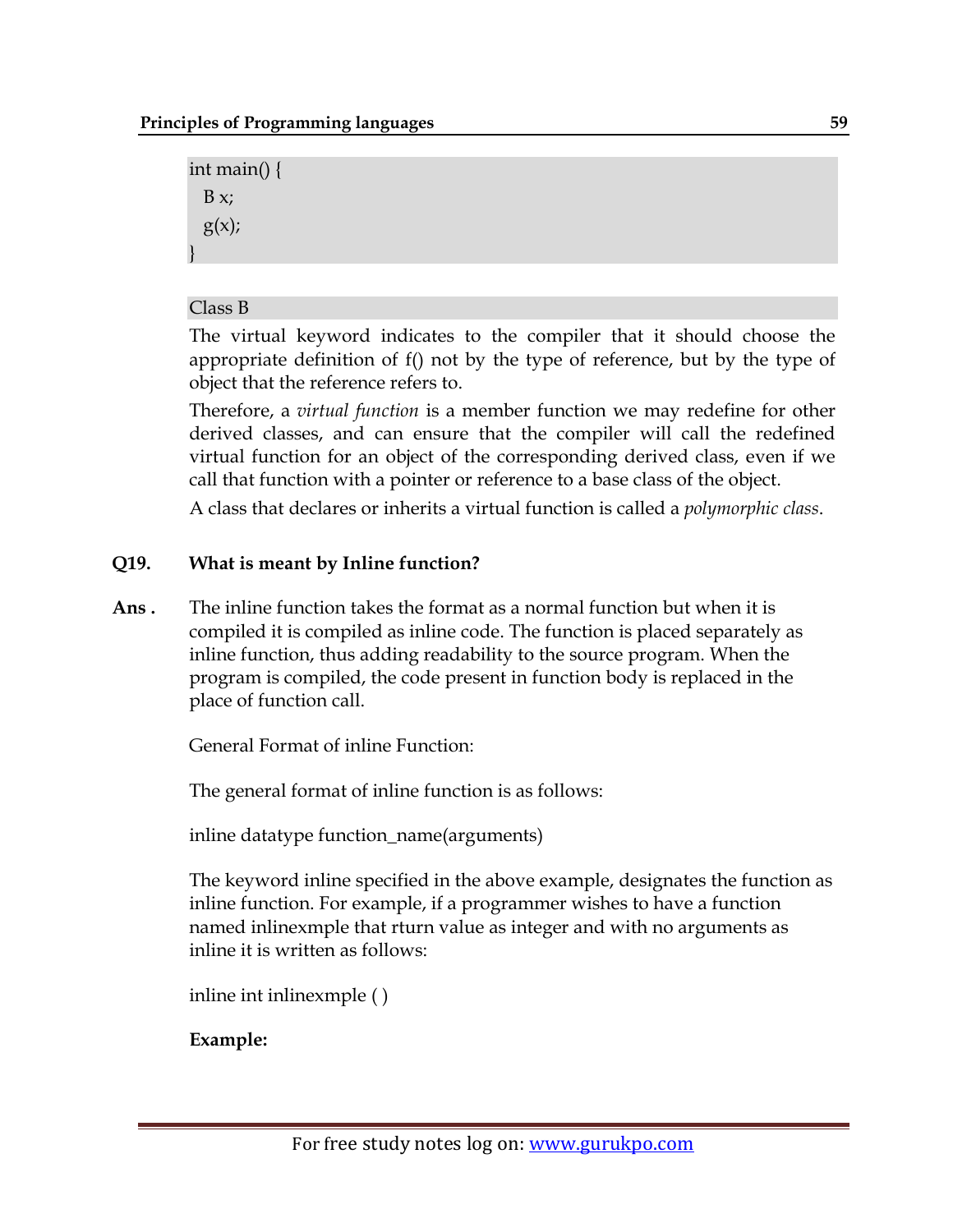The concept of inline functions:

```
#include <iostream.h>
int inlinexmple (int);
void main( )
{
int x;
cout << "\n\lambdan Enter the Input Value: ";
\text{cin} \geq \text{x};
cout << "\mathcal{N}" The Output is: " << inlinexmple (x);
}
```

```
inline int inlinexmple (int x1)
{
return 5*x1;
}
```
The output of the above program is:

```
Enter the Input Value: 10
The Output is: 50
```
The output would be the same even when the inline function is written solely as a function. The concept, however, is different. When the program is compiled, the code present in the inline function inlinexmple ( ) is replaced in the place of function call in the calling program. The concept of inline function is used in this example because the function is a small line of code.

The above example, when compiled, would have the structure as follows:

```
#include <iostream.h>
int inlinexmple (int);
void main( )
{
int x;
cout << "\n\times Enter the Input Value: ";
\text{cin} \geq \text{x};
```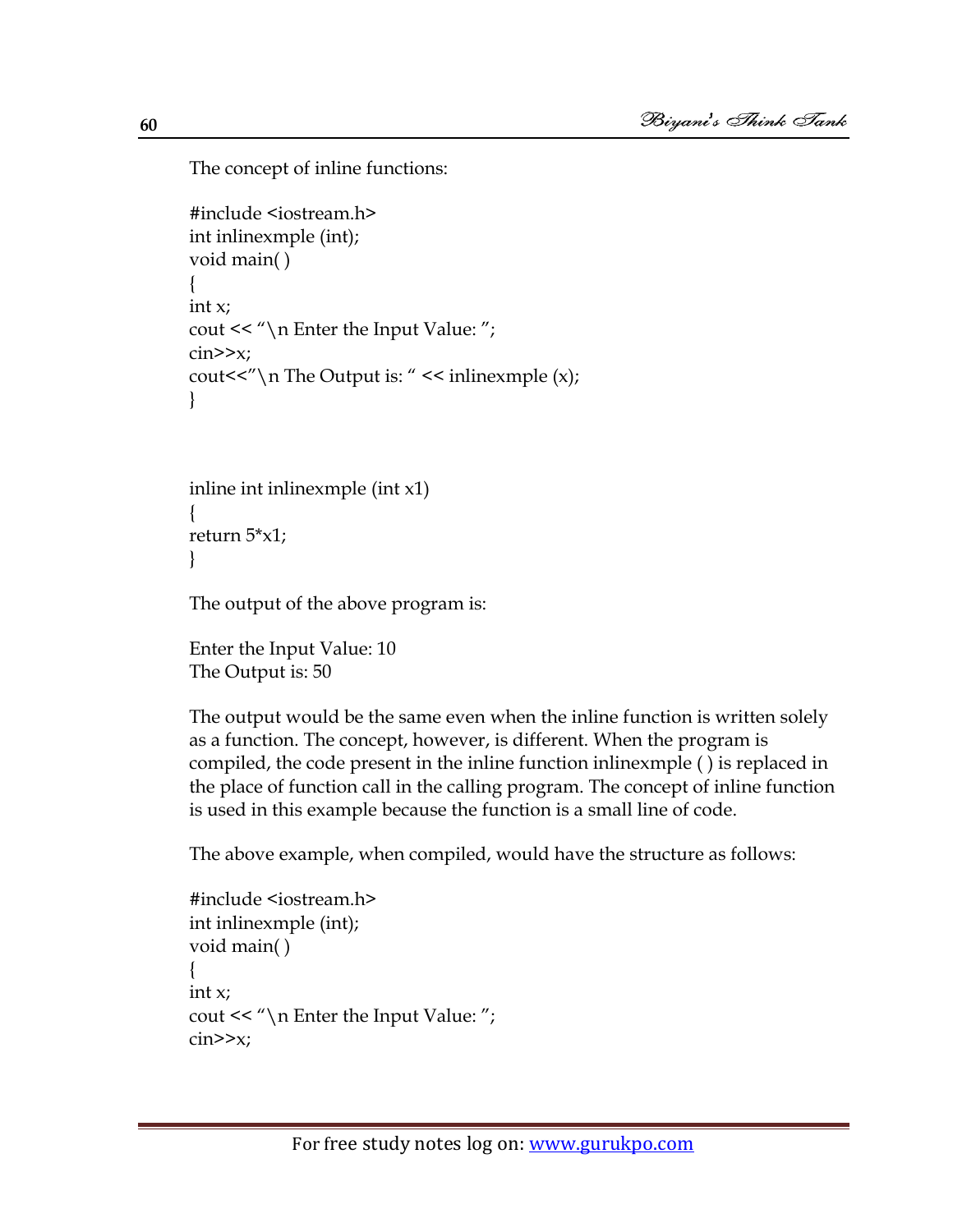```
//The inlinexmple (x) gets replaced with code return 5 \times x1;
cout<<"\n The Output is: " << inlinexmple (x);
}
```
When the above program is written as normal function the compiled code would look like below:

```
#include <iostream.h>
    int inlinexmple (int);
    void main( )
    {
    int x;
    cout << "\n\cdot Enter the Input Value: ";
    \text{cin} \geq \text{x};
    //Call is made to the function inlinexmple 
    cout << "\mathcal{N}" The Output is: " << inlinexmple (x);
    } 
    int inlinexmple (int x1)
    {
    return 5*x1;
    }
    OBJECTIVE
1. Extensive of a header file, by default, is: 
     (a) \mathbb{I}^{\mathsf{h}'} (b) \mathsf{c}'(c) 'cpp' (d) 'exe' ( ) 
2. A long integer normally occupies a memory of: 
     (a) 1 \text{ bype} (b) 2 \text{ byte}(c) 4 \text{ byte} (d) 8 \text{ byte} ()
3. Which one is incorrect variable name? 
     (a) Pay (b) basic pay 
     \text{(c)} age \text{(d)} female \text{()}4. Value of (! !) is : 
     (a) 0 (b) 1
     (c) 1 (d) none of the above ( )
```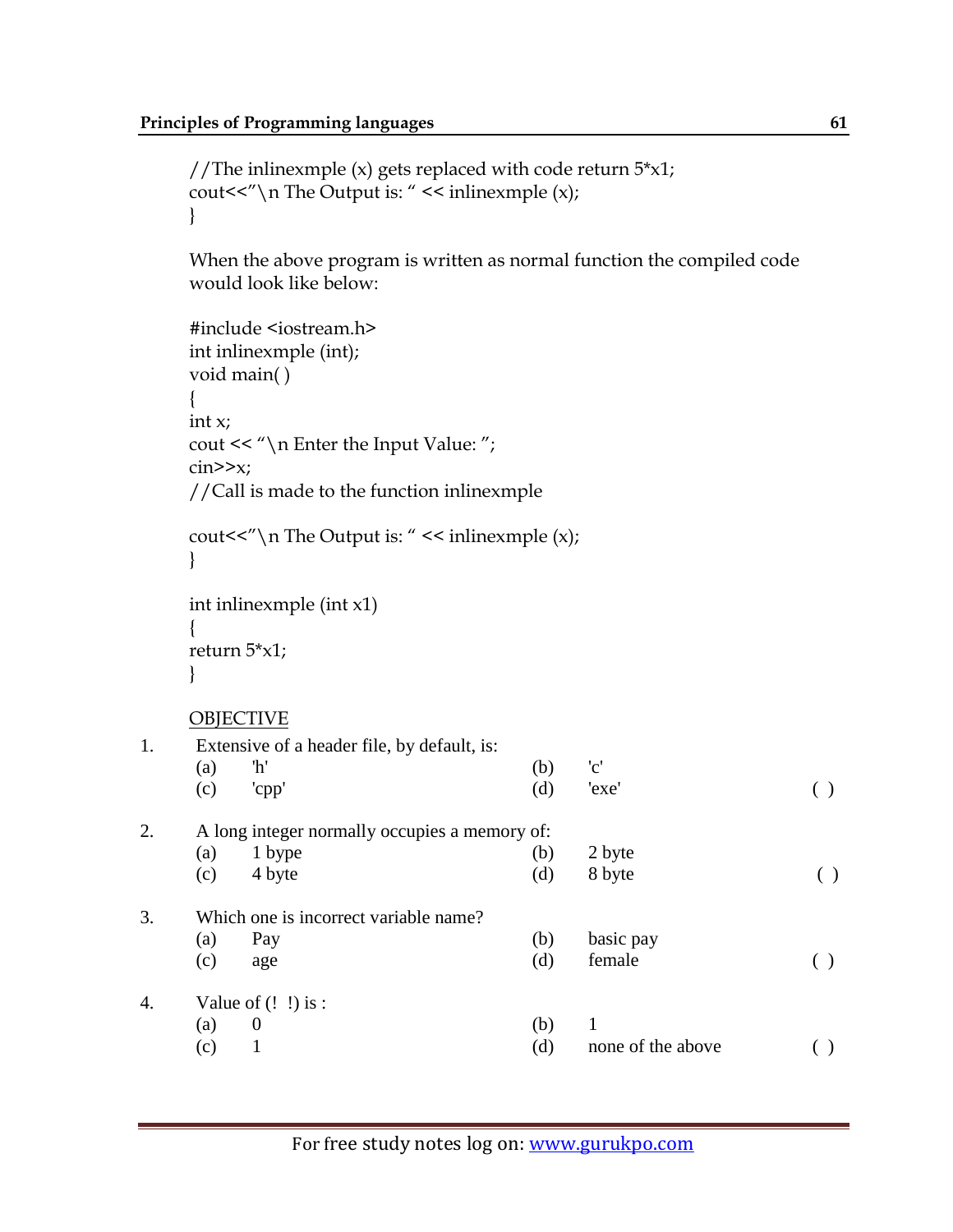| 5.  | The results of the expression 10 % $3 * 3 + 1$ is:                                    |                                         |     |     |                          |                                                 |  |
|-----|---------------------------------------------------------------------------------------|-----------------------------------------|-----|-----|--------------------------|-------------------------------------------------|--|
|     | (a)                                                                                   | $\mathbf{1}$                            |     | (b) | 10                       |                                                 |  |
|     | (c)                                                                                   | 11                                      |     | (d) | none of the above        | ( )                                             |  |
| 6.  | Which of the following is not a primitive type?                                       |                                         |     |     |                          |                                                 |  |
|     | (a)                                                                                   | int                                     |     | (b) | string                   |                                                 |  |
|     | (c)                                                                                   | float                                   |     | (d) | char                     | $\left( \ \right)$                              |  |
| 7   | The function declaration double ABC (int, float); denotes that the function ABC:      |                                         |     |     |                          |                                                 |  |
|     | (a)                                                                                   | Returns int value<br>(b)                |     |     | returns float value      |                                                 |  |
|     | (c)                                                                                   | Returns double value                    | (d) |     | declaration is incorrect | ( )                                             |  |
| 8.  |                                                                                       | A function calling itself is called as: |     |     |                          |                                                 |  |
|     | (a)                                                                                   | invalid call                            |     |     |                          |                                                 |  |
|     | (b)                                                                                   | looping                                 |     |     |                          |                                                 |  |
|     | (c)                                                                                   | iteration                               |     |     |                          |                                                 |  |
|     | (d)                                                                                   | recursion                               |     |     |                          | $\left( \ \right)$                              |  |
| 9   | To specify the number of colums to be used to print a number, one should use in print |                                         |     |     |                          |                                                 |  |
|     | $f -$                                                                                 | statement?                              |     |     |                          |                                                 |  |
|     | (a)                                                                                   | conversion specified                    |     |     |                          |                                                 |  |
|     | (b)                                                                                   | field width specifier                   |     |     |                          |                                                 |  |
|     | (c)                                                                                   | flag                                    |     |     |                          |                                                 |  |
|     | (d)                                                                                   | Precision                               |     |     |                          | $\left( \begin{array}{c} 1 \end{array} \right)$ |  |
| 10. |                                                                                       | $AC + + Class can hold?$                |     |     |                          |                                                 |  |
|     | (a)                                                                                   | only data                               |     |     |                          |                                                 |  |
|     | (b)                                                                                   | only function                           |     |     |                          |                                                 |  |
|     | (c)                                                                                   | both data and function                  |     |     |                          |                                                 |  |
|     | (d)                                                                                   | none of the above                       |     |     |                          | $\left( \begin{array}{c} 1 \end{array} \right)$ |  |
| 11. | A class in $C + +$ program can be treated as :                                        |                                         |     |     |                          |                                                 |  |
|     |                                                                                       | (a) function                            |     |     |                          |                                                 |  |
|     | (b)                                                                                   | user defined data type                  |     |     |                          |                                                 |  |
|     | (c)                                                                                   | object                                  |     |     |                          |                                                 |  |
|     | (d)                                                                                   | none of the above                       |     |     |                          | $\left( \ \right)$                              |  |
| 12. | The member of a class can be:                                                         |                                         |     |     |                          |                                                 |  |
|     | (a)                                                                                   | private                                 |     |     |                          |                                                 |  |

- (b) user defined data type
- (c) object

**62**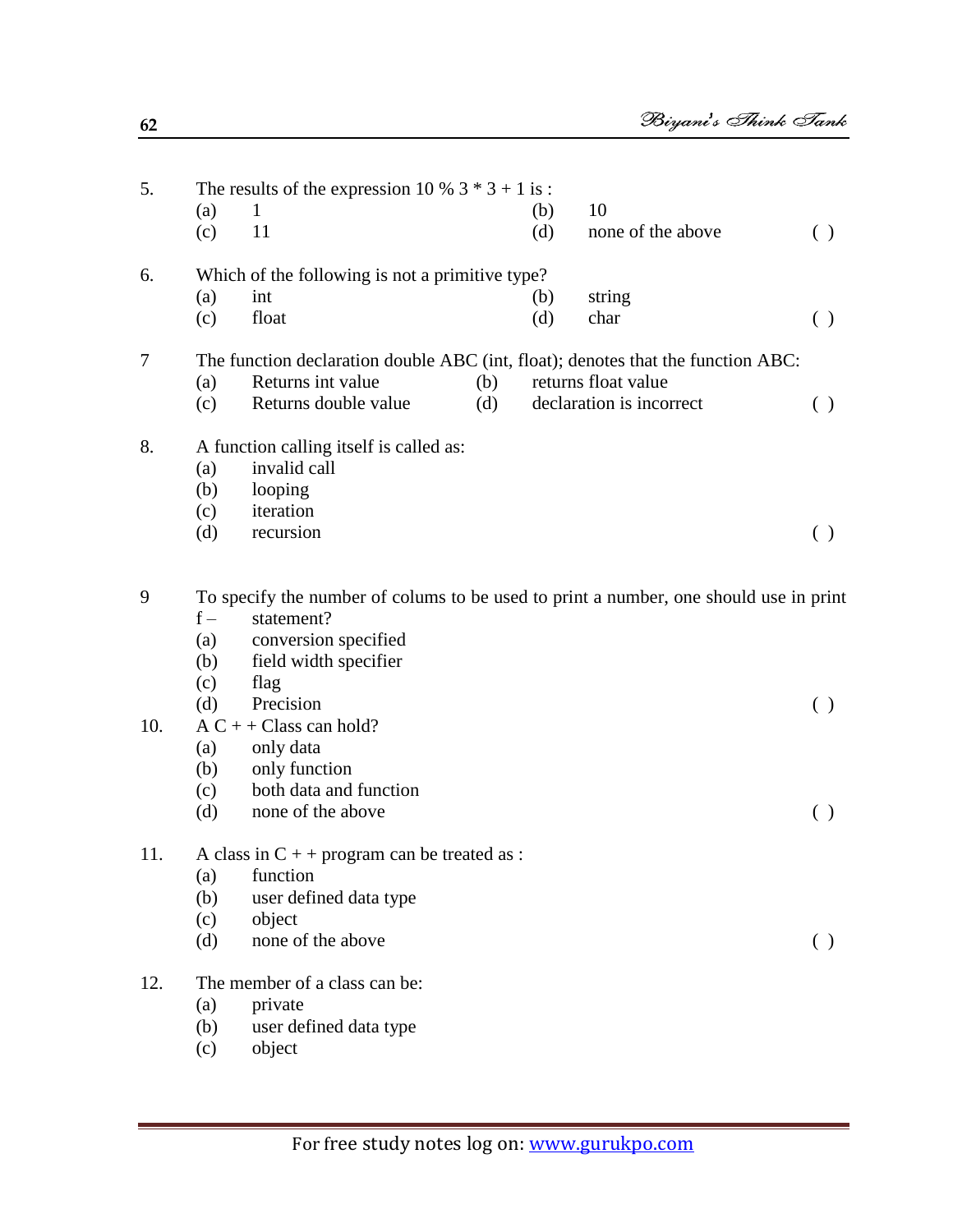# **Principles of Programming languages** 63

|     | (d)                                                                      | None of the above              |  |  |  |
|-----|--------------------------------------------------------------------------|--------------------------------|--|--|--|
| 13. | For a class to be meaningful, at least:                                  |                                |  |  |  |
|     | (a)                                                                      | one member should be private   |  |  |  |
|     | (b)                                                                      | one member should be public    |  |  |  |
|     | (c)                                                                      | one member should be protected |  |  |  |
|     | (d)                                                                      | all of above                   |  |  |  |
| 14. | For a function to access the private data of a class, it should be made: |                                |  |  |  |
|     | (a)                                                                      | member function                |  |  |  |
|     | (b)                                                                      | a friend function              |  |  |  |
|     | (c)                                                                      | both a and b                   |  |  |  |
|     | (d)                                                                      | none of the above              |  |  |  |
| 15. | $A C++ class can hold:$                                                  |                                |  |  |  |
|     | (a)                                                                      | Only data                      |  |  |  |
|     | (b)                                                                      | only function                  |  |  |  |
|     | (c)                                                                      | both same name as class        |  |  |  |
|     | (d)                                                                      | None of the above              |  |  |  |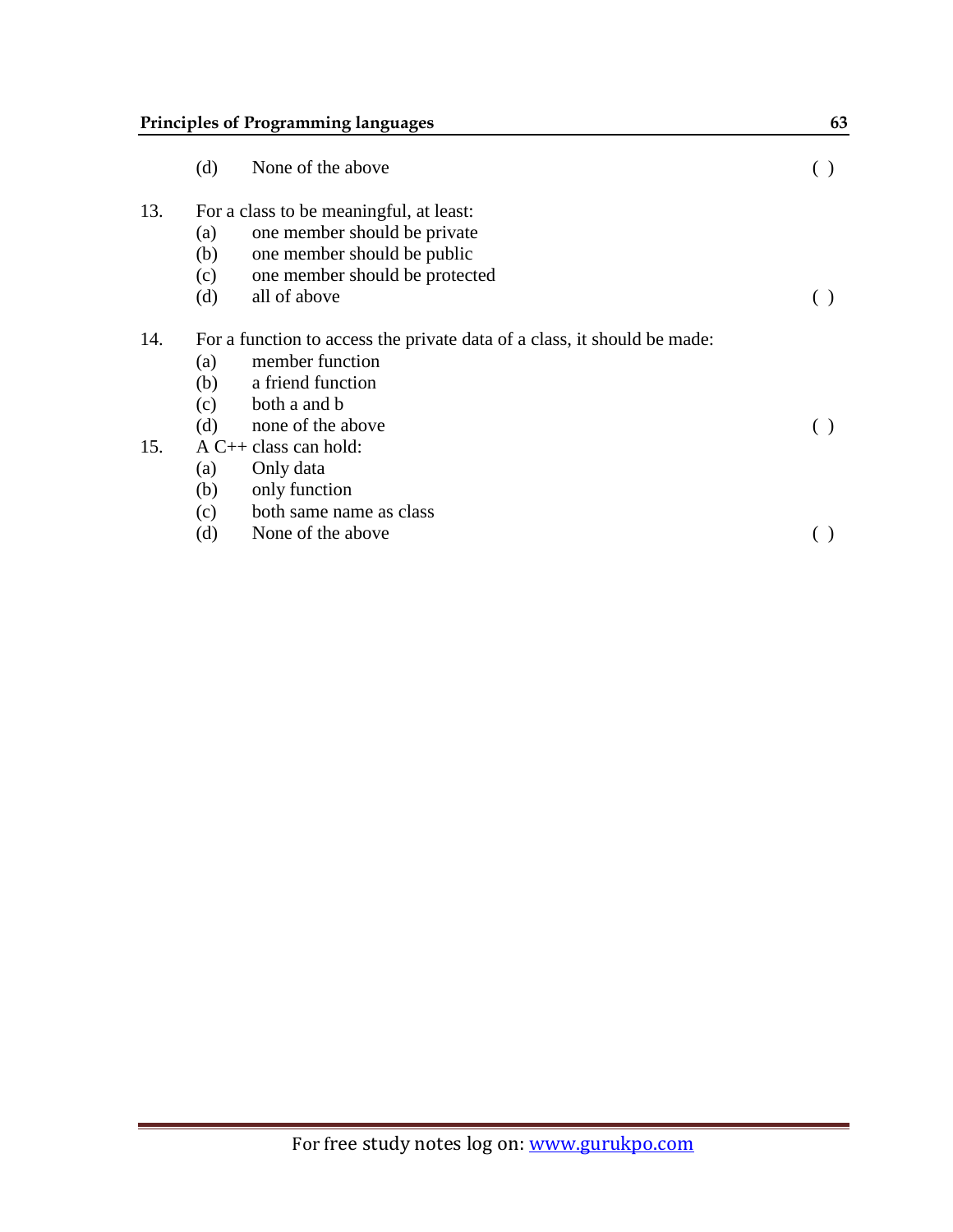# **Chapter 8 Oops Concepts**

#### **Q 1. What is the advantage of using Object Oriented programming?**

**Ans .** The advantage of using Object Oriented programming are :

1. Modularity : each object has a clear semantic (Employer or DrawingDevice), a clear set of methods (getSalary(), getAge(), or drawLine(), drawCircle().

2. Less bugs : the data are accessed through the methods and we can use them only the way to object's creator wants us to.

3. Reutilisability : we can extend an existing object, or we can build a new one which could be used in place of the first one, as long as it has all the methods required for example the Employer could be either the CEO or a worker, both of them having the required methods but different data associated to them, DrawingDevice could either be a window, a printer, or anything else.

#### **Q 2. Define class.**

Ans . A class is a user defined data type that consists of data variables and functions binded together. These variables and functions are called member functions and member variables of the class. The member functions are also called methods. The data members are called properties of the class. An object is the instance of the class. An object is like a compound variable of the user defined type. It links both code and data.. The declaration of a class is syntactically same as structure. The class is declared using keyword class. The general form of the declaration of the class is:-

> class class\_name { access\_specifier: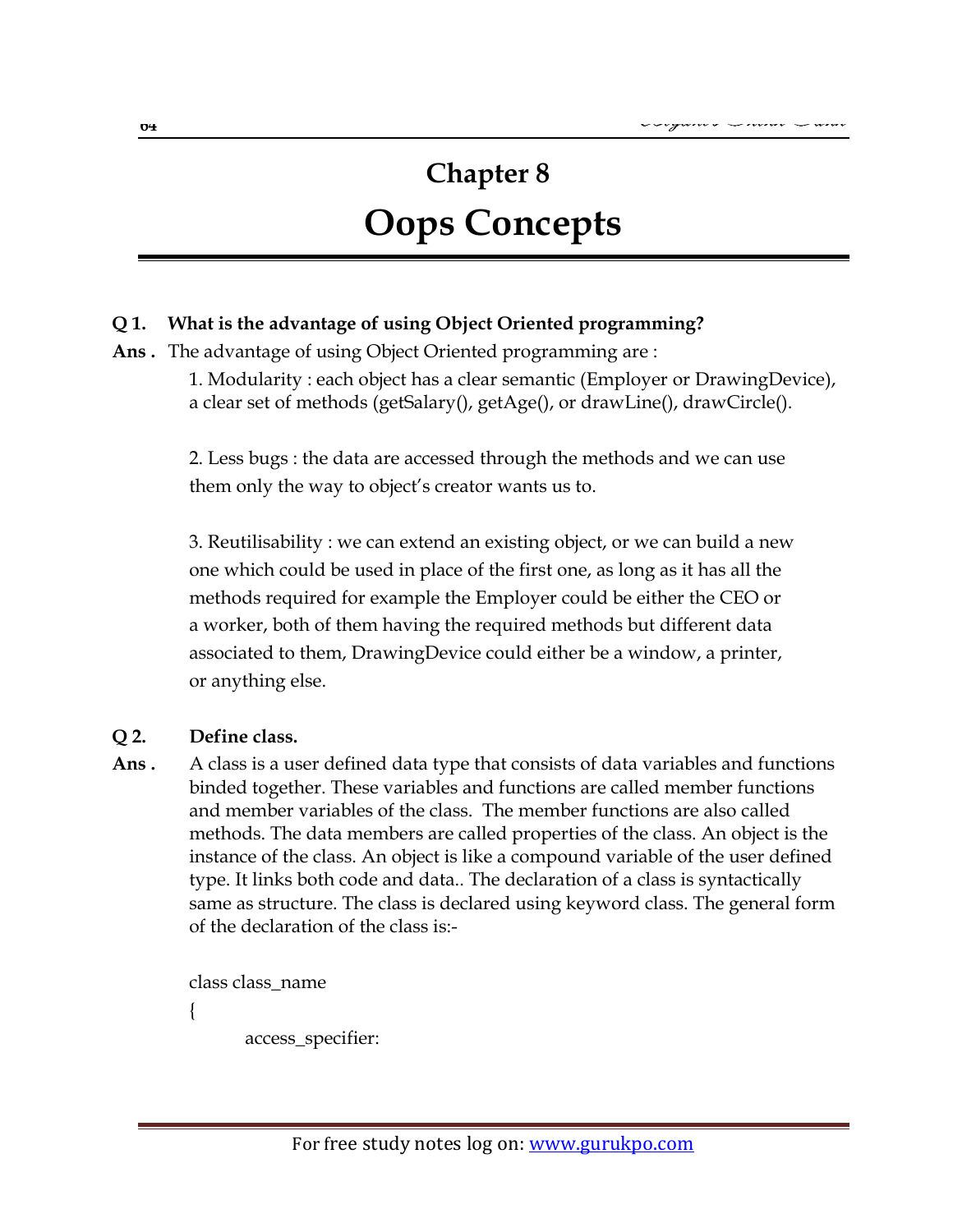data functions access\_specifier: data functions

#### } object\_list;

The object\_list is optional. The object\_list is used to declare objects of the class. The class\_name is the name of the class. The access\_specifier can either public, private or protected. The members of the class by default are private to the class. If the access\_specifier is private then members of the class are not accessible outside the class. If the access\_specifier is public then members of the class can be accessed from outside the class. The protected access\_specifier is needed at the time of inheritance. The members can be accessed using an object's name, a dot operator and name of the member.

#### **Q 3. Write a program to show how Classes and objects are created.**

**Ans** #include<iostream.h>

```
class cube
{
         public:
              double side;
              double volume()
\{ return(side*side*side);
 }
};
int main()
{
           double volume1=0;
           cube c1,c2;
      cout << "Enter the lenght of the cube" << endl;
      cin >> c1.side;
      cout << "The volume of the cube is : " << c1.volume() << endl;
```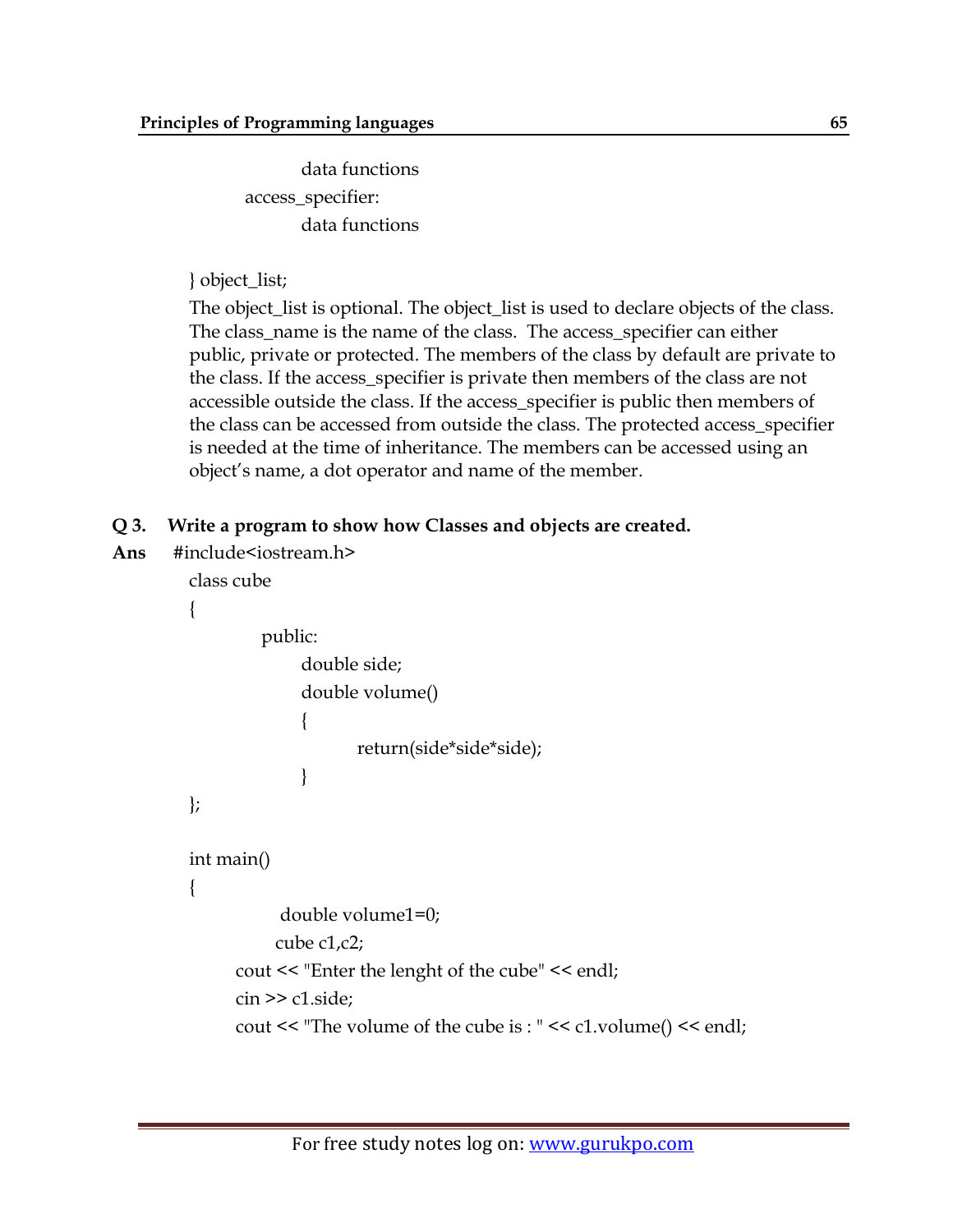```
c2.\text{side}=c1.\text{side}+2; cout << "The volume of the second cube is : " << c2.volume() << endl;
 return(0);
```
The result of the program is:-

ex "C:\Documents and Settings\A\Desktop\bids\CBid\programs\Debug\class1.exe" Enter the length of the cube e.3<br>The volume of the first cube is : 15.625<br>The volume of the second cube is : 91.125<br>Press any key to continue

The program consists of a class cube which has data member side of type double and member function which calculates the volume of the cube.

#### **Q 4. What is encapsulation?**

**Ans .** Encapsulation is the process of combining data and functions into a single unit called class. Using the method of encapsulation, the programmer cannot directly access the data. Data is only accessible through the functions present inside the class. Data encapsulation led to the important concept of data hiding. Data hiding is the implementation details of a class that are hidden from the user. The concept of restricted access led programmers to write specialized functions or methods for performing the operations on hidden members of the class.

#### **Q5. Define Constructor and Destructor.**

**Ans** A constructor is a special kind of a function which is the member of the class. The name of the constructor is same as name of the class. A constructor is automatically called when object is created. A constructor does not have a return type. There is a special type of constructor called **Default constructor** which has no parameters. If no constructor is defined by the user then compiler supplies the default constructor. Once the constructor is defined by the user then compiler does not supply default constructor and then user is responsible for defining default constructor.

> A destructor works opposite to that of the constructor. It is used to destroy the objects. The objects are destroyed in order to deallocate the memory occupied by them. The name of the destructor is same as the name of the

}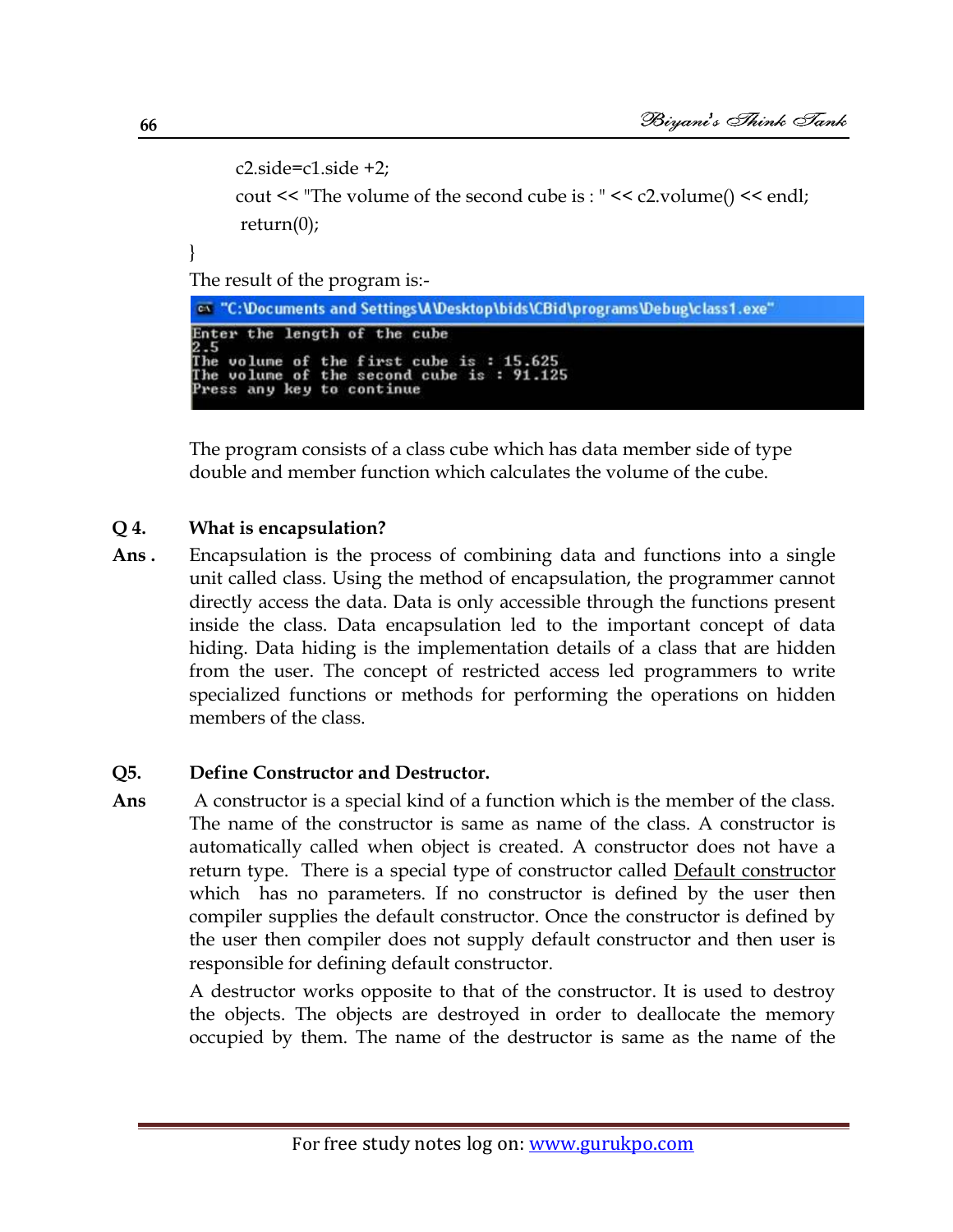```
constructor as is preceded by a tilt operator '~'. A destructor for objects is
executed in the reverse order of the constructor functions.
Example:
#include<iostream.h>
class cube
{
      public:
       double side;
             double volume()
\{ return(side*side*side);
 }
            cube(double side1)
\{ cout << "A constructor is called" << endl;
                  side=side1;
 }
            cube()
\{ cout << "A default constructor is called " << endl;
 }
            ~cube()
\{ cout << "Destructing " << side << endl;
 }
};
int main()
{
       cube c1(2.34);
       cube c2;
      cout << "The side of the cube is: " << c1.side << endl;
```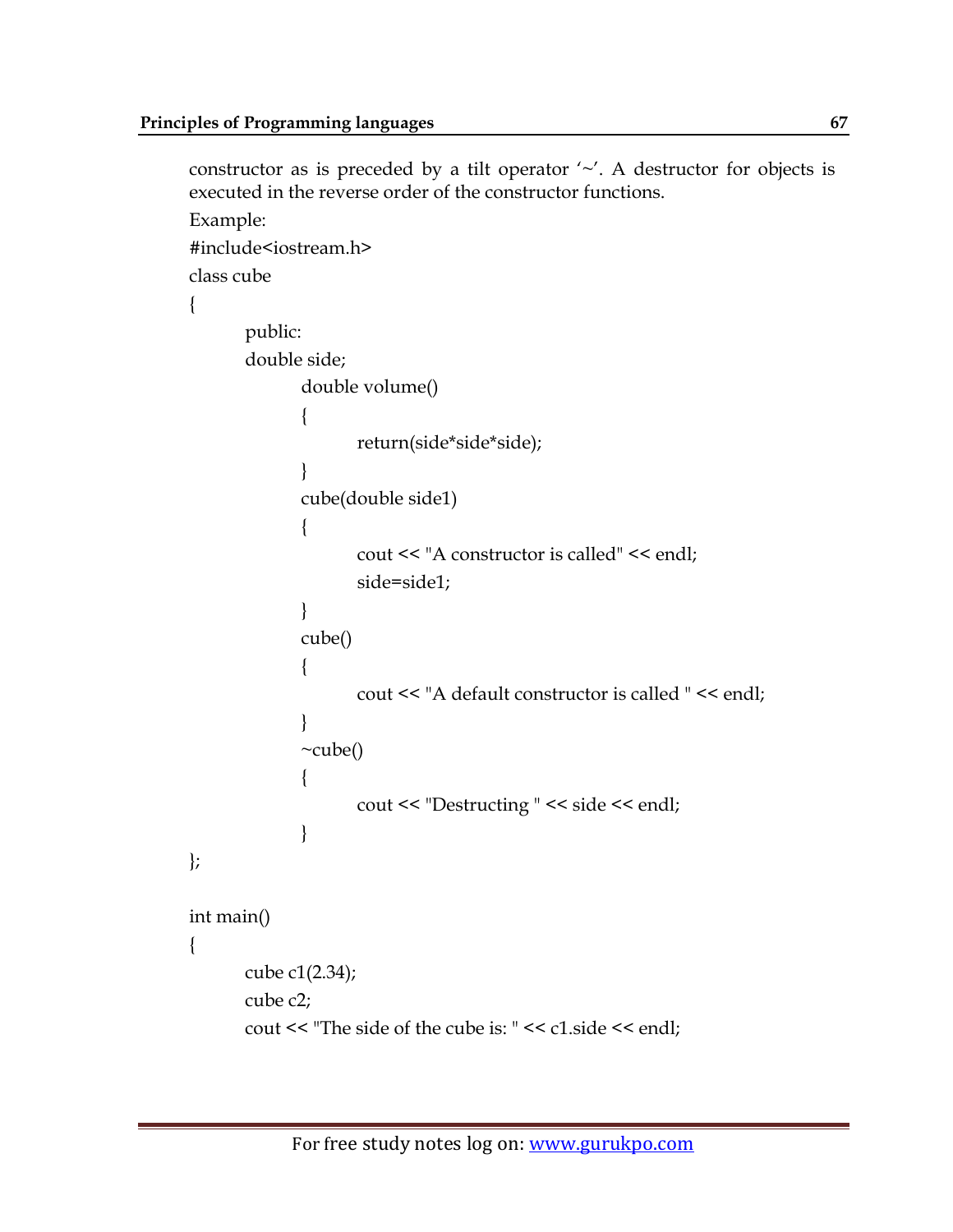```
 cout << "The volume of the first cube is : " << c1.volume() << endl;
 cout << "Enter the length of the second cube : " ;
\frac{\text{cin} \gg \text{c2}.\text{side}}{\text{c2}} cout << "The volume of second cube is : " << c2.volume() << endl;
 return(0);
```
The result of the program is:-

```
ex "C:\Documents and Settings\A\Desktop\bids\CBid\programs\Debug\class and constru
A constructor is called<br>
A default constructor is called<br>
The side of the cube is: 2.34<br>
The volume of the first cube is: 12.8129<br>
Enter the length of the second cube : 2.5<br>
The volume of second cube is: 15.625<br>
Destructin
```
#### **Q5. Explain the term polymorphism.**

**Ans** In object-oriented programming polymorphism is a generic term that means 'many shapes'. (from the Greek meaning having multiple forms ). Polymorphism is briefly described as one interface many implementations. Polymorphism is a characteristic of being able to assign a different meaning or usage to something in different contexts - specifically to allow an entity such as a variable a function or an object to have more than one form.

> There are two types of polymorphism one is compile time polymorphism and the other is run time polymorphism. Compile time polymorphism is functions and operators overloading. Runtime time polymorphism is done using inheritance and virtual functions. Here are some ways how we implement polymorphism in Object Oriented programming languages. Compile time polymorphism -> Operator Overloading Function Overloading Run time polymorphism -> Interface and abstract methods Virtual member functions.

Example:

}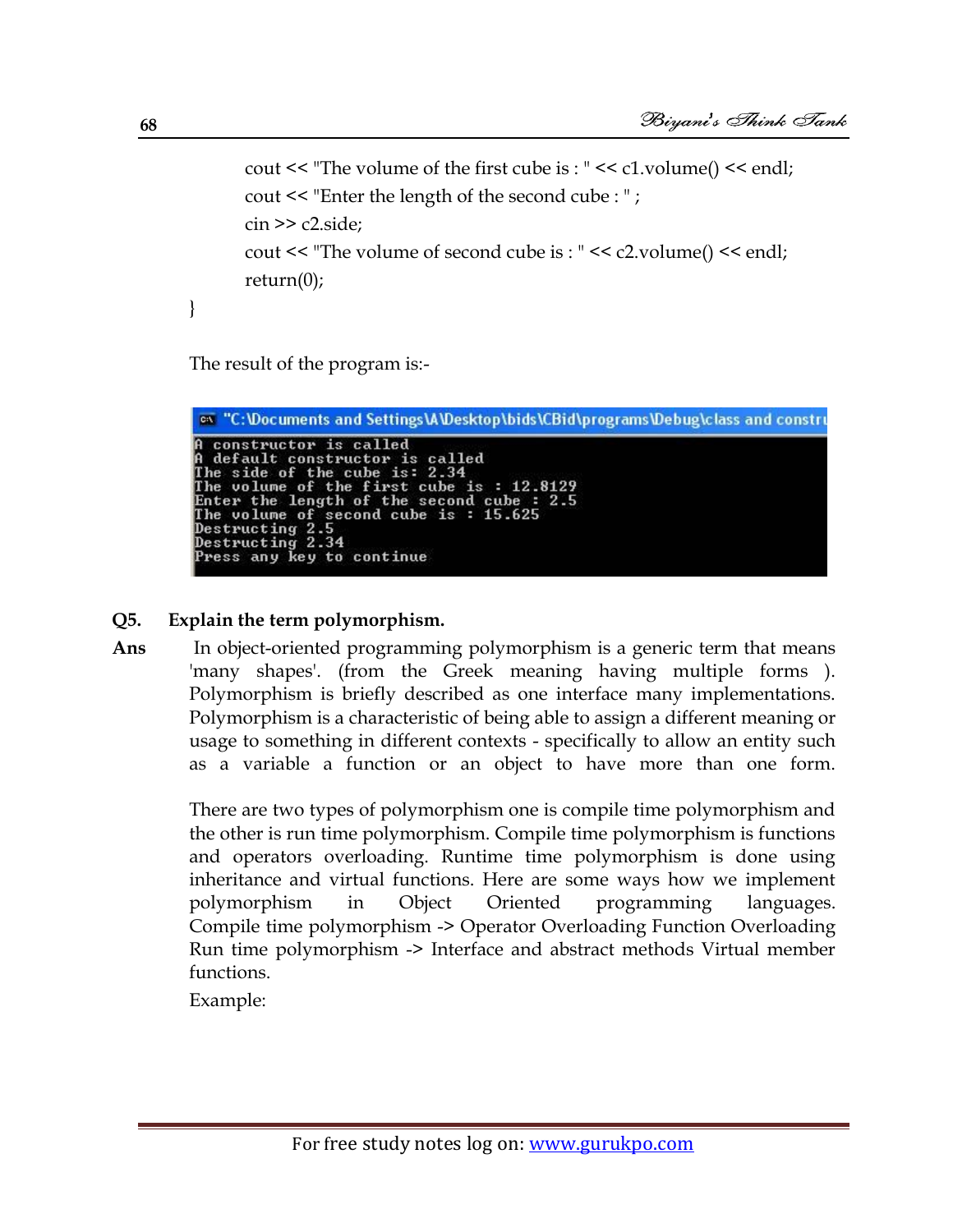```
#include <iostream.h>
class figure {
protected:
  double x, y;
public:
  void set_dim(double i, double j=0) {
  x = i;
  y = j;
  }
  virtual void show_area() {
   cout << "No area computation defined ";
  cout << "for this class.\n\chin";
  }
\};
class triangle : public figure {
  public:
   void show_area() {
     cout << "Triangle with height ";
   cout << x \ll x and base " << y;
    cout << " has an area of ";
   cout << x * 0.5 * y << ".\n";
   }
};
class square : public figure {
  public:
   void show_area() {
    cout << "Square with dimensions ";
   cout << x \ll x^{\prime\prime} x^{\prime\prime} \ll y; cout << " has an area of ";
```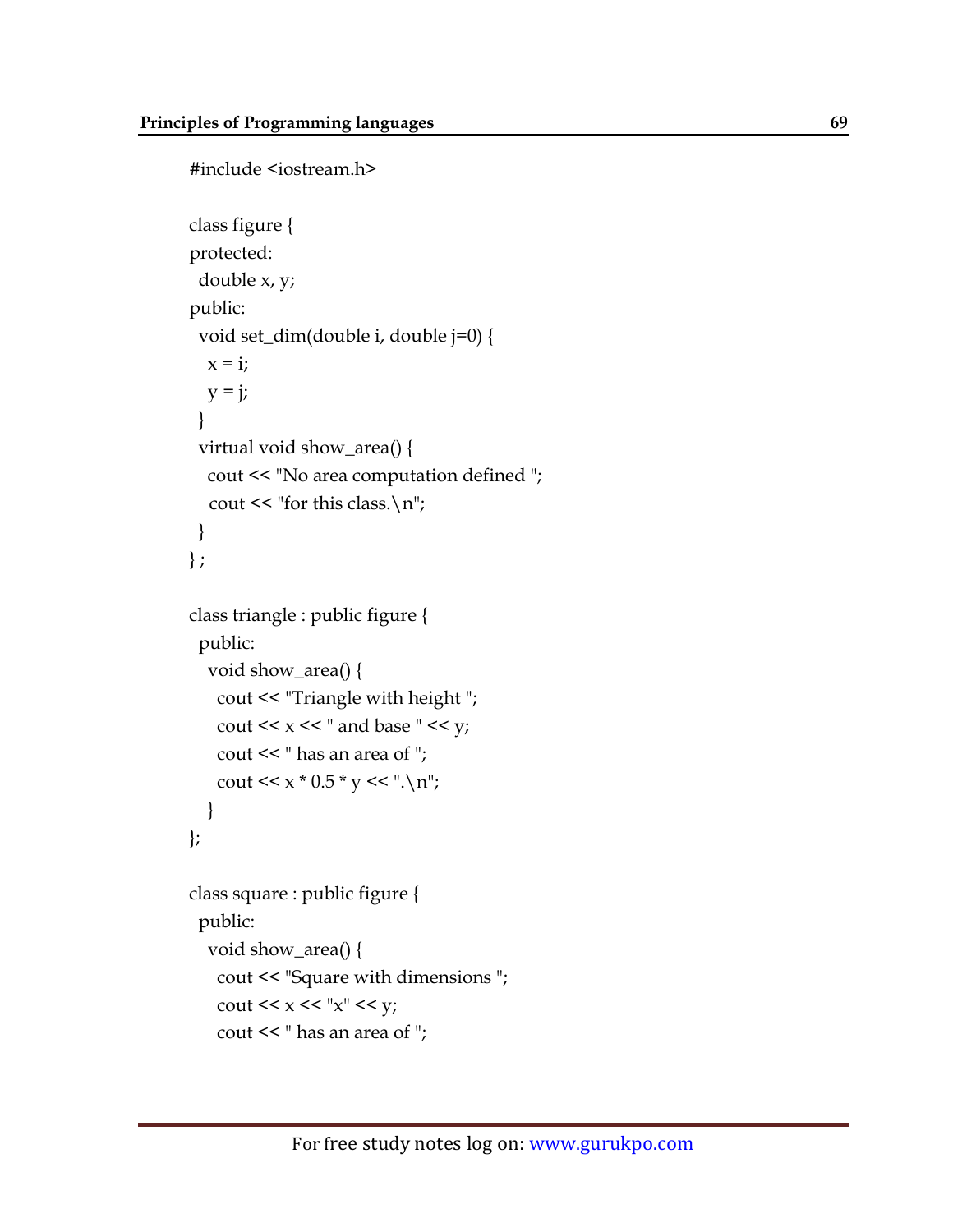```
cout << x * y << \dots \n\lambda n";
   }
};
class csircle : public figure {
  public:
   void show_area() {
    cout << "Circle with radius ";
   cout << x; cout << " has an area of ";
   cout << 3.14 * x * x < ".\n";
   }
} ;
int main()
{
  figure *p; // create a pointer to base type
  triangle t; // create objects of derived types
  square s;
  circle c;
 p = \&t; p->set_dim(10.0, 5.0);
  p->show_area();
 p = \&s;
  p->set_dim(10.0, 5.0);
  p->show_area();
 p = \&c; p->set_dim(9.0);
  p->show_area();
```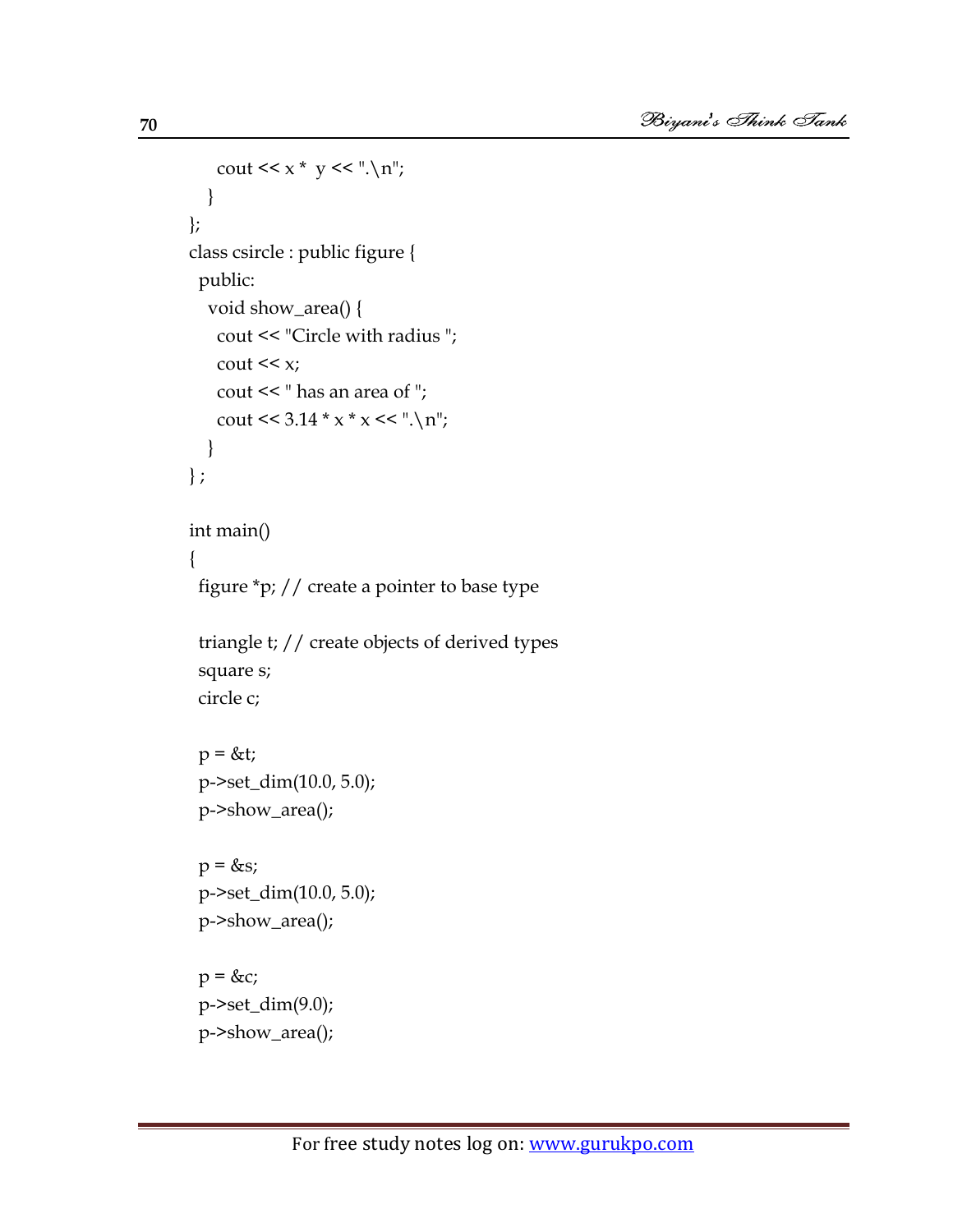return 0; }

#### **Q 6. What is Inheritance. Explain with example.**

**Ans .** *Inheritance* is a mechanism of reusing and extending existing classes without modifying them, thus producing hierarchical relationships between them.

> . Suppose that we declare an object x of class A in the class definition of B. As a result, class B will have access to all the public data members and member functions of class A. However, in class B, we have to access the data members and member functions of class A through object x. The following example demonstrates this:

```
#include <iostream.h>
class A {
   int data;
public:
  void f(int arg) { data = arg; }
   int g() { return data; }
};
class B {
public:
  A x;};
int main() {
   B obj;
  obj.x.f(20);
  \cot \ll \text{obj}.x.g() \ll \text{endl};\frac{1}{\sqrt{2}} cout << obj.g() << endl;
}
```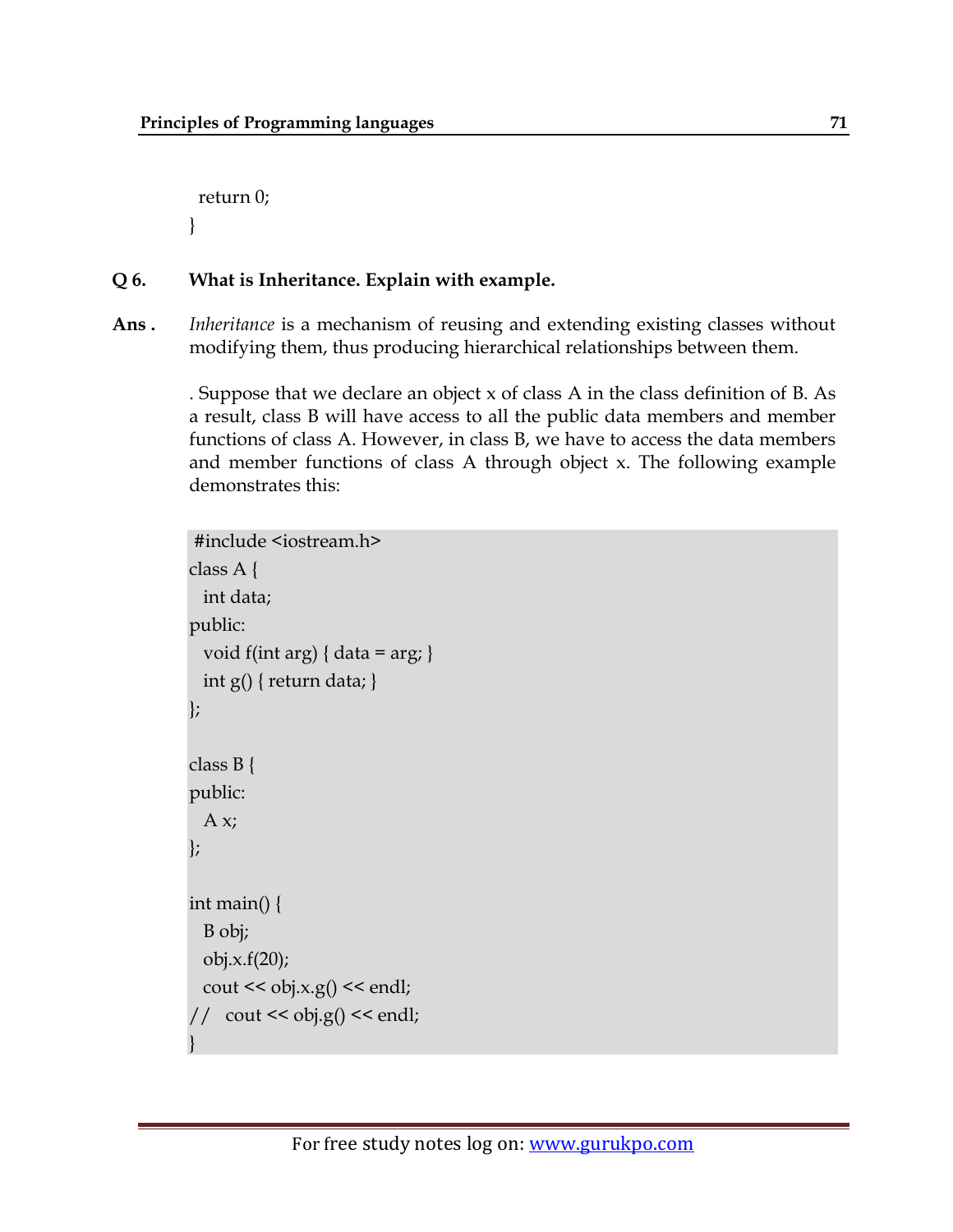In the main function, object obj accesses function A::f() through its data member B::x with the statement obj.x.f(20). Object obj accesses A::g() in a similar manner with the statement obj.x.g(). The compiler would not allow the statement obj.g() because g() is a member function of class A, not class B.

The inheritance mechanism lets us use a statement like obj.g() in the above example. In order for that statement to be legal, g() must be a member function of class B.

Inheritance lets us include the names and definitions of another class's members as part of a new class. The class whose members we want to include in our new class is called a *base class*. Our new class is *derived* from the base class. The new class contains a *subobject* of the type of the base class. The following example is the same as the previous example except it uses the inheritance mechanism to give class B access to the members of class A:

```
#include <iostream.h>
```

```
class A {
  int data;
public:
 void f(int arg) { data = arg; }
 int g() { return data; }
};
class B : public A \};
int main() {
  B obj;
  obj.f(20);
 cout << obj.g() << endl;
}
```
Class A is a base class of class B. The names and definitions of the members of class A are included in the definition of class B; class B inherits the members of class A. Class B is derived from class A. Class B contains a subobject of type A.

We can also add new data members and member functions to the derived class. We can modify the implementation of existing member functions or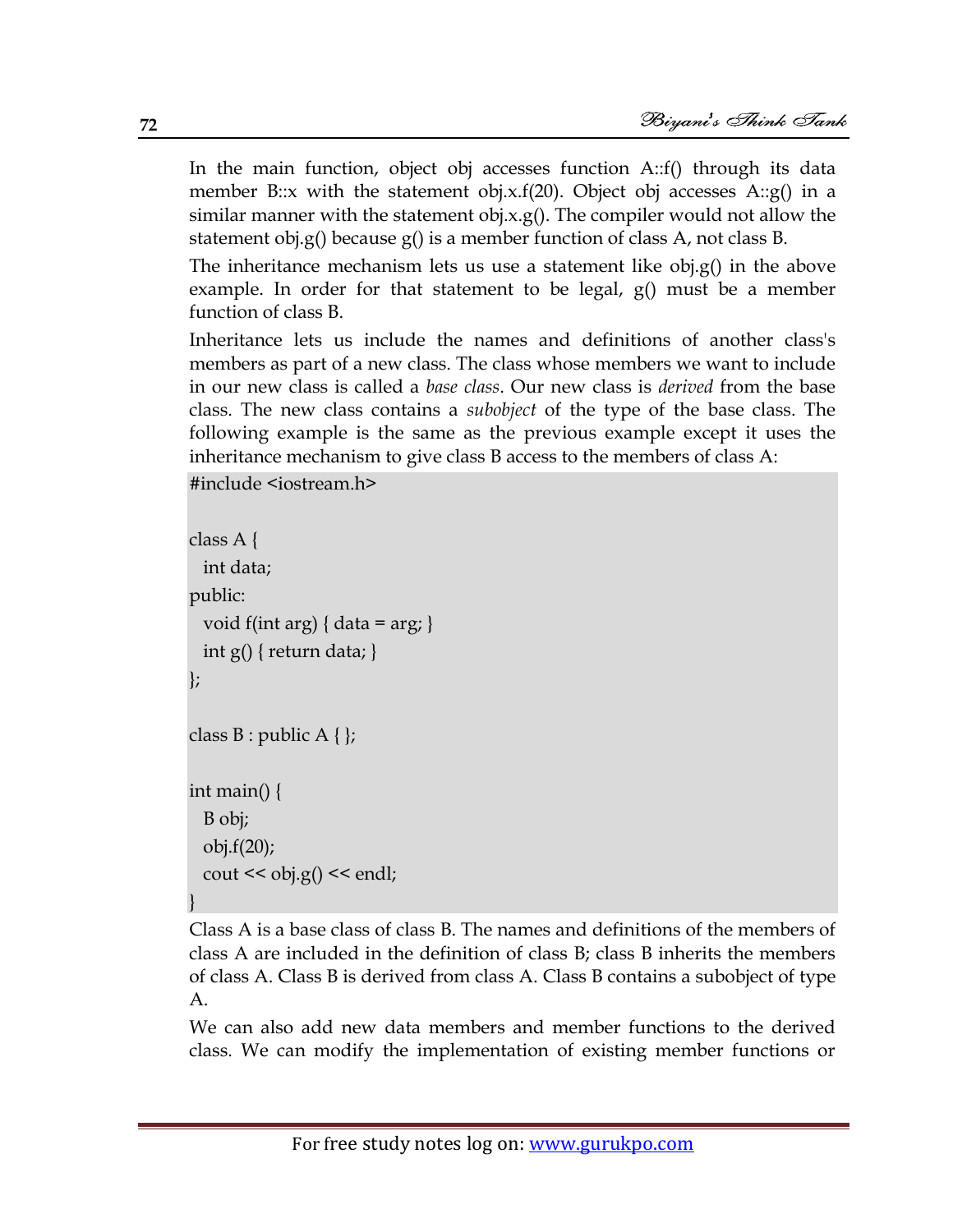data by overriding base class member functions or data in the newly derived class.

We may derive classes from other derived classes, thereby creating another level of inheritance. The following example demonstrates this:

struct  $A \}$ ; struct  $B : A \}$ ; struct  $C : B \{\}\;$ 

Class B is a derived class of A, but is also a base class of C. The number of levels of inheritance is only limited by resources.

# **Q 7. What is the use of Multiple Inheritance?**

*Ans . Multiple inheritance* allows us to create a derived class that inherits properties from more than one base class. Because a derived class inherits members from all its base classes, ambiguities can result. For example, if two base classes have a member with the same name, the derived class cannot implicitly differentiate between the two members. Note that, when we are using multiple inheritance, the access to names of base classes may be ambiguous.

# **Q8. How many types of base classes are there?**

**Ans .** There are two types of Base Class.

1) A *direct base class*

A *direct base class* is a base class that appears directly as a base specifier in the declaration of its derived class.

2) An *indirect base class*

An *indirect base class* is a base class that does not appear directly in the declaration of the derived class but is available to the derived class through one of its base classes. For a given class, all base classes that are not direct base classes are indirect base classes. The following example demonstrates direct and indirect base classes:

```
class A {
  public:
   int x;
};
class B : public A {
```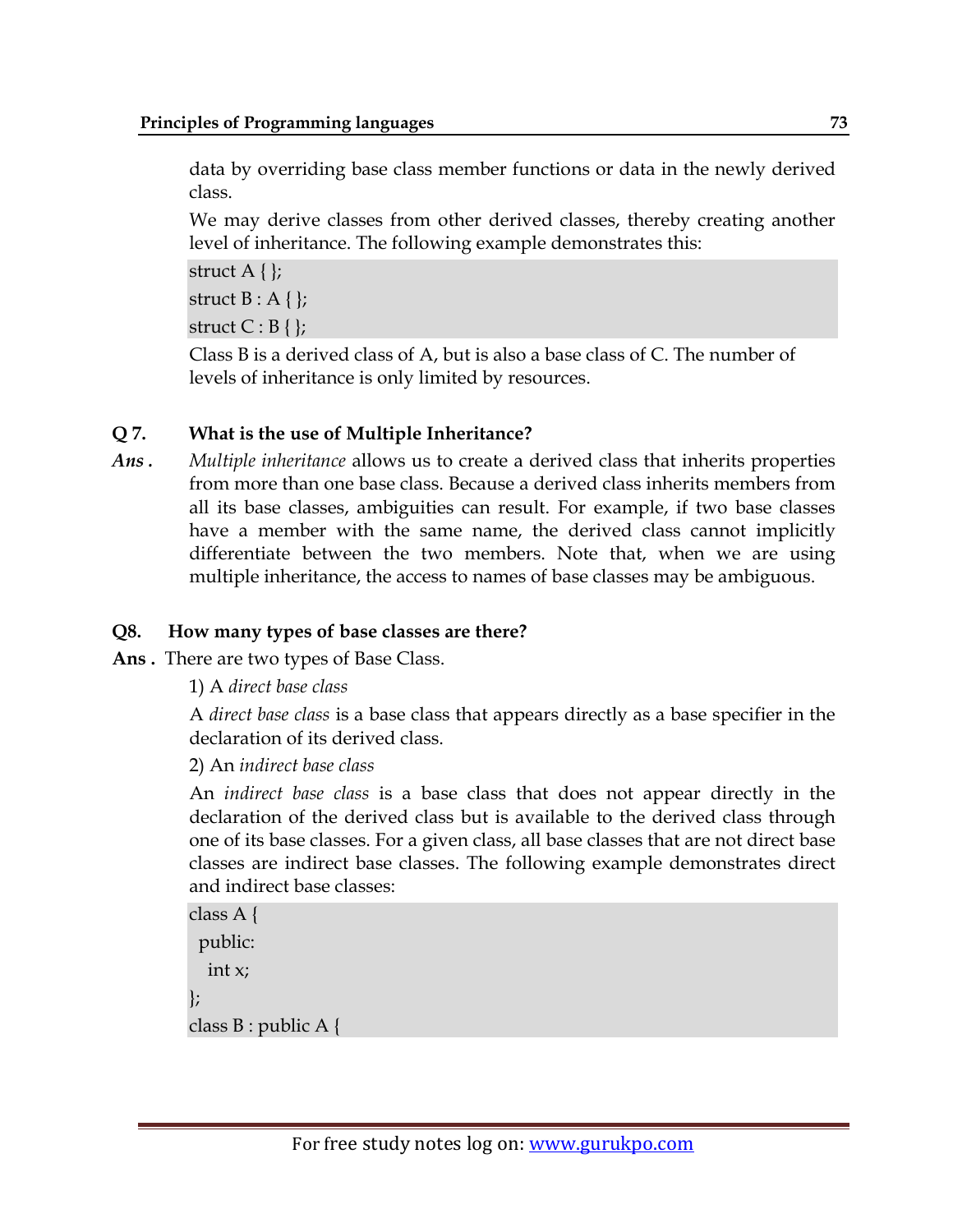public: int y; }; class C : public  $B\{\}$ ;

Class B is a direct base class of C. Class A is a direct base class of B. Class A is an indirect base class of C. (Class C has x and y as its data members.)

# **Q 9. Define function Overloading and Operator overloading with example.**

# **Ans Function Overloading**

We can Overload a function name f by declaring more than one function with the name f in the same scope. The declarations of f must differ from each other by the types and/or the number of arguments in the argument list. When we call an overloaded function named f, the correct function is selected by comparing the argument list of the function call with the parameter list of each of the overloaded candidate functions with the name f. A *candidate function* is a function that can be called based on the context of the call of the overloaded function name.

Consider a function print, which displays an int. As shown in the following example, we can overload the function print to display other types, for example, double and char\*. We can have three functions with the same name, each performing a similar operation on a different data type:

```
#include <iostream.h>
void print(int i) {
 cout << " Here is int " << i << endl;
}
void print(double f) {
 cout << " Here is float " << f << endl;
}
void print(char* c) {
 cout << " Here is char* " << c << endl;
```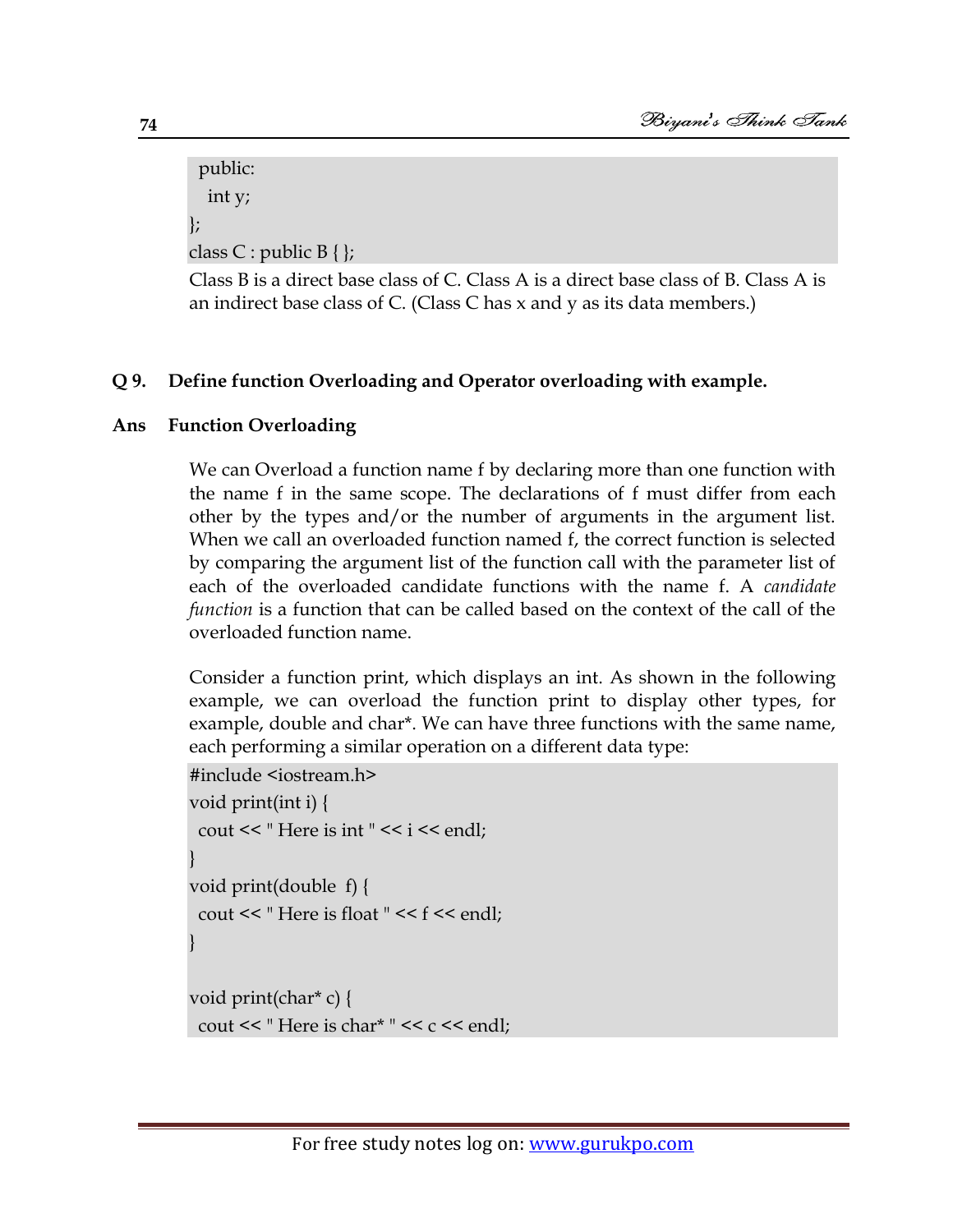| int main() {<br>print(10);                        |
|---------------------------------------------------|
| print(10.10);<br>print("ten");                    |
|                                                   |
| The following is the output of the above example: |
| Here is int 10                                    |
| Here is float 10.1                                |
| Here is char <sup>*</sup> ten                     |

# **Operator Overloading**

An overloaded operator is called an *operator function*. We declare an operator function with the keyword operator preceding the operator. Overloaded operators are distinct from overloaded functions, but like overloaded functions, they are distinguished by the number and types of operands used with the operator.

Consider the standard  $+$  (plus) operator. When this operator is used with operands of different standard types, the operators have slightly different meanings. For example, the addition of two integers is not implemented in the same way as the addition of two floating-point numbers. C++ allows you to define we own meanings for the standard C++ operators when they are applied to class types. In the following example, a class called complx is defined to model complex numbers, and the + (plus) operator is redefined in this class to add two complex numbers.

// This example illustrates overloading the plus (+) operator.

```
#include <iostream.h>
```
class complx

{

double real,

```
 imag;
```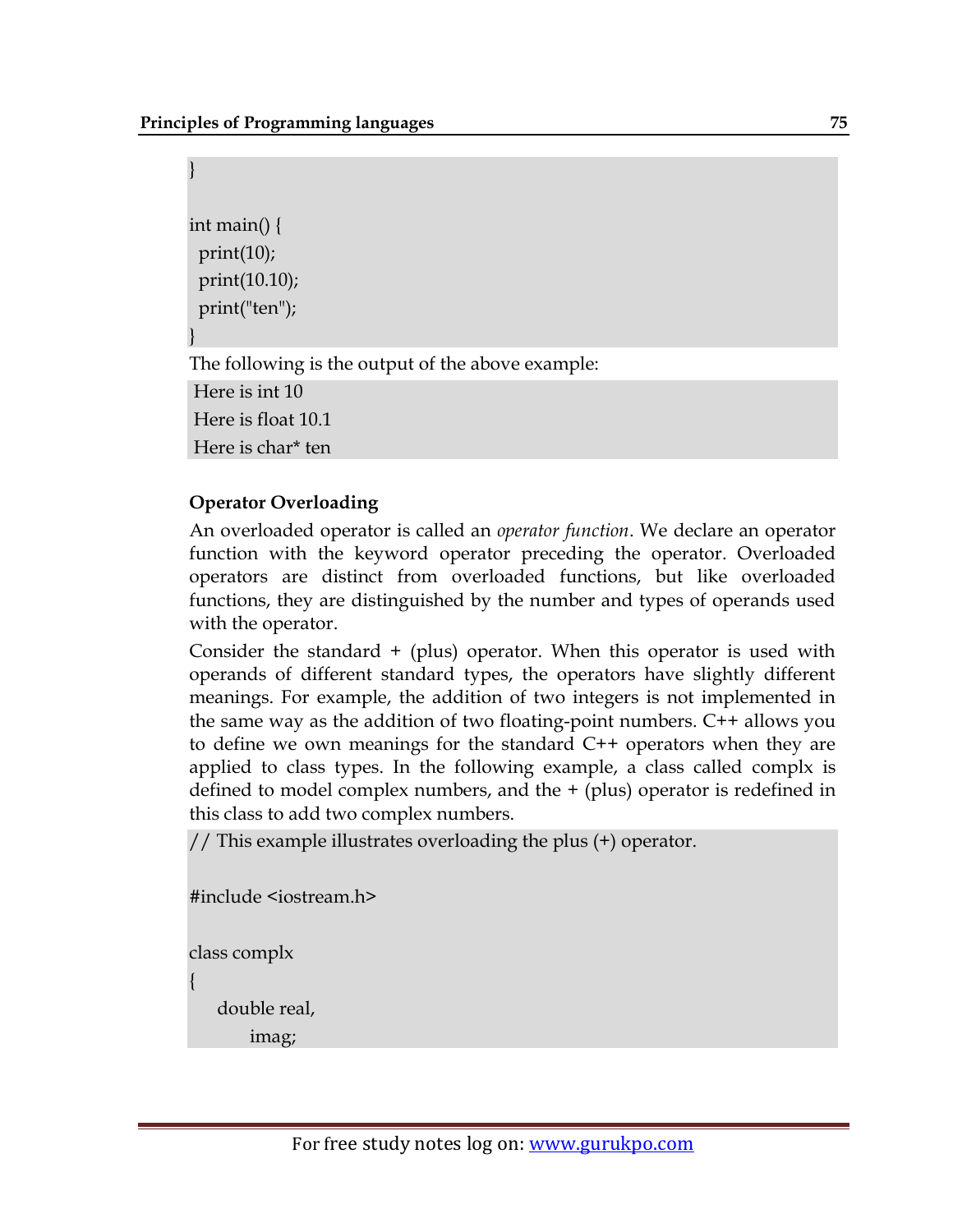```
public:
   complx( double real = 0., double imag = 0.); // constructor
    complx operator+(const complx&) const; // operator+()
};
// define constructor
complx::complx( double r, double i )
{
   real = r; imag = i;
}
// define overloaded + (plus) operator
complx complx::operator+ (const complx& c) const
{
    complx result;
   result.read = (this~\text{~}real + c.read);result.imag = (this~\geq imag + c.imag); return result;
}
int main()
{
   complx x(4,4);
   complx y(6,6);
   complx z = x + y; // calls complx::operator+()
}
```
# OBJECTIVE

```
1. The operator over loading function can be :
```
- (a) member function only
- (b) non member function only
- (c) both b or b
- (d) none of the above ( )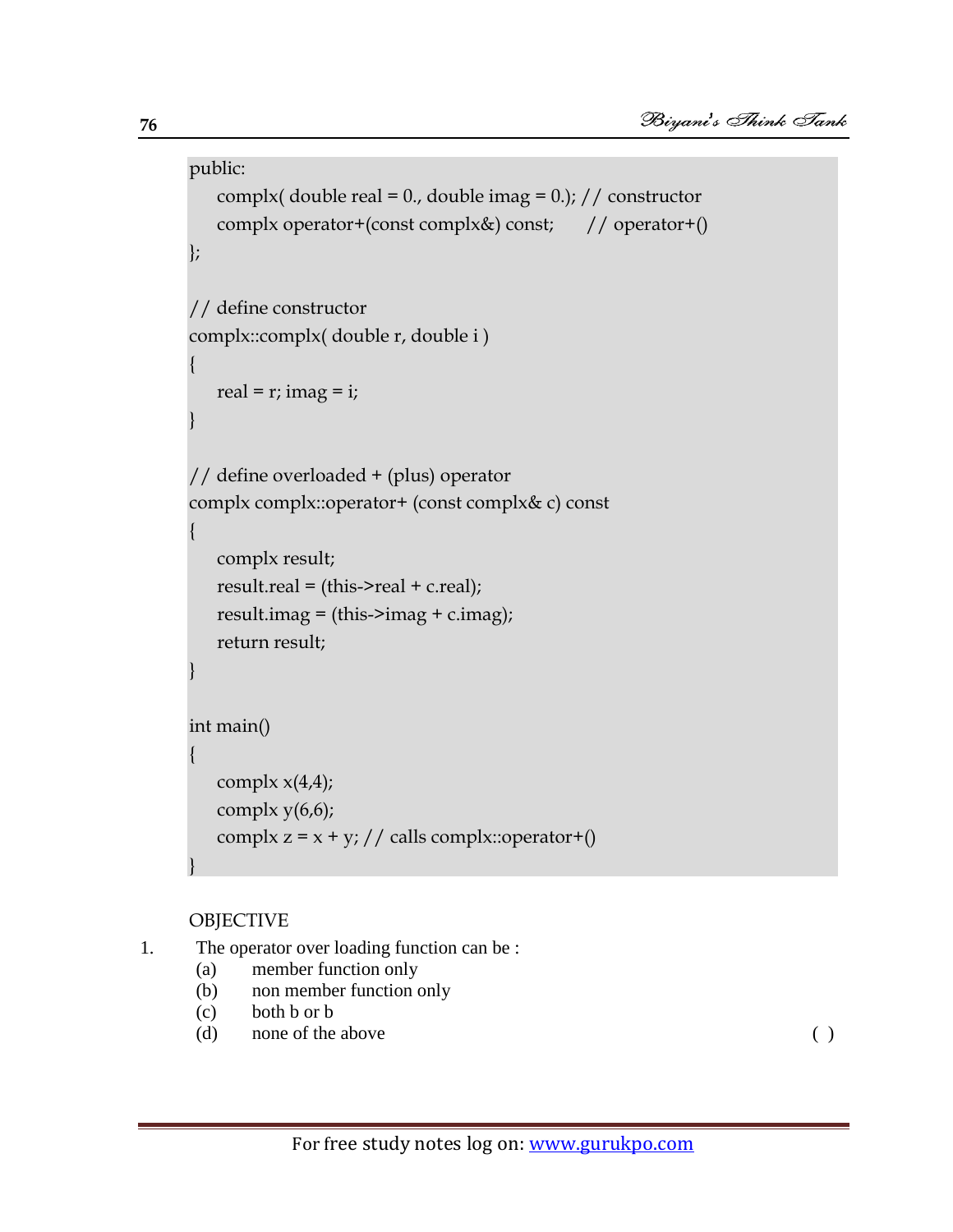|     | The number of copies created for a static data member of a class, when 10 class object |                                                                                                                                                                                                                                                                                                                                                                                                         |                                 |                                                                                                                                                                                                                                                                                                                                              |  |  |  |  |
|-----|----------------------------------------------------------------------------------------|---------------------------------------------------------------------------------------------------------------------------------------------------------------------------------------------------------------------------------------------------------------------------------------------------------------------------------------------------------------------------------------------------------|---------------------------------|----------------------------------------------------------------------------------------------------------------------------------------------------------------------------------------------------------------------------------------------------------------------------------------------------------------------------------------------|--|--|--|--|
|     |                                                                                        |                                                                                                                                                                                                                                                                                                                                                                                                         |                                 |                                                                                                                                                                                                                                                                                                                                              |  |  |  |  |
| (c) | $\overline{2}$                                                                         | (d)                                                                                                                                                                                                                                                                                                                                                                                                     | $\overline{4}$                  | $\left( \ \right)$                                                                                                                                                                                                                                                                                                                           |  |  |  |  |
|     |                                                                                        |                                                                                                                                                                                                                                                                                                                                                                                                         |                                 |                                                                                                                                                                                                                                                                                                                                              |  |  |  |  |
|     |                                                                                        |                                                                                                                                                                                                                                                                                                                                                                                                         |                                 |                                                                                                                                                                                                                                                                                                                                              |  |  |  |  |
| (c) | $9+$                                                                                   | (d)                                                                                                                                                                                                                                                                                                                                                                                                     | 10                              | ( )                                                                                                                                                                                                                                                                                                                                          |  |  |  |  |
|     |                                                                                        |                                                                                                                                                                                                                                                                                                                                                                                                         |                                 |                                                                                                                                                                                                                                                                                                                                              |  |  |  |  |
|     |                                                                                        |                                                                                                                                                                                                                                                                                                                                                                                                         |                                 |                                                                                                                                                                                                                                                                                                                                              |  |  |  |  |
|     |                                                                                        |                                                                                                                                                                                                                                                                                                                                                                                                         |                                 |                                                                                                                                                                                                                                                                                                                                              |  |  |  |  |
|     |                                                                                        |                                                                                                                                                                                                                                                                                                                                                                                                         |                                 |                                                                                                                                                                                                                                                                                                                                              |  |  |  |  |
|     |                                                                                        |                                                                                                                                                                                                                                                                                                                                                                                                         |                                 | ( )                                                                                                                                                                                                                                                                                                                                          |  |  |  |  |
|     |                                                                                        |                                                                                                                                                                                                                                                                                                                                                                                                         |                                 |                                                                                                                                                                                                                                                                                                                                              |  |  |  |  |
|     |                                                                                        |                                                                                                                                                                                                                                                                                                                                                                                                         |                                 |                                                                                                                                                                                                                                                                                                                                              |  |  |  |  |
|     |                                                                                        |                                                                                                                                                                                                                                                                                                                                                                                                         |                                 |                                                                                                                                                                                                                                                                                                                                              |  |  |  |  |
|     |                                                                                        |                                                                                                                                                                                                                                                                                                                                                                                                         |                                 | ( )                                                                                                                                                                                                                                                                                                                                          |  |  |  |  |
|     |                                                                                        |                                                                                                                                                                                                                                                                                                                                                                                                         |                                 |                                                                                                                                                                                                                                                                                                                                              |  |  |  |  |
| (a) |                                                                                        | (b)                                                                                                                                                                                                                                                                                                                                                                                                     | Protected                       |                                                                                                                                                                                                                                                                                                                                              |  |  |  |  |
| (c) | Public                                                                                 | (d)                                                                                                                                                                                                                                                                                                                                                                                                     |                                 | ( )                                                                                                                                                                                                                                                                                                                                          |  |  |  |  |
|     |                                                                                        |                                                                                                                                                                                                                                                                                                                                                                                                         |                                 |                                                                                                                                                                                                                                                                                                                                              |  |  |  |  |
| (a) | has a return type                                                                      | (b)                                                                                                                                                                                                                                                                                                                                                                                                     | may take parameters             |                                                                                                                                                                                                                                                                                                                                              |  |  |  |  |
| (c) | both data and function                                                                 | (d)                                                                                                                                                                                                                                                                                                                                                                                                     | both b and a                    | ( )                                                                                                                                                                                                                                                                                                                                          |  |  |  |  |
|     |                                                                                        |                                                                                                                                                                                                                                                                                                                                                                                                         |                                 |                                                                                                                                                                                                                                                                                                                                              |  |  |  |  |
| (a) | inheritance                                                                            | (b)                                                                                                                                                                                                                                                                                                                                                                                                     | Polymorphism                    |                                                                                                                                                                                                                                                                                                                                              |  |  |  |  |
| (c) | overlaoding                                                                            | (d)                                                                                                                                                                                                                                                                                                                                                                                                     | dynamic binding                 | ( )                                                                                                                                                                                                                                                                                                                                          |  |  |  |  |
|     |                                                                                        |                                                                                                                                                                                                                                                                                                                                                                                                         |                                 |                                                                                                                                                                                                                                                                                                                                              |  |  |  |  |
|     | *                                                                                      |                                                                                                                                                                                                                                                                                                                                                                                                         |                                 |                                                                                                                                                                                                                                                                                                                                              |  |  |  |  |
| (c) | $\vdots$                                                                               | (d)                                                                                                                                                                                                                                                                                                                                                                                                     | Ţ                               | ( )                                                                                                                                                                                                                                                                                                                                          |  |  |  |  |
|     |                                                                                        |                                                                                                                                                                                                                                                                                                                                                                                                         |                                 |                                                                                                                                                                                                                                                                                                                                              |  |  |  |  |
|     | <b>JAVA</b>                                                                            |                                                                                                                                                                                                                                                                                                                                                                                                         | <b>BASIC</b>                    |                                                                                                                                                                                                                                                                                                                                              |  |  |  |  |
| (c) | <b>PROLOG</b>                                                                          | (d)                                                                                                                                                                                                                                                                                                                                                                                                     | <b>ADA</b>                      | $\left( \ \right)$                                                                                                                                                                                                                                                                                                                           |  |  |  |  |
|     |                                                                                        |                                                                                                                                                                                                                                                                                                                                                                                                         |                                 |                                                                                                                                                                                                                                                                                                                                              |  |  |  |  |
| (a) | Functions only                                                                         |                                                                                                                                                                                                                                                                                                                                                                                                         |                                 |                                                                                                                                                                                                                                                                                                                                              |  |  |  |  |
|     | (a)<br>(a)<br>(a)<br>(b)<br>(c)<br>(d)<br>(a)<br>(c)<br>(a)<br>(a)                     | are created would be:<br>$\boldsymbol{0}$<br>are created, would be:<br>$\boldsymbol{0}$<br>A destructor:<br>has a return type<br>may take parameters<br>has same name of class<br>both b and a<br>A constructor:<br>has a return type<br>has same name as class<br>The member of a class by default are:<br>Private<br>A constructor:<br>Garbage collector is the concept of:<br>Templates can be used: | (b)<br>(b)<br>(b)<br>(b)<br>(b) | $\mathbf{1}$<br>The number of copies created for a static data member of class, when 10 class objects<br>$\mathbf{1}$<br>may take parameter<br>(d)<br>both a and b<br>no default exists<br>A new class can be derived from an existing class. This concept is called as:<br>Among the following, which one is the scope resolution operator? |  |  |  |  |

2. The number of copies created for a static data member of a class, when 10 class object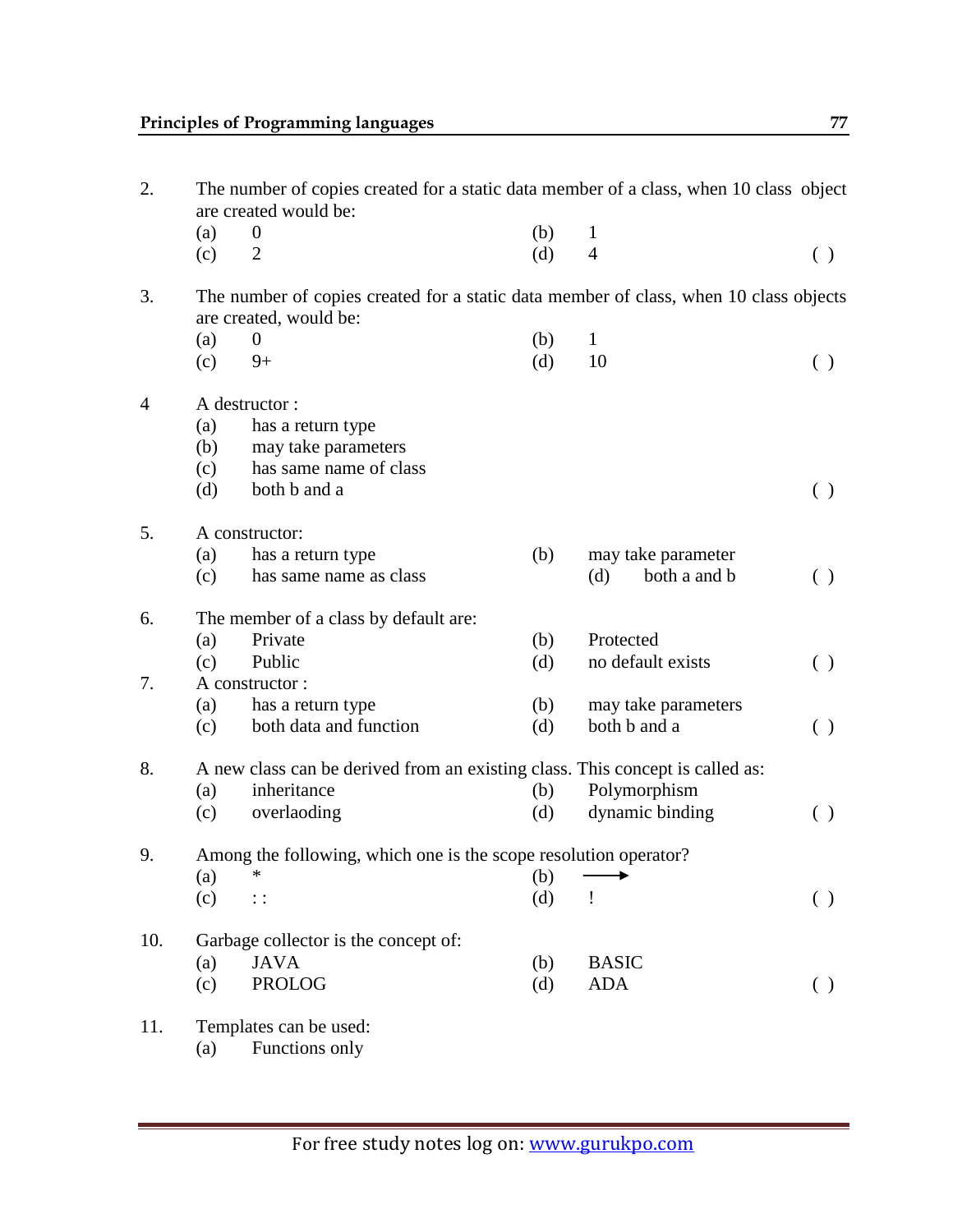|     | (b)      | classes only                                                 |     |                         |                    |
|-----|----------|--------------------------------------------------------------|-----|-------------------------|--------------------|
|     | (c)      | functions and classes both                                   |     |                         |                    |
|     | (d)      | none of the above                                            |     |                         | ( )                |
| 12. |          | Which of the following operators can be over-loaded?         |     |                         |                    |
|     | (a)      | $\gg$                                                        | (b) | ?:                      |                    |
|     | (c)      | both a and b                                                 | (d) | no such operator exists | ( )                |
| 13. | Cout is: |                                                              |     |                         |                    |
|     | (a)      | a key word                                                   | (b) | an obect                |                    |
|     | (c)      | a library function                                           | (d) | a variable              | ( )                |
| 31. |          | The pure virtual functions are defined in:                   |     |                         |                    |
|     | (a)      | base class                                                   | (b) | drived class            |                    |
|     | (c)      | main program                                                 | (d) | both a and b            | $\left( \ \right)$ |
| 14. |          | Inheritance is a way to:                                     |     |                         |                    |
|     | (a)      | make new classes                                             |     |                         |                    |
|     | (b)      | pass arguments of objects of class                           |     |                         |                    |
|     | (c)      | add feature to existing classes without rewriting them       |     |                         |                    |
|     | (d)      | Improve to existing classes without rewriting them           |     |                         | ( )                |
| 15. |          | By default, a class members are:                             |     |                         |                    |
|     | (a)      | Public                                                       | (b) | Private                 |                    |
|     | (c)      | Protected                                                    | (d) | Any of the above        | ( )                |
| 16. |          | Friend keyword can be used for :                             |     |                         |                    |
|     | (a)      | a function                                                   |     |                         |                    |
|     | (b)      | a class                                                      |     |                         |                    |
|     | (c)      | both function and class                                      |     |                         |                    |
|     | (d)      | a data member                                                |     |                         | ( )                |
| 17. |          | - operator used when:                                        |     |                         |                    |
|     | (a)      | to access structure's member                                 |     |                         |                    |
|     | (b)      | to access structure member when pointer declaration is using |     |                         |                    |
|     | (c)      | to store data item from one structure to another structure   |     |                         |                    |
|     | (d)      | none of the above                                            |     |                         | ( )                |
| 18. |          | Switch statement is used for:                                |     |                         |                    |
|     | (a)      | Multiple selection                                           | (b) | Two set selection       |                    |
|     | (c)      | three set selection                                          | (d) | none of the above       | ( )                |
|     |          |                                                              |     |                         |                    |

19. Which of the following operator takes only integer operands?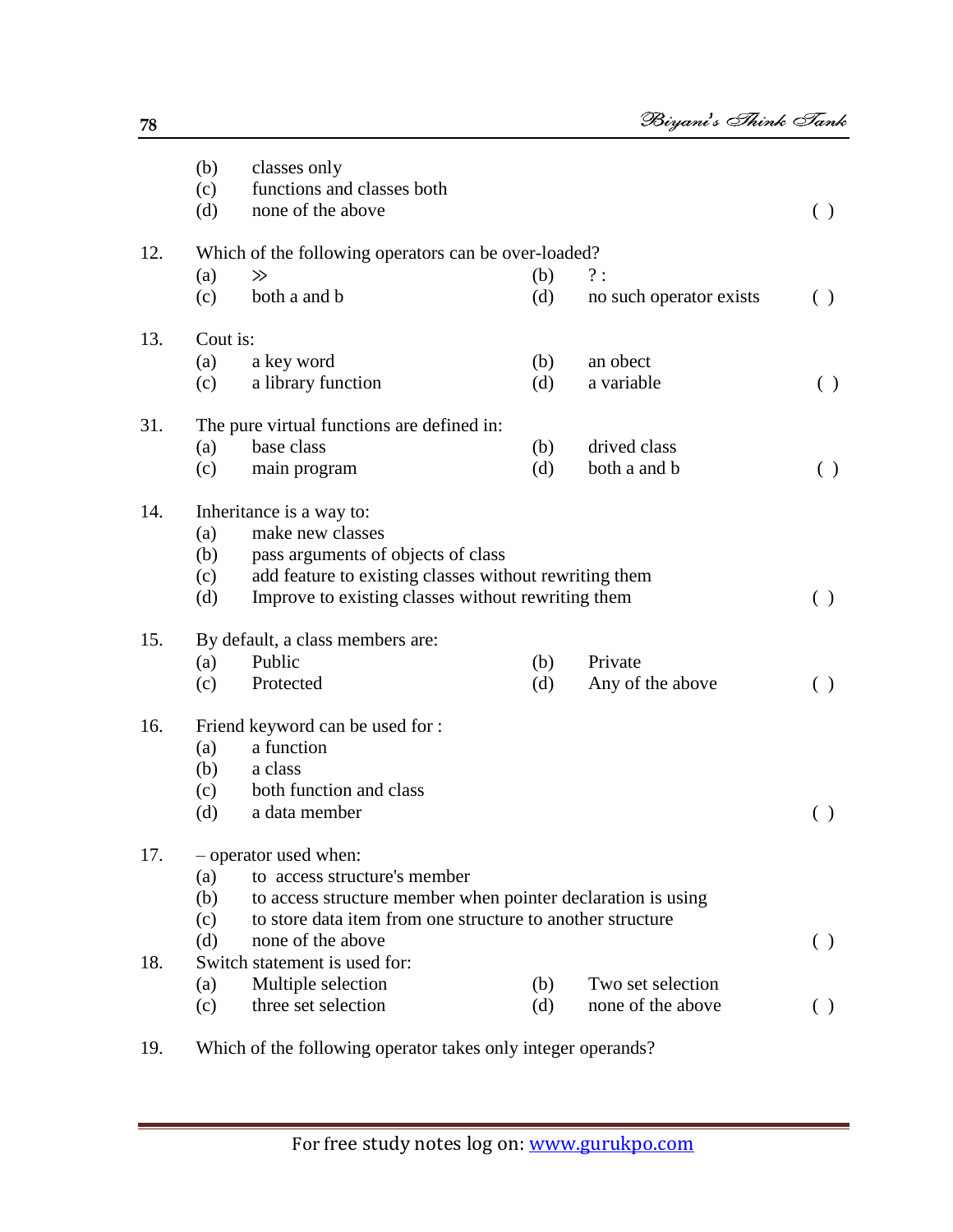| $(a) +$ | $(b)$ X |                    |
|---------|---------|--------------------|
| $(c)$ / | (d) %   | $\left( \ \right)$ |

20. In an expression involving ! ! operator, evaluation:<br>(a) Will be stopped if one its components evalu

- (a) Will be stopped if one its components evaluates to false<br>(b) Will be stopped if one of its components evaluates to tru
- Will be stopped if one of its components evaluates to true
- (c) takes place from left to right
- (d) both a and b  $( )$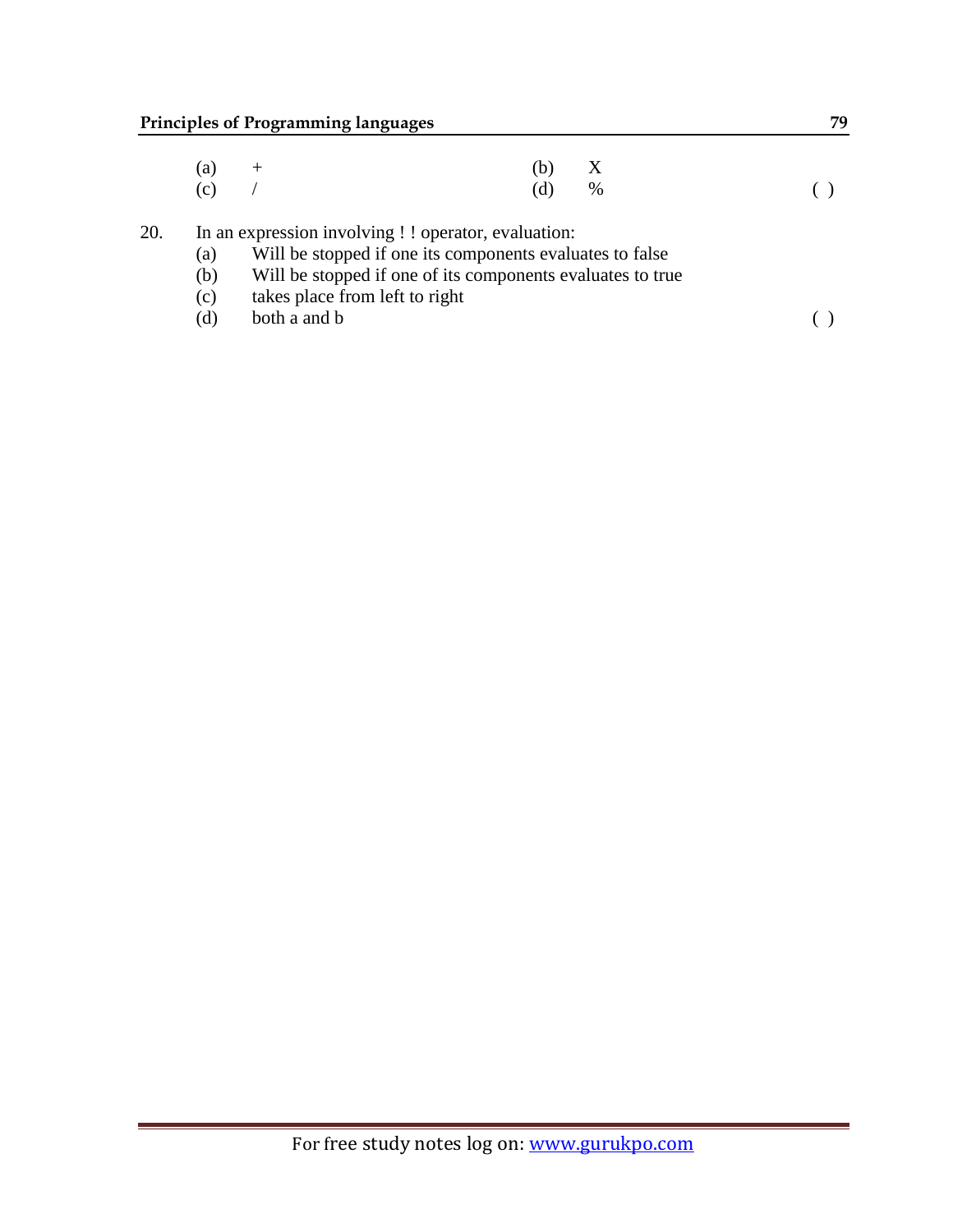# **Chapter 9 CASE STUDY**

```
1. //Reversing each word and whole sentence.
#include<iostream.h>
#include<conio.h>
#include<string.h>
#include<ctype.h>
#include<stdio.h>
void main()
{
clrscr();
int ch,i,j,k=0,p=0,l;
char str1[50],str2[50];
cout<<"Enter Your Choice : "<<endl<<"1.Each Word 
Reversing"<<endl<<"2.Whole Sentence Reversing"<<endl;
cin>>ch;
switch(ch)
{
case 1:
cout<<"Enter the String"<<endl;
gets(str1);
l=strlen(str1);
 for(i=0;i<=1;i++) {
 if((str1[i] == ')| | (str1[i] == '0')) {
 for(j=i-1;j>=p;j- {
  St2r[k]=str1[j];
```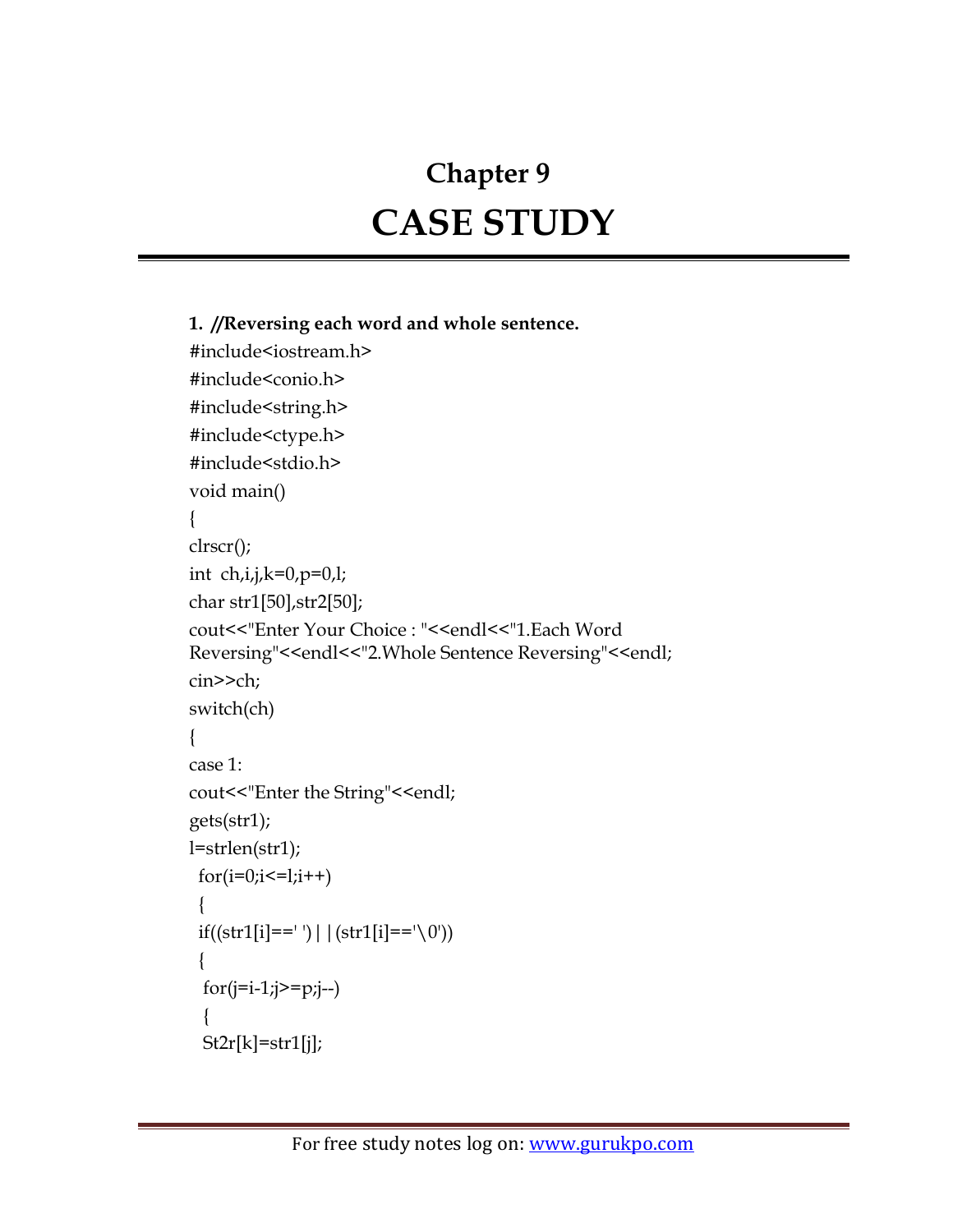```
k++; }
 Str2[k] = ';
 k++;p=i+1; }
 }
 for(i=0;i< p;i++)cout << str2[i];
break;
case 2:
cout<<"Enter the String"<<endl;
gets(str1);
l=strlen(str1);
p=1-1;for(i=1-i>=-1;i=0)\{if((str1[i]=='') | |(i == -1)) {
 for(j=i+1;j<=p;j++) {
  Str2[k]=str1[j];
 k++; }
 Str2[k] = ';
 k++;p=i-1; }
 }
for(i=0;i<=1;i++)cout << str2[i];
```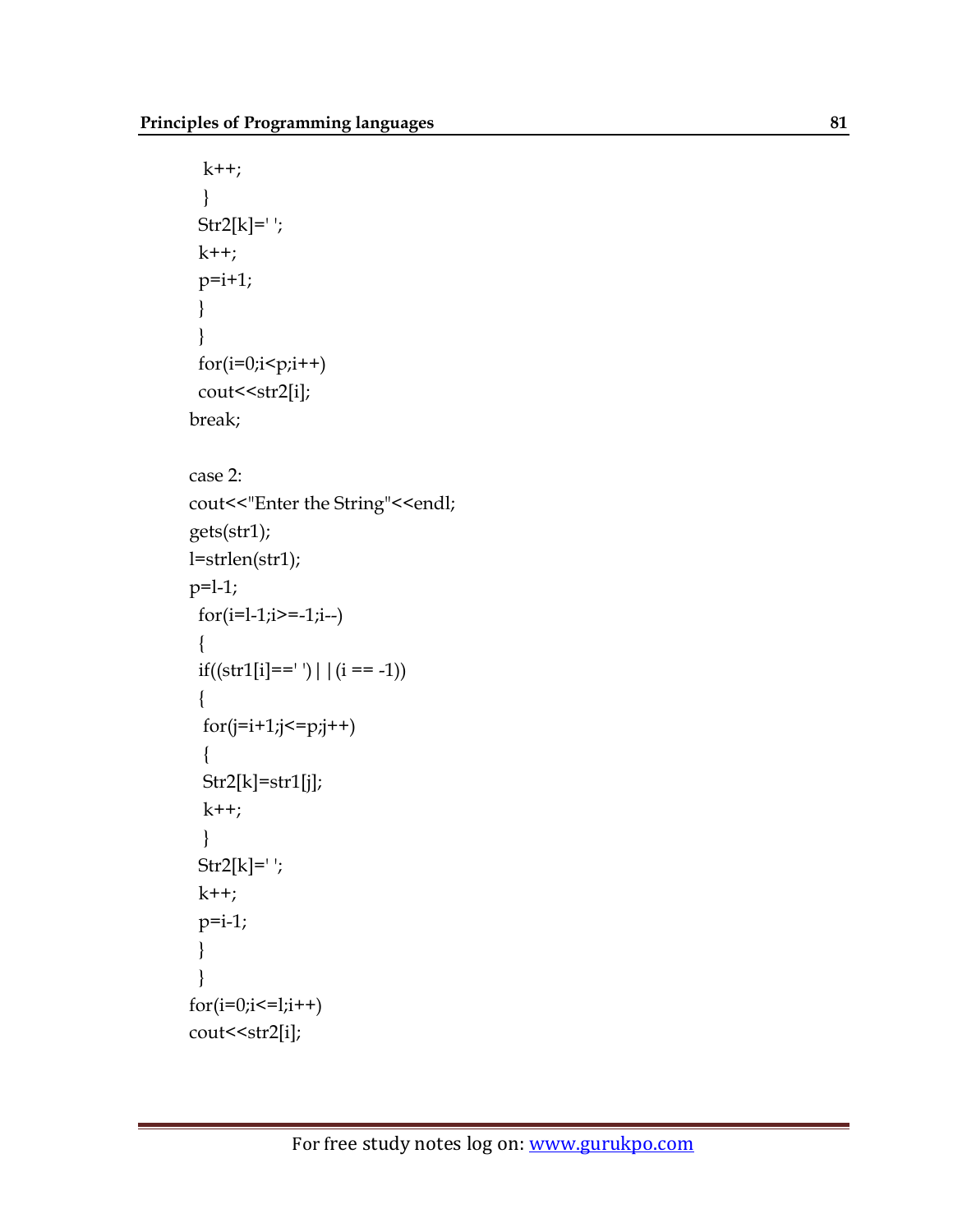break;

default: cout<<"Wrong Choice"<<endl; break;

```
}
getch();
}
```
# **2. //The sum and average of two integers .**

#include <iostream.h> #include <iostream.h> #include <conio.h>

```
void main()
{
clrscr();
int x,y,sum;
float average;
cout << "Enter 2 integers : " << endl;
\text{cin}>>\text{x}>>\text{y};sum=x+y;
average=sum/2;
cout << "The sum of " << x << " and " << y << " is " << sum << "." << endl;
cout << "The average of " << x << " and " << y << " is " << average << "." <<
endl;
getch();
}
```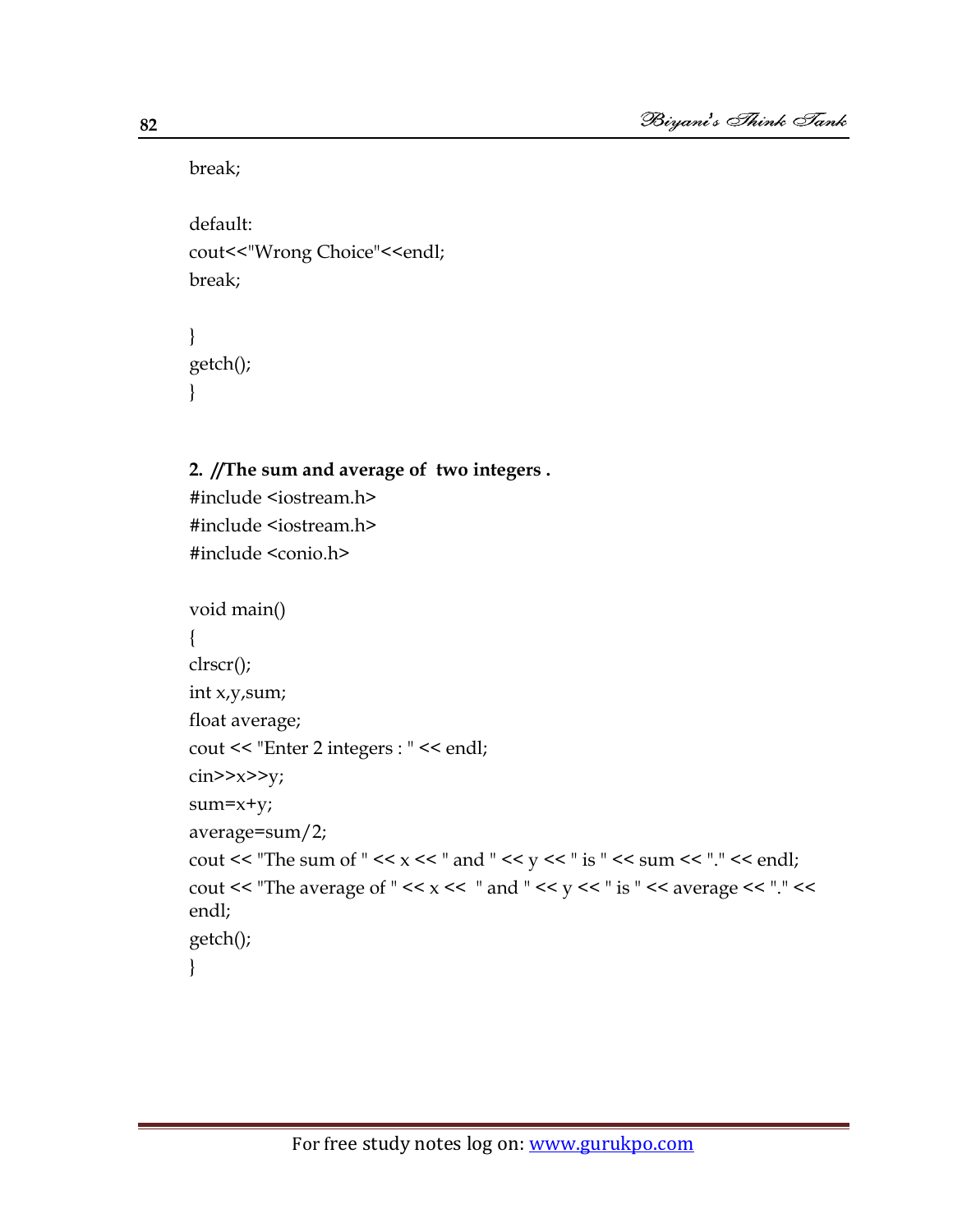**3. //This program takes in the velocity, acceleration and the time as a screen input from the user. //The final velocity is calculated using the formula v = u + a \* t, and then outputted using the //'cout' command.** 

```
#include <iostream.h>
#include <iostream.h>
#include <conio.h>
void main()
{
clrscr();
int x,y,sum;
float average;
cout << "Enter 2 integers : " << endl;
\text{cin} \geq \text{x} \geq \text{y};
sum=x+y;
average=sum/2;
cout << "The sum of " << x << " and " << y << " is " << sum << "." << endl;
cout << "The average of " << x \ll x" and " << y \ll x" is " << average << "." <<
endl;
getch();
```

```
}
```

```
4. //This program takes in an integer num as a screen input from the user.
//It then calculates the total value of the integer based on the formula x -
1/3!x^3 + 1/5!x^5 - //1/7!x^7 + 1/9!x^9.
//It then outputs the final answer using the 'cout' command.
```
#include <iostream.h>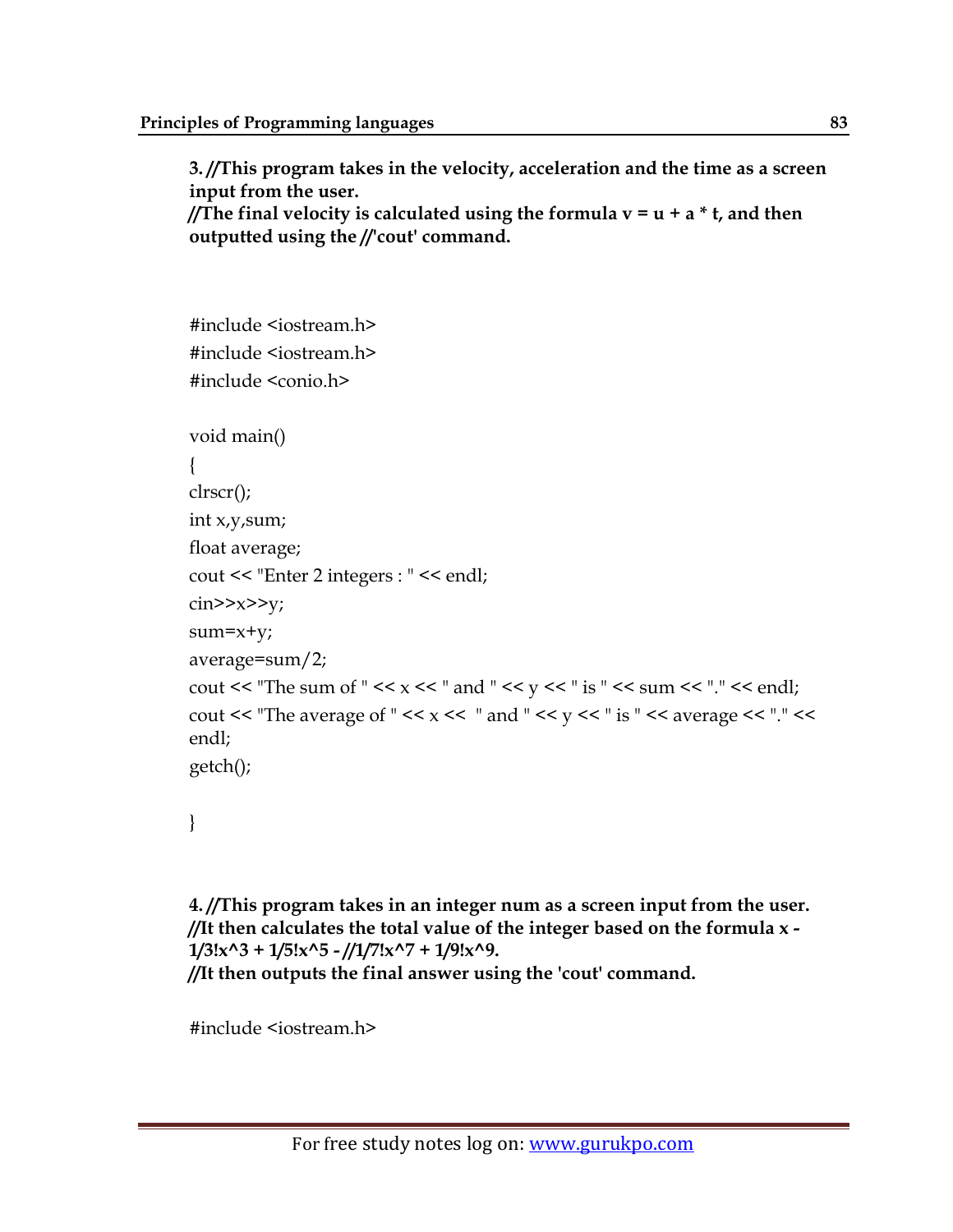```
#include <conio.h>
#include <math.h>
int main()
{
clrscr();
float factorial=1;
float num, tot, term, total;
int i,n=20,index,j=1;
cout << "Enter a single-digit integer : \n";
cin>>num;
tot=num;
total=num;
for(i=2, index=3; i \le n; i++, index+=2){
for(j=1,factorial=1;j<=index;j++)factorial*=j;
tot=tot*pow((double)(-1),(double)(2*i-1))*num*num;
term=tot/factorial;
total+=term;
}
cout << "Total = " << total << endl;
getch();
return 0;
}
```
5. **//This program does not take in any screen inputs from the user. //It just prints out the first ten lines of the pascal's triangle using the 'cout' command.** 

#include <iostream.h>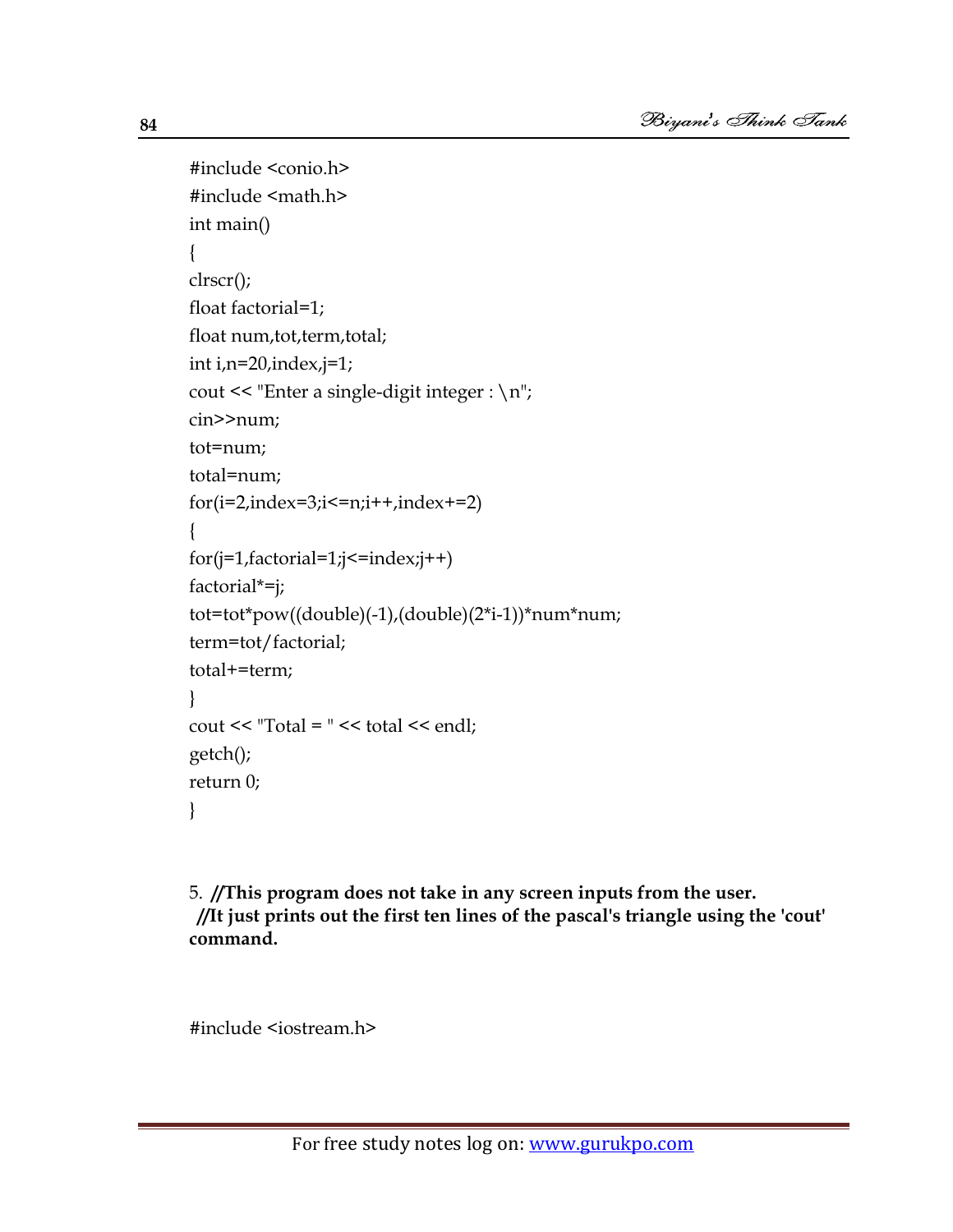```
#include <conio.h>
#include <iomanip.h>
long triangle(int x,int y);
int main()
{
clrscr();
const lines=10;
for (int i=0; i<lines;i++)
for (int j=1;j<lines-i;j++)
cout << setw(2) << " ";
for (int j=0; j \le i; j++)\text{cout} \leq \text{setw}(4) \leq \text{triangle}(i,j);cout << endl;
getch();
}
long triangle(int x,int y)
{
if(x<0||y<0||y>x)
return 0;
long c=1;
for (int i=1;i <= y;i + +,x--)
c=c*x/i;return c;
}
```
**6. //This program takes in the elements A[x][y] of the 4 x 4 matrix as a screen input from the user.**

**//It then calculates the sum of either of its diagonals and outputs it using the 'cout' command.** 

#include <iostream.h> #include <conio.h>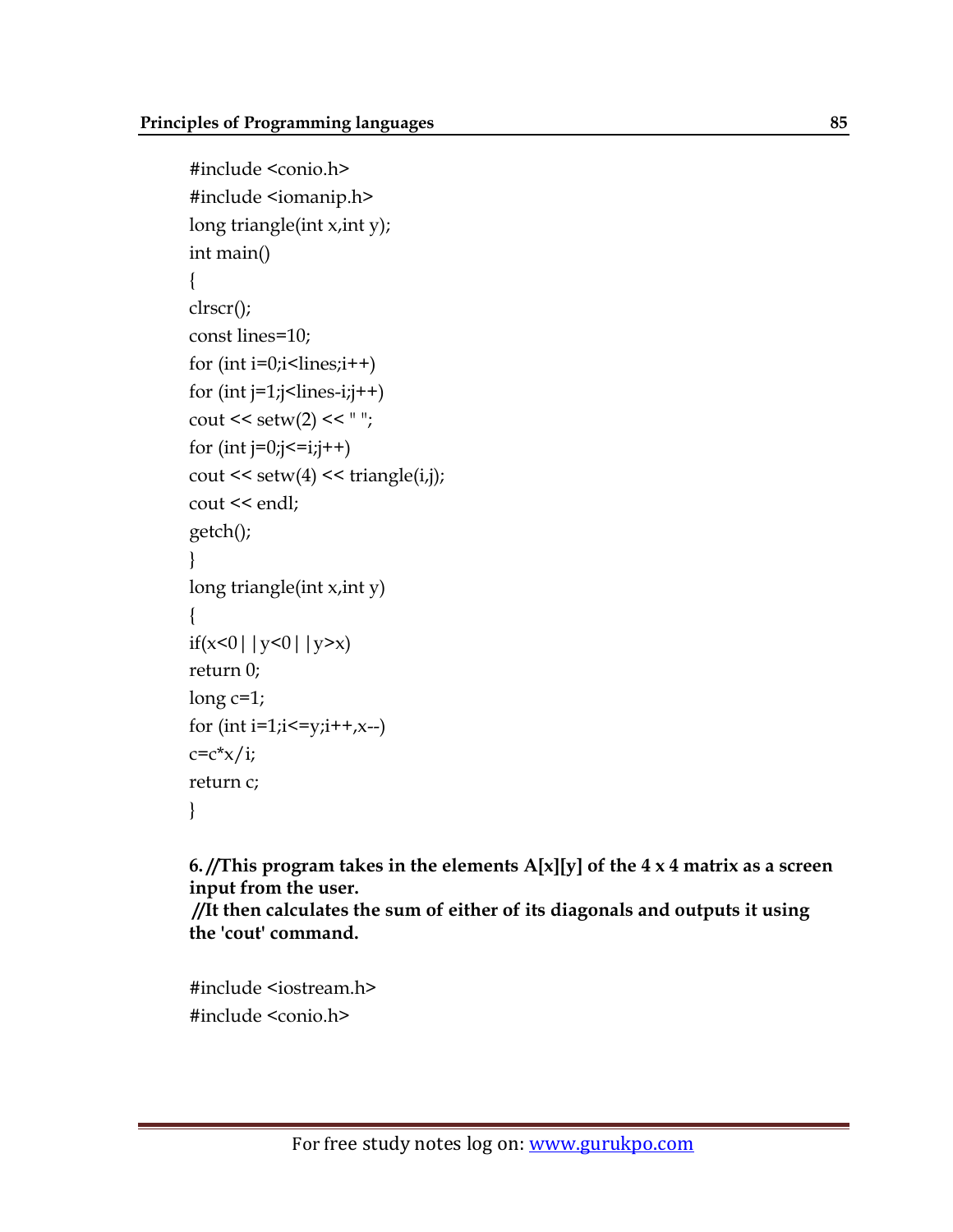```
void main()
{
clrscr();
int x;
int A[4][4], sum=0; // Reading the matrix.
cout << "Enter the elements of the matrix : " << endl;
for(int y=0;y<4;y++)
for (int x=0; x<4; x++)
{
cout << "Element " << x+1 << ", " << y+1 << ": ";
\text{cin} \geq \text{A[x][y]};}
//Sum of either of the diagonal elements.
for(x=0); x<4; x++)for(y=0,y<4,y++)if(x==y)sum+=A[x][y];
else if(y==4-(1+1));
sum+=A[x][y];
cout << "Sum of either of the diagonal elements is : " << sum;
getch();
}
```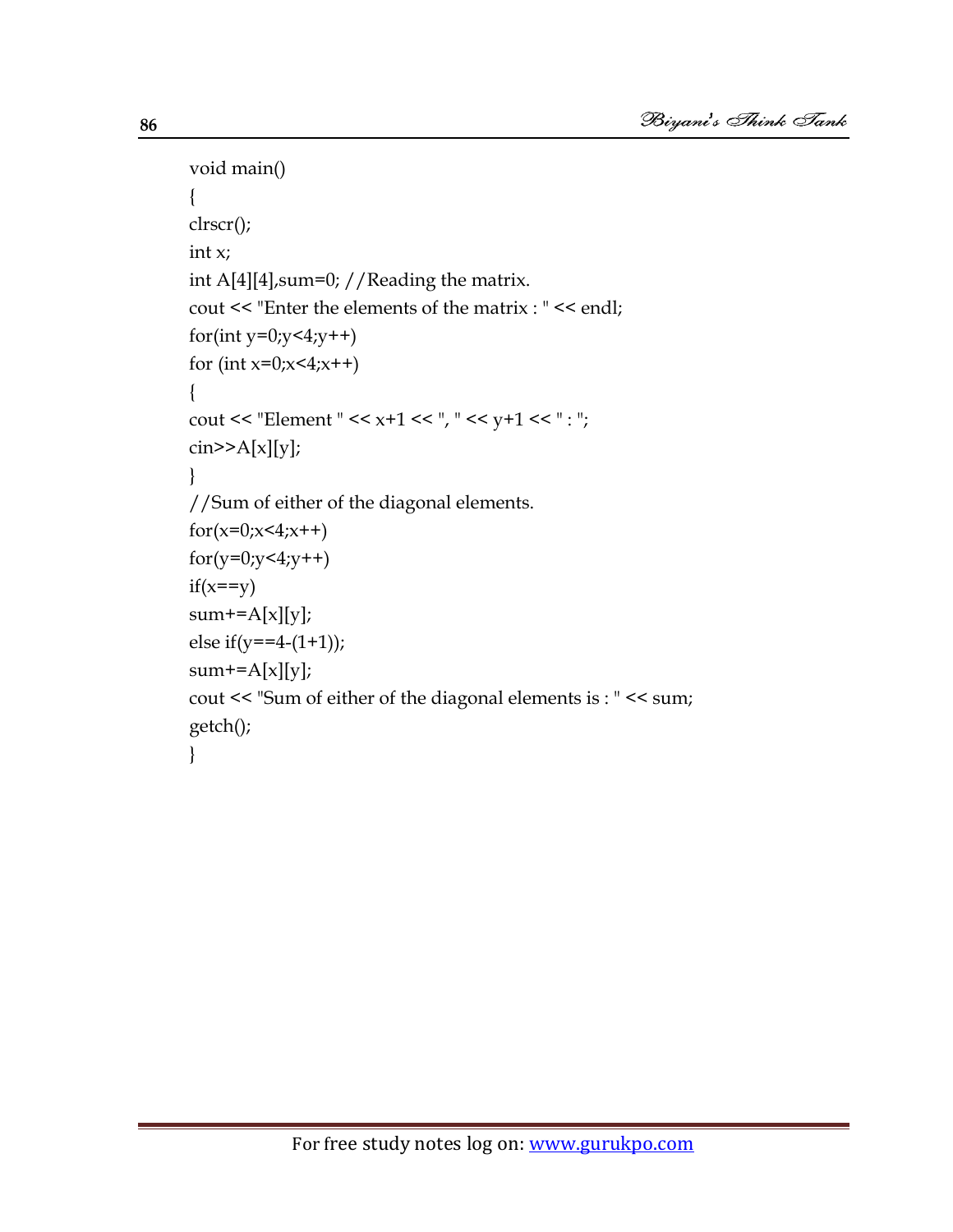# **BACHELOR OF COMPUTER APPLICATIONS (Part-I) EXAMINATION**

# **(Faculty of Science)**

(Three – Year Scheme of 10+2+3 Pattern)

# **PAPER 119**

# **PRINCIPLES OF PROGRAMMING LANGUAGES**

# **OBJECTIVE PART- I**

**Year - 2011**

#### **Time allowed : One Hour Maximum Marks : 20**

*The question paper contains 40 multiple choice questions with four choices and student will have to pick the correct one (each carrying ½ mark).*

| 1. | (a)             | The C language was developed in:<br>1987        | (b) | 1972              |     |
|----|-----------------|-------------------------------------------------|-----|-------------------|-----|
|    | (c)             | 1946                                            | (d) | None of the above | ( ) |
| 2. |                 | The C language was developed by:                |     |                   |     |
|    | (a)             | Dennis Ritchie                                  | (b) | Tim Bemer Lee     |     |
|    | (c)             | Ken Thompson                                    | (d) | None of the above |     |
| 3. | <b>BCPL</b> is: |                                                 |     |                   |     |
|    | (a)             | Beginner Computer Programming Language          |     |                   |     |
|    | (b)             | <b>Basic Computer Programs Language</b>         |     |                   |     |
|    | (c)             | Basic Combined Programming Language             |     |                   |     |
|    | (d)             | None of the above                               |     |                   | ( ) |
| 4. |                 | Which of the following is a keyword?            |     |                   |     |
|    | (a)             | Include                                         |     |                   |     |
|    | (b)             | Void                                            |     |                   |     |
|    | (c)             | <b>Struct</b>                                   |     |                   |     |
|    | (d)             | All of the above                                |     |                   | ( ) |
| 5. |                 | The name given to any memory location is called |     |                   |     |
|    | (a)             | Keywords                                        | (b) | Constant          |     |
|    | (c)             | <b>Character Set</b>                            | (d) | Variable          |     |
|    |                 |                                                 |     |                   |     |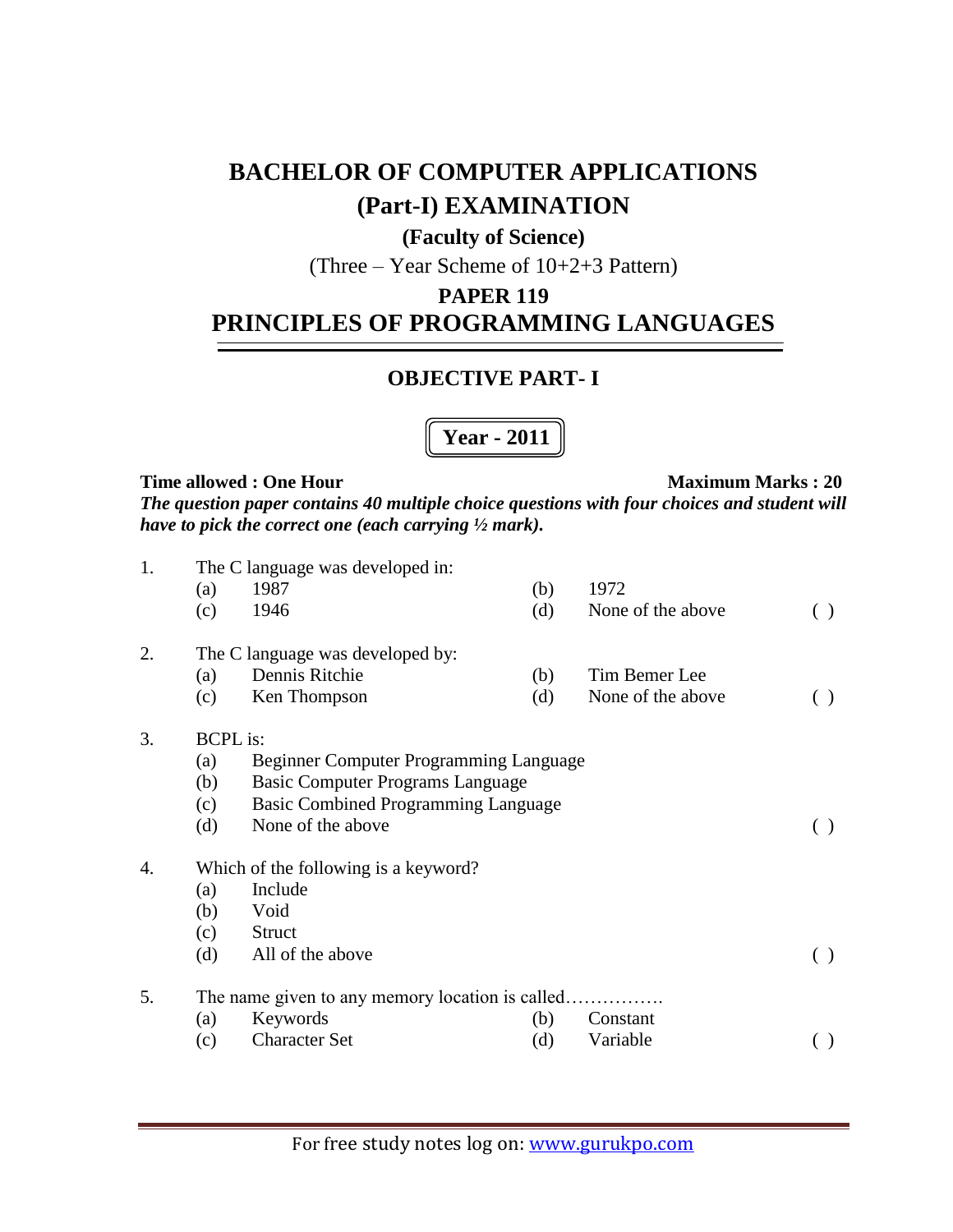| 6.  | (a)        | Which of the following is not a data type in C?<br>Float                                 | (b) | Double                |                                                 |
|-----|------------|------------------------------------------------------------------------------------------|-----|-----------------------|-------------------------------------------------|
|     | (c)        | Char                                                                                     | (d) | Struct                | ( )                                             |
| 7.  |            | The range of unsigned char data type in C is                                             |     |                       |                                                 |
|     | (a)        | $-128$ to 127                                                                            | (b) | 0 to 255              |                                                 |
|     | (c)        | $-32768$ to 32767                                                                        | (d) | 0 to 65535            | ( )                                             |
| 8.  | execution. | are data values that never change their values during program                            |     |                       |                                                 |
|     | (a)        | Variable                                                                                 |     |                       |                                                 |
|     | (b)        | Constant                                                                                 |     |                       |                                                 |
|     | (c)        | Function                                                                                 |     |                       |                                                 |
|     | (d)        | None of the above                                                                        |     |                       | $\left( \begin{array}{c} 1 \end{array} \right)$ |
| 9.  |            | % \ d format specifier is used for                                                       |     |                       |                                                 |
|     | (a)        | Signed decimal integer                                                                   |     |                       |                                                 |
|     | (b)        | <b>String</b>                                                                            |     |                       |                                                 |
|     | (c)        | Single character                                                                         |     |                       |                                                 |
|     | (d)        | Singed long decimal integer                                                              |     |                       | $\left( \ \right)$                              |
| 10. |            | Which of the following is a Run time Error?                                              |     |                       |                                                 |
|     | (a)        | Division by 0                                                                            | (b) | <b>Stack overflow</b> |                                                 |
|     | (c)        | Dreaded null pointer assignment                                                          | (d) | None of the above     | ( )                                             |
| 11. |            | Which ascape sequence represents the newline character?                                  |     |                       |                                                 |
|     | (a)        | $\setminus t$                                                                            | (b) | $\langle a \rangle$   |                                                 |
|     | (c)        | $\ln$                                                                                    | (d) | $\mathbf{b}$          | ( )                                             |
| 12. |            | Which of the following are valid variables?                                              |     |                       |                                                 |
|     | (a)        | $\mathbf X$                                                                              | (b) | area                  |                                                 |
|     | (c)        | sum                                                                                      | (d) | all of the above      | ( )                                             |
| 13. |            | What will be the output of the following program segment?<br>include <stdio.h></stdio.h> |     |                       |                                                 |
|     |            | void main $( )$ {                                                                        |     |                       |                                                 |
|     |            | int a ; $a = 25 + 4 - 4$ ; printf ("%d", a); }                                           |     |                       |                                                 |
|     | (a)        | 25                                                                                       | (b) | 29                    |                                                 |
|     | (c)        | 33                                                                                       | (d) | None of the above     | $\left( \ \right)$                              |

14. Language used for business purpose is: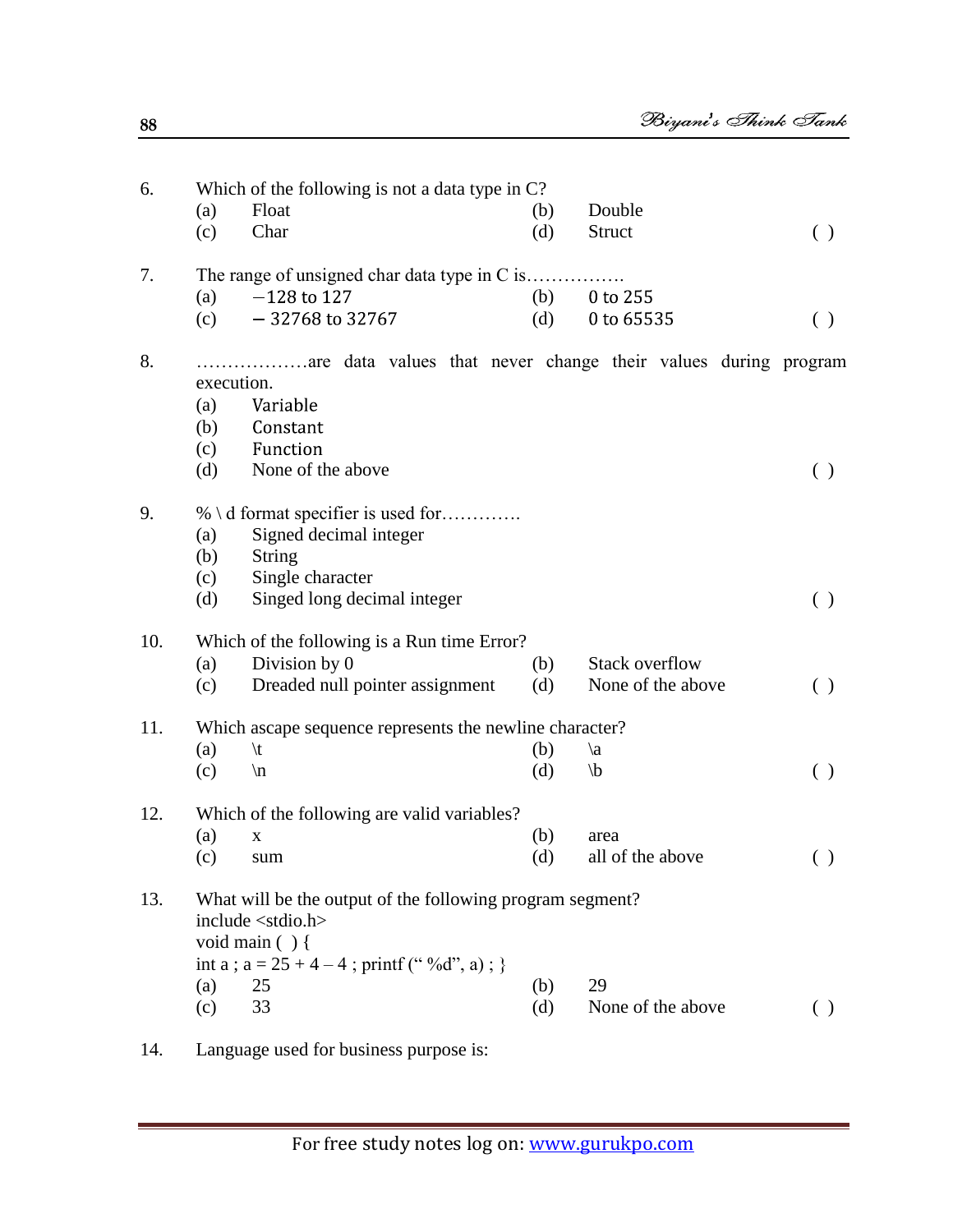|     | (a)<br>(c) | $\mathsf{C}$<br><b>COBOL</b>                                                 | (b)<br>(d) | $C +$<br><b>FORTRAN</b> | $(\ )$             |
|-----|------------|------------------------------------------------------------------------------|------------|-------------------------|--------------------|
| 15. |            | If $a = 10$ and $b = 3$ what is the value of $a/b$ ?                         |            |                         |                    |
|     | (a)        | 3.33                                                                         | (b)        | $-3$                    |                    |
|     | (c)        | 3                                                                            | (d)        | None of the above       | $\left( \ \right)$ |
| 16. |            | Element of an array are stored in:                                           |            |                         |                    |
|     | (a)        | Continuous memory location                                                   |            |                         |                    |
|     | (b)        | Non-continuous memory location                                               |            |                         |                    |
|     | (c)        | It depends on the program                                                    |            |                         |                    |
|     | (d)        | None of the above                                                            |            |                         | $\left( \ \right)$ |
| 17. |            | The switch feature:                                                          |            |                         |                    |
|     | (a)        | Can not always be replaced by a nested if then else clause                   |            |                         |                    |
|     | (b)        | Can always be replaced by a nested if then else clause                       |            |                         |                    |
|     | (c)        | Can not enhance logical clarity                                              |            |                         |                    |
|     | (d)        | None of the above                                                            |            |                         | ( )                |
| 18. |            | The conditional operator, ? : is a                                           |            |                         |                    |
|     | (a)        | <b>Unary Operator</b>                                                        |            |                         |                    |
|     | (b)        | <b>Binary Operator</b>                                                       |            |                         |                    |
|     | (c)        | Ternary operator                                                             |            |                         |                    |
|     | (d)        | None of the above                                                            |            |                         | $\left( \ \right)$ |
| 19. |            | What is the output of sqrt $(24 + 6/5)$ ?                                    |            |                         |                    |
|     | (a)        | 24                                                                           | (b)        | 6/5                     |                    |
|     | (c)        | 6                                                                            | (d)        | 5                       | ( )                |
| 20. | The        | function is used to return a single character from a standard input device : |            |                         |                    |
|     | (a)        | putch $( )$                                                                  | (b)        | putchar ()              |                    |
|     | (c)        | getchar ()                                                                   | (d)        | none of the above       | ( )                |
| 21. |            | Which of the following is a storage class specifiers in $C$ ?                |            |                         |                    |
|     | (a)        | auto                                                                         |            |                         |                    |
|     | (b)        | extern                                                                       |            |                         |                    |
|     | (c)        | static                                                                       |            |                         |                    |
|     | (d)        | all of the above                                                             |            |                         | ( )                |
|     |            |                                                                              |            |                         |                    |

22. The cin and cout objects required the header file: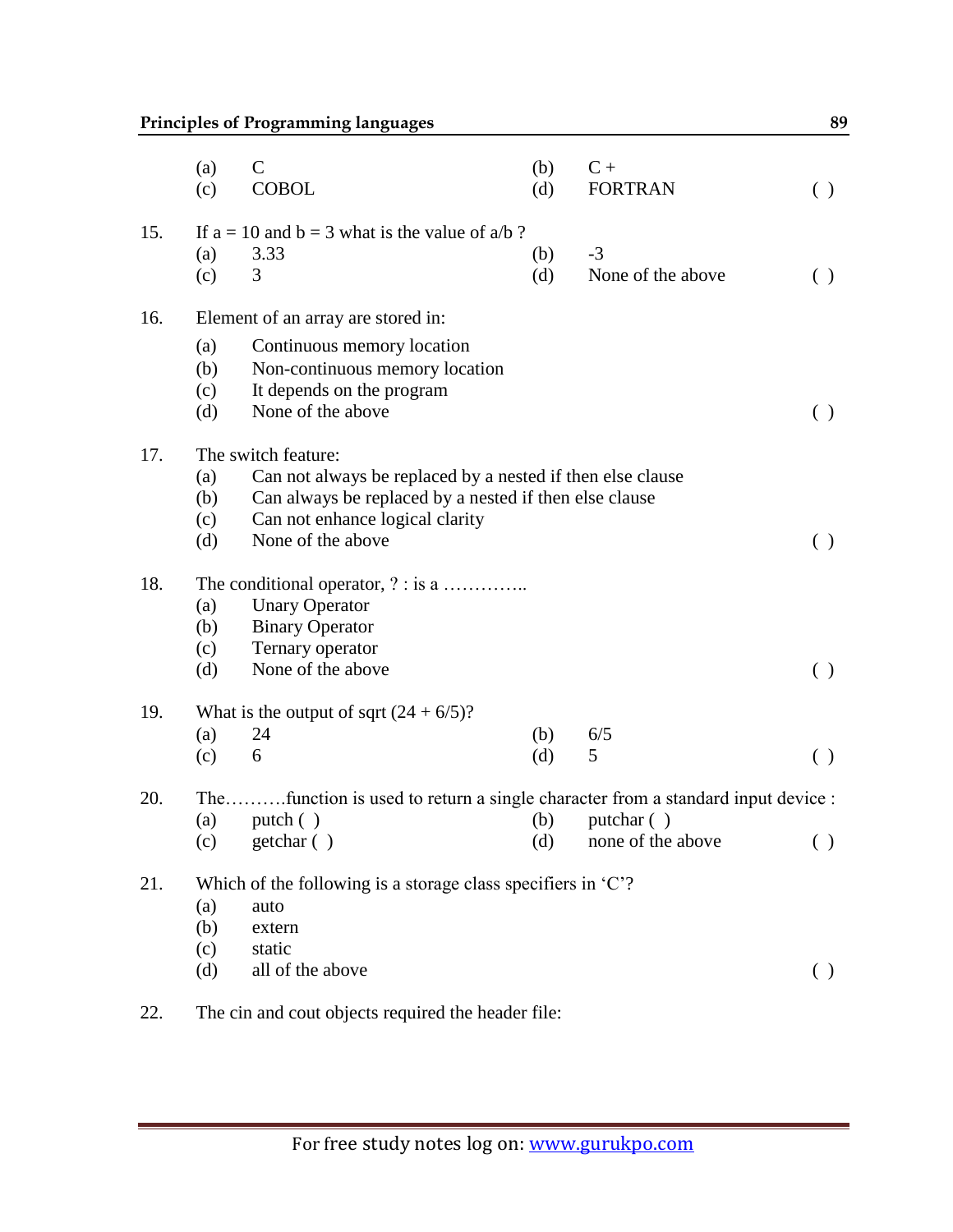|     | (a)        | stdio.h                                                                                 |                    |
|-----|------------|-----------------------------------------------------------------------------------------|--------------------|
|     | (b)        | iostream.h                                                                              |                    |
|     | (c)        | iomainp.h                                                                               |                    |
|     | (d)        | none of the above                                                                       | ( )                |
| 23. |            | The members of a class can be:                                                          |                    |
|     | (a)        | Private                                                                                 |                    |
|     | (b)        | Public                                                                                  |                    |
|     | (c)        | Protected                                                                               |                    |
|     | (d)        | All of the above                                                                        | ( )                |
| 24. |            | Inheritance is a way to:                                                                |                    |
|     | (a)        | make a new class                                                                        |                    |
|     | (b)        | pass arguments to objects of a class                                                    |                    |
|     | (c)        | add features to existing classes without rewriting them                                 |                    |
|     | (d)        | improve data hiding and encapsulation                                                   | ( )                |
| 25. |            | $\ll$ endl to cout is equivalent is:                                                    |                    |
|     | (a)        | $\ln$                                                                                   |                    |
|     | (b)        | $\hat{t}$                                                                               |                    |
|     | (c)        | $\Delta$                                                                                |                    |
|     | (d)        | None of the above                                                                       | ( )                |
| 26. |            | The binding of data and function together into a single class type variable is known to |                    |
|     | as         |                                                                                         |                    |
|     | (a)        | Encapsulation<br>Inheritance                                                            |                    |
|     | (b)        |                                                                                         |                    |
|     | (c)<br>(d) | Polymorphism<br>None of the above                                                       | ( )                |
| 27. |            | The memory space for object is allocated                                                |                    |
|     | (a)        | When the class is specified                                                             |                    |
|     | (b)        | When they are declared                                                                  |                    |
|     | (c)        | Both of the above                                                                       |                    |
|     | (d)        | None of the above                                                                       | $\left( \ \right)$ |
| 28. |            | is a special member function whose task is to initialize the object                     |                    |
|     |            | of its class :                                                                          |                    |
|     | (a)        | Constructor                                                                             |                    |
|     | (b)        | Destructor                                                                              |                    |
|     |            |                                                                                         |                    |

- (c) Polymorphism
- (d) None of the above ( )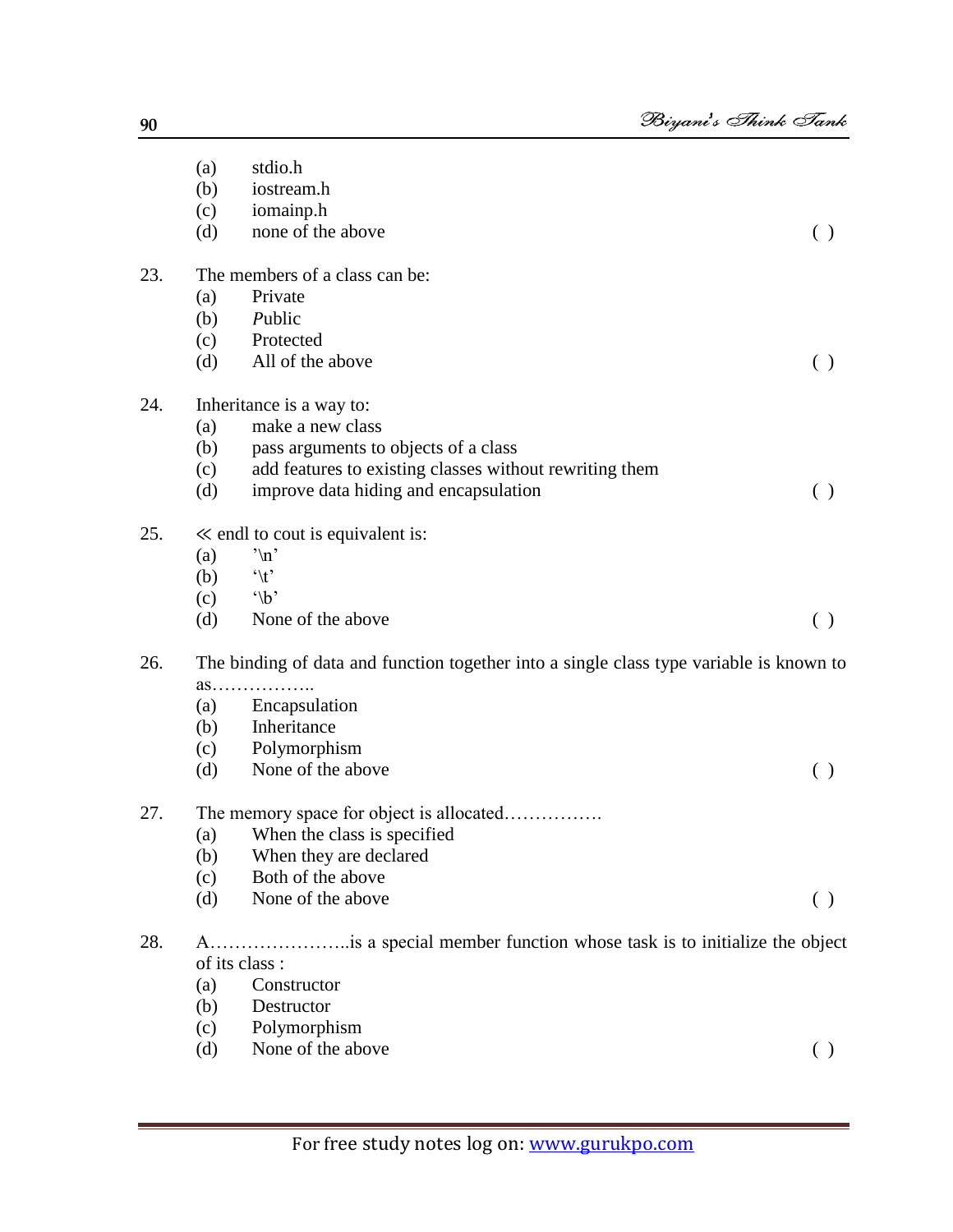| 29. | LISP means:<br>Logic Programming<br>(a)<br><b>List Programming</b><br>(b) |                                                                        |                                                 |  |  |  |
|-----|---------------------------------------------------------------------------|------------------------------------------------------------------------|-------------------------------------------------|--|--|--|
|     | (c)                                                                       | <b>List Function</b>                                                   |                                                 |  |  |  |
|     | (d)                                                                       | Logic Function                                                         | ( )                                             |  |  |  |
| 30. |                                                                           | Choose the storage class type which access the variable fastly:        |                                                 |  |  |  |
|     | (a)                                                                       | Automatic storage class                                                |                                                 |  |  |  |
|     | (b)                                                                       | Static storage class                                                   |                                                 |  |  |  |
|     | (c)                                                                       | Register storage class                                                 |                                                 |  |  |  |
|     | (d)                                                                       | External storage class                                                 | ( )                                             |  |  |  |
| 31. |                                                                           | A destructor:                                                          |                                                 |  |  |  |
|     | (a)                                                                       | has a return type                                                      |                                                 |  |  |  |
|     | (b)                                                                       | can have parameters                                                    |                                                 |  |  |  |
|     | (c)                                                                       | has same name as class                                                 |                                                 |  |  |  |
|     | (d)                                                                       | All of the above                                                       | ( )                                             |  |  |  |
| 32. |                                                                           | $A C++ class can hold:$                                                |                                                 |  |  |  |
|     | (a)                                                                       | only data                                                              |                                                 |  |  |  |
|     | (b)                                                                       | only function                                                          |                                                 |  |  |  |
|     | (c)                                                                       | both data and function                                                 |                                                 |  |  |  |
|     | (d)                                                                       | none of the above                                                      | ( )                                             |  |  |  |
| 33. |                                                                           | Which of the following are manipulators in $C_{++}$ ?                  |                                                 |  |  |  |
|     | (a)                                                                       | endl                                                                   |                                                 |  |  |  |
|     | (b)                                                                       | new                                                                    |                                                 |  |  |  |
|     | (c)                                                                       | both $(a)$ and $(b)$                                                   |                                                 |  |  |  |
|     | (d)                                                                       | none of the above                                                      | $\left( \begin{array}{c} 1 \end{array} \right)$ |  |  |  |
| 34. |                                                                           | refers to the act of representing essential features without including |                                                 |  |  |  |
|     |                                                                           | the background details or explanations.                                |                                                 |  |  |  |
|     | (a)                                                                       | Inheritance                                                            |                                                 |  |  |  |
|     | (b)                                                                       | Data abstraction                                                       |                                                 |  |  |  |
|     | (c)                                                                       | Encapsulation                                                          |                                                 |  |  |  |
|     | (d)                                                                       | None of the above                                                      | ( )                                             |  |  |  |
| 35. |                                                                           | The ability to take more than one form in $C + i s$                    |                                                 |  |  |  |

- (a) Message Passing<br>(b) Dynamic Binding
- (b) Dynamic Binding<br>(c) Inheritance
- Inheritance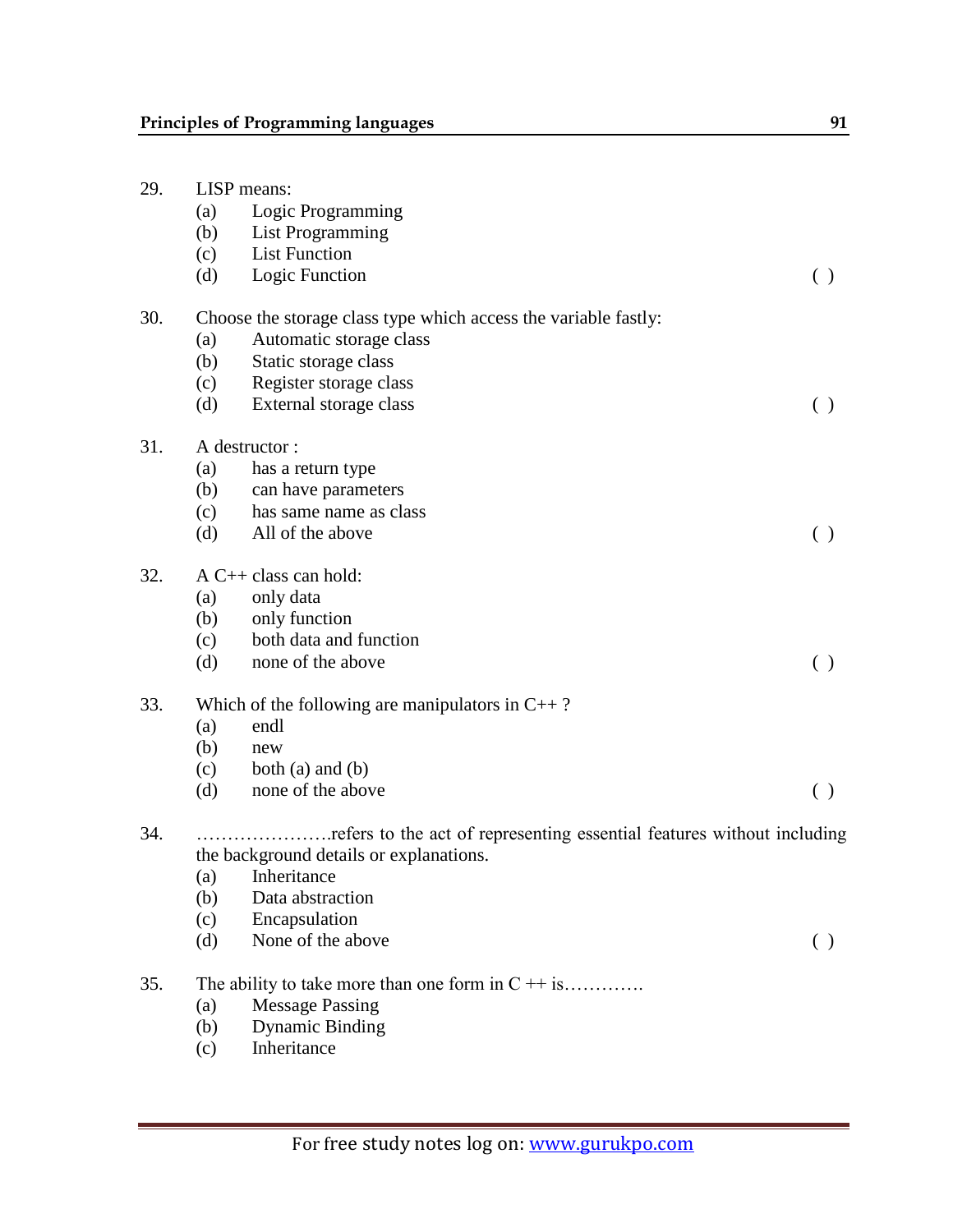|     | (d)      | Polymorphism                                                         |     |                  | $($ ) |
|-----|----------|----------------------------------------------------------------------|-----|------------------|-------|
| 36. |          | We can give several meaning to an operator. This process is known as |     |                  |       |
|     | (a)      | Polymorphism                                                         |     |                  |       |
|     | (b)      | Inheritance                                                          |     |                  |       |
|     | (c)      | Operator overloading                                                 |     |                  |       |
|     | (d)      | Function overloading                                                 |     |                  |       |
| 37. |          | Which of he following is a memory management operator?               |     |                  |       |
|     | (a)      | malloc $( )$                                                         |     |                  |       |
|     | (b)      | new                                                                  |     |                  |       |
|     | (c)      | delete                                                               |     |                  |       |
|     | (d)      | all of the above                                                     |     |                  | $($ ) |
| 38. |          | Which of the following is a token in $C_{++}$ ?                      |     |                  |       |
|     | (a)      | Keywords                                                             | (b) | Constant         |       |
|     | (c)      | <b>Strings</b>                                                       | (d) | All of the above | ( )   |
| 39. | Cout is: |                                                                      |     |                  |       |
|     | (a)      | a keywords                                                           | (b) | an object        |       |
|     | (c)      | a library function                                                   | (d) | a variable       | ( )   |
| 40. |          | Among the following which one is the scope resolution operator?      |     |                  |       |
|     | (a)      | $*`$                                                                 | (b) | $\rightarrow$    |       |
|     | (c)      | $\vdots$                                                             | (d) |                  | ( )   |

| <b>Answer Key</b> |          |            |                |                   |           |            |            |            |                     |
|-------------------|----------|------------|----------------|-------------------|-----------|------------|------------|------------|---------------------|
| 1.6 <sub>b</sub>  | 2.<br>a) | 3. (c)     | $\vert$ 4. (d) | 5. $(d)$ 6. $(d)$ |           | $7.$ (b)   | 8.(b)      | 9. (d)     | 10. $(b)$           |
|                   |          |            |                |                   |           |            |            |            |                     |
| 11.<br>$\vert$ C  | 12. (d)  | $\alpha$ ) | 14.<br>(c)     | 15. $(c)$         | 16. $(a)$ | 17.<br>(a) | 18. $(c)$  | 19. $(d)$  | 20.(c)              |
| 21. (d)           | (b)      | d)         | 24.<br>(c)     | 25. (a)           | 26. (a)   | (b)<br>27  | 28.<br>(a) | 29.<br>(b) | 30.<br>(c)          |
| 31. (c)           | 32. (c)  | 33. $(c)$  | 34. (b)        | 35. (d)           | 36. (c)   | 37. (d)    | $38.$ (d)  | 39. $(c)$  | 40. $(c^{\dagger})$ |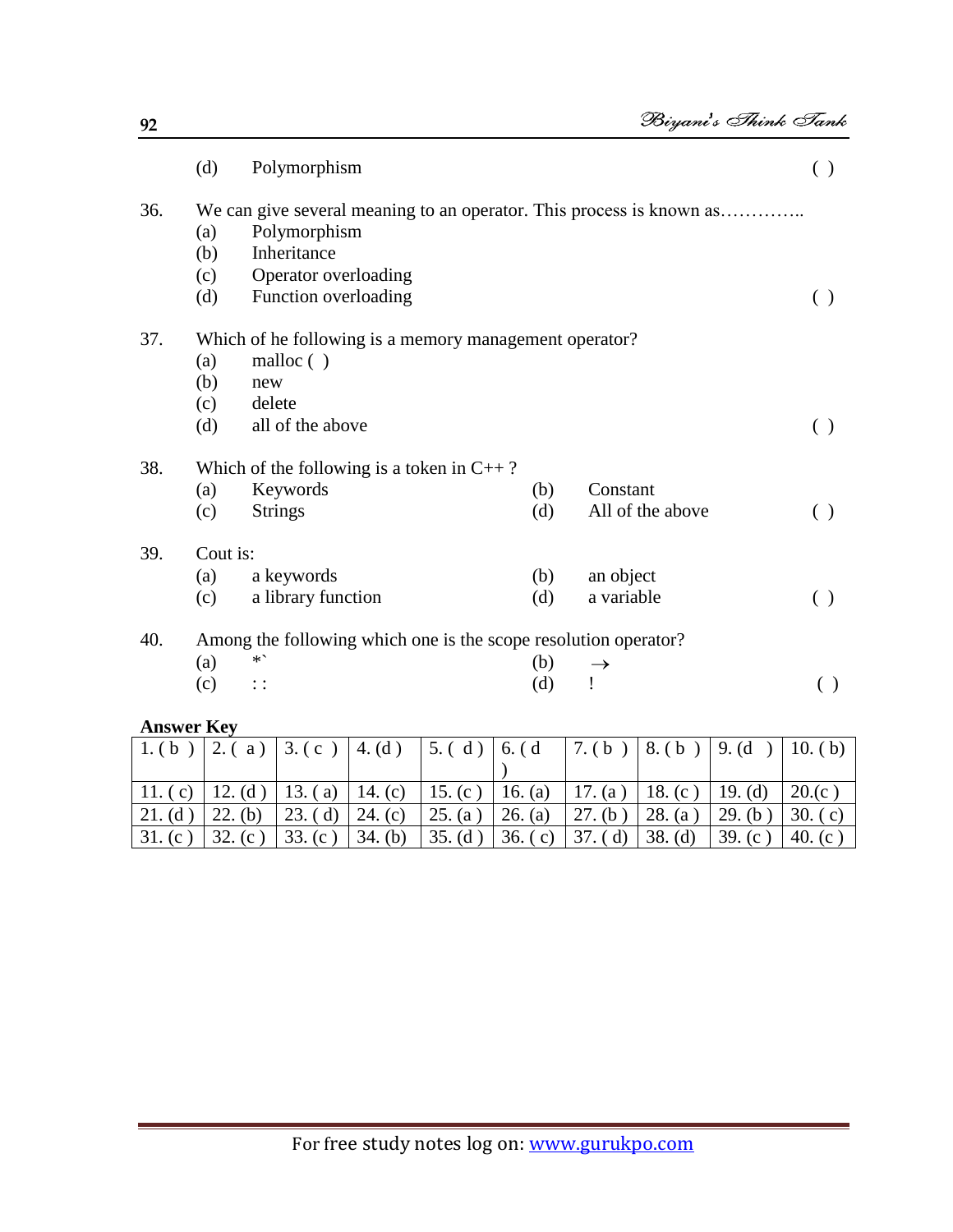# **SOLVED DESCRIPTIVE PART-II**

# **Year- 2011**

# **Time allowed : 2 Hours Maximum Marks : 30**

*Attempt any four questions out of the six. All questions carry 7½ marks each.*

# **Q.1a What is meant by scope and lifetime of variables?**

- Ans A storage class defines the scope (visibility) and life time of variables or functions within a Program. There are following storage classes which can be used in a C Program
	- auto
	- register  $\bullet$
	- static
	- extern

# **The auto Storage Class**

The auto storage class is the default storage class for all local variables.

```
{
 int mount;
 auto int month;
}
```
The example above defines two variables with the same storage class, auto can only be used within functions, i.e. local variables.

# **The register Storage Class**

The register storage class is used to define local variables that should be stored in a register instead of RAM. This means that the variable has a maximum size equal to the register size (usually one word) and can't have the unary '&' operator applied to it (as it does not have a memory location).

{ register int miles;

}

The register should only be used for variables that require quick access such as counters. It should also be noted that defining 'register' goes not mean that the variable will be stored in a register. It means that it MIGHT be stored in a register depending on hardware and implementation restrictions.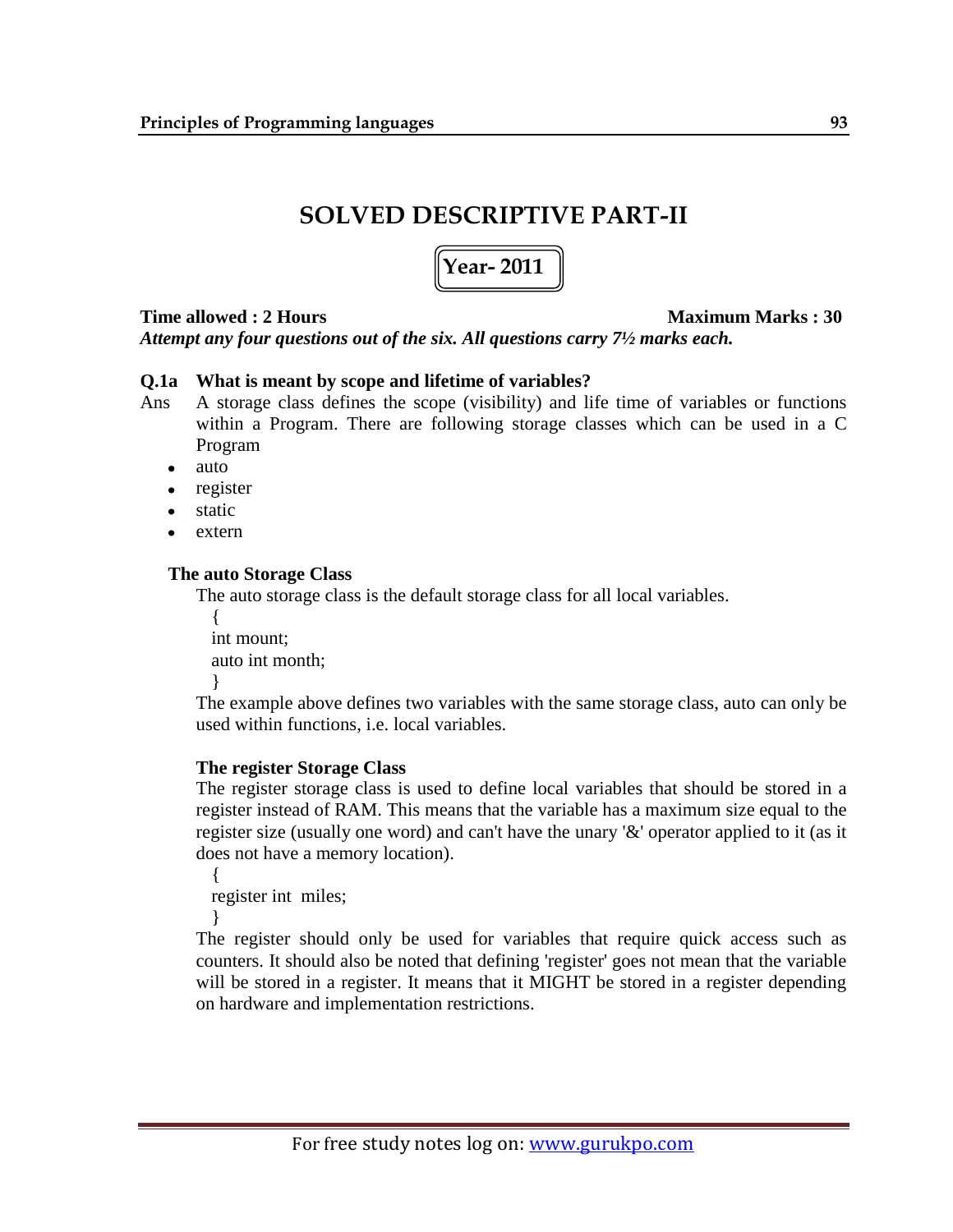#### **The static Storage Class**

The static storage class instructs the compiler to keep a local variable in existence during the lifetime of the program instead of creating and destroying it each time it comes into and goes out of scope. Therefore, making local variables static allows them to maintain their values between function calls.

The static modifier may also be applied to global variables. When this is done, it causes that variable's scope to be restricted to the file in which it is declared.

#### **The extern Storage Class**

The extern storage class is used to give a reference of a global variable that is visible to ALL the program files. When you use 'extern' the variable cannot be initialized as all it does is point the variable name at a storage location that has been previously defined.

When you have multiple files and you define a global variable or function which will be used in other files also, then extern will be used in another file to give reference of defined variable or function. Just for understanding extern is used to declare a global variable or function in another files.

The extern modifier is most commonly used when there are two or more files sharing the same global variables or functions as explained below.

First File: main.c

 $\#$ include  $\lt$ stdio.h $>$ 

```
int count ;
extern void write_extern();
main()
{
  write_extern();
}
Second File: write.c
#include <stdio.h>
extern int count;
```

```
void write_extern(void)
{
 count = 5;
printf("count is %d\n\rightharpoonup", count);
}
```
Here extern keyword is being used to declare count in the second file where as it has its definition in the first file. Now compile these two files as follows:

```
$gcc main.c write.c
```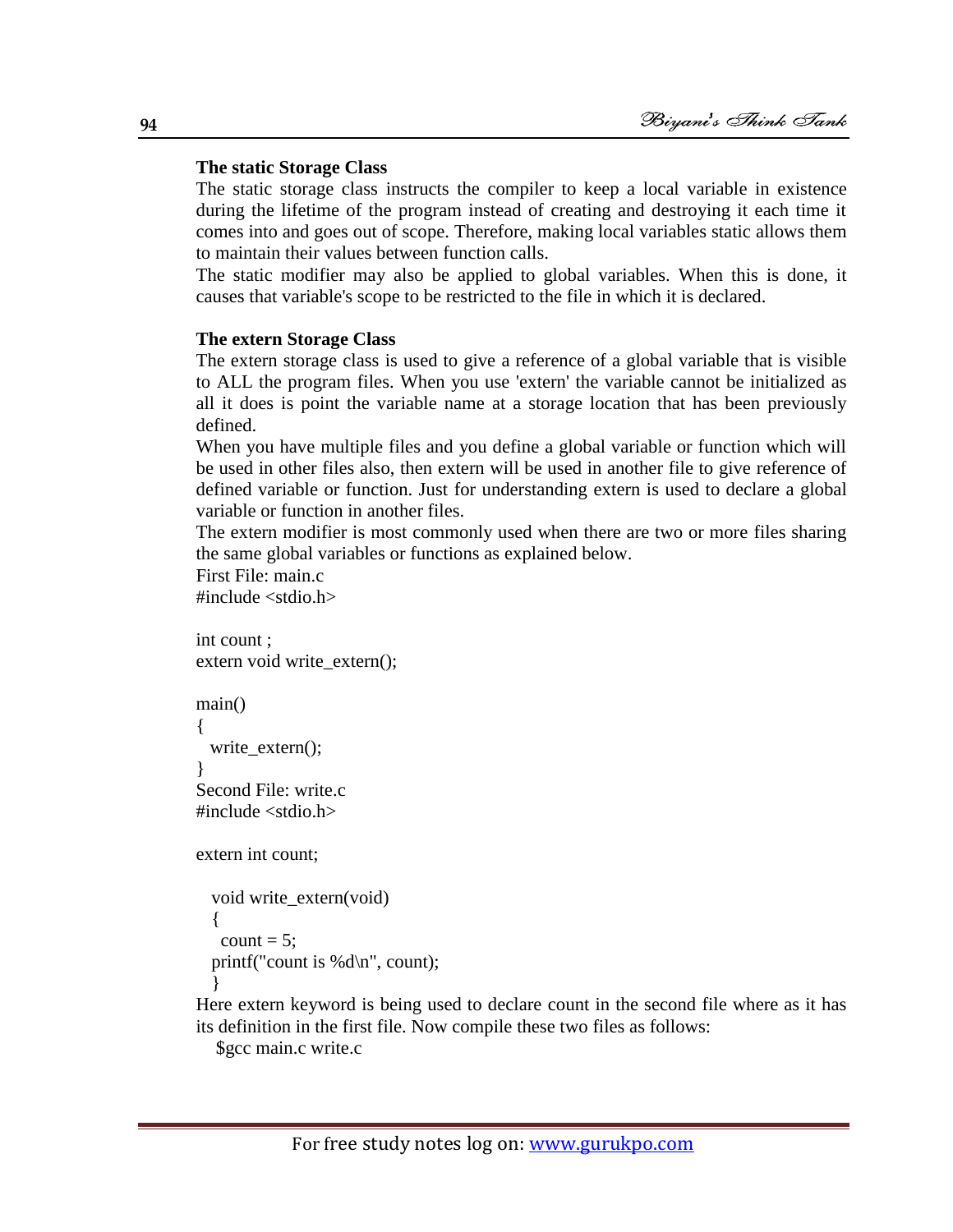This will produce a.out executable program, when this program is executed, it produces following result: 5 **Summary** 

| Storage   | Storage       | initial<br>Default | Scope                                | Life                                  |
|-----------|---------------|--------------------|--------------------------------------|---------------------------------------|
| class     |               | value              |                                      |                                       |
| Automatic | Memory        | Garbage            | Local<br>the<br>to<br>block in which | Till the control<br>within<br>remains |
|           |               |                    | variable<br><i>is</i>                | the<br>block<br>in                    |
|           |               |                    | defined                              | which<br>the                          |
|           |               |                    |                                      | variable<br>is                        |
|           |               |                    |                                      | defined                               |
| Register  | CPU registers | Garbage            | Local<br>the<br>to                   | Till the control                      |
|           |               |                    | block in which                       | remains<br>within                     |
|           |               |                    | variable<br>is.                      | block<br>the<br>in                    |
|           |               |                    | defined                              | which<br>the                          |
|           |               |                    |                                      | variable<br>is                        |
|           |               |                    |                                      | defined                               |
| Static    | Memory        | Zero               | Local<br>the<br>to                   | Value<br>of                           |
|           |               |                    | block in which                       | variable persists                     |
|           |               |                    | variable<br>is.                      | between                               |
|           |               |                    | defined                              | different                             |
|           |               |                    |                                      | function calls.                       |
| External  | Memory        | Zero               | Global                               | long<br>As<br>as                      |
|           |               |                    |                                      | program                               |
|           |               |                    |                                      | execution                             |
|           |               |                    |                                      | doesn't come to                       |
|           |               |                    |                                      | end.                                  |

# **Q1.b Discuss the unconditional branching.**

A **goto :**-It allows to make an absolute jump to another point in the program. We should use this feature with caution since its execution causes an unconditional jump ignoring any type of nesting limitations.

The destination point is identified by a label, which is then used as an argument for the goto statement. A label is made of a valid identifier followed by a colon (:). goto loop example

```
#include <stdio.h>
int main ()
{
int n=10;
loop:
printf("%d", n);
```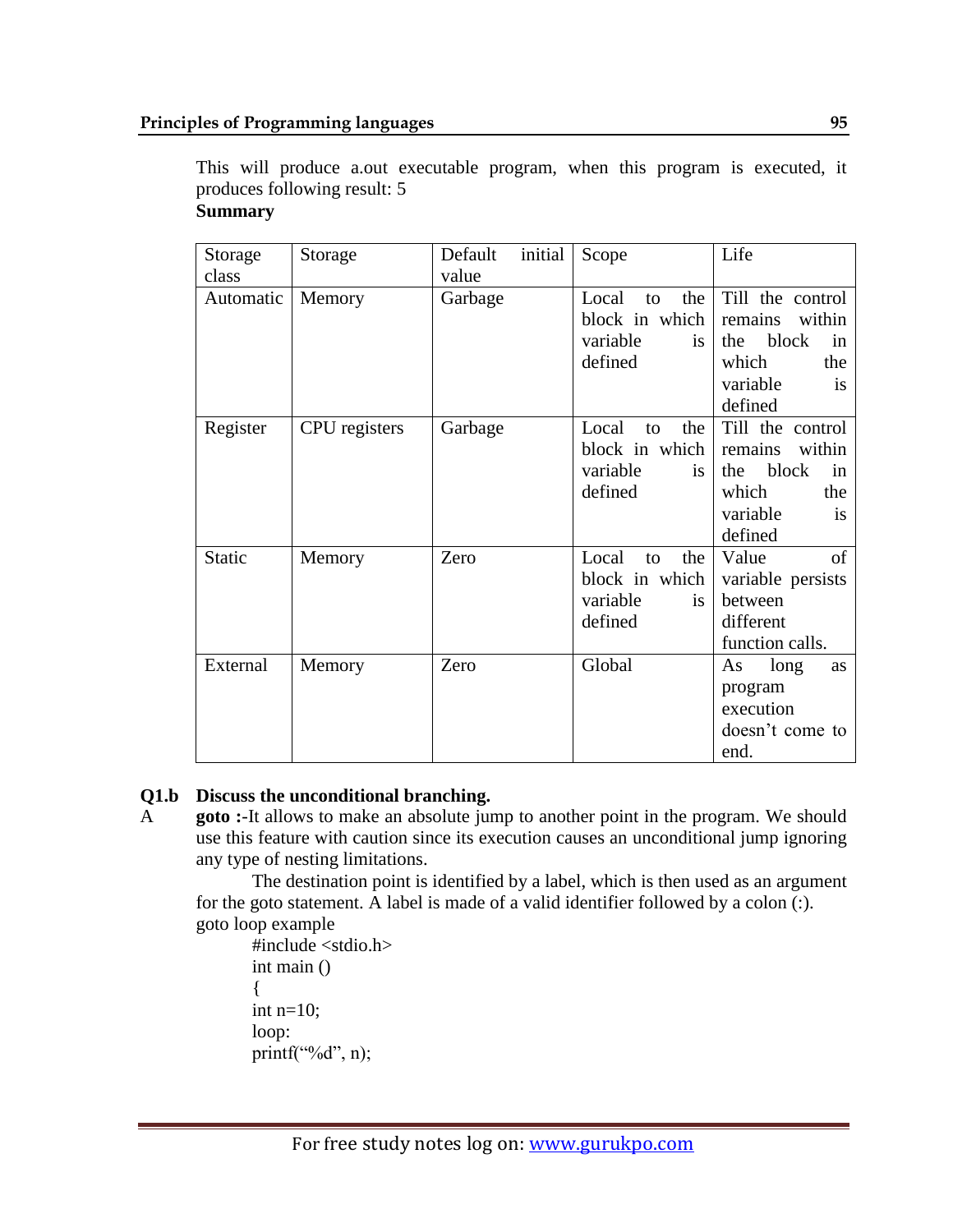n--; if  $(n>0)$ goto loop; printf( "FIRE"); } 10, 9, 8, 7, 6, 5, 4, 3, 2, 1, FIRE!

# **Q1.c Discuss the various parameter passing methods.**

A There are two ways to pass parameters to a function:

#### **Pass by Value:**

This mechanism is used when we don't want to change the value of passed paramters. When parameters are passed by value then functions in C create copies of the passed in variables and do required processing on these copied variables.

```
int main()
{
```

```
int a = 10;
 int b = 20;
 printf("Before: Value of a = %d and value of b = %d\wedge n", a, b );
 swap(a, b);
 printf("After: Value of a = %d and value of b = %d\wedge n", a, b );
}
void swap( int p1, int p2 )
{
   int t;
  t = p2;
  p2 = p1;p1 = t;printf("Value of a (p1) = %d and value of b(p2) = %d\langle n, p1, p2 \rangle;
}
```
Before: Value of  $a = 10$  and value of  $b = 20$ Value of a  $(p1) = 20$  and value of  $b(p2) = 10$ After: Value of  $a = 10$  and value of  $b = 20$ 

#### **Pass by Reference** :

This mechanism is used when you want a function to do the changes in passed parameters and reflect those changes back to the calling function. In this case only addresses of the variables are passed to a function so that function can work directly over the addresses.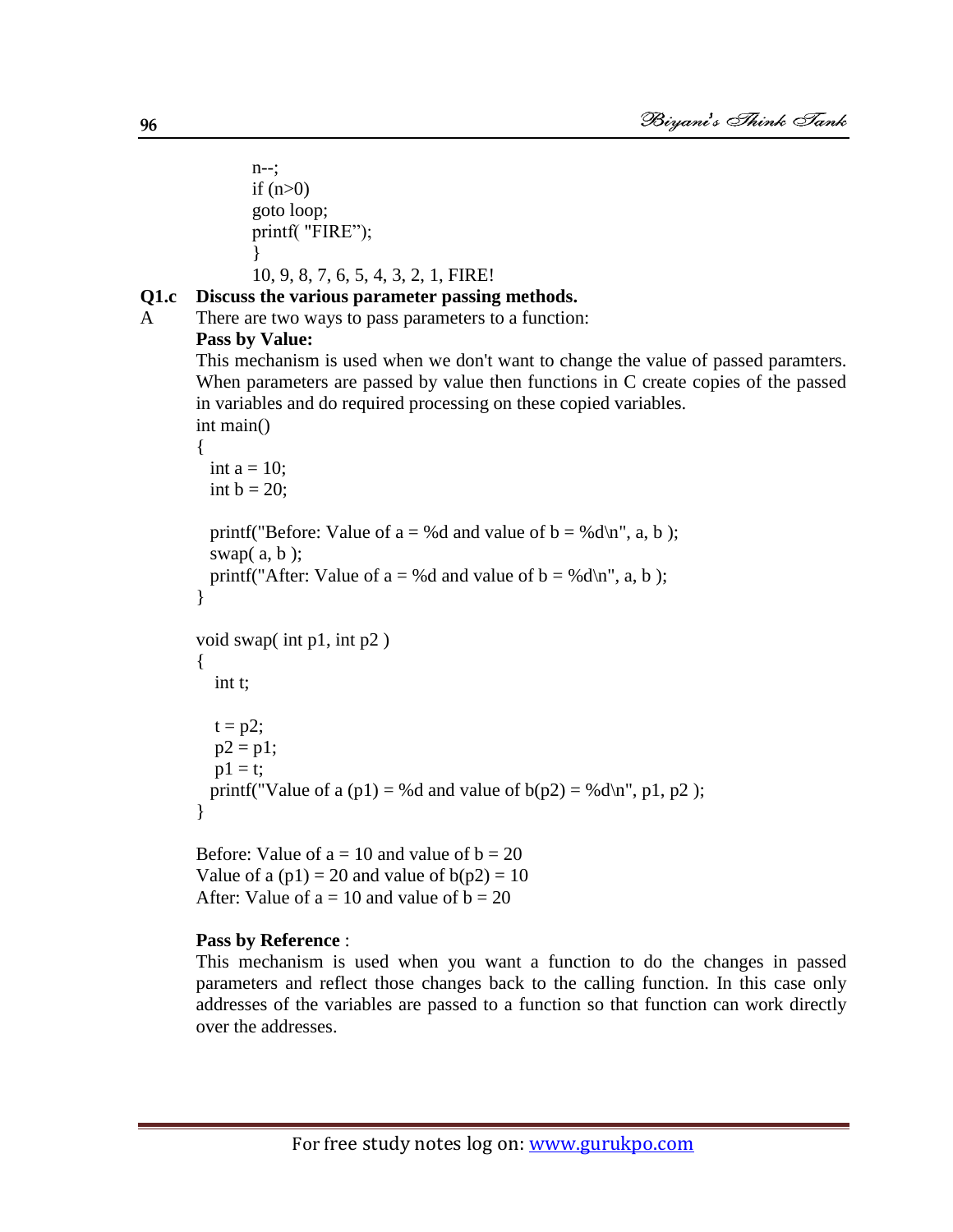```
void swap( int *pi, int *pi);
int main()
\left\{ \right.int a = 10;
  int b = 20;
  printf("Before: Value of a = %d and value of b = %d\langle n \rangle", a, b );
  swap(\&a, \&b);
  printf("After: Value of a = %d and value of b = %d\mid n", a, b );
}
void swap( int *pi, int *pi)
{
   int t;
  t = *p2;*p2 = *p1;*p1 = t;
  printf("Value of a (p1) = %d and value of b(p2) = %d\langle n'', *p1, *p2 \rangle;
}
before: Value of a = 10 and value of b = 20Value of a (p1) = 20 and value of b(p2) = 10After: Value of a = 20 and value of b = 10
```
# **Q2.a Discuss various operators in C**

- A An operator is a symbol that operates on a certain data type and produces the output as the result of the operation.
- Eg. expression  $4 + 5$  is equal to 9. Here 4 and 5 are called operands and  $+$  is called operator.

# **Category of operators**

**Unary Operators:-**A unary operator is an operator, which operates on one operand. **Binary:-**A binary operator is an operator, which operates on two operands **Ternary**:-A ternary operator is an operator, which operates on three operands.

# **C contains the following operator groups**

# 1 **Arithmetic Operator**

The arithmetic operator is a binary operator, which requires two operands to perform its operation of arithmetic. Following are the arithmetic operators that are available.

| Operator | Description | Eg.   |
|----------|-------------|-------|
| $^+$     | Addition    | $a+b$ |
| -        | Subtraction | a-b   |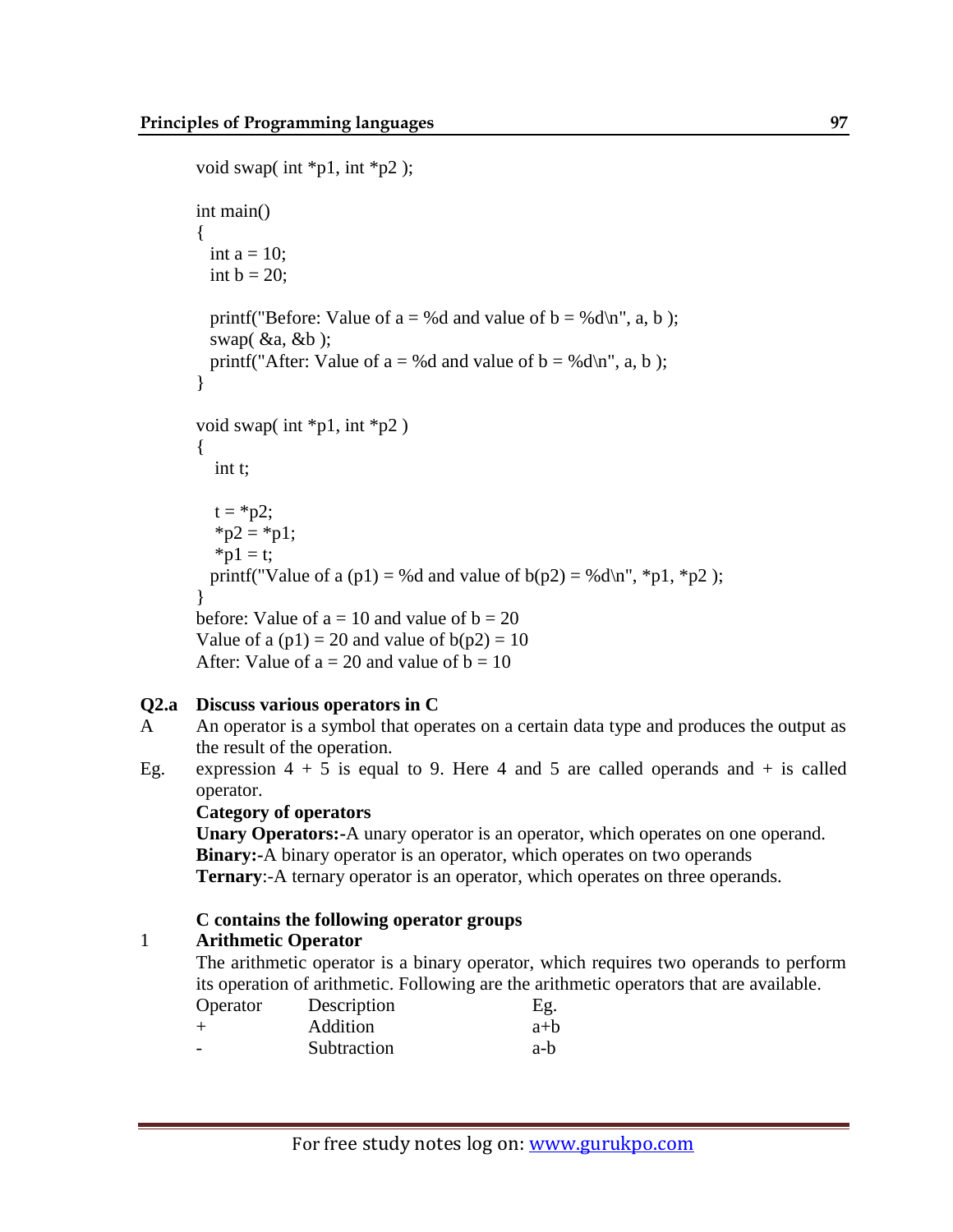|      | Division            | a/b    |
|------|---------------------|--------|
| *    | Multiplication      | $a^*h$ |
| $\%$ | Modulo or remainder | $a\%b$ |

# 2 **Relational Operators**

Relational operators compare between two operands and return in terms of true or false i.e. 1 or 0. In C and many other languages a true value is denoted by the integer 1 and a false value is denoted by the integer 0. Relational operators are used in conjunction with logical operators and conditional & looping statements.

- < Less than
- > Greater than
- $\leq$  Less than or equal to
- >= Greater than or equal to
- != Not equal to
- $==$  Equal to

# 3 **Logical Operators**

A logical operator is used to compare or evaluate logical and relational expressions. There are three logical operators available in the C language.

- && Logical AND
- || Logical OR
- ! Logical NOT

# 4 **Assignment operator**

An assignment operator  $(=)$  is used to assign a constant or a value of one variable to another.

Example:

 $a = 5$ :

 $b = a$ :

rate  $= 10.5$ 

net =  $(a/b) * 100$ ;

\* There is always difference between the equality operator (==) and the assignment operator  $(=)$ .

# 5 **Conditional or Ternary Operator**

A conditional operator checks for an expression, which returns either a true or a false value. If the condition evaluated is true, it returns the value of the true section of the operator, otherwise it returns the value of the false section of the operator. Its general structure is as follows:

Expression1 ? expression 2 (True Section): expression3 (False Section) Example:

 $a=3,b=5,c;$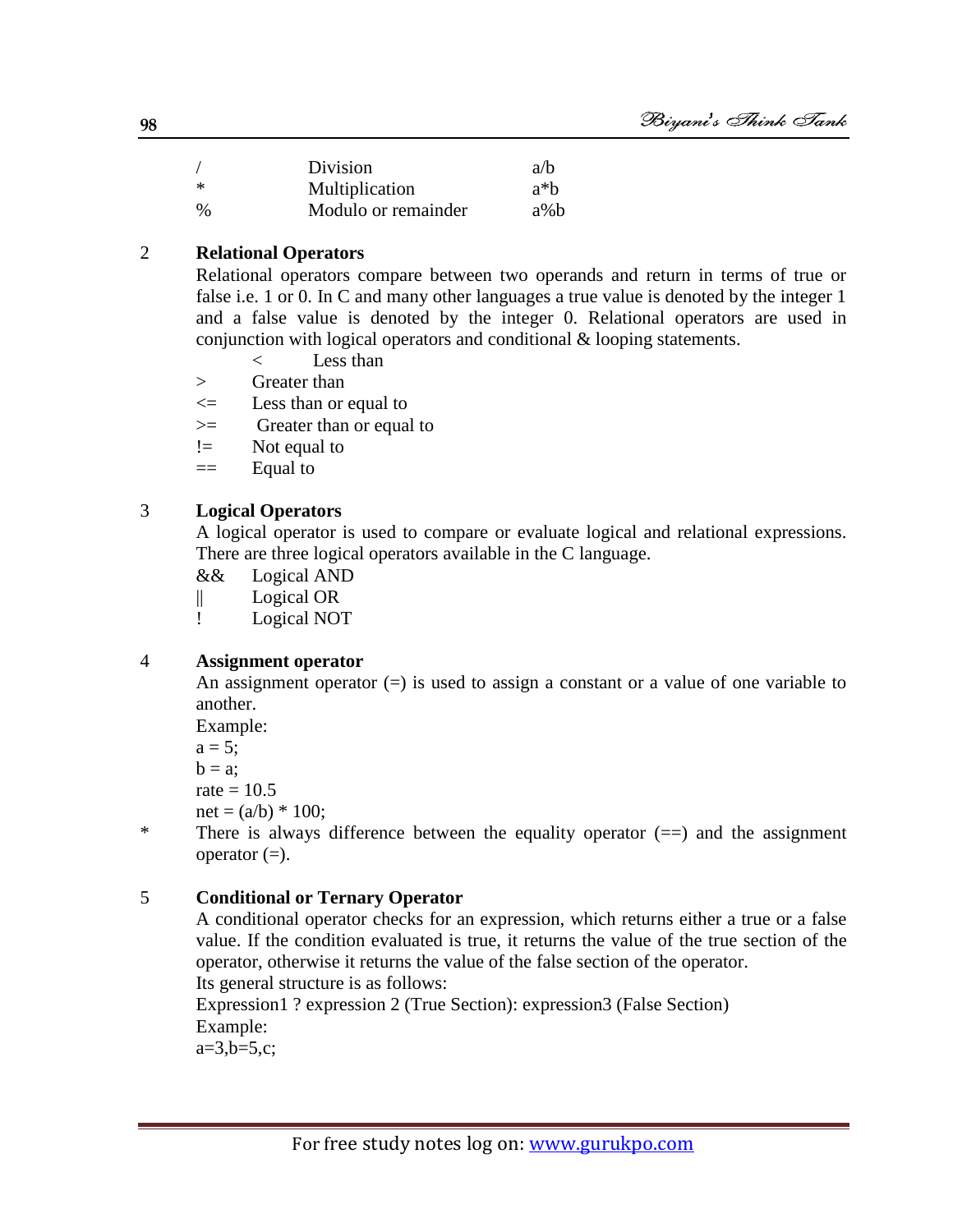#### $c = (a>b)$  ?  $a+b : b-a;$

The variable c will have the value 2, because when the expression  $(a>b)$  is checked, it is evaluated as false. Now because the evaluation is false, the expression b-a is executed and the result is returned to c using the assignment operator.

# 6 **Bitwise Operators:**

These are used to perfom bitwise operations such as testing the bits , shifting the bits to left or right , one"s compliment of bits. This operator can be apply on only int and char data type.

& AND | Inclusive OR ^ Exclusive OR << Shift Left >> Shift Right ~ One's compliment  $-A = 11000011$ 

# 7 **Increment and Decrement Operators**

These operators are unary operators .

The increment and decrement operators are very useful in C language. They are extensively used in for and while loops. The syntax of these operators is given below.  $++$ 

--

# 8 **Comma operator ( , ):-**

The comma operator (,) is used to separate two or more expressions that are included where only one expression is expected. When the set of expressions has to be evaluated for a value, only the rightmost expression is considered.

# **Q2.b Differentiate between structures and unions.**

**Ans** Union allocates the memory equal to the maximum memory requried by the member of the union but structure allocates the memory equal to sum of the memory allocated to its each individual members.

In Union, one block is used by all the member of union but in case of structure, each member have their own memory space.

Example: Structure:  $\#$ include  $\lt$ stdio.h $>$  $\#$ include  $\lt$ conio.h $>$ int main()

{

struct testing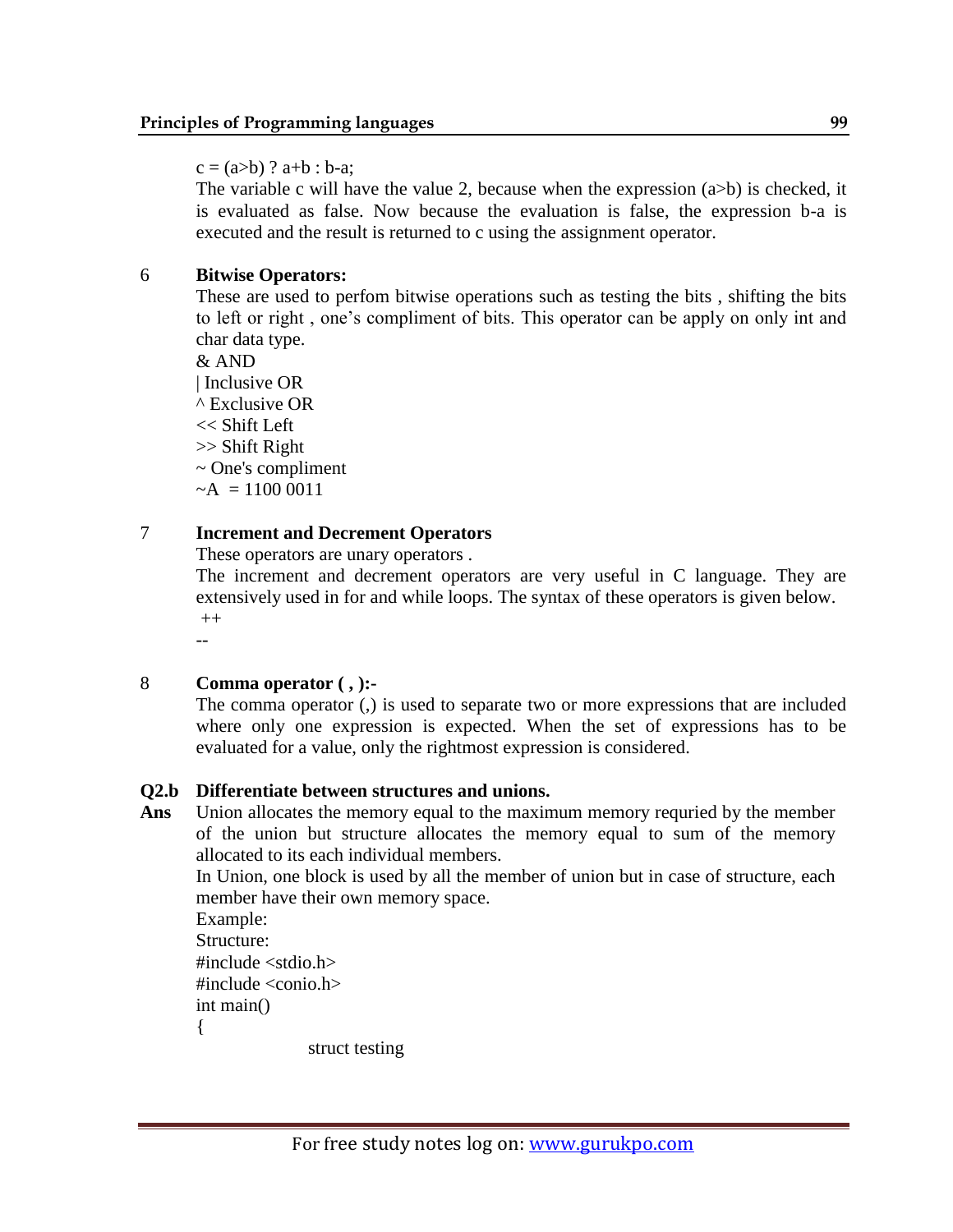```
{
int a;
char b;
float c;
}var;
clrscr();
printf("Size of var=%d\n",sizeof(var));
printf("Size of a=%d\n", sizeof(var.a));
printf("Size of b = \frac{9}{d} \cdot n", sizeof(var.b));
printf("Size of c=%d\n", sizeof(var.c));
var.a=10;
var.b="w";
var.c=3.1422;
printf("value of a=%d\n", var.a);
printf("value of b=%c\n",var.b);
printf("value of c = \frac{6}{\pi}", var.c);
getch();
return 0;
}
Union:
\#include \ltstdio.h>#include <conio.h>
int main()
{
union testing
{
int a;
char b;
float c;
}var;
clrscr();
printf("Size of var=%d \nvert n", sizeof(var));
printf("Size of a = \frac{9}{d} \cdot n", sizeof(var.a));
printf("Size of b = \frac{9}{d} \cdot n", sizeof(var.b));
printf("Size of c=%d\n", sizeof(var.c));
var.a=10;
var.b="w";
var.c=3.1422;
printf("value of a = \frac{9}{d} \cdot a", var.a);
printf("value of b=%c\n",var.b);
printf("value of c=%f\n",var.c);
```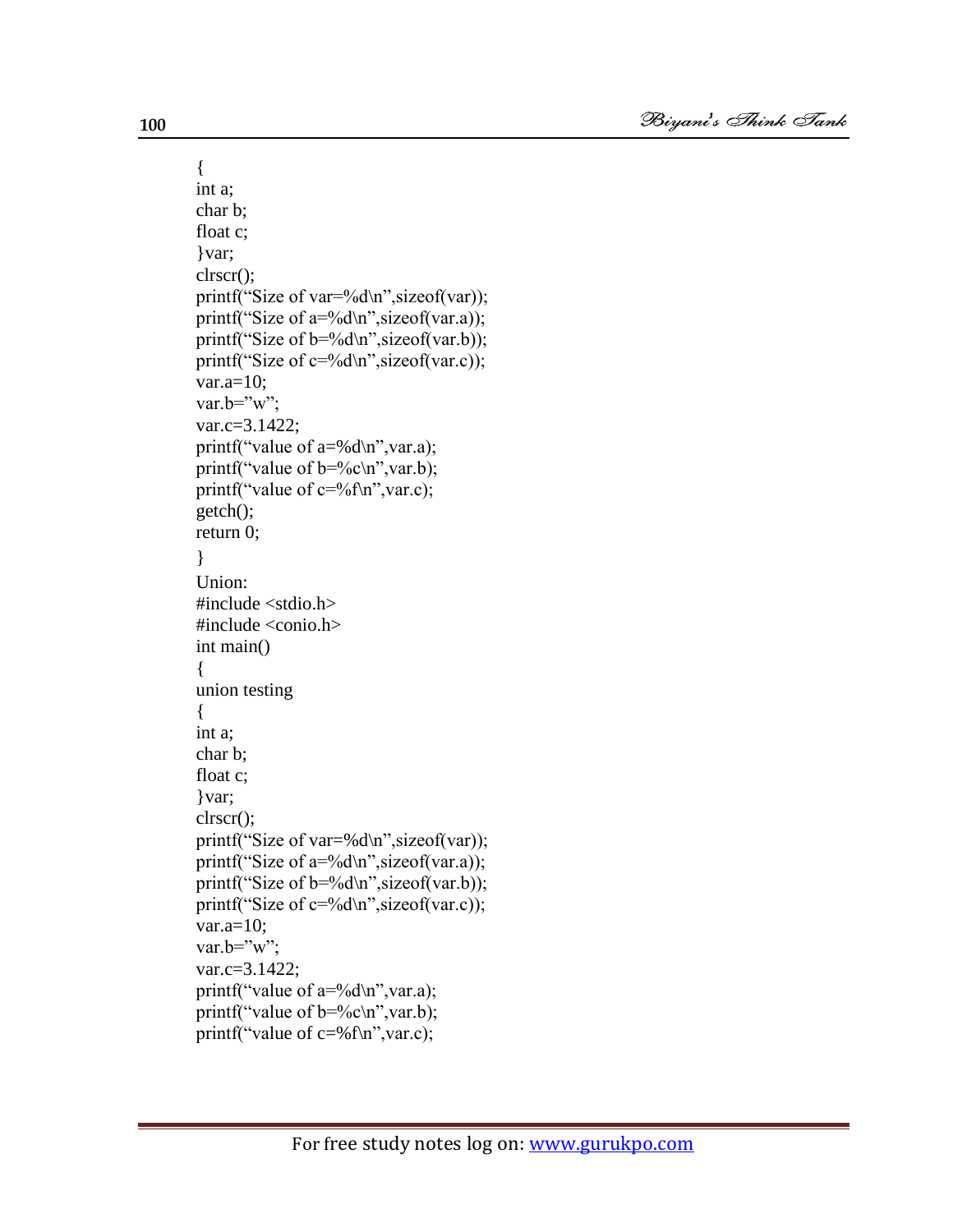getch(); return 0; } Output of both these programs will be same. The difference lies in the storage.

#### **Q3.a Write a program to input any number and print them in reverse order using 'WHILE statement' in C.**

```
Ans #include<stdio.h>
       void main()
       {
       long int number,reverse,n;
       clrscr();
       printf("Enter the number");
       scanf("%ld",&number);
       reverse=0;
       while(number!=0)
       {
       n=number%10;
       reverse=reverse*10+n;
       number=number/10;
       }
       printf("The reverse number=%ld\n",reverse);
       getch();
       }
```
# **Q3.b Differentiate between constructors and destructors.**

Ans **A constructor** is a special kind of a function which is the member of the class. The name of the constructor is same as name of the class. A constructor is automatically called when object is created. A constructor does not have a return type. There is a special type of constructor called Default constructor which has no parameters. If no constructor is defined by the user then compiler supplies the default constructor. Once the constructor is defined by the user then compiler does not supply default constructor and then user is responsible for defining default constructor.

**A destructor** works opposite to that of the constructor. It is used to destroy the objects. The objects are destroyed in order to deallocate the memory occupied by them. The name of the destructor is same as the name of the constructor as is preceded by a tilt operator  $\sim$ . A destructor for objects is executed in the reverse order of the constructor functions.

Example: #include<iostream.h> class cube {

public: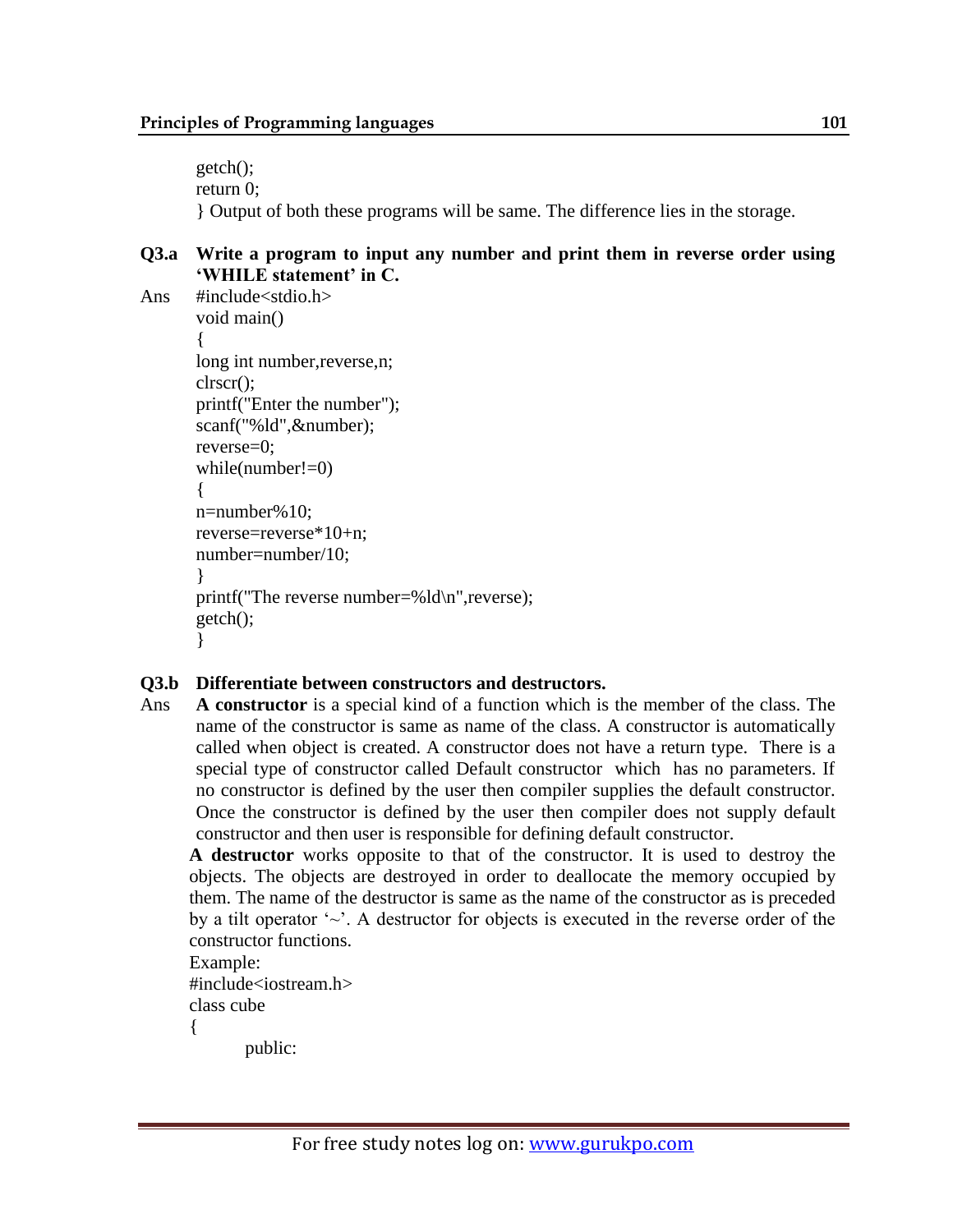```
 double side;
              double volume()
\{ return(side*side*side);
 }
              cube(double side1)
\{ cout << "A constructor is called" << endl;
                     side=side1;
 }
              cube()
 {
                     cout << "A default constructor is called " << endl;
 }
             \simcube()
 {
                     cout << "Destructing " << side << endl;
 }
};
int main()
{
       cube c1(2.34);
       cube c2;
      cout << "The side of the cube is: "<< c1.side << endl;
       cout << "The volume of the first cube is : " << c1.volume() << endl;
       cout << "Enter the length of the second cube : " ;
      \text{cin} \gg \text{c2}.\text{side}; cout << "The volume of second cube is : " << c2.volume() << endl;
      return(0);}
```
# **Q4.a Write short notes on:**

#### Ans **Exceptions**

Exceptions provide a way to react to exceptional circumstances (like runtime errors) in our program by transferring control to special functions called handlers.

To catch exceptions we must place a portion of code under exception inspection. This is done by enclosing that portion of code in a try block. When an exceptional circumstance arises within that block, an exception is thrown that transfers the control to the exception handler. If no exception is thrown, the code continues normally and all handlers are ignored.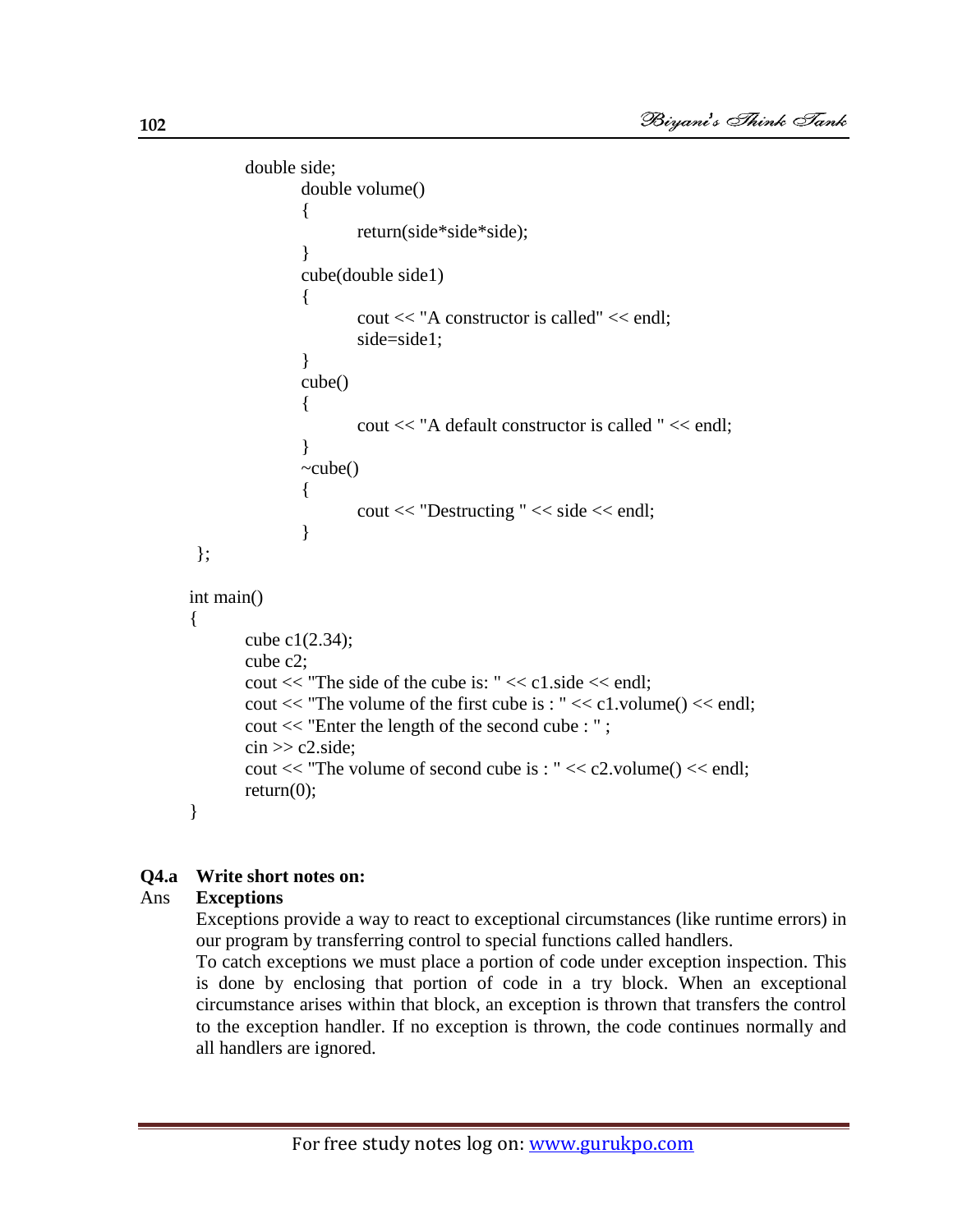An exception is thrown by using the throw keyword from inside the try block. Exception handlers are declared with the keyword catch, which must be placed immediately after the try block:

// exceptions *#include <iostream> using namespace* std;

```
int main () {
  try
  {
   throw 20;
 }
  catch (int e)
 {
  cout << "An exception occurred. Exception Nr. "<< e<< endl;
  }
  return 0;
}
```
The code under exception handling is enclosed in a try block. In this example this code simply throws an exception:

*throw* 20;

A throw expression accepts one parameter (in this case the integer value 20), which is passed as an argument to the exception handler.

The exception handler is declared with the catch keyword. As you can see, it follows immediately the closing brace of the try block. The catch format is similar to a regular function that always has at least one parameter. The type of this parameter is very important, since the type of the argument passed by the throw expression is checked against it, and only in the case they match, the exception is caught.

We can chain multiple handlers (catch expressions), each one with a different parameter type. Only the handler that matches its type with the argument specified in the throw statement is executed.

# **Q4b Stack and Queues**

A A **stack** is a container of objects that are inserted and removed according to the last-in first-out (LIFO) principle. In the pushdown stacks only two operations are allowed: push the item into the stack, and pop the item out of the stack. A stack is a limited access data structure - elements can be added and removed from the stack only at the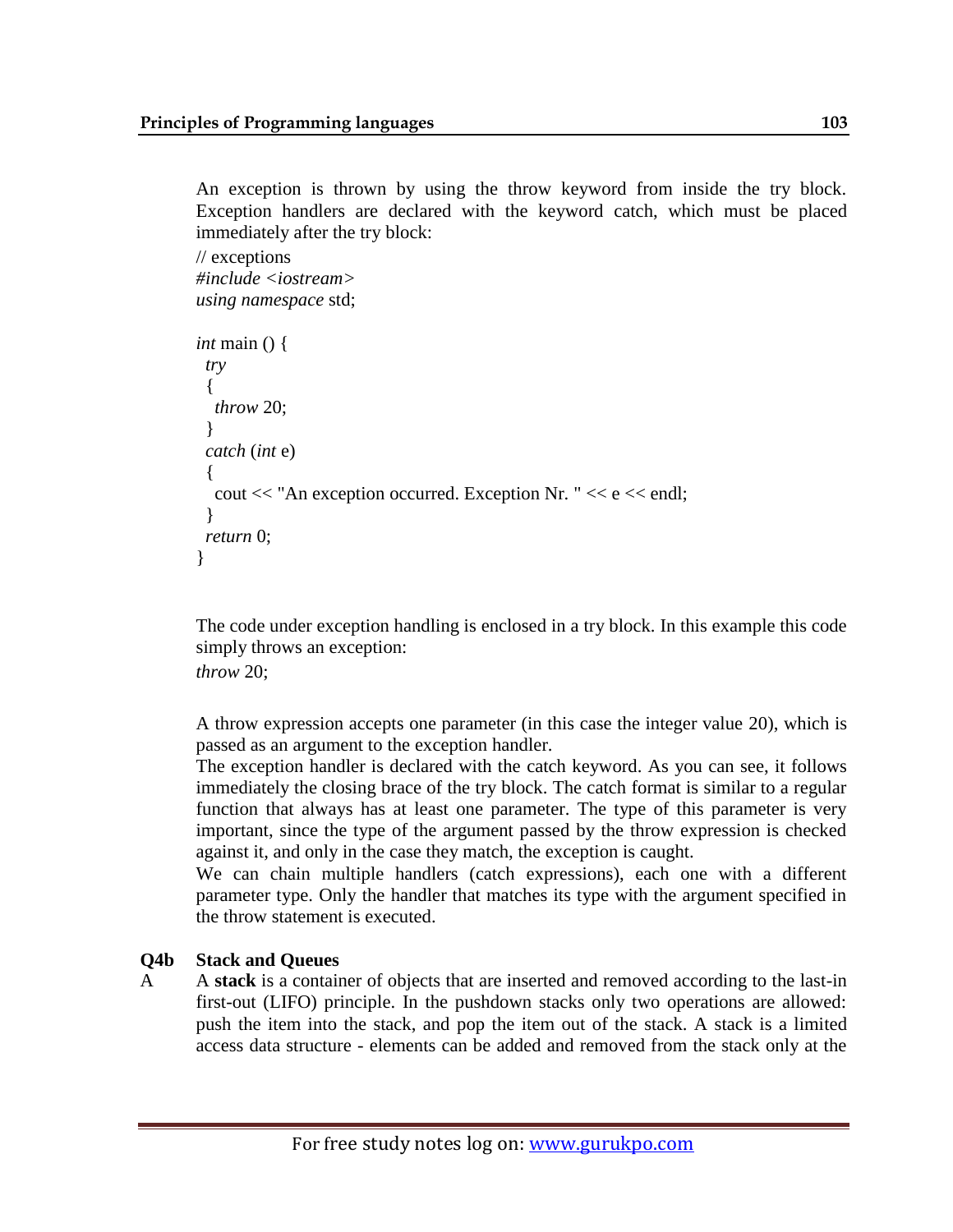top. push adds an item to the top of the stack, pop removes the item from the top. A helpful analogy is to think of a stack of books; you can remove only the top book, also you can add a new book on the top. stack is a recursive data structure.

**Queues** 

A queue is a container of objects (a linear collection) that are inserted and removed according to the first-in first-out (FIFO) principle. An excellent example of a queue is a line of students in the food court of the UC. New additions to a line made to the back of the queue, while removal (or serving) happens in the front. In the queue only two operations are allowed enqueue and dequeue. Enqueue means to insert an item into the back of the queue, dequeue means removing the front item. The picture demonstrates the FIFO access

The difference between stacks and queues is in removing. In a stack we remove the item the most recently added; in a queue, we remove the item the least recently added.

#### **Q4c Enumerated Data Types**

A Enumerated data type variables can only assume values which have been previously declared.

enum month { jan = 1, feb, mar, apr, may, jun, jul, aug, sep, oct, nov, dec }; enum month this month; this month  $=$  feb:

In the above declaration, month is declared as an enumerated data type. It consists of a set of values, jan to dec. Numerically, jan is given the value 1, feb the value 2, and so on. The variable this month is declared to be of the same type as month, then is assigned the value associated with feb. This\_month cannot be assigned any values outside those specified in the initialization list for the declaration of month.

# **Q5a Discuss the basic concepts of object oriented programming.**

A OOP stands for Object Oriented Programming and the language that support this Object Oriented programming features is called Object oriented Programming Language. An example of a language that support this Object oriented features is C++.

# **Features of Object oriented Programming**

The Objects Oriented programming language supports all the features of normal programming languages. In addition it supports some important concepts and terminology which has made it popular among programming methodology.

The important features of Object Oriented programming are:

- Inheritance
- Polymorphism
- Data Hiding
- Encapsulation
- Overloading
- Reusability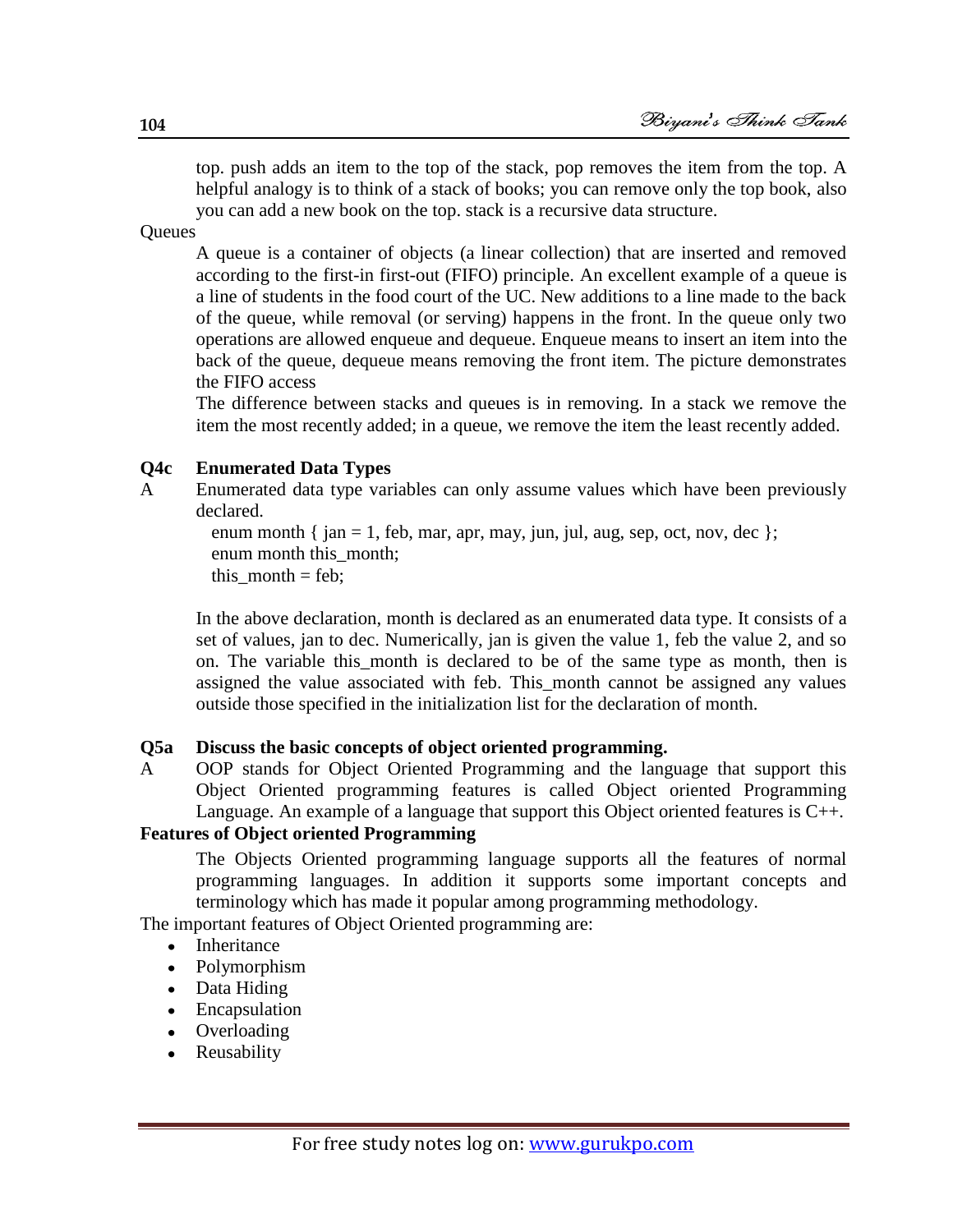But before that it is important to know some new terminologies used in Object Oriented programming namely

- Objects
- Classes

Objects:

In other words object is an instance of a class.

Classes:

These contain data and functions bundled together under a unit. In other words class is a collection of similar objects. When we define a class it just creates template or Skelton. So no memory is created when class is created. Memory is occupied only by object.

#### Example:

```
 Classclassname
 {
 Data 
 Functions
\};
 main ( )
 {
 classname objectname1,objectname2,..;
```
}

In other words classes acts as data types for objects.

# **Member functions:**

The functions defined inside the class as above are called member functions.

# **Data Hiding:**

This concept is the main heart of an Object oriented programming. The data is hidden inside the class by declaring it as private inside the class. When data or functions are defined as private it can be accessed only by the class in which it is defined. When data or functions are defined as public then it can be accessed anywhere outside the class. Object Oriented programming gives importance to protecting data which in any system. This is done by declaring data as private and making it accessible only to the class in which it is defined. This concept is called data hiding. But one can keep member functions as public.

So above class structure becomes

#### **Example:**

```
 Class classname
\{ private: 
     datatype data;
```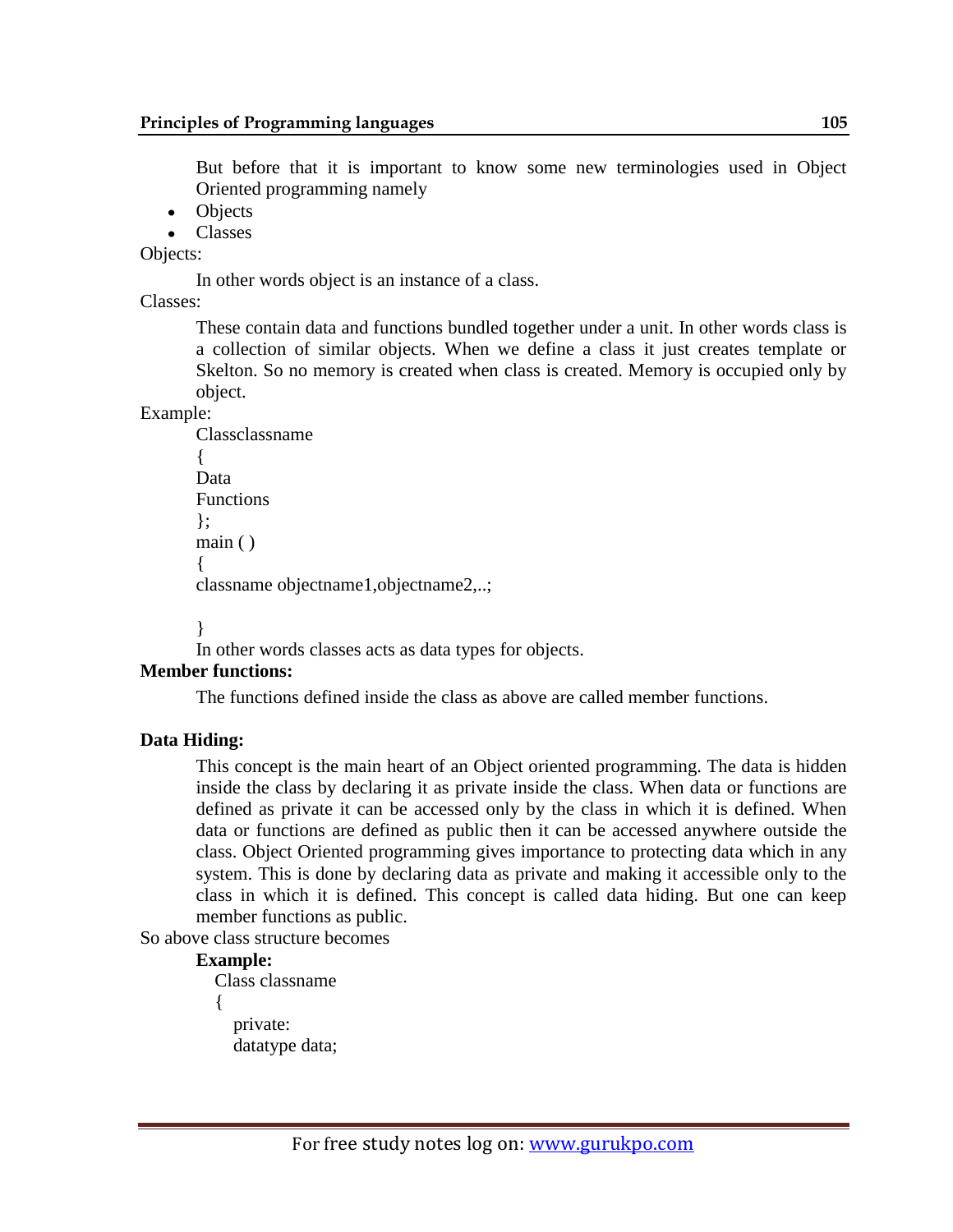```
 public:
   Member functions
 };
 main ( )
 {
   classname objectname1,objectname2,..;
 }
```
# **Encapsulation:**

The technical term for combining data and functions together as a bundle is encapsulation.

#### **Inheritance:**

Inheritance as the name suggests is the concept of inheriting or deriving properties of an exiting class to get new class or classes. In other words we may have common features or characteristics that may be needed by number of classes. So those features can be placed in a common tree class called base class and the other classes which have these charaterisics can take the tree class and define only the new things that they have on their own in their classes. These classes are called derived class. The main advantage of using this concept of inheritance in Object oriented programming is it helps in reducing the code size since the common characteristic is placed separately called as base class and it is just referred in the derived class. This provide the users the important usage of terminology called as reusability

# **Reusability:**

This usage is achieved by the above explained terminology called as inheritance. Reusability is nothing but re- usage of structure without changing the existing one but adding new features or characteristics to it. It is very much needed for any programmers in different situations. Reusability gives the following advantages to users

It helps in reducing the code size since classes can be just derived from existing one and one need to add only the new features and it helps users to save their time.

For instance if there is a class defined to draw different graphical figures say there is a user who want to draw graphical figure and also add the features of adding color to the graphical figure. In this scenario instead of defining a class to draw a graphical figure and coloring it what the user can do is make use of the existing class for drawing graphical figure by deriving the class and add new feature to the derived class namely add the feature of adding colors to the graphical figure.

#### **Polymorphism and Overloading:**

Poly refers many. So Polymorphism as the name suggests is a certain item appearing in different forms or ways. That is making a function or operator to act in different forms depending on the place they are present is called Polymorphism. Overloading is a kind of polymorphism. In other words say for instance we know that +, - operate on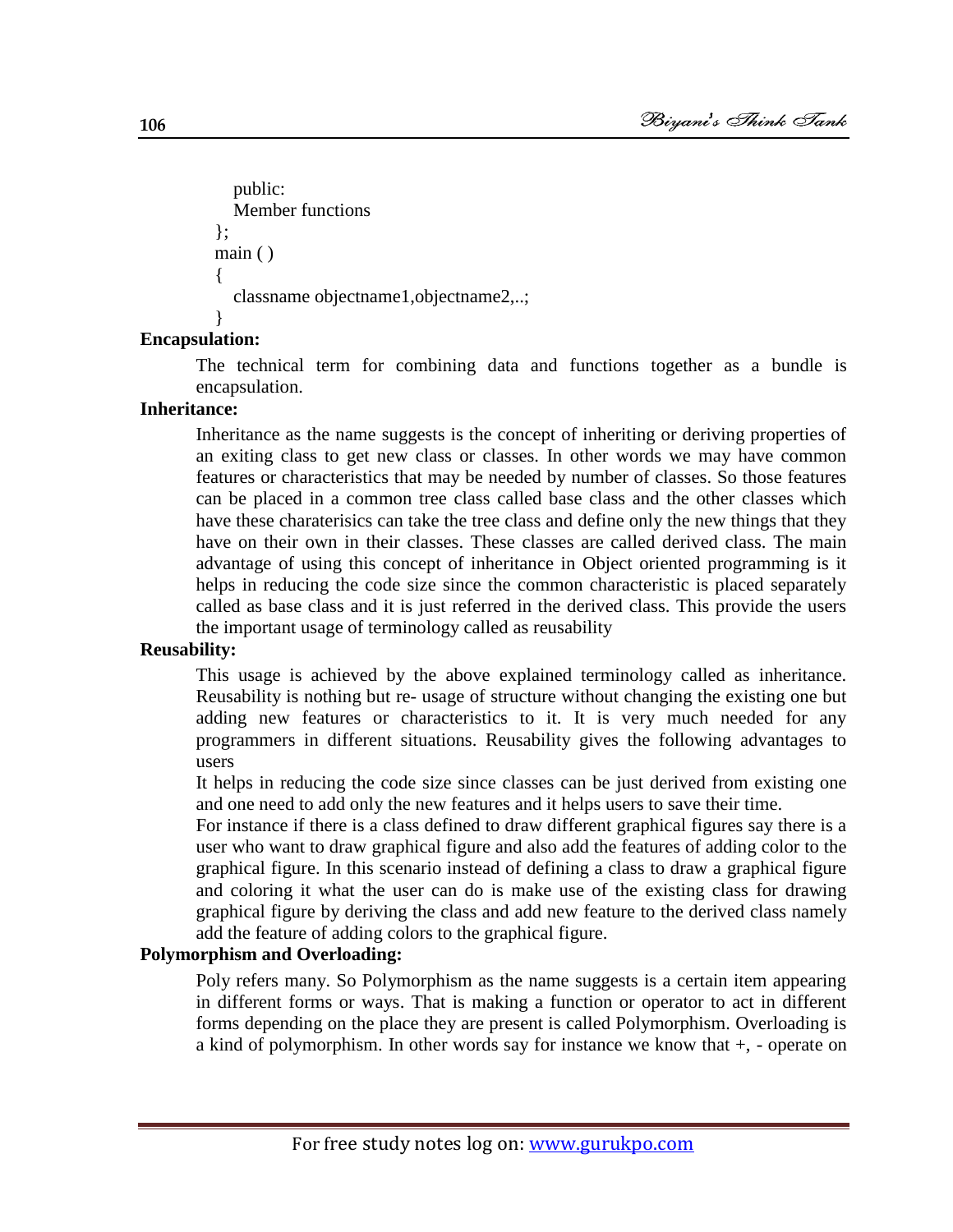integer data type and is used to perform arithmetic additions and subtractions. But operator overloading is one in which we define new operations to these operators and make them operate on different data types in other words overloading the existing functionality with new one. This is a very important feature of object oriented programming methodology which extended the handling of data type and operations.

```
Q5.b Write a program to check whether the number is prime or not.
```

```
A
```
#include<stdio.h>

```
main()
{
  int n, i = 3, count, c;
  printf("Enter the number of prime numbers required\langle n'' \rangle;
   scanf("%d",&n);
  if ( n \ge 1 )
   {
    printf("First %d prime numbers are :\n",n);
    printf("\n|n");
   }
  for ( count = 2 ; count \leq n ; )
   {
    for (c = 2 ; c \le i - 1 ; c++) {
      if (i\%c == 0)
         break;
     }
    if ( c == i )
     {
      printf("%d\n\in",i);
       count++;
 }
    i_{++};
   } 
   return 0;
}
```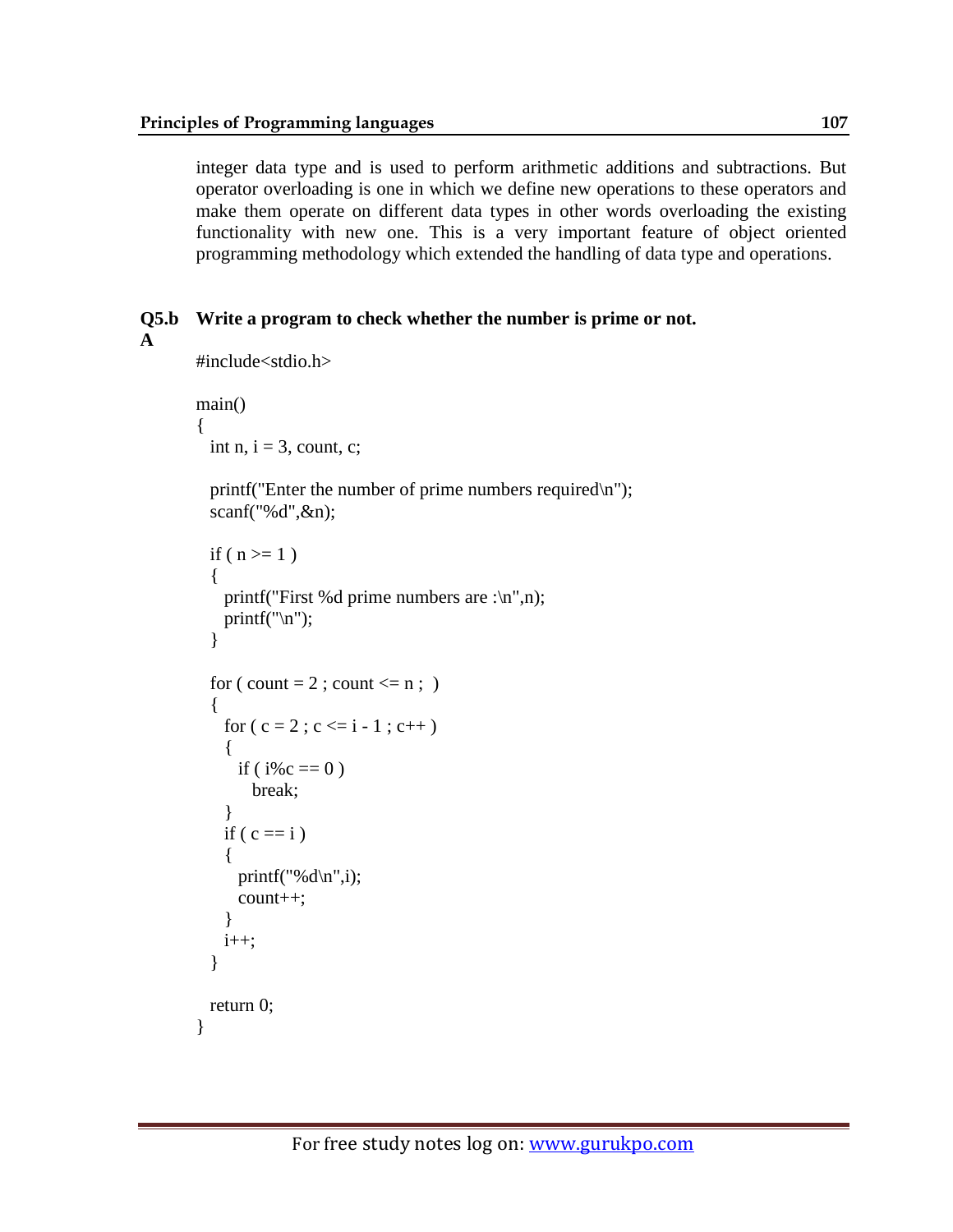| Q0.a vvrite a program to generate the following pattern :<br>1                                                                                                                                                                                                 |                |  |                                  |  |                                  |                |  |  |
|----------------------------------------------------------------------------------------------------------------------------------------------------------------------------------------------------------------------------------------------------------------|----------------|--|----------------------------------|--|----------------------------------|----------------|--|--|
|                                                                                                                                                                                                                                                                | 3              |  | 3                                |  | 3                                |                |  |  |
|                                                                                                                                                                                                                                                                |                |  |                                  |  |                                  | $\overline{4}$ |  |  |
| #include <stdio.h><br/>main()<br/>int count = <math>40</math>, i;<br/>clrscr();<br/><math>for(i=1;i&lt;=u;i++)</math><br/><math>\{</math><br/>printf("\n\n\n'';<br/>for(int j=1;j <math>\le</math> = count;j + +)<br/>∤<br/>printf<math>(</math>"");</stdio.h> |                |  |                                  |  |                                  |                |  |  |
| for(int k=1;k $\le$ =i;k++)<br>printf("%8d",i);<br>count=count-4;<br>∤<br>getch();                                                                                                                                                                             |                |  |                                  |  |                                  |                |  |  |
|                                                                                                                                                                                                                                                                | $\overline{4}$ |  | $\overline{2}$<br>$\overline{4}$ |  | $\overline{2}$<br>$\overline{4}$ |                |  |  |

# **Q6.a Write a program to generate the following pattern :**

# **Q6b. Write a short note on linked lists and virtual functions**

# Ans **Linked list**

A linked list is a technique of creating a list with the ability to add, delete, or retrieve items. Additional operations can also be provided to a more elaborate list such as finding an item, deleting an item, etc.

Linked lists are among the simplest and most common data structures. They can be used to implement several other common [abstract data types,](http://en.wikipedia.org/wiki/Abstract_data_type) including [stacks,](http://en.wikipedia.org/wiki/Stack_data_structure) [queues,](http://en.wikipedia.org/wiki/Queue_%28data_structure%29) [associative arrays,](http://en.wikipedia.org/wiki/Associative_array) and [symbolic expressions,](http://en.wikipedia.org/wiki/Symbolic_expression) though it is not uncommon to implement the other data structures directly without using a list as the basis of implementation.

#### **Linear and circular lists**

In the last [node](http://en.wikipedia.org/wiki/Node_%28computer_science%29) of a list, the link field often contains a null reference, a special value used to indicate the lack of further nodes. A less common convention is to make it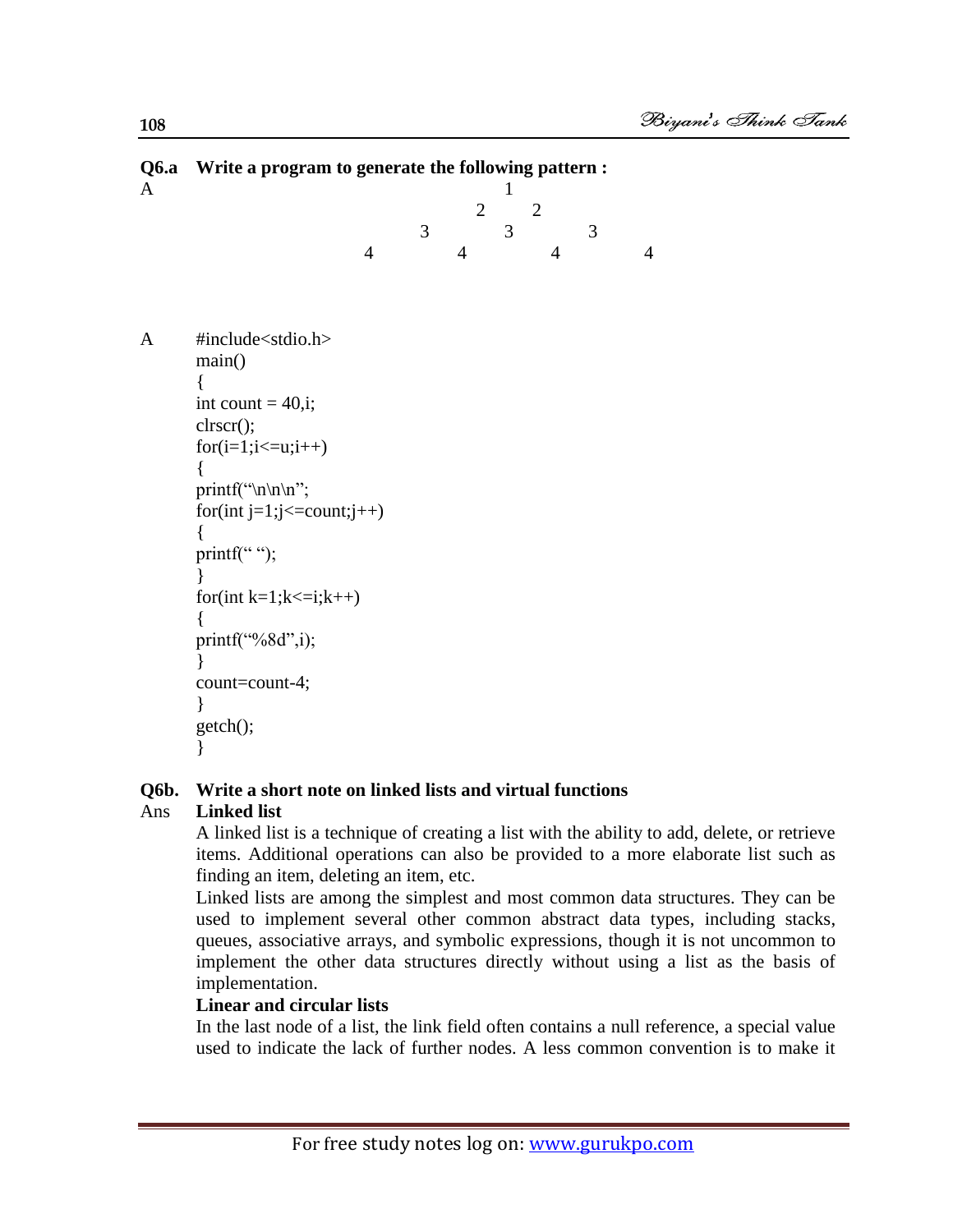point to the first node of the list; in that case the list is said to be circular or circularly linked; otherwise it is said to be open or linear.



A circular linked list

**Singly, doubly, and multiply linked lists**

Singly linked lists contain nodes which have a data field as well as a next field, which points to the next node in the linked list.



A singly linked list whose nodes contain two fields: an integer value and a link to the next node

In a [doubly linked list,](http://en.wikipedia.org/wiki/Doubly_linked_list) each node contains, besides the next-node link, a second link field pointing to the previous node in the sequence. The two links may be called forward(s) and backwards, or next and prev(ious).



A doubly linked list whose nodes contain three fields: an integer value, the link forward to the next node, and the link backward to the previous node

A technique known as [XOR-linking](http://en.wikipedia.org/wiki/XOR_linked_list) allows a doubly linked list to be implemented using a single link field in each node. However, this technique requires the ability to do bit operations on addresses, and therefore may not be available in some high-level languages.

**In a multiply linked list**, each node contains two or more link fields, each field being used to connect the same set of data records in a different order (e.g., by name, by department, by date of birth, etc.). (While doubly linked lists can be seen as special cases of multiply linked list, the fact that the two orders are opposite to each other leads to simpler and more efficient algorithms, so they are usually treated as a separate case.)

In the case of a circular doubly linked list, the only change that occurs is that end, or "tail", of the said list is linked back to the front, or "head", of the list and vice versa.

#### **Virtual Function**

A virtual function is a member function that is declared within a base class and redefined by a derived class. To create virtual function, precede the function"s declaration in the base class with the keyword virtual. When a class containing virtual function is inherited, the derived class redefines the virtual function to suit its own needs.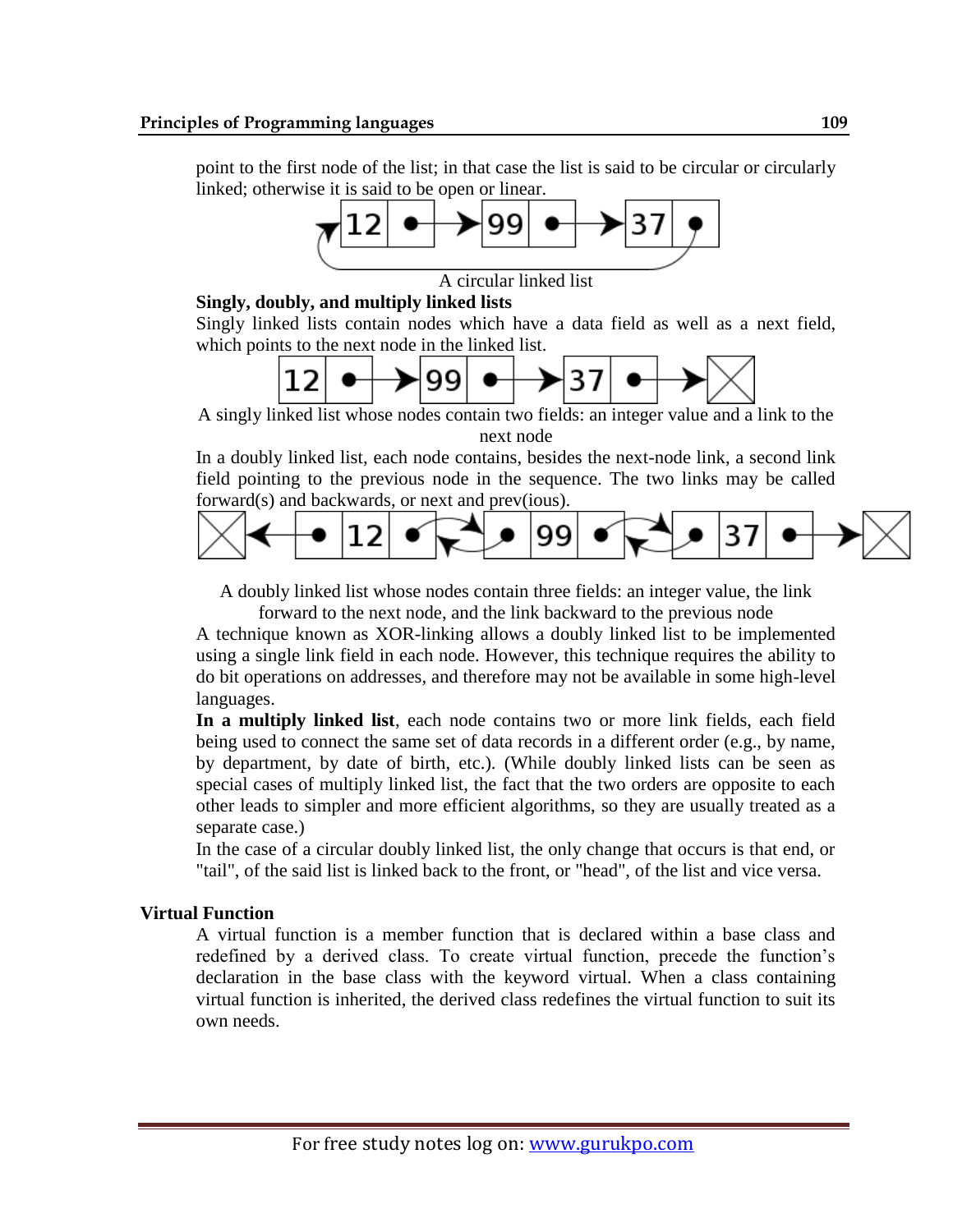Base class pointer can point to derived class object. In this case, using base class pointer if we call some function which is in both classes, then base class function is invoked. But if we want to invoke derived class function using base class pointer, it can be achieved by defining the function as virtual in base class, this is how virtual functions support runtime polymorphism.

Consider following program code:

```
Class A 
{ 
       int a;
       public: 
      A() {
             a = 1;
       } 
       virtual void show() 
       { 
               \text{cout} \ll a; } 
};
Class B: public A 
{ 
        int b; 
        public:
       B() { 
             b = 2;
        }
        virtual void show() 
        {
              \text{cout} \ll b;
        }
}; 
int main() 
{ 
         A *pA;
         B oB; 
        pA = \&oB; pA->show();
         return 0; 
}
```
Output is 2 since pA points to object of B and show() is virtual in base class A.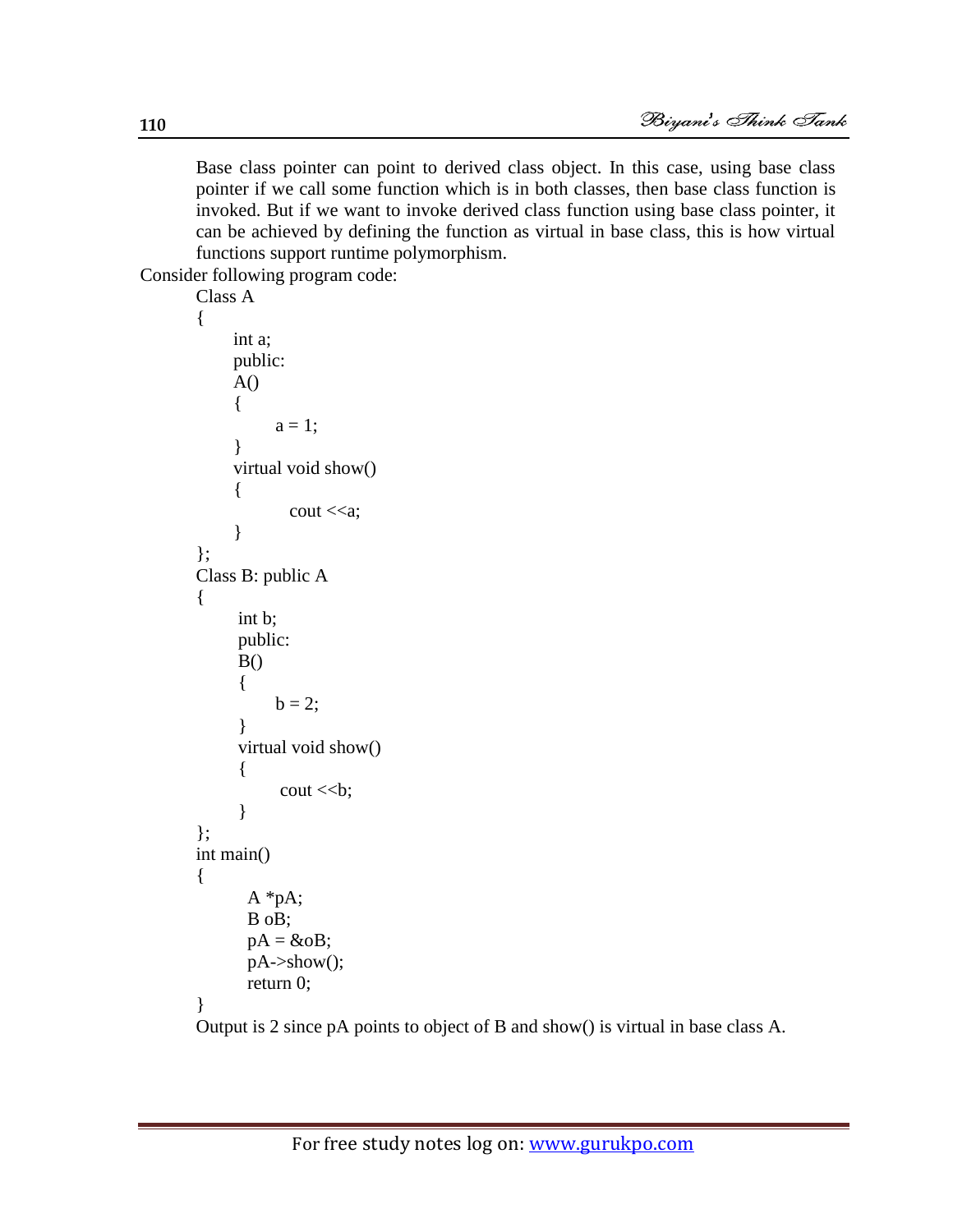#### **OBJECTIVE PART- I**

## **Year - 2010**

| 1. | (a)<br>(b)<br>(c)<br>(d) | The statement char $ch = z'$ would store in ch:<br>the character z<br>ASCII value of z<br>z character along with single inverted commas<br>Both $(a)$ and $(b)$ |     |                 | $\left( \ \right)$ |
|----|--------------------------|-----------------------------------------------------------------------------------------------------------------------------------------------------------------|-----|-----------------|--------------------|
| 2. |                          | The maximum value that an single constant can have is:                                                                                                          |     |                 |                    |
|    | (a)                      | $-32767$                                                                                                                                                        | (b) | 32767           |                    |
|    | (c)                      | $1.7014e + 38$                                                                                                                                                  | (d) | $-1.7001e + 38$ | ( )                |
| 3. | (a)<br>(b)<br>(c)<br>(d) | .NET language are implemented with:<br>Pure interpretation<br><b>Complier Implementation</b><br>JIT Hybrid implementation<br>None of the above                  |     |                 | ( )                |
| 4. |                          | Which one of the following language is not implemented using pure interpretation?                                                                               |     |                 |                    |
|    | (a)                      | Syntex                                                                                                                                                          |     |                 |                    |
|    | (b)                      | Semantic of programming languages                                                                                                                               |     |                 |                    |
|    | (c)                      | Both a and b                                                                                                                                                    |     |                 |                    |
|    | (d)                      | None of the above                                                                                                                                               |     |                 | $\left( \ \right)$ |
| 5. |                          | A context – free grammar is useful to describe:                                                                                                                 |     |                 |                    |
|    | (a)                      | Syntax of programme languages                                                                                                                                   |     |                 |                    |
|    | (b)                      | Semantic of programming languages                                                                                                                               |     |                 |                    |
|    | (c)                      | both a and b                                                                                                                                                    |     |                 |                    |
|    | (d)                      | None of the above                                                                                                                                               |     |                 | ( )                |
| 6. |                          | LISP means:                                                                                                                                                     |     |                 |                    |
|    | (a)                      | Logic processing                                                                                                                                                | (b) | List processing |                    |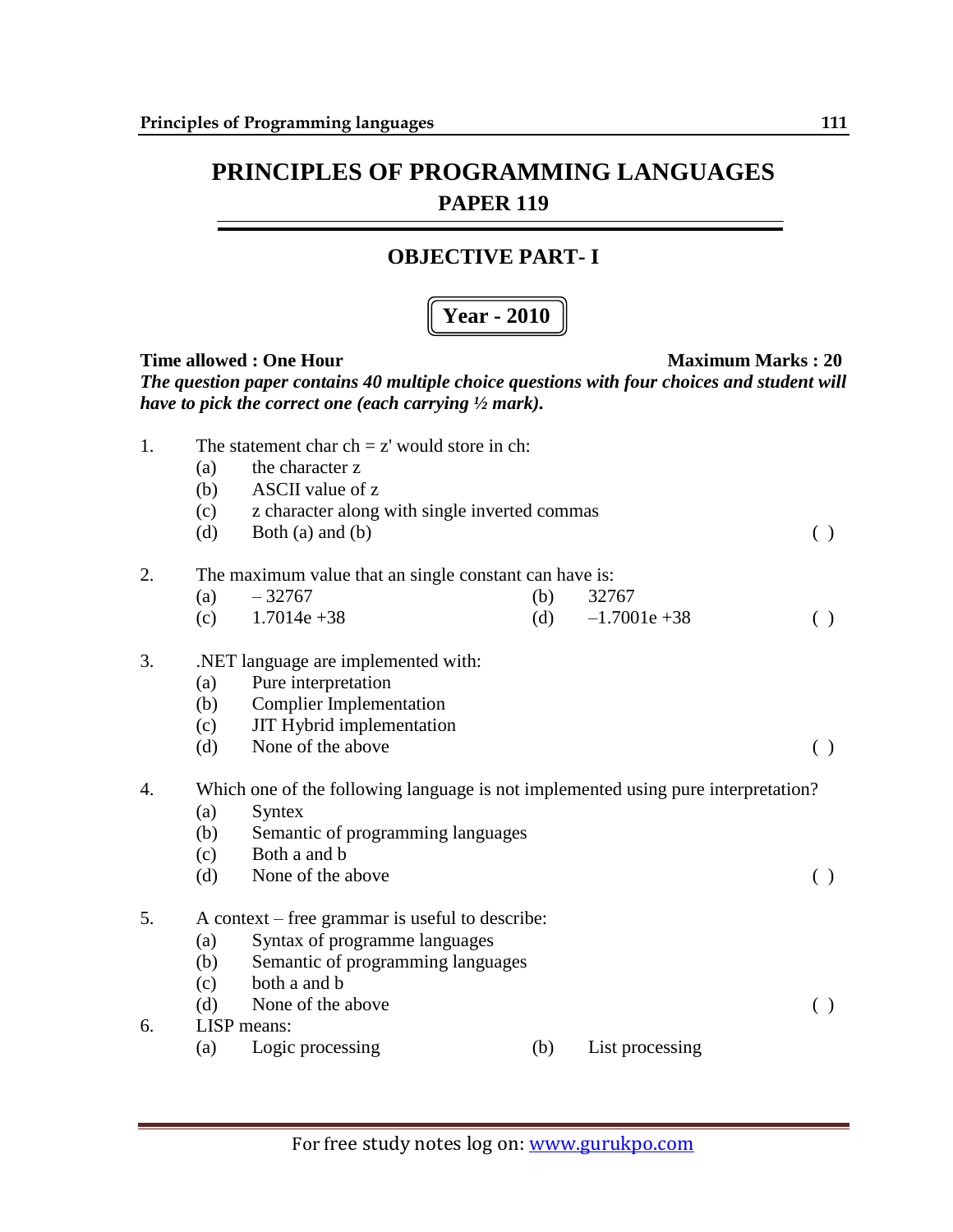|     | (c)                                                  | List function                                                                                                                                                                 | (d)        | Logic programming                        | ( )                |
|-----|------------------------------------------------------|-------------------------------------------------------------------------------------------------------------------------------------------------------------------------------|------------|------------------------------------------|--------------------|
| 7.  | (a)<br>(c)                                           | Language used for business purpose is:<br>C<br><b>COBOL</b>                                                                                                                   | (b)<br>(d) | $C++$<br><b>FORTRAN</b>                  | ( )                |
| 8.  | (a)<br>(c)                                           | C language has been developed by:<br>ken Thompson<br>Peter Norten                                                                                                             | (b)<br>(d) | Dennis Ritchie<br><b>Martin Richards</b> | $\left( \ \right)$ |
| 9.  | (a)<br>(b)<br>(c)<br>(d)                             | Ambiguity means:<br>Two distinct left parse tree for a sentence<br>Two distinct right parse tree for sentence<br>More than one parse tree for a sentence<br>None of the above |            |                                          | ( )                |
| 10. | $A [0] = I;$<br>A p1 $[ =2;$<br>$P=a;$<br>$(*p)$ ++; | Which of the following statement is true after execution of the program:<br>Int a $[10]$ , I, $*$ p;                                                                          |            |                                          |                    |
|     | (a)<br>(c)                                           | $a[0] = 2$<br>$a [1] = 2$                                                                                                                                                     | (b)<br>(d) | $a [1] = 3$<br>$a [0] = 1$               | $\left( \ \right)$ |
| 11. | (a)<br>(c)                                           | if $a = -11$ and $b = 3$ , what is the value of a % b?<br>$-3$<br>$\overline{2}$                                                                                              | (b)<br>(d) | $\frac{-2}{3}$                           | ( )                |
| 12. | (a)<br>(b)<br>(c)<br>(d)                             | Choose the storage class type which access the variable fastly:<br>Automatic storage class<br>Static storage class<br>Register storage class<br>External strogae class        |            |                                          | ( )                |
| 13. | (a)                                                  | Which operator has the highest procedance?<br>Unary                                                                                                                           | (b)        | <b>Binary</b>                            |                    |
|     | (c)                                                  | Ternary                                                                                                                                                                       | (d)        | All of the above                         | ( )                |
| 14. | (a)<br>(c)                                           | int $*$ arr [5]; this statement declares:<br>a pointer to an array<br>an array of pointer                                                                                     | (b)<br>(d) | an array of pointer<br>none of the above |                    |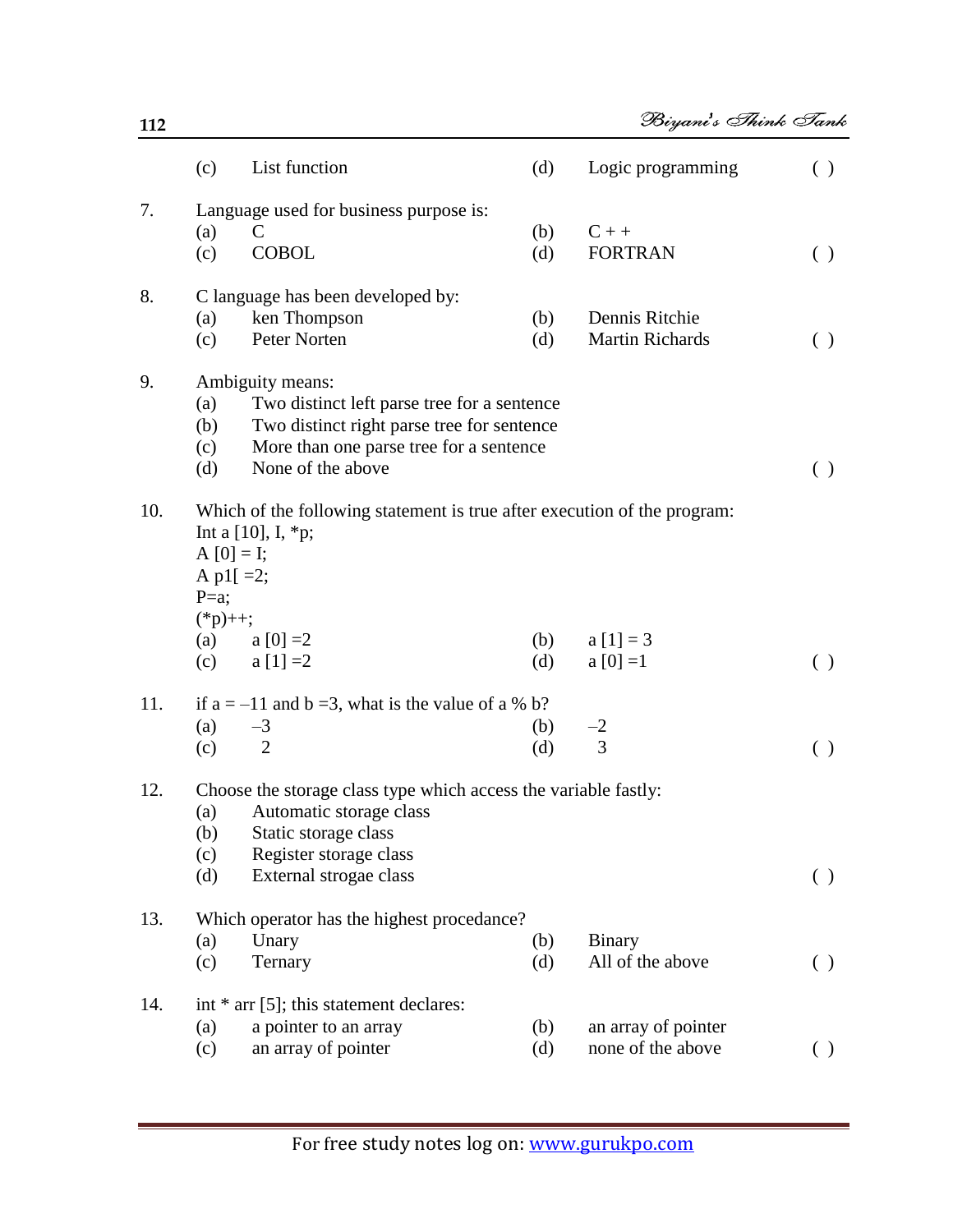| 15. | A sturucture member be default is:<br>Public<br>(a)<br>(b)<br>Provate<br>(c)<br>Protected<br>Any of the above<br>(d)                                                                            |            |                                        | $\left( \ \right)$ |
|-----|-------------------------------------------------------------------------------------------------------------------------------------------------------------------------------------------------|------------|----------------------------------------|--------------------|
| 16. | Elements of an array are stored in:<br>Continuous memory location<br>(a)<br>(b)<br>Noncontinoous memory location<br>(c)<br>It depends on the program<br>None of the above<br>(d)                |            |                                        | ( )                |
| 17. | enum $(x,y,z)$ defines as:<br>$x = 0, y=1, z=2,$<br>(a)<br>$x=0$ , $y=0$ , $z=0$ ,<br>(c)                                                                                                       | (b)<br>(d) | $x = 1, y=2, z=3$<br>None of the above | ( )                |
| 18. | In the statement ; int $**$ a; a is used to store:<br>address of an integer variable<br>(a)<br>address of an integer pointer variable<br>(b)<br>both a and b<br>(c)<br>None of the above<br>(d) |            |                                        | ( )                |
| 19. | What will the following code to:<br>main()<br>{unsigned char ch;}<br>for (ch=0; ch<256; ch++)<br>printf("%,ch);<br>∤<br>Print number from 0 to 255<br>(a)                                       | (b)        | go a never ending loap                 |                    |
| 20. | illegal code<br>(c)<br>In the statement; fprintf(fpt,%i);<br>(a)<br>A character variable                                                                                                        | (d)        | print all ASCII chara.                 | ( )                |
|     | Arbitarary assigned value<br>(b)<br>Speical kind of variable called "file"<br>(c)<br>A pointer to file<br>(d)                                                                                   |            |                                        | $\left( \ \right)$ |
| 21. | Lengh of the string" Programming" is:<br>11<br>(a)<br>implementation<br>(c)                                                                                                                     | (b)<br>(d) | 12<br>A pointer to file                | $\left( \ \right)$ |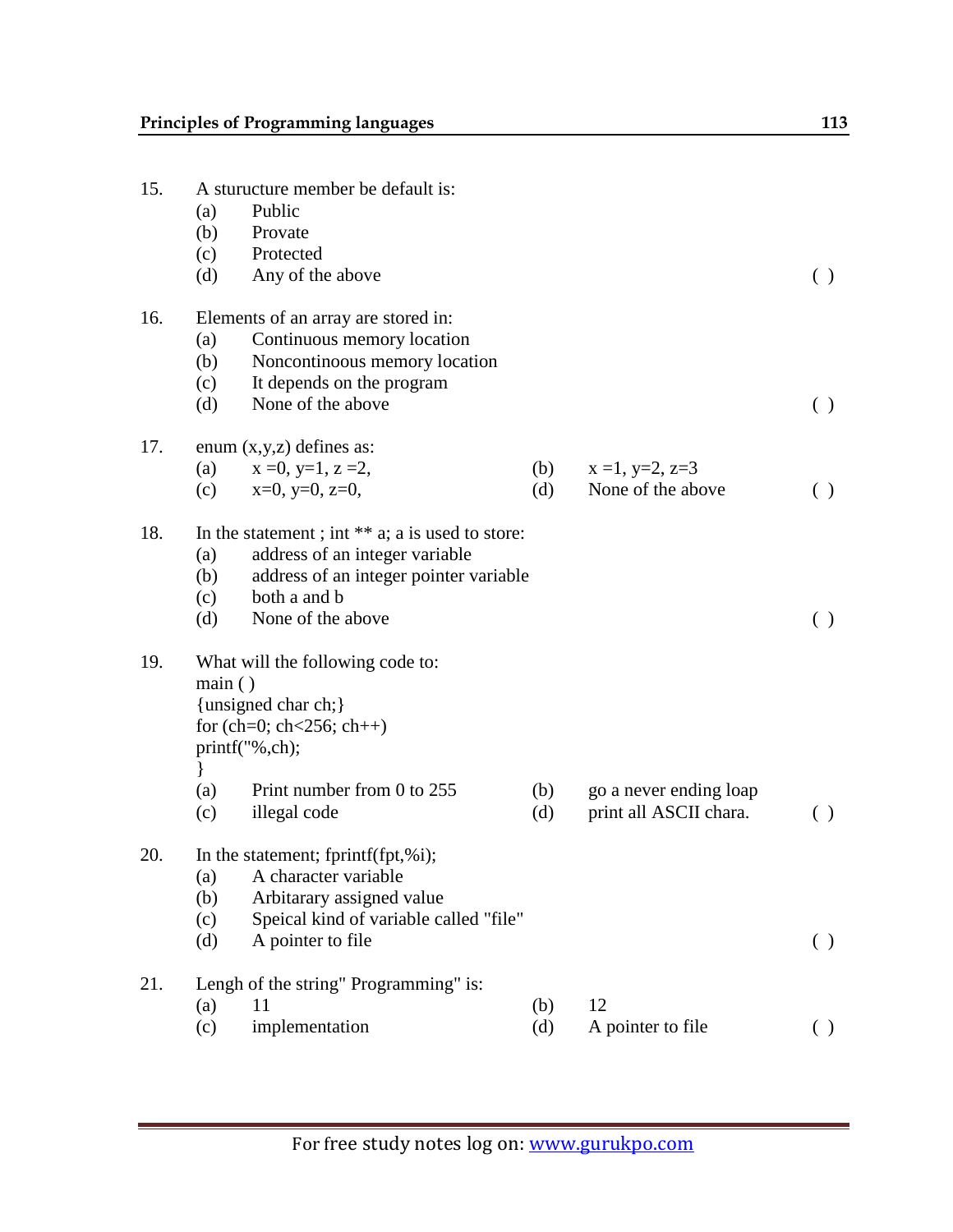| 22.              |                                                               | In n has the value 3, output of the statement print $(\% d", n++, ++n);$ is: |     |                          |     |  |  |
|------------------|---------------------------------------------------------------|------------------------------------------------------------------------------|-----|--------------------------|-----|--|--|
|                  | (a)                                                           | 3,4                                                                          | (b) | 4,5                      |     |  |  |
|                  | (c)                                                           | 4,4                                                                          | (d) | Implementation dependent | ( ) |  |  |
| 23.              |                                                               | The switch feature:                                                          |     |                          |     |  |  |
|                  | (a)                                                           | Can't always be replaced by a nested if then else clause                     |     |                          |     |  |  |
|                  | can always be replaced by a nested if then else clause<br>(b) |                                                                              |     |                          |     |  |  |
|                  | (c)                                                           | not enhances logical clarity                                                 |     |                          |     |  |  |
|                  | (d)                                                           | None of the above                                                            |     |                          |     |  |  |
| 24.              | The member of a class can be:                                 |                                                                              |     |                          |     |  |  |
|                  | (a)                                                           | Private                                                                      | (b) | Public                   |     |  |  |
|                  | (c)                                                           | Protected                                                                    | (d) | All of the above         | ( ) |  |  |
| 25.              |                                                               | The cin and cout object required the header file:                            |     |                          |     |  |  |
|                  | (a)                                                           | stdio.h                                                                      | (b) | Iostream.h               |     |  |  |
|                  | (c)                                                           | iomainp.h                                                                    | (d) | None of the above        | ( ) |  |  |
| $\cap$ $\subset$ |                                                               | A destination.                                                               |     |                          |     |  |  |

Biyani's Think Tank

|     | (d) | None of the above                                      |     |                    |     |
|-----|-----|--------------------------------------------------------|-----|--------------------|-----|
| 24. |     | The member of a class can be:                          |     |                    |     |
|     | (a) | Private                                                | (b) | Public             |     |
|     | (c) | Protected                                              | (d) | All of the above   | ( ) |
| 25. |     | The cin and cout object required the header file:      |     |                    |     |
|     | (a) | stdio.h                                                | (b) | Iostream.h         |     |
|     | (c) | iomainp.h                                              | (d) | None of the above  | ( ) |
| 26. |     | A destructor:                                          |     |                    |     |
|     | (a) | has a return type                                      | (b) | can have parameter |     |
|     | (c) | has same name as class                                 | (d) | All of the above   | ( ) |
| 27. |     | Use of functions:                                      |     |                    |     |
|     | (a) | Helps to avoid repeating a set instructions many times |     |                    |     |
|     | (b) | enhance the logical clarity of the program             |     |                    |     |
|     | (c) | helps to avoid repeating programming across program    |     |                    |     |
|     | (d) | All of the above                                       |     |                    |     |
|     |     |                                                        |     |                    |     |

| 28. | (a) | $AC + + class can hold:$<br>only data                            | (h) | only function     |  |
|-----|-----|------------------------------------------------------------------|-----|-------------------|--|
|     | (c) | both data functions                                              | (d) | none of the above |  |
| 29. |     | Among the following which one is the scope resoluation operator? |     |                   |  |

| 29. |                   | Alliong the following which one is the scope resolutation operator? |     |                      |  |
|-----|-------------------|---------------------------------------------------------------------|-----|----------------------|--|
|     | $\left( a\right)$ | ∗                                                                   | (b) |                      |  |
|     | (c)               | $\vdots$                                                            | (d) |                      |  |
| 30. |                   | Templates can be used:                                              |     |                      |  |
|     | (a)               | functions only                                                      | (b) | classes and function |  |
|     | (c)               | classes only                                                        | (d) | None of the above    |  |
| 31. | Cout is :         |                                                                     |     |                      |  |
|     | $\left( a\right)$ | a key word                                                          | (b) | an object            |  |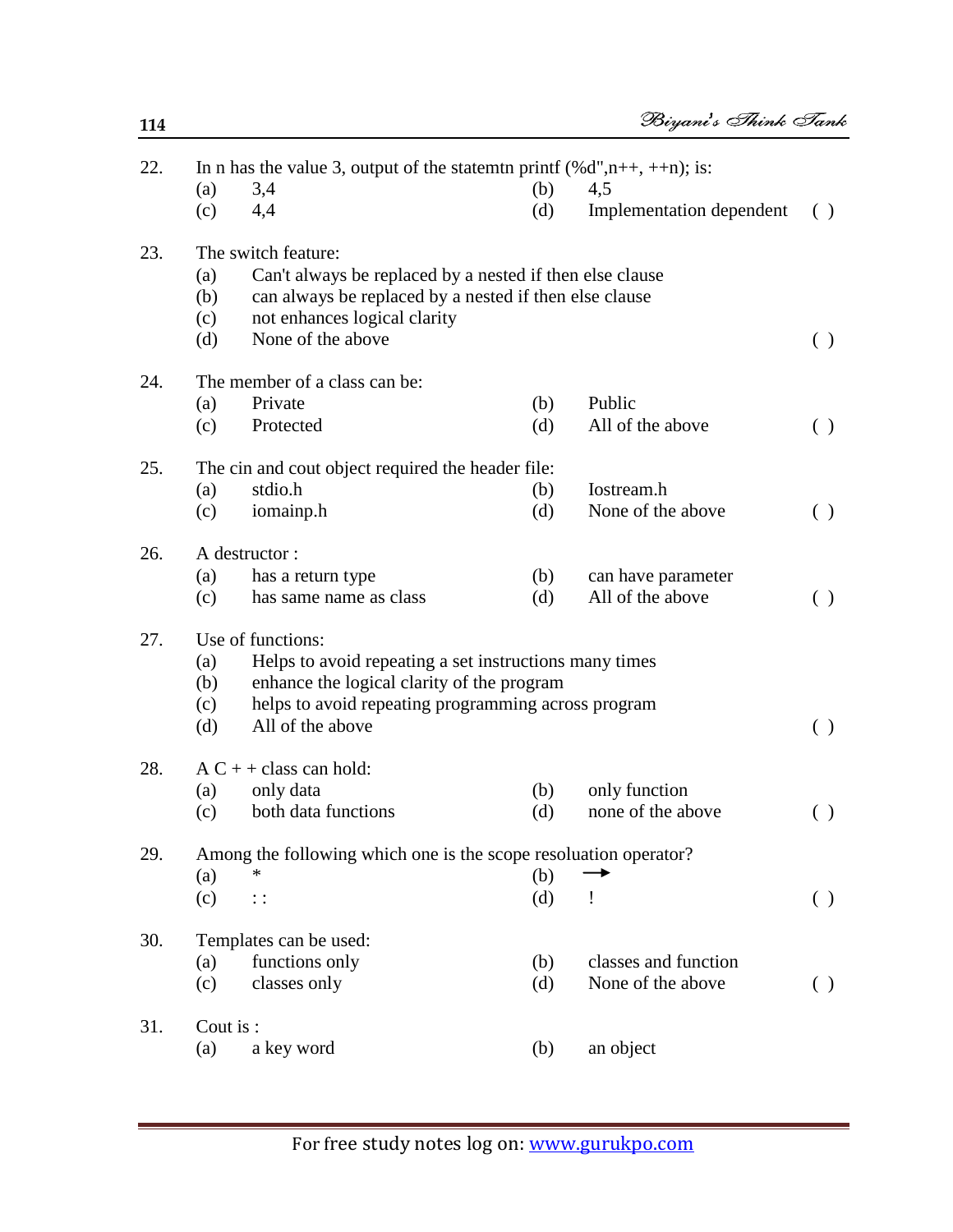|     |                          | <b>Principles of Programming languages</b>                                                                                                                                       |     |                      | 115           |  |
|-----|--------------------------|----------------------------------------------------------------------------------------------------------------------------------------------------------------------------------|-----|----------------------|---------------|--|
|     | (c)                      | a library function                                                                                                                                                               | (d) | a variable           | ( )           |  |
| 32. | (a)<br>(b)<br>(c)<br>(d) | Operator overloading concepts are used to:<br>Extending capability of operators to operate on use defined data<br>Data conversion<br>Both the above a and b<br>None of the above |     |                      | ( )           |  |
| 33. |                          | Which of the following operators can not be overloaded?                                                                                                                          |     |                      |               |  |
|     | (a)                      | Scope resolution                                                                                                                                                                 | (b) | Operator overloading |               |  |
|     | (c)                      | <b>Binary</b>                                                                                                                                                                    | (d) | Logical              | ( )           |  |
| 34. |                          | Dynamic binding implemented through:                                                                                                                                             |     |                      |               |  |
|     | (a)                      | Function overlaoding                                                                                                                                                             | (b) | Operation            |               |  |
|     | (c)                      | <b>Rs</b> 500                                                                                                                                                                    | (d) | None of the above    | ( )           |  |
| 35. |                          | Base class binding implemented through:                                                                                                                                          |     |                      |               |  |
|     | (a)                      | Object of base class                                                                                                                                                             |     |                      |               |  |
|     | (b)                      | Object of derived class                                                                                                                                                          |     |                      |               |  |
|     | (c)                      | Both object of base and derived classes                                                                                                                                          |     |                      |               |  |
|     | (d)                      | None of the above                                                                                                                                                                |     |                      | ( )           |  |
| 36. |                          | $\ll$ end 1 in cout is equivalent to:                                                                                                                                            |     |                      |               |  |
|     | (a)                      | $\ln$                                                                                                                                                                            |     |                      |               |  |
|     | (b)                      | $\mathcal{L}'$                                                                                                                                                                   |     |                      |               |  |
|     | (c)                      | $'\b'$                                                                                                                                                                           |     |                      |               |  |
|     | (d)                      | None of the above                                                                                                                                                                |     |                      | ( )           |  |
| 37. |                          | A virtual base class is useful when:                                                                                                                                             |     |                      |               |  |
|     | (a)                      | different functions in base and derived classes have the same name                                                                                                               |     |                      |               |  |
|     |                          | (b) there are multiple paths from one derived class to another                                                                                                                   |     |                      |               |  |
|     | (c)                      | the identification of a function in a base class is ambiguous                                                                                                                    |     |                      |               |  |
|     | (d)                      | it makes sense to use a base class with no body                                                                                                                                  |     |                      | $\rightarrow$ |  |
| 38. |                          | In heritance is a way to:                                                                                                                                                        |     |                      |               |  |
|     | (a)                      | make a new class                                                                                                                                                                 |     |                      |               |  |
|     | (b)                      | pass arguments to object of a class                                                                                                                                              |     |                      |               |  |
|     | (c)                      | add feature to existing classes without rewriting then                                                                                                                           |     |                      |               |  |
|     | (d)                      | improve data hiding and encapsulation                                                                                                                                            |     |                      | $($ )         |  |
| 39. |                          | The new operator:                                                                                                                                                                |     |                      |               |  |

(a) returns address of a variable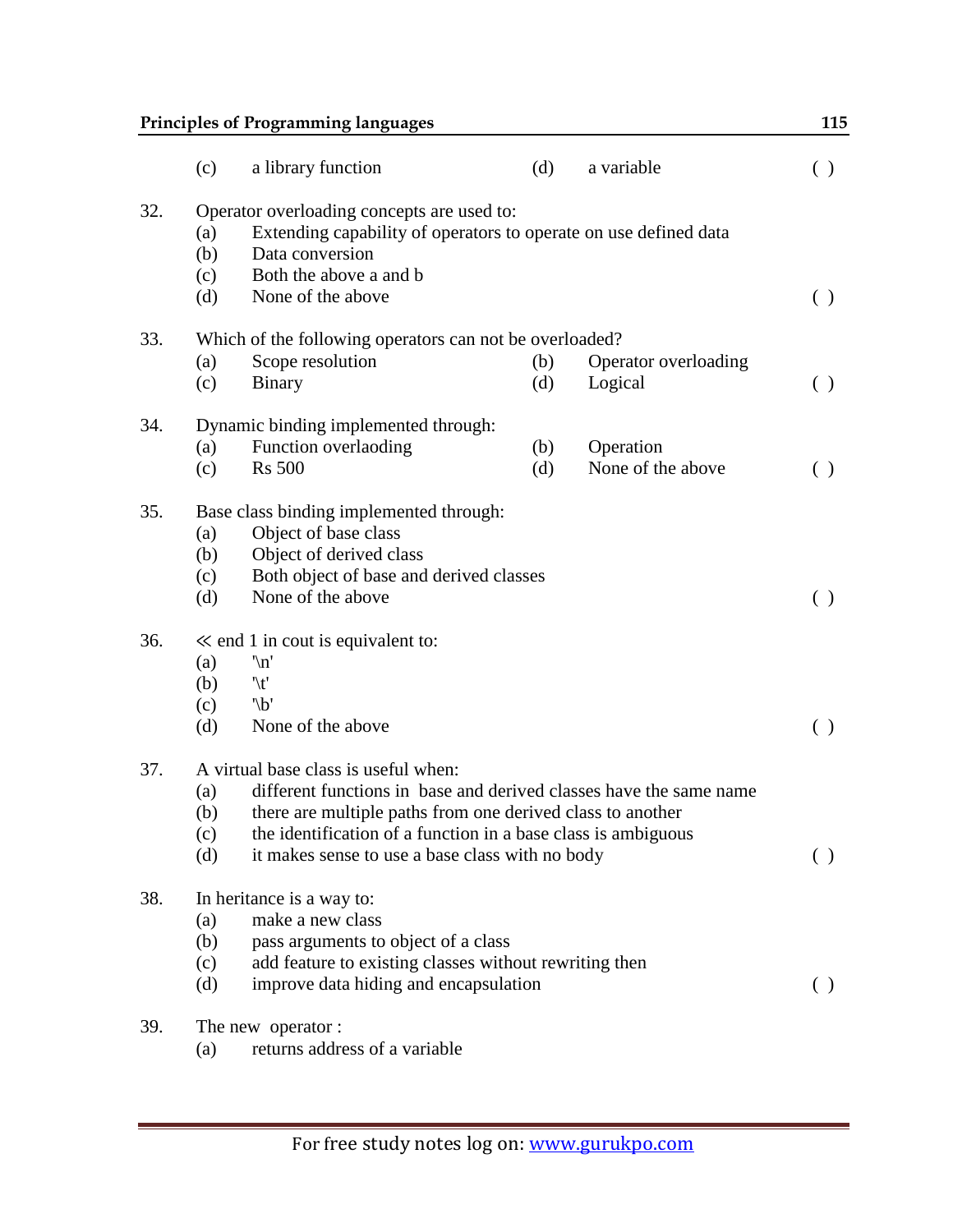- (b) creates a variable called new
- (c) obtains memory for a new variable
- (d) tells how much memory is available ( )

- 40. A data file must be closed using:
	-
	- (a) Library function fpirint (b) Library function fclose<br>
	(c) Exit function (d) None of the above
	-
- 
- (c) Exit function  $(d)$  None of the above ( )

#### **Answer Key**

| $\vert 1.$ (b) $\vert 2.$ (b) $\vert 3.$ (c) $\vert 4.$ (a) $\vert 5.$ (c) $\vert 6.$ (b) $\vert 7.$ (c) $\vert 8.$ (a) $\vert 9.$ (c) $\vert 10.$ (a) |  |  |         |                 |                 |
|--------------------------------------------------------------------------------------------------------------------------------------------------------|--|--|---------|-----------------|-----------------|
| 11. (b)   12. (c)   13. (a)   14. (c)   15. (a)   16. (a)   17. (a)   18. (b)   19. (d)                                                                |  |  |         |                 | 20.(d)          |
| $\left[21. (b) \right] 22. (c) \left[23. (b) \right] 24. (a) \left[25. (b) \right] 26. (c) \left[27. (d) \right] 28. (c) \left[29. (c) \right]$        |  |  |         |                 | $\vert 30.$ (b) |
| $\vert 31. (b) \vert 32. (a) \vert 33. (a) \vert 34. (c) \vert 35. (c) \vert 36. (a)$                                                                  |  |  | 37. (b) | 38. (c) 39. (c) | 40. $(b)$       |

\_\_\_\_\_\_\_\_\_\_\_\_\_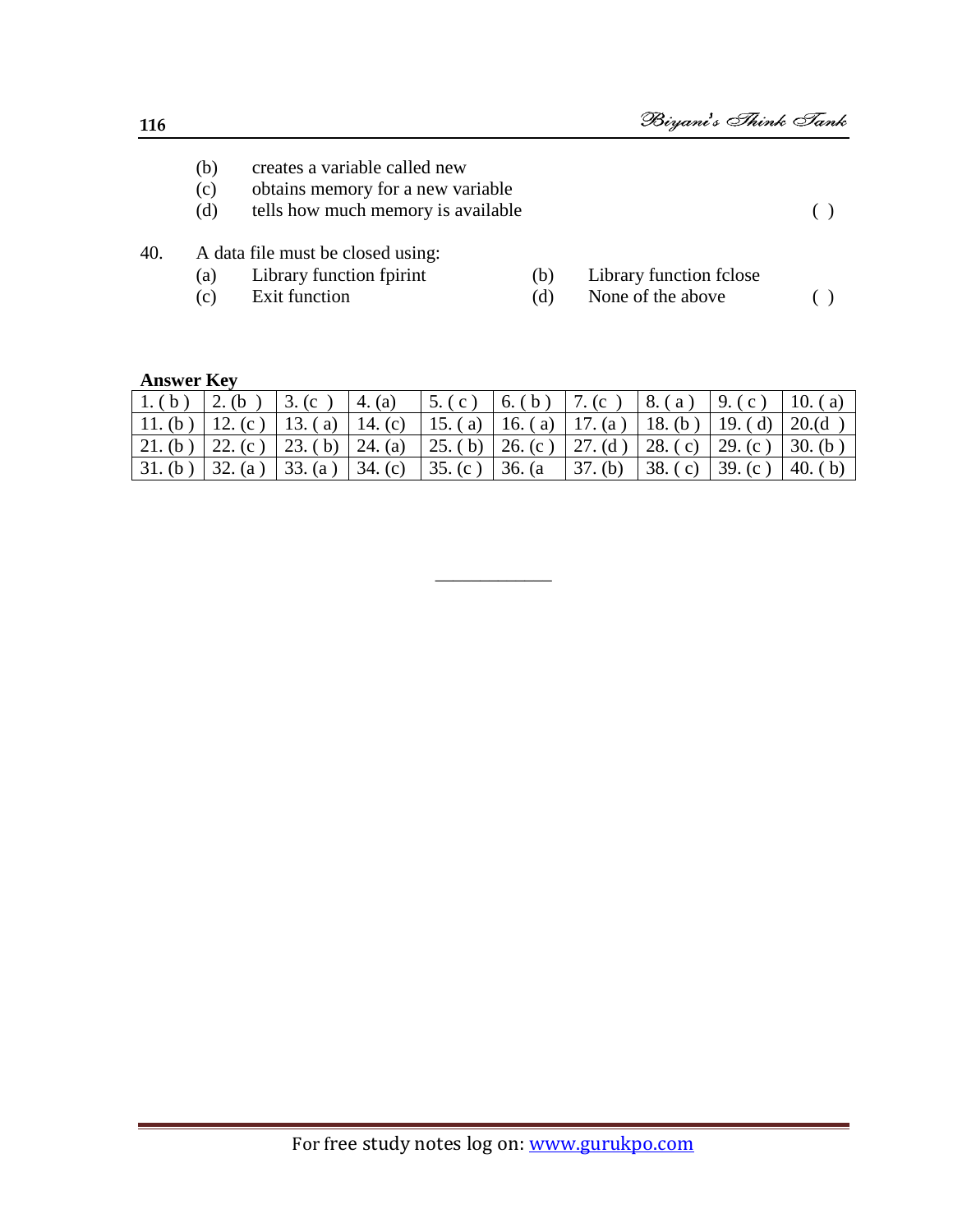# **DESCRIPTIVE PART-II**

**Year- 2010**

#### **Time allowed : 2 Hours Maximum Marks : 30** *Attempt any four questions out of the six. All questions carry 7½ marks each.*

- Q.1 (a) Describe language evaluation criterion in detail.
	- (b) What do you mean by semantic analysis? Explain static and dynamic semantics.
- Q.2 (a) Explain recursive descent parsing process with example.
	- (b) Write short note on the following:
		- (i) Context Free grammar
		- (ii) Attribute grammar
		- (iii) Extended BNF.
- Q.3 (a) What are contract structure in language? Explain with syntax.
	- (b) Write a program in C to accept 10 elements of an array and find highest element and average of elements of the array.
- Q.4 (a) What is an operator? Describe several different types of operators that are included in C.
	- (b) Write a program to calculate factorial of a given integer number n.
- Q.5 (a) What is pointer? How is it declared and initialized? Explain the difference between "Call by value"
	- (b) Write short notes on the following
		- (i) Data encapsulation
		- (ii) Operator overloading
- Q. 6 (a) What is function overloading? Write a program to calculate area of a triangle, circle, square using function overloading.
	- (b) Differentiate the following:
		- (i) Class and object
		- (ii) Structure and Union
		- (iii) Contractor and destructor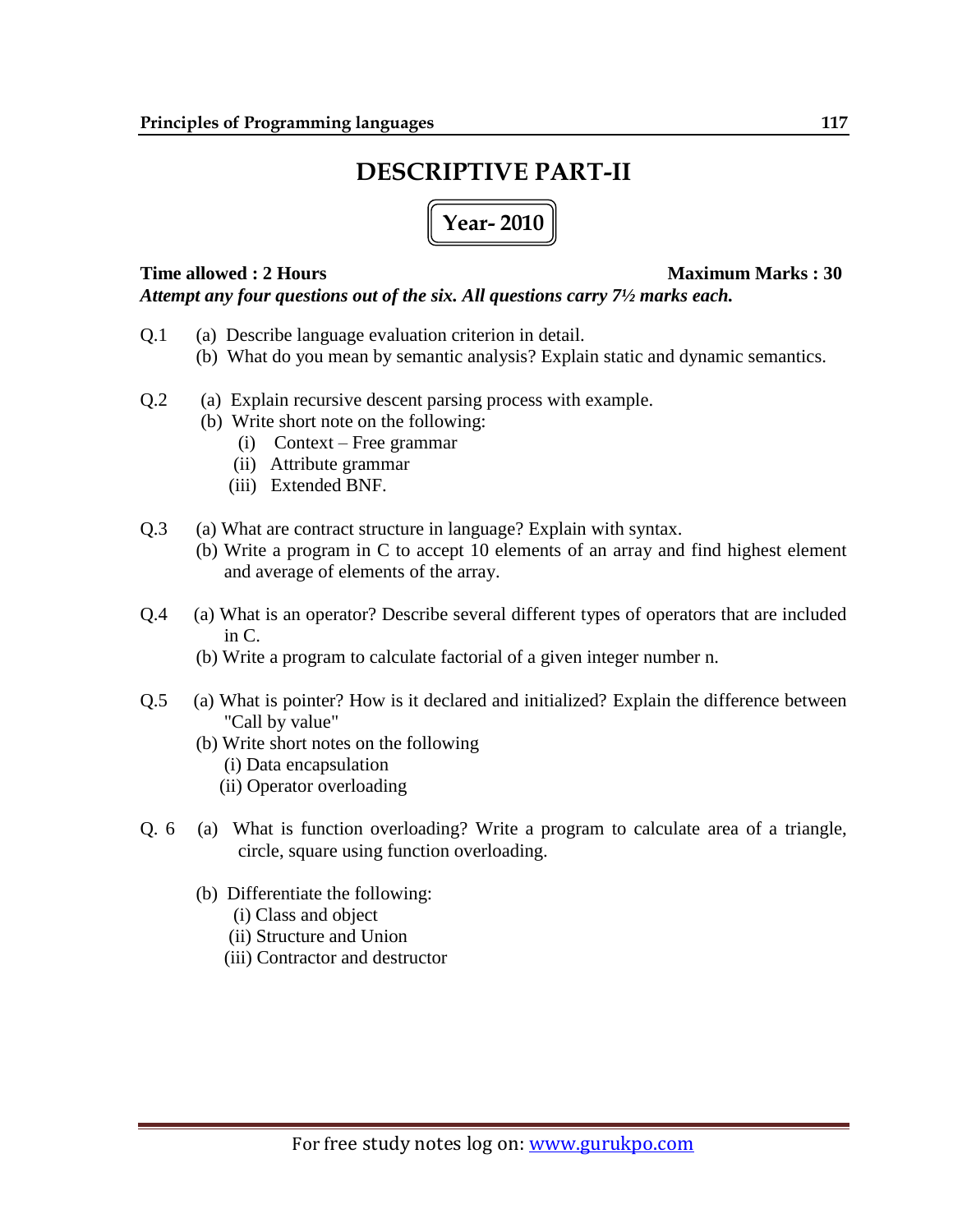#### **OBJECTIVE PART- I**

#### **Year - 2009**

| 1. |                                     | A destructor :                                                            |     |                           |                    |  |  |  |
|----|-------------------------------------|---------------------------------------------------------------------------|-----|---------------------------|--------------------|--|--|--|
|    | (a)                                 | Has a return type                                                         | (b) | Have parameters           |                    |  |  |  |
|    | (c)                                 | has same name as class                                                    |     | None of the above<br>(d)  | $\left( \ \right)$ |  |  |  |
| 2. |                                     | The default parameter is passed with:                                     |     |                           |                    |  |  |  |
|    | (a)                                 | Call by value                                                             | (b) | Call by reference         |                    |  |  |  |
|    | (c)                                 | Callby value result                                                       | (d) | None of the above         | $\left( \ \right)$ |  |  |  |
| 3. |                                     | Void is used as:                                                          |     |                           |                    |  |  |  |
|    | (a)                                 | A data type of a function that returns nothing to its calling environment |     |                           |                    |  |  |  |
|    | (b)                                 | Inside the parentheses of a function that doen't have any argument        |     |                           |                    |  |  |  |
|    | (c)                                 | In an expression                                                          |     |                           |                    |  |  |  |
|    | (d)                                 | In a print statement                                                      |     |                           | ( )                |  |  |  |
| 4. | Extension of $C++$ program file is: |                                                                           |     |                           |                    |  |  |  |
|    | (a)                                 | .exe                                                                      | (b) | .c                        |                    |  |  |  |
|    | (c)                                 | .cpp                                                                      | (d) | None of the above         | ( )                |  |  |  |
| 5. |                                     | $A C++ class can hold:$                                                   |     |                           |                    |  |  |  |
|    | (a)                                 | only data                                                                 | (b) | only function             |                    |  |  |  |
|    | (c)                                 | Both data and function                                                    |     | None of the above<br>(d)  | ( )                |  |  |  |
| 6. |                                     | Extension of a header file is:                                            |     |                           |                    |  |  |  |
|    | (a)                                 | 'h"                                                                       | (b) | $^{\prime}$ c $^{\prime}$ |                    |  |  |  |
|    | (c)                                 | 'cpp'                                                                     | (d) | 'exe'                     | ( )                |  |  |  |
| 7. |                                     |                                                                           |     |                           |                    |  |  |  |
|    |                                     | Prolog means:                                                             |     |                           |                    |  |  |  |
|    | (a)                                 | programming logic                                                         | (b) | Program logic             |                    |  |  |  |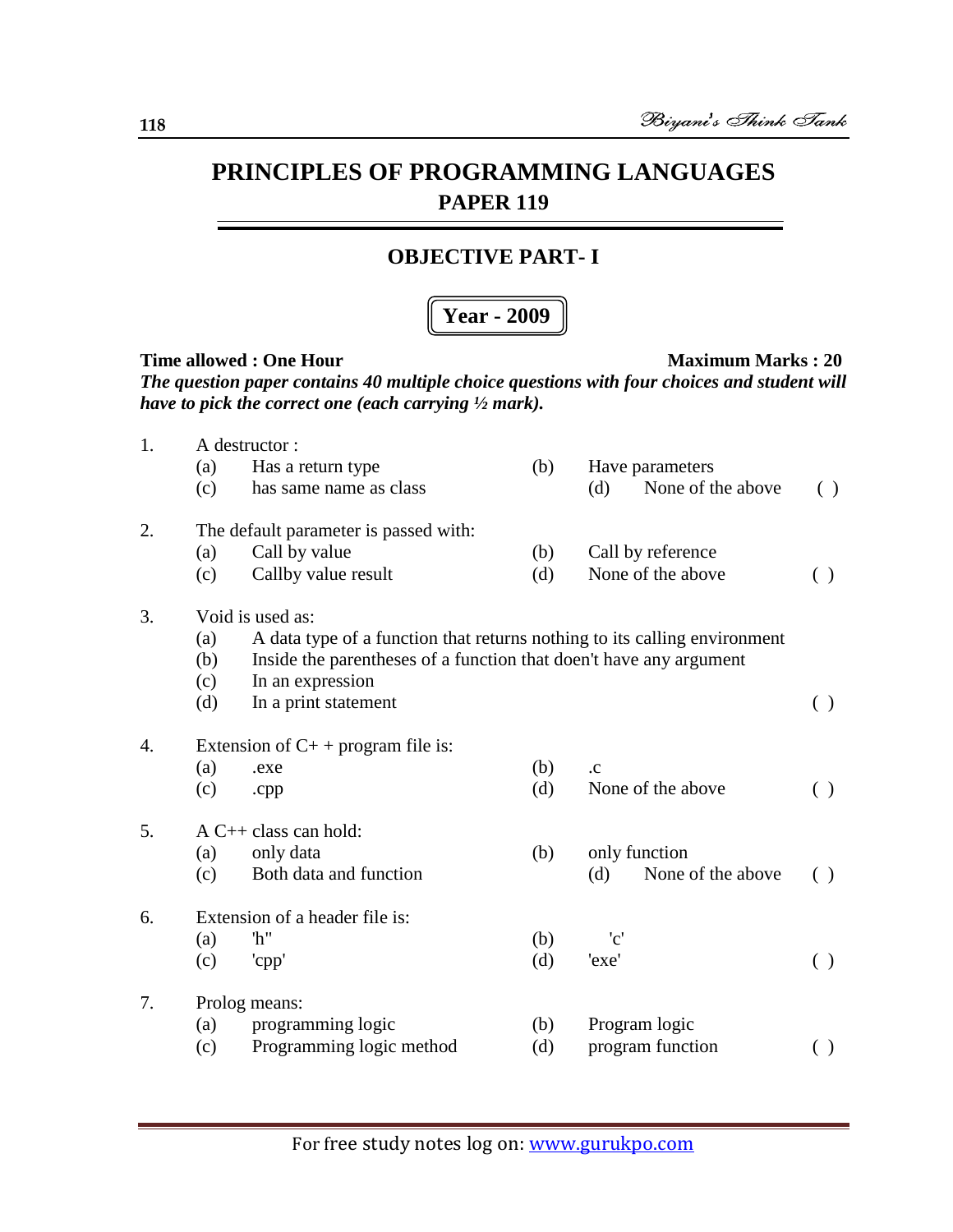| 8.  | Language used for scientific manner is:                             |                                                           |     |                   |                    |  |  |
|-----|---------------------------------------------------------------------|-----------------------------------------------------------|-----|-------------------|--------------------|--|--|
|     | (a)                                                                 | $\mathcal{C}$                                             | (b) | $C ++$            |                    |  |  |
|     | (c)                                                                 | <b>FORTRAN</b>                                            | (d) | None of the above | ( )                |  |  |
| 9.  | float a;<br>$b = 5;$                                                | The output of the following is:<br>void main ()           |     |                   |                    |  |  |
|     | $c=10;$<br>$a = b/c$ ;                                              |                                                           |     |                   |                    |  |  |
|     | $\}$                                                                | printf("%f',a);                                           |     |                   |                    |  |  |
|     |                                                                     |                                                           |     |                   |                    |  |  |
|     | (a)                                                                 | 0.000000                                                  | (b) | 0.50000           |                    |  |  |
|     | (c)                                                                 | Both a and b                                              | (d) | None of the above | ( )                |  |  |
| 10. |                                                                     | What is an output statement:                              |     |                   |                    |  |  |
|     | (a)                                                                 | Getch ()                                                  |     |                   |                    |  |  |
|     | (b)                                                                 | Scan $( )$                                                |     |                   |                    |  |  |
|     | (c)                                                                 | getchar ()                                                |     |                   |                    |  |  |
|     | (d)                                                                 | putchar ()                                                |     |                   | ( )                |  |  |
| 11. | A new class can be derived from an existing class, that is done by: |                                                           |     |                   |                    |  |  |
|     | (a)                                                                 | Inheritance                                               |     |                   |                    |  |  |
|     | (b)                                                                 | overloading                                               |     |                   |                    |  |  |
|     | (c)                                                                 | polymorphism                                              |     |                   |                    |  |  |
|     | (d)                                                                 | overriding                                                |     |                   | ( )                |  |  |
| 12. |                                                                     | A pointer is:                                             |     |                   |                    |  |  |
|     | (a)                                                                 | Address of a variable                                     |     |                   |                    |  |  |
|     | (b)                                                                 | Indication of a variable to be accessed next              |     |                   |                    |  |  |
|     | (c)                                                                 | A variable for storing address                            |     |                   |                    |  |  |
|     | (d)                                                                 | None of the above                                         |     |                   | ( )                |  |  |
| 13. |                                                                     | A class member by default is:                             |     |                   |                    |  |  |
|     | (a)                                                                 | Public                                                    | (b) | Private           |                    |  |  |
|     | (c)                                                                 | Protected                                                 | (d) | Any of the above  | $\left( \ \right)$ |  |  |
| 14. |                                                                     | A variable which is accessible by all function is called: |     |                   |                    |  |  |
|     | (a)                                                                 | Local                                                     | (b) | Global            |                    |  |  |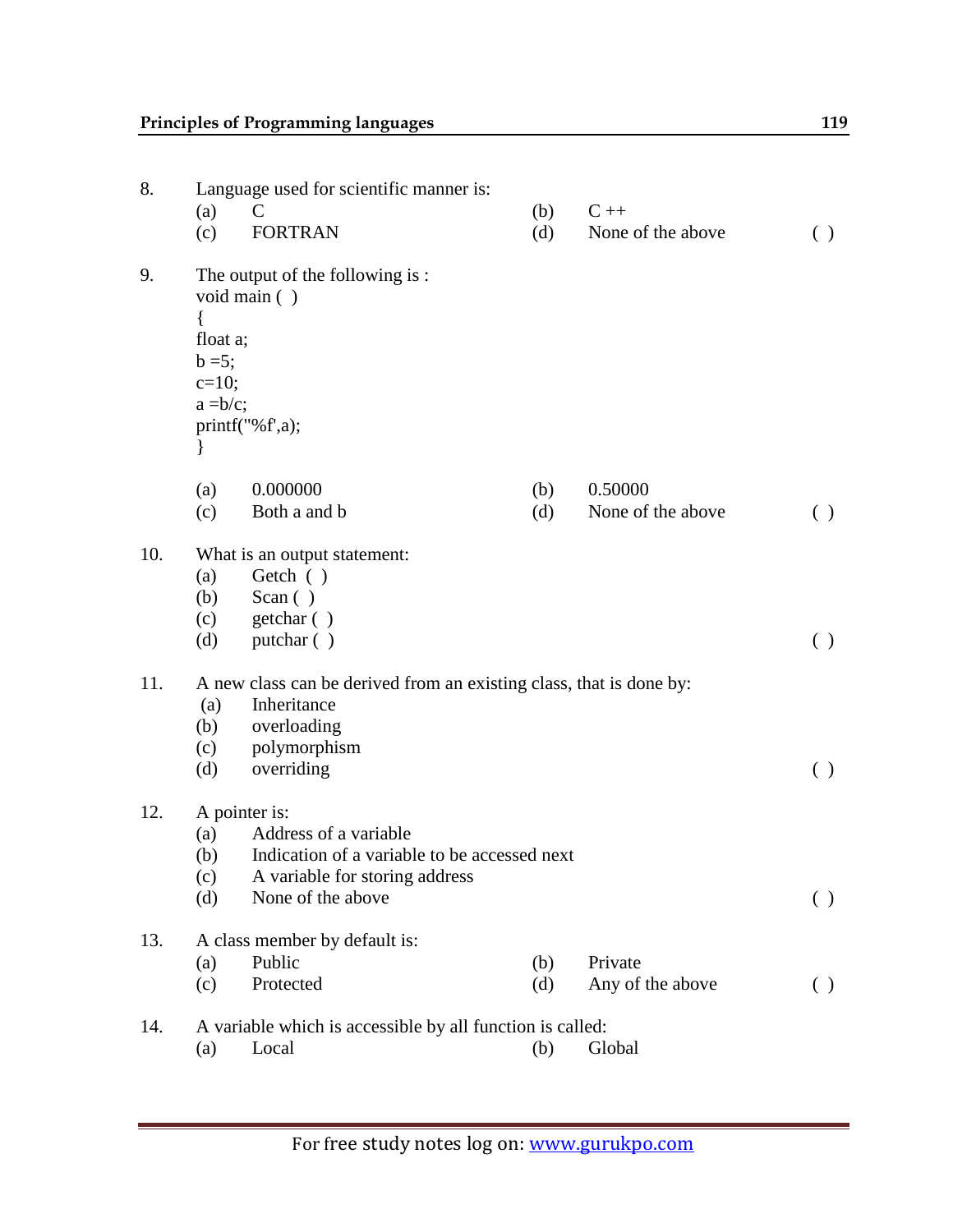|     | (c)                      | Static                                                                                                                         | (d)        | None of the above                             | ( )                |
|-----|--------------------------|--------------------------------------------------------------------------------------------------------------------------------|------------|-----------------------------------------------|--------------------|
| 15. | (a)<br>(c)               | Which is not a primitive type?<br>int<br>float                                                                                 | (b)<br>(d) | string<br>char                                | ( )                |
| 16. | (a)<br>(b)<br>(c)<br>(d) | Switch statement is used for<br>Multiple selection<br>one way selection<br>two way selection<br>None of the above              |            |                                               | ( )                |
| 17. | (a)<br>(c)               | Structure is used to store:<br>Similar type of data<br>Both a and b                                                            | (b)<br>(d) | Different type of India<br>None of the above  | ( )                |
| 18. | (a)<br>(c)               | A function that calls itself is called:<br>Looping<br>Recursion                                                                | (b)<br>(d) | Iteration<br>None of the above                | ( )                |
| 19. | (a)<br>(c)               | The Operator overloading function can be:<br>Member function only<br>Both A and B                                              | (b)<br>(d) | non member function only<br>None of the above | ( )                |
| 20. | (a)<br>(c)               | The number of copies created for a static data member of a class, when 10 class object<br>created would be:<br>$\theta$<br>9   | (b)<br>(d) | $\mathbf{1}$<br>10                            | ( )                |
| 21. | (a)<br>(c)               | "Break" statement is used to exit from;<br>If statement<br>Switch                                                              | (b)<br>(d) | For loop<br>Both A and B                      | $\left( \ \right)$ |
| 22. | File *fp:<br>(a)<br>(c)  | Disk data file to be opened<br>Both a and b                                                                                    | (b)<br>(d) | Structure file<br>None of the above           | ( )                |
| 23. | (a)<br>(b)<br>(c)        | Structure elements are stored in:<br>Contiguous memory stored in<br>Non-contiguous on the program<br>It depends on the program |            |                                               |                    |
|     | (d)                      | None of the above                                                                                                              |            |                                               | ( )                |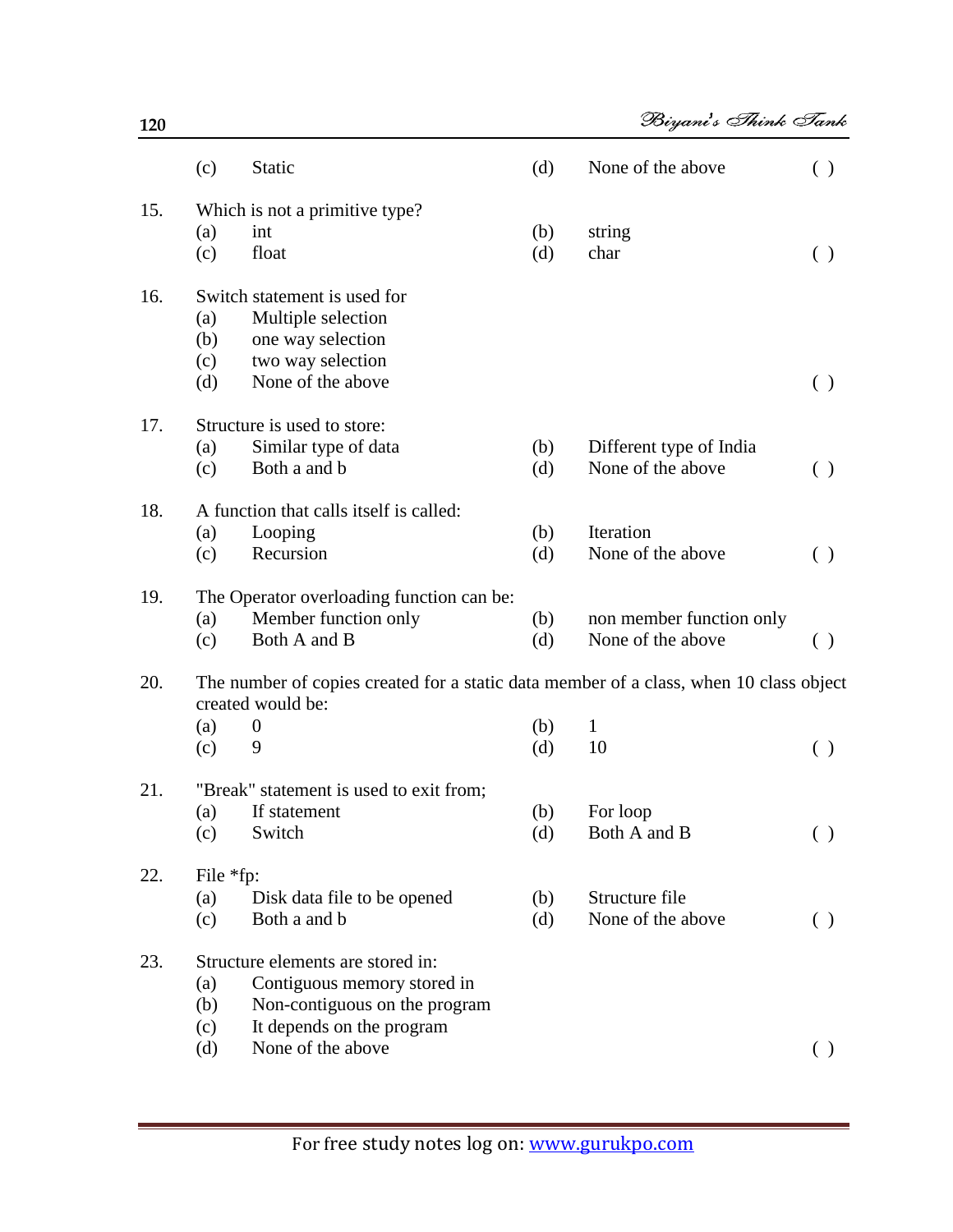| 24. |     | If a file is opened in read mode, and it does not exist:                          |     |                       |                                                 |  |  |  |
|-----|-----|-----------------------------------------------------------------------------------|-----|-----------------------|-------------------------------------------------|--|--|--|
|     | (a) | There will be compile error                                                       | (b) | File will get created |                                                 |  |  |  |
|     | (c) | Link array of pointers                                                            | (d) | none of the above     | ( )                                             |  |  |  |
| 25. |     | Int $*$ arr [3]; this declares:                                                   |     |                       |                                                 |  |  |  |
|     | (a) | A pointer to an array                                                             |     |                       |                                                 |  |  |  |
|     | b)  | A pointer to an integer                                                           |     |                       |                                                 |  |  |  |
|     | (c) | An array of pointers                                                              |     |                       |                                                 |  |  |  |
|     | (d) | None of the above                                                                 |     |                       | $\left( \begin{array}{c} 1 \end{array} \right)$ |  |  |  |
| 26. |     | Union can store:                                                                  |     |                       |                                                 |  |  |  |
|     | (a) | The values of its entire member                                                   |     |                       |                                                 |  |  |  |
|     | (b) | only values of one member can be stored                                           |     |                       |                                                 |  |  |  |
|     | (c) | Only according to the size of its members                                         |     |                       |                                                 |  |  |  |
|     | (d) | None of the above                                                                 |     |                       | $\left( \ \right)$                              |  |  |  |
| 27. |     | f close () is a function:                                                         |     |                       |                                                 |  |  |  |
|     | (a) | The values of its entire member                                                   |     |                       |                                                 |  |  |  |
|     | (b) | only values of one member can be stored                                           |     |                       |                                                 |  |  |  |
|     | (c) | Only according to the size of its member                                          |     |                       |                                                 |  |  |  |
|     | (d) | None of the above                                                                 |     |                       | $\left( \ \right)$                              |  |  |  |
| 28. |     | Ferror () function is used for:                                                   |     |                       |                                                 |  |  |  |
|     | (a) | return 1 if error                                                                 | (b) | return 0 if error     |                                                 |  |  |  |
|     | (c) | return 0 if no error                                                              | (d) | None of the above     | ( )                                             |  |  |  |
| 29. |     | Enum is defined as:                                                               |     |                       |                                                 |  |  |  |
|     | (a) | keyword                                                                           | (b) | identifier            |                                                 |  |  |  |
|     | (c) | Data type                                                                         | (d) | None of the above     | $\left( \begin{array}{c} 1 \end{array} \right)$ |  |  |  |
| 30. |     | Scope resolution operator is used to:                                             |     |                       |                                                 |  |  |  |
|     | (a) | Access global version of the variable                                             |     |                       |                                                 |  |  |  |
|     | (b) | Define member function outside that class                                         |     |                       |                                                 |  |  |  |
|     | (c) | Both a and B                                                                      |     |                       |                                                 |  |  |  |
|     | (d) | None of the above                                                                 |     |                       | ( )                                             |  |  |  |
| 31. |     | Friend function is a:                                                             |     |                       |                                                 |  |  |  |
|     | (a) | Member function of class                                                          |     |                       |                                                 |  |  |  |
|     | (b) | Not member function but they can access private and public member of the<br>class |     |                       |                                                 |  |  |  |
|     | (c) | Same friend function can be used in two different classes                         |     |                       |                                                 |  |  |  |
|     | (d) | None of the above                                                                 |     |                       | ( )                                             |  |  |  |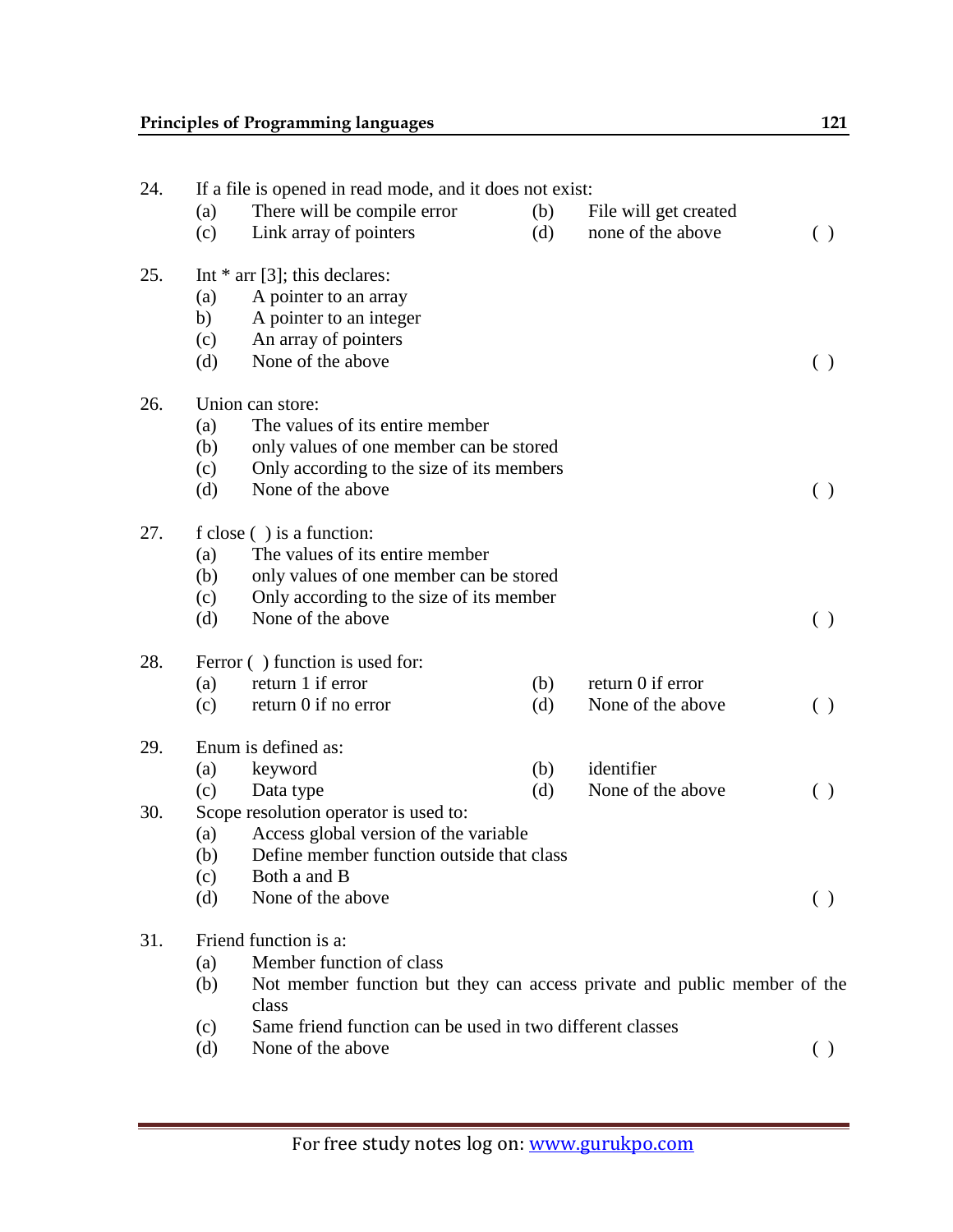| 32. |     | Which of the following operator does not require any arguments while overloading the<br>operator? |     |                          |                                                 |  |  |  |  |
|-----|-----|---------------------------------------------------------------------------------------------------|-----|--------------------------|-------------------------------------------------|--|--|--|--|
|     | (a) | $^{++}$                                                                                           |     |                          |                                                 |  |  |  |  |
|     | (b) | $+$                                                                                               |     |                          |                                                 |  |  |  |  |
|     | (c) | $[\ ]$                                                                                            |     |                          |                                                 |  |  |  |  |
|     | (d) | $\ll$                                                                                             |     |                          | ( )                                             |  |  |  |  |
| 33. |     | Formal arguments are:                                                                             |     |                          |                                                 |  |  |  |  |
|     | (a) | Stored main program                                                                               |     |                          |                                                 |  |  |  |  |
|     | (b) | Declared in subprogram header                                                                     |     |                          |                                                 |  |  |  |  |
|     | (c) | Assigned when calls the subprogram                                                                |     |                          |                                                 |  |  |  |  |
|     | (d) | None of the above                                                                                 |     |                          | $\left( \begin{array}{c} 1 \end{array} \right)$ |  |  |  |  |
| 34. |     | Type conversion includes:                                                                         |     |                          |                                                 |  |  |  |  |
|     | (a) | Implicit type conversion                                                                          | (b) | Explicit type conversion |                                                 |  |  |  |  |
|     | (c) | Both a and b                                                                                      | (d) | None of the above        | ( )                                             |  |  |  |  |
| 35. |     | Strepy $(s1, s2)$ ; what would be the output;                                                     |     |                          |                                                 |  |  |  |  |
|     | (a) | Copies string S2 to S2                                                                            | (b) | Copies string S1 to S2   |                                                 |  |  |  |  |
|     | (c) | Copies into a third string                                                                        | (d) | None of the above        | ( )                                             |  |  |  |  |
| 36. |     | Choose the strorage class type which accesses the variable fast:                                  |     |                          |                                                 |  |  |  |  |
|     | (a) | Automatic storage                                                                                 | (b) | Static storage class     |                                                 |  |  |  |  |
|     | (c) | Register storage class                                                                            | (d) | External storage class   | ( )                                             |  |  |  |  |
| 37. |     | The malloc () function:                                                                           |     |                          |                                                 |  |  |  |  |
|     | (a) | Returns a pointer to the allocated memory                                                         |     |                          |                                                 |  |  |  |  |
|     | (b) | Returns a pointer to the first byte of the region of memory                                       |     |                          |                                                 |  |  |  |  |
|     | (c) | Changes the size of the allocated memory                                                          |     |                          |                                                 |  |  |  |  |
|     | (d) | Deallocates the memory                                                                            |     |                          | ( )                                             |  |  |  |  |
| 38. |     | Templates can be used to produce:                                                                 |     |                          |                                                 |  |  |  |  |
|     |     | (a) Function only                                                                                 |     | (b) Classes only         |                                                 |  |  |  |  |
|     | (c) | Both a and B                                                                                      | (d) | None of the above        | ( )                                             |  |  |  |  |
| 39. |     | Literal is a/an:                                                                                  |     |                          |                                                 |  |  |  |  |
|     | (a) | <b>String</b>                                                                                     | (b) | String constant          |                                                 |  |  |  |  |
|     | (c) | Character                                                                                         | (d) | Apphabat                 | ( )                                             |  |  |  |  |
| 40. |     | The $& \&$ and $\quad$ ! are :                                                                    |     |                          |                                                 |  |  |  |  |
|     | (a) | Arithmetic                                                                                        | (b) | <b>Equality Operator</b> |                                                 |  |  |  |  |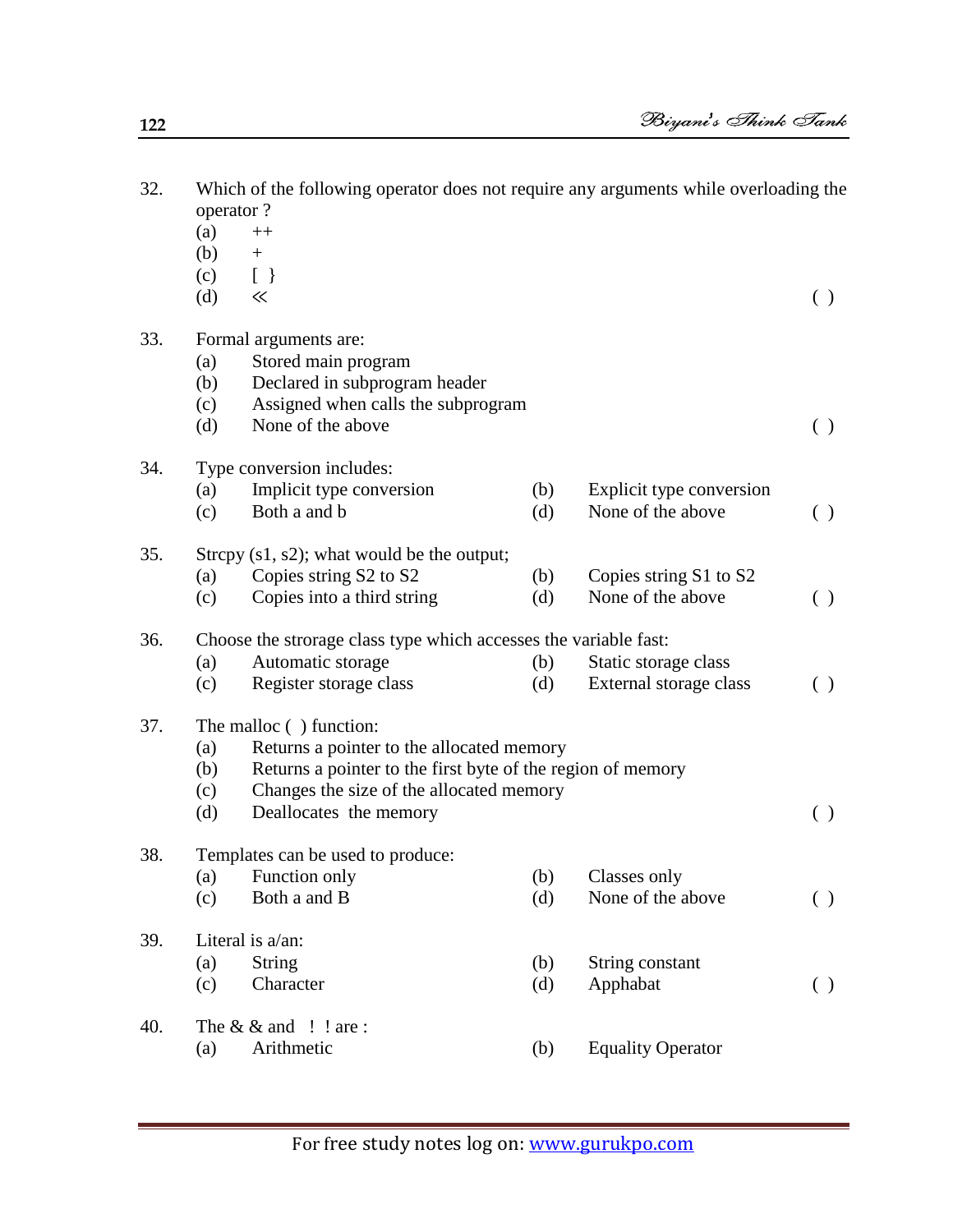(c) Logical operator (d) Relational operator ( )

**Answer Key**

|                                                                                                  |  |                                                          | $\vert 1.(\text{c}) \vert 2.(\text{a}) \vert 3.(\text{a}) \vert 4.(\text{c}) \vert 5.(\text{c}) \vert 6.(\text{a}) \vert 7.(\text{a}) \vert 8.(\text{c}) \vert 9.(\text{b}) \vert 10.(\text{d})$ |                         |  |
|--------------------------------------------------------------------------------------------------|--|----------------------------------------------------------|--------------------------------------------------------------------------------------------------------------------------------------------------------------------------------------------------|-------------------------|--|
| 11. (a)   12. (c)   13. (b)   14. (b)   15. (b)   16. (a)   17. (b)   18. (c)   19. (a)   20. (b |  |                                                          |                                                                                                                                                                                                  |                         |  |
|                                                                                                  |  |                                                          | 21. (d) 22. (c) 23. (a) 24. (c) 25. (c) 26. (c) 27. (c) 28. (a) 29. (a) 30. (c)                                                                                                                  |                         |  |
|                                                                                                  |  | $31. (b)$ 32. (d) 33. b) 34. (c) 35. (a) 36. (a) 37. (a) |                                                                                                                                                                                                  | 38. (c) 39. (b) 40. (c) |  |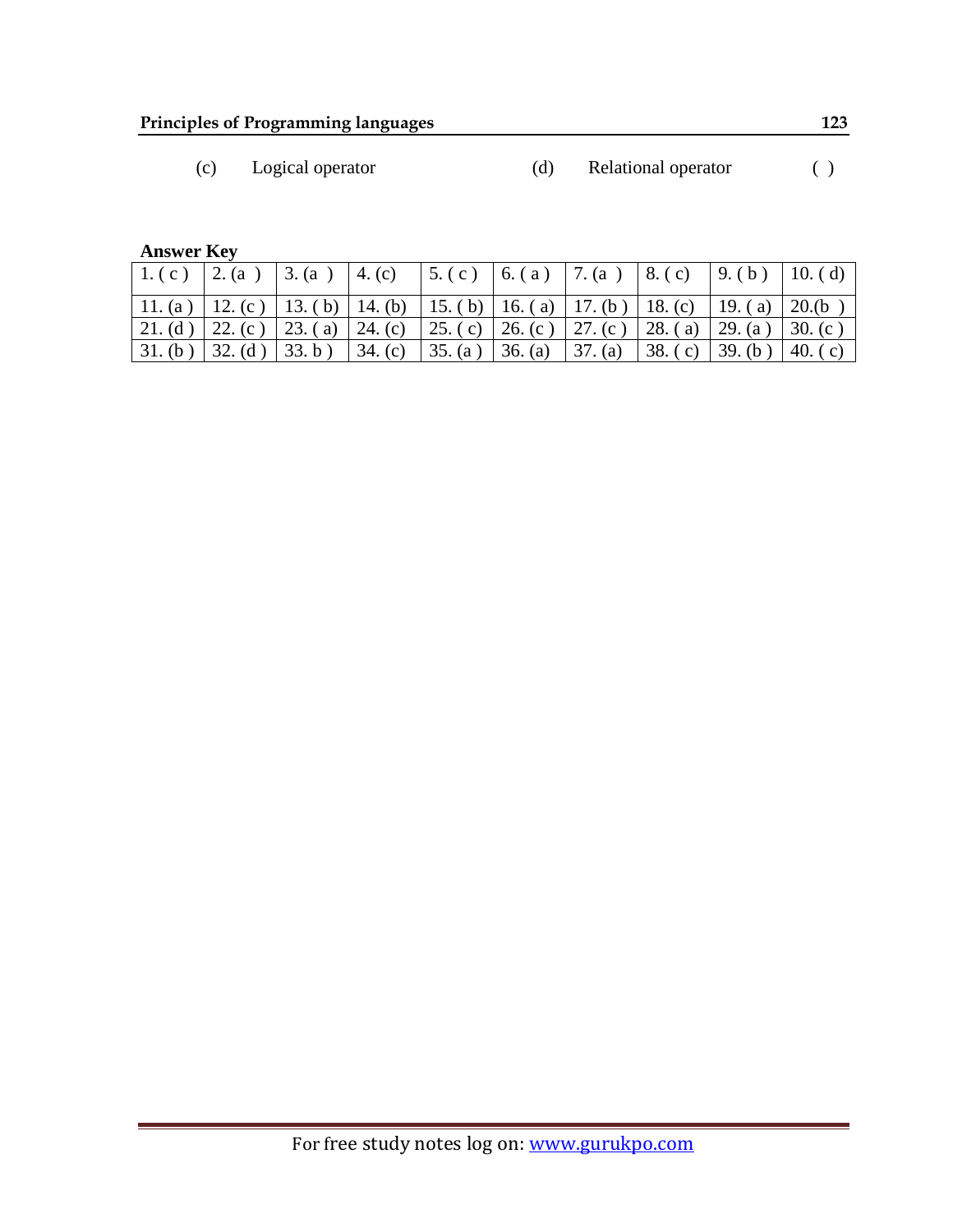# **DESCRIPTIVE PART-II**

# **Year- 2009**

**Time allowed : 2 Hours Maximum Marks : 30** *Attempt any four questions out of the six. All questions carry 7½ marks each.*

- Q.1 (a) Define syntax and semantics. Distinguish between static and dynamic semantics. (b) What are the advantages and disadvantages of implicit declarations?
- Q.2 (a) What are the different of data types available in language? Explain in detail with an example.
	- (b) Write a program in C language to check the implicit and explicit type conversin.
- Q.3 (a) Write a program in C language to calculate the sum of the given number  $(34567 =$  $3+4+5+6+7=25$ 
	- (b) What do you mean by nested loop? Explain break statement with the suitable example.
- Q.4 (a) What is recursion? Explain recursion with a suitable examples. (b) What is an array? How can we declare an array? Explain multidimensional array.
- Q.5 (a) Explain the concept of pointer. What is smart pointer? Discuss virtual function? (b) What is structure? Explain the array of structure with an example?
- Q.6 (a) What constructor? Explain constructor overloading and copy constructor. (b) What is inheritance? Explain different levels of inheritance.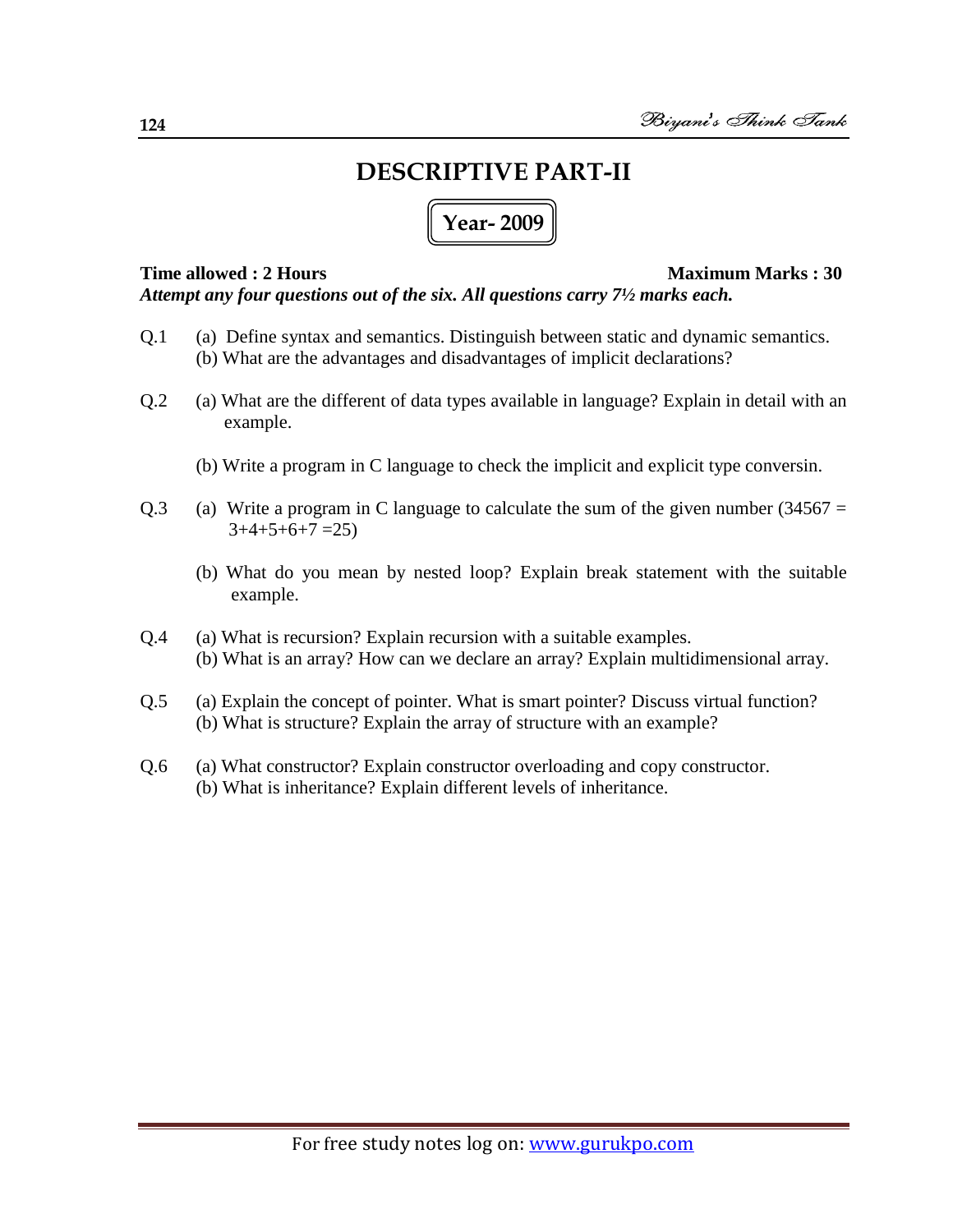#### **OBJECTIVE PART- I**

## **Year - 2008**

| 1. |     | The language used in making web pages is:                                                                     |     |               |                                                 |  |  |  |  |
|----|-----|---------------------------------------------------------------------------------------------------------------|-----|---------------|-------------------------------------------------|--|--|--|--|
|    | (a) | $C++$                                                                                                         | (b) | Java          |                                                 |  |  |  |  |
|    | (c) | Prolog                                                                                                        | (d) | <b>PASCAL</b> | $\left( \ \right)$                              |  |  |  |  |
| 2. |     | Multithreading concept in a programming language was introduced in:                                           |     |               |                                                 |  |  |  |  |
|    | (a) | $5$ GL                                                                                                        | (b) | $3$ GL        |                                                 |  |  |  |  |
|    | (c) | $1$ GL                                                                                                        | (d) | 4 GL          | ( )                                             |  |  |  |  |
| 3. |     | To reference an object using a pointer to object use the:                                                     |     |               |                                                 |  |  |  |  |
|    | (a) | Operator<br>$\blacktriangleright$                                                                             |     |               |                                                 |  |  |  |  |
|    | (b) | dop operator                                                                                                  |     |               |                                                 |  |  |  |  |
|    | (c) | & (ampersand) operator                                                                                        |     |               |                                                 |  |  |  |  |
|    | (d) | $\Diamond$ Operator                                                                                           |     |               | $\left( \begin{array}{c} \end{array} \right)$   |  |  |  |  |
| 4. |     | You are not allowed to call a  member functions from anywhere other than<br>member unction of the same class: |     |               |                                                 |  |  |  |  |
|    | (a) | Global                                                                                                        | (b) | Public        |                                                 |  |  |  |  |
|    | (c) | Local                                                                                                         | (d) | Provate       | ( )                                             |  |  |  |  |
| 5. |     | A class is a $(n)$ that is defined by the programme:                                                          |     |               |                                                 |  |  |  |  |
|    | (a) | User defined variable type                                                                                    | (b) | Attributes    |                                                 |  |  |  |  |
|    | (c) | Method                                                                                                        | (d) | Function      | $\left( \begin{array}{c} 1 \end{array} \right)$ |  |  |  |  |
| 6. |     | A suitable place to store class declaration is                                                                |     |               |                                                 |  |  |  |  |
|    | (a) | auxiliary .cpp file                                                                                           | (b) | Floppy disks  |                                                 |  |  |  |  |
|    | (c) | Their own header files                                                                                        | (d) | None          | $\left( \begin{array}{c} 1 \end{array} \right)$ |  |  |  |  |
| 7. |     | The cin and cout function require the header file:                                                            |     |               |                                                 |  |  |  |  |
|    | (a) | Stdio.h                                                                                                       | (b) | iostream.h    |                                                 |  |  |  |  |
|    |     |                                                                                                               |     |               |                                                 |  |  |  |  |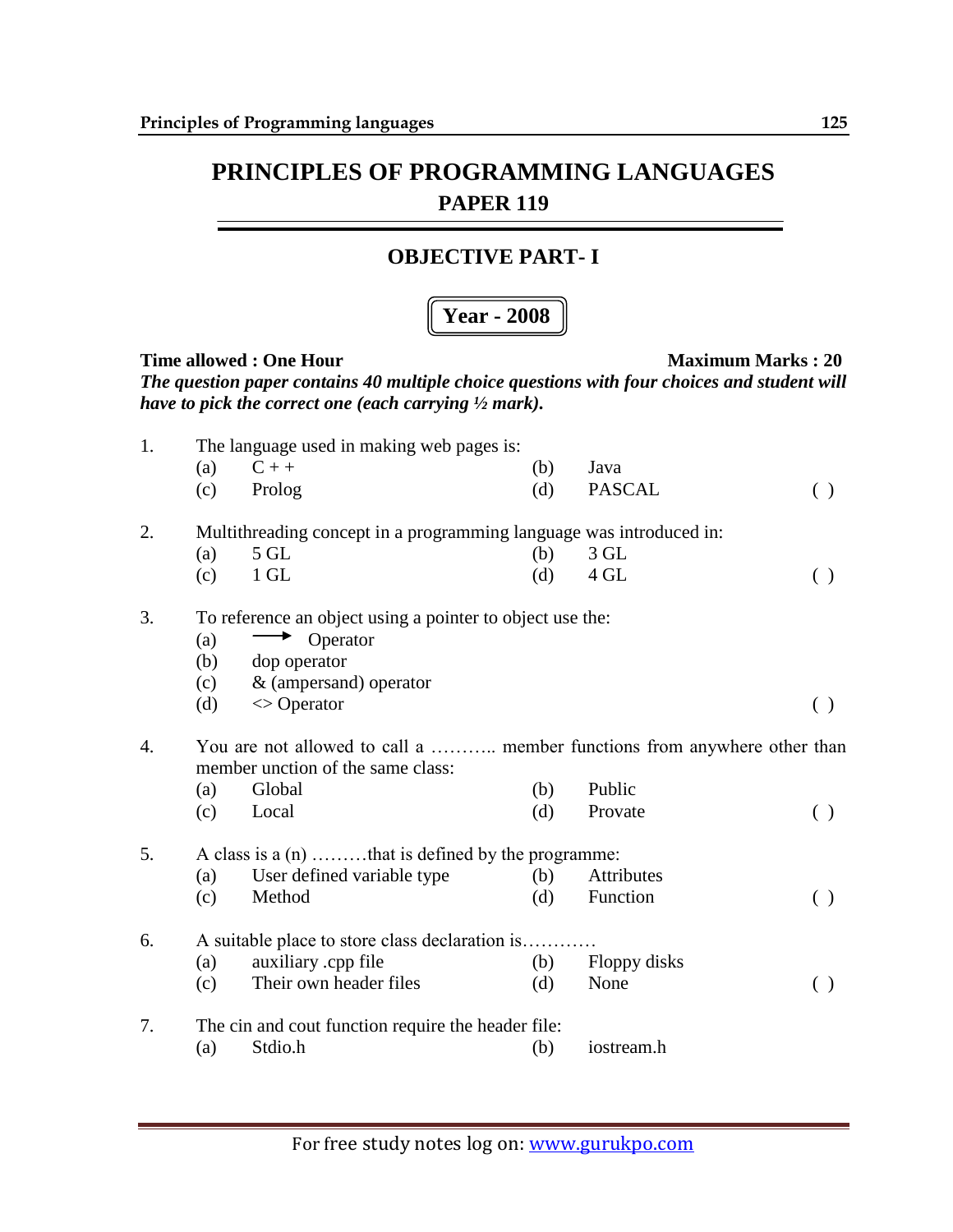|     | (c)        | iomanip.h                                                                                              | (d)        | None                       | ( )                |
|-----|------------|--------------------------------------------------------------------------------------------------------|------------|----------------------------|--------------------|
| 8.  | (a)<br>(c) | The member of a class can be:<br>Private<br>protected                                                  | (b)<br>(d) | Public<br>All of the above | $\left( \ \right)$ |
| 9.  | (a)        | Which of these keywords are access specifies:<br>near and far                                          | (b)        | table and row              |                    |
|     | (c)        | Private and public                                                                                     | (d)        | opened and closed          | $\left( \ \right)$ |
| 10. |            | When the code a member function is defined inside a class declaration, it is called:<br>Purchases book |            | Sales book                 |                    |
|     | (a)<br>(c) | Purchases returns book                                                                                 | (b)<br>(d) | Journal proper             | ( )                |
| 11. |            |                                                                                                        |            |                            |                    |
|     | (a)        | Standard operators                                                                                     |            |                            |                    |
|     | (b)<br>(c) | Preprocessor directives<br>Whilespace characters                                                       |            |                            |                    |
|     | (d)        | <b>Undefined variables</b>                                                                             |            |                            | $\left( \ \right)$ |
| 12. |            | Each and every operator of $C + +$ can be overloaded. This statement is                                |            |                            |                    |
|     | (a)        | True<br>False                                                                                          |            |                            |                    |
|     | (b)<br>(c) | Conditional                                                                                            |            |                            |                    |
|     | (d)        | None                                                                                                   |            |                            | ( )                |
| 13. |            | The principles of allows as to create new classes based on existing classes:                           |            |                            |                    |
|     | (a)        | Inheritance<br>Function over loading                                                                   |            |                            |                    |
|     | (b)<br>(c) | Copy construction                                                                                      |            |                            |                    |
|     | (d)        | Polymorphism                                                                                           |            |                            | ( )                |
| 14. |            | When you desire a class privately a protected base class member becomes;                               |            |                            |                    |
|     | (a)        | Public                                                                                                 | (b)        | Private                    |                    |
|     | (c)        | Explicit                                                                                               | (d)        | Inherited                  | ( )                |
| 15. |            |                                                                                                        |            |                            |                    |
|     | (a)        | Polymorphism                                                                                           | (b)        | Encapsulation              |                    |
|     | (c)        | Member function                                                                                        | (d)        | Inheritance                | ( )                |
| 16. |            |                                                                                                        |            |                            |                    |
|     | (a)        | Additional error checking                                                                              | (b)        | Static binding             |                    |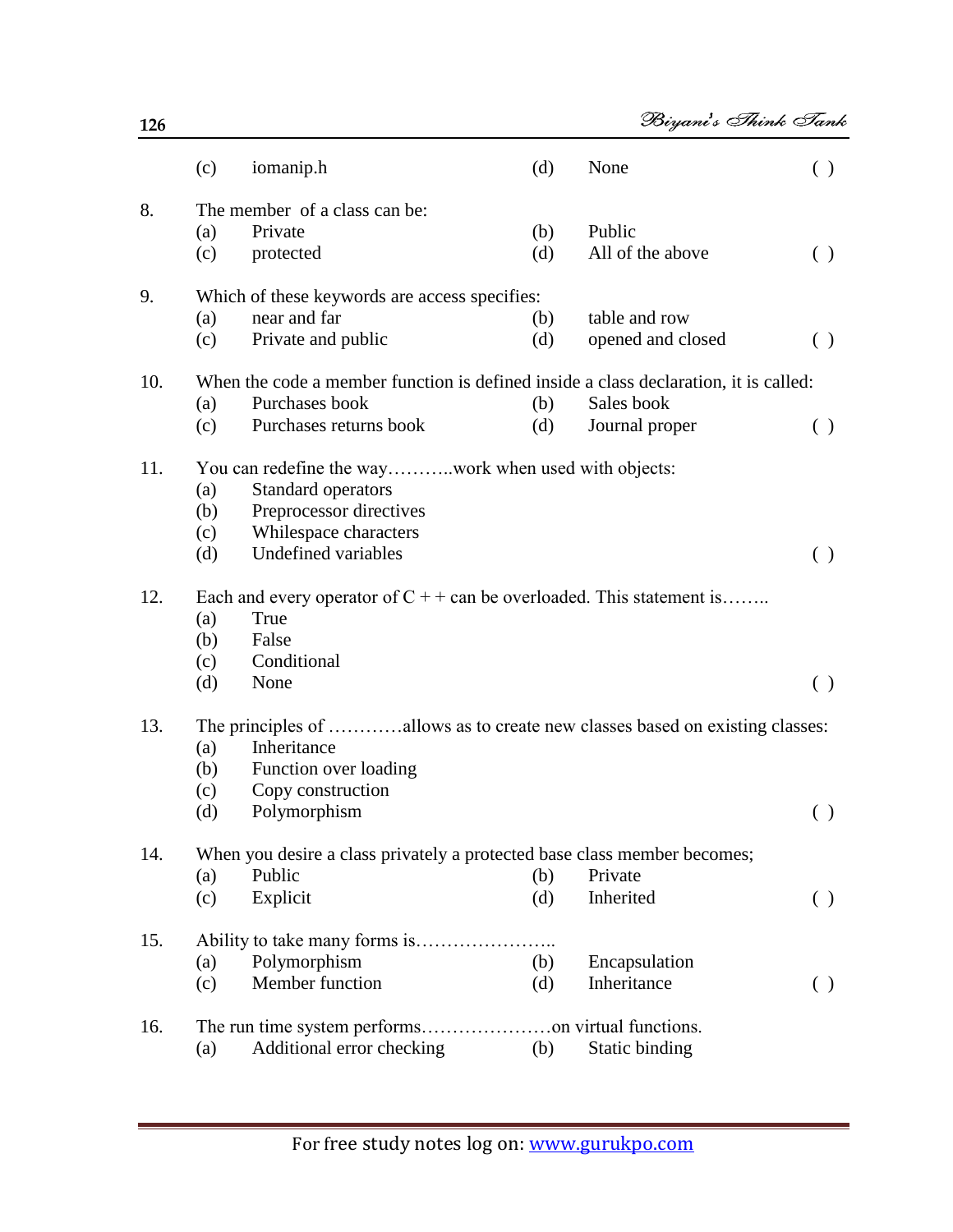|     |                                              | <b>Principles of Programming languages</b>                               |     |                          | 127                    |  |  |
|-----|----------------------------------------------|--------------------------------------------------------------------------|-----|--------------------------|------------------------|--|--|
|     | (c)                                          | Dynamic binding                                                          | (d) | None                     | ( )                    |  |  |
| 17. |                                              | A method is declared virtual using keyword:                              |     |                          |                        |  |  |
|     | (a)                                          | Private                                                                  | (b) | Public                   |                        |  |  |
|     | (c)                                          | Protected                                                                | (d) | Virtual                  | $\left( \ \right)$     |  |  |
| 18. |                                              |                                                                          |     |                          |                        |  |  |
|     | (a)                                          | Derived class base class                                                 |     |                          |                        |  |  |
|     | (b)                                          | Void, derived class                                                      |     |                          |                        |  |  |
|     | (c)                                          | Void, Null                                                               |     |                          |                        |  |  |
|     | (d)                                          | Base class, derived function                                             |     |                          | $\left( \ \right)$     |  |  |
| 19. |                                              | Every C program required a function.                                     |     |                          |                        |  |  |
|     | (a)                                          | void $( )$                                                               | (b) | main () function         |                        |  |  |
|     | (c)                                          | inline function                                                          | (d) | user defined function    | $\left( \ \right)$     |  |  |
| 20. |                                              |                                                                          |     |                          |                        |  |  |
|     | (a)                                          | colon                                                                    | (b) | Comma                    |                        |  |  |
|     | (c)                                          | inline function                                                          | (d) | Full stop                | ( )                    |  |  |
| 21. | For defining string constants in C are used: |                                                                          |     |                          |                        |  |  |
|     | (a)                                          | Single quotes                                                            | (b) | Double quotes            |                        |  |  |
|     | (c)                                          | Apostrophes                                                              | (d) | None                     | ( )                    |  |  |
| 22. |                                              | The purpose of a file buffer is:                                         |     |                          |                        |  |  |
|     | (a)                                          | use memory                                                               | (b) | to speed up input/output |                        |  |  |
|     | (c)                                          | to speed up arithmetic operations                                        | (d) | to protect data          | $\left( \ \right)$     |  |  |
| 23. |                                              | To read a single character from a file, we use the member function       |     |                          |                        |  |  |
|     | (a)                                          | input                                                                    | (b) | get                      |                        |  |  |
|     | (c)                                          | put                                                                      |     | (d) read                 | $\left( \quad \right)$ |  |  |
| 24. | found:                                       | The member function retunes the true value when the end of file has been |     |                          |                        |  |  |
|     | (a)                                          | input                                                                    | (b) | get                      |                        |  |  |
|     | (c)                                          | put                                                                      | (d) | read                     | ( )                    |  |  |
| 25. |                                              | What of the following is not a windows accessories:                      |     |                          |                        |  |  |
|     | (a)                                          | Paint                                                                    | (b) | Calculator               |                        |  |  |
|     | (c)                                          | Desktop                                                                  | (d) | Notepad                  | ( )                    |  |  |
| 26. |                                              | ALU stands for:                                                          |     |                          |                        |  |  |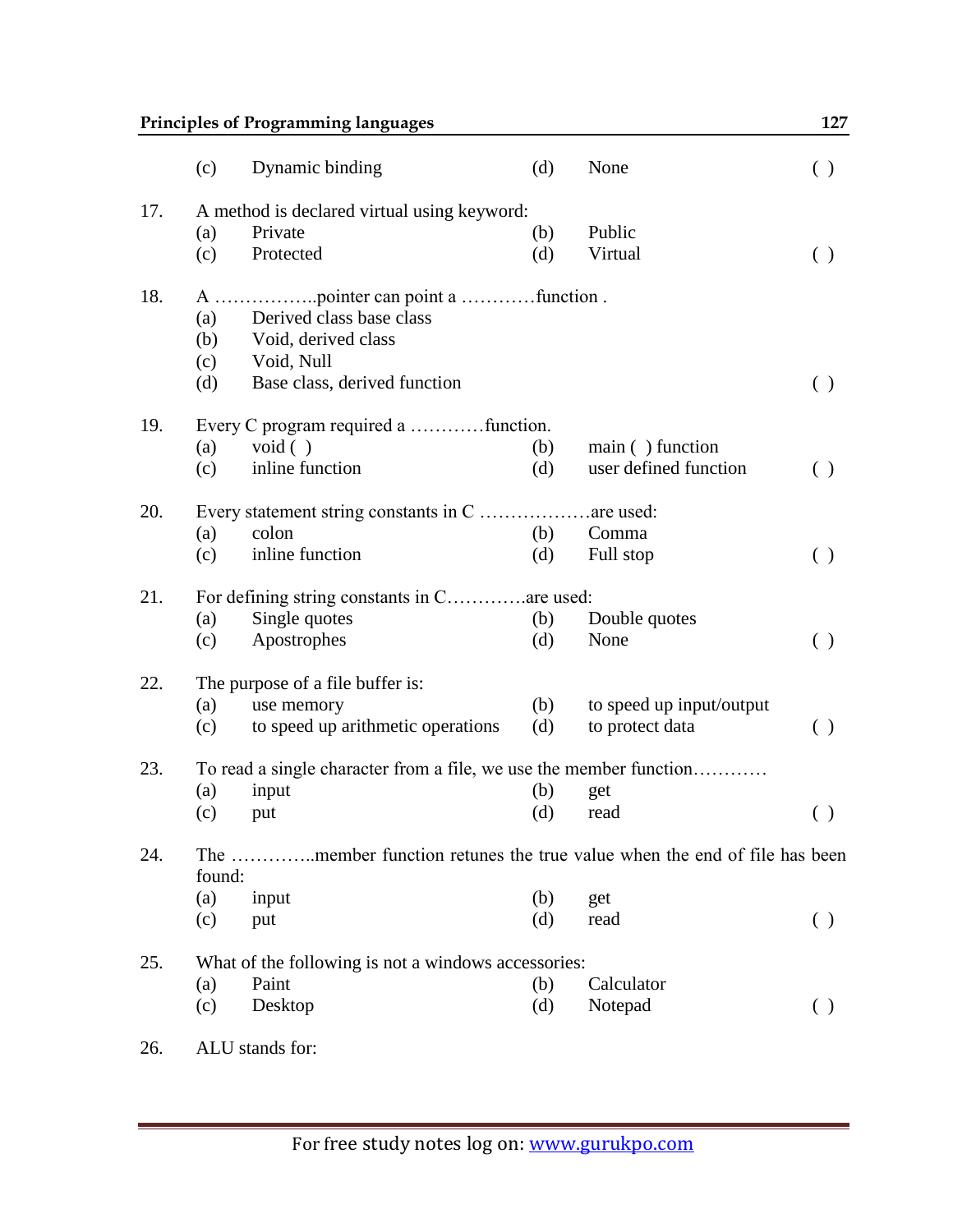|     | (a)<br>(c) | Atomic line unit<br>Arithmetic and logic unit                    | (b)<br>(d) | Analog logic unit<br>automatic logic unit | ( )                |
|-----|------------|------------------------------------------------------------------|------------|-------------------------------------------|--------------------|
| 27. |            | Garbage collector is the concept of:                             |            |                                           |                    |
|     | (a)        | Java                                                             | (b)        | <b>Basic</b>                              |                    |
|     | (c)        | Prolog                                                           | (d)        | Ada                                       | ( )                |
| 28. |            | Friend keyword can be used for:                                  |            |                                           |                    |
|     | (a)        | A function                                                       | (b)        | A class                                   |                    |
|     | (c)        | Both function and class                                          | (d)        | A data member                             | $\left( \ \right)$ |
| 29. |            | Switch statement is used for:                                    |            |                                           |                    |
|     | (a)        | Two Set Selection                                                |            |                                           |                    |
|     | (b)        | Three Set Selection                                              |            |                                           |                    |
|     | (c)        | Multiple selection                                               |            |                                           |                    |
|     | (d)        | A data member                                                    |            |                                           | ( )                |
| 30. |            | 1 GB is equal to:                                                |            |                                           |                    |
|     | (a)        | 1024 bits                                                        | (b)        | 1.24 bytes                                |                    |
|     | (c)        | 1024 kB                                                          | (d)        | 104 MB                                    | ( )                |
| 31. |            | A data type with user specified value is:                        |            |                                           |                    |
|     | (a)        | a marco                                                          | (b)        | pointer                                   |                    |
|     | (c)        | Rs.1,44,000                                                      | (d)        | Enumerated                                | ( )                |
| 32. |            | A function that does not return anything can be declared by:     |            |                                           |                    |
|     | (a)        | float                                                            | (b)        | int                                       |                    |
|     | (c)        | void                                                             | (d)        | char                                      | ( )                |
| 33. |            | Which of the following C type is not a primitive data structure? |            |                                           |                    |
|     | (a)        | Float                                                            | (b)        | int                                       |                    |
|     | (c)        | void                                                             | (d)        | char                                      | ( )                |
| 34. |            | Which of the following C type is not a primitive data structure? |            |                                           |                    |
|     | (a)        | int                                                              | (b)        | float                                     |                    |
|     | (c)        | char                                                             | (d)        | none                                      | ( )                |
| 35. |            | Malloc is used for:                                              |            |                                           |                    |
|     | (a)        | Fast speed                                                       |            |                                           |                    |
|     | (b)        | Parallel operation                                               |            |                                           |                    |
|     | (c)        | Sequential operation                                             |            |                                           |                    |
|     | (d)        | Memory management                                                |            |                                           | $\left( \ \right)$ |
|     |            |                                                                  |            |                                           |                    |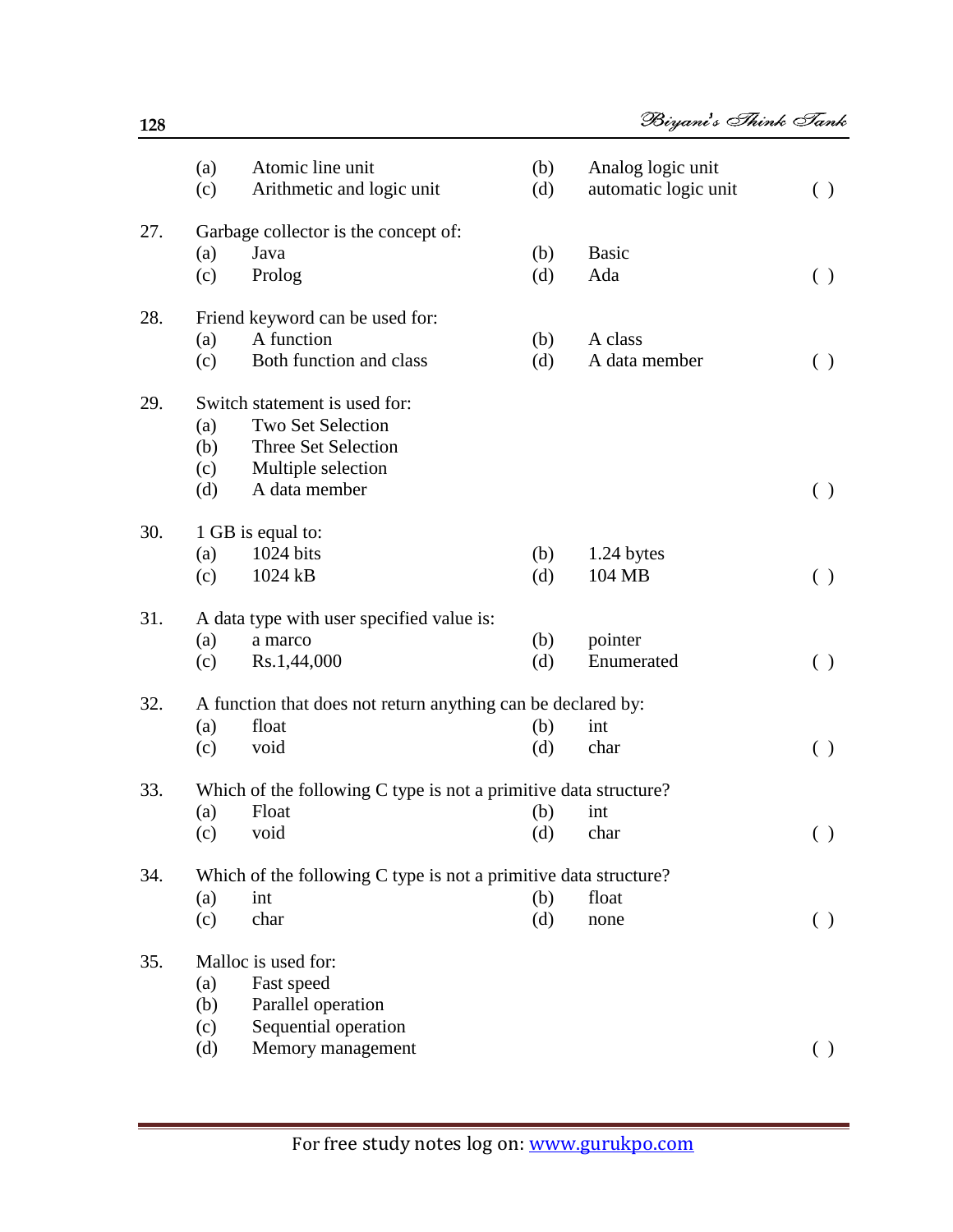| 36. | C is a:           |                                              |     |                     |     |  |  |  |  |
|-----|-------------------|----------------------------------------------|-----|---------------------|-----|--|--|--|--|
|     | (a)               | Middle level language                        | (b) | High level language |     |  |  |  |  |
|     | (c)               | Low level language                           | (d) | None                | ( ) |  |  |  |  |
| 37. |                   |                                              |     |                     |     |  |  |  |  |
|     | (a)               | Increase                                     | (b) | Reduce              |     |  |  |  |  |
|     | (c)               | Depends on situation                         | (d) | None                | ( ) |  |  |  |  |
| 38. |                   | The following is a data structure:           |     |                     |     |  |  |  |  |
|     | (a)               | Queue                                        | (b) | <b>Stack</b>        |     |  |  |  |  |
|     | (c)               | <b>Tree</b>                                  | (d) | None                | ( ) |  |  |  |  |
| 39. |                   | In $C + +$ , the stream base class is:       |     |                     |     |  |  |  |  |
|     | (a)               | iostream                                     | (b) | <b>I</b> ofstream   |     |  |  |  |  |
|     | (c)               | ios                                          | (d) | Stdio               | ( ) |  |  |  |  |
| 40. |                   | The identifiers cout and cin are predefined: |     |                     |     |  |  |  |  |
|     |                   | (a) Classes                                  |     |                     |     |  |  |  |  |
|     |                   | (b) Objects                                  |     |                     |     |  |  |  |  |
|     |                   | (c) Functions                                |     |                     |     |  |  |  |  |
|     |                   | (d) All of the above                         |     |                     | ( ) |  |  |  |  |
|     | <b>Answer Key</b> |                                              |     |                     |     |  |  |  |  |

| $1.(b)$ 2.(d)     |                                                                                         | 3. (a) | $\mid$ 4. (d)                                   | 5. (a) |  |         | $\vert 6. (a) \vert 7. (b) \vert 8. (d) \vert 9. (c) \vert 10. (b)$           |                          |
|-------------------|-----------------------------------------------------------------------------------------|--------|-------------------------------------------------|--------|--|---------|-------------------------------------------------------------------------------|--------------------------|
|                   | 11. (b)   12. (b)   13. (b)   14. (b)   15. (a)   16. (c)   17. (d)   18. (a)   19. (b) |        |                                                 |        |  |         |                                                                               | $\vert 20.0c \vert$      |
| 21. (b)   22. (a) |                                                                                         |        |                                                 |        |  |         | 23. (b)   24. (c)   25. (b)   26. (c)   27. (a)   28. (c)   29. (c)   30. (d) |                          |
| $31.$ (d)         | $\frac{32}{6}$ (b)                                                                      |        | 33. (c) $34.$ (d) $35.$ (d) $36.$ (a) $37.$ (b) |        |  | 38. (d) | 139. (a)                                                                      | 40.<br>$\left( a\right)$ |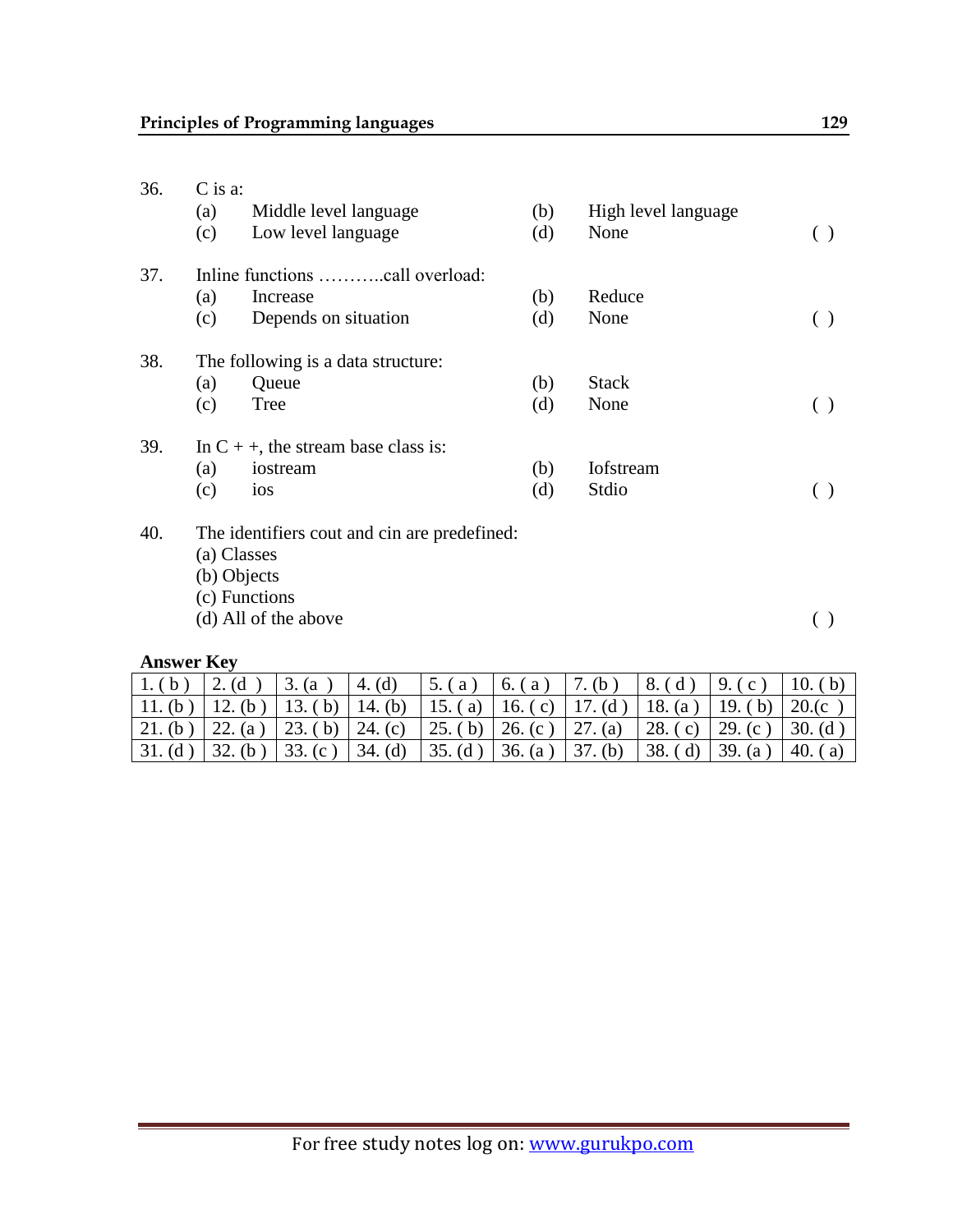# **DESCRIPTIVE PART-II**

## **Year- 2008**

#### **Time allowed : 2 Hours Maximum Marks : 30**

*Attempt any four questions out of the six. All questions carry 7½ marks each.*

- Q.1 (a) Explain the features of good programming language. Write a note on generations of computer languages.
	- (b) What are different types of function available in C language? Write a note on subroutines.
- Q.2 (a) Write a program in c language to count the number of characters in a string. (b) What are control structures in C language? What is method overaloading?
- Q.3 (a) What are the construction and destructors? Write a note on classes and objects.
	- (b) Write a program in C language to calculate the real roots of the quadratic equation:  $ax^{2} + bx + c = 0$ Using the quadratic formula :

- $x=\frac{-b\pm\sqrt{b^2-4ac}}{b^2}$
- Q.4 (a) What is an array? How it is defined in a C program? Write a program in C shoring the use of an array?
	- (b) What are loop control structures? Write a note on interrupts.
- Q.5 (a) What are the feature of object oriented programming languages? How a class is defined inside a class?
	- (b) What are different types of data structures in C++? What is dynamic allocation?
- Q.6 (a) Write an algorithm for inserting an element in a link list. What are class constructors?
	- (b) Write a program in  $C + t$  to calculate the income tax based in yearly pay of an employee.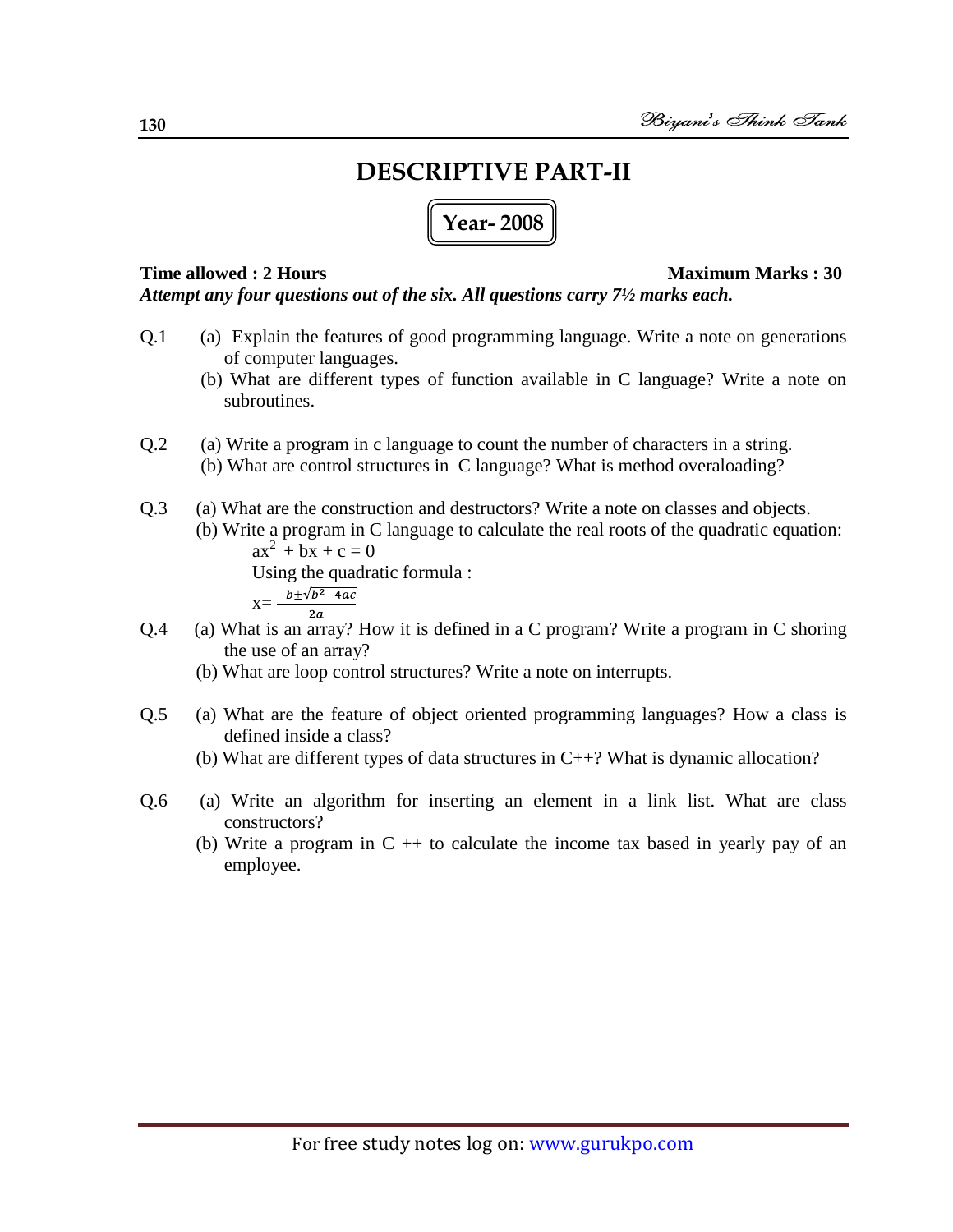#### **OBJECTIVE PART- I**

### **Year - 2007**

| 1. | (a)<br>(b)<br>(c)<br>(d) | C was primarily developed as a:<br>System programming<br>General purpose language<br>data structure<br>none of the above                                                                                    |            |                                        | ( ) |
|----|--------------------------|-------------------------------------------------------------------------------------------------------------------------------------------------------------------------------------------------------------|------------|----------------------------------------|-----|
| 2. | (a)<br>(b)<br>(c)<br>(d) | Choose the correct answer:<br>use of goto enhances the logical clarity of a code<br>use of goto makes the debugging task easier<br>use of toto when you want to jump out of a nested loop<br>never use goto |            |                                        | ( ) |
| 3. | (a)<br>(c)               | Length of the string " correct" is:<br>7<br>6                                                                                                                                                               | (b)<br>(d) | 8<br>implementation dependent          | ( ) |
| 4. | (c)<br>(d)               | int $x,y = 2$ , z, a;<br>$X = (y * = 2) + (z = a=y)$<br>printf $("d",x);$<br>$(a)$ prints 7<br>$(b)$ prints 6<br>prints 8<br>is syntactically warning                                                       |            |                                        | ( ) |
| 5. |                          | If n has the value 3, then the output of the statement:<br>printf("% $d\%d$ ", n++, ++n);                                                                                                                   |            |                                        |     |
|    | (a)<br>(c)               | is $34$<br>is $44$                                                                                                                                                                                          | (b)<br>(d) | is $45$<br>is implementation dependent | ( ) |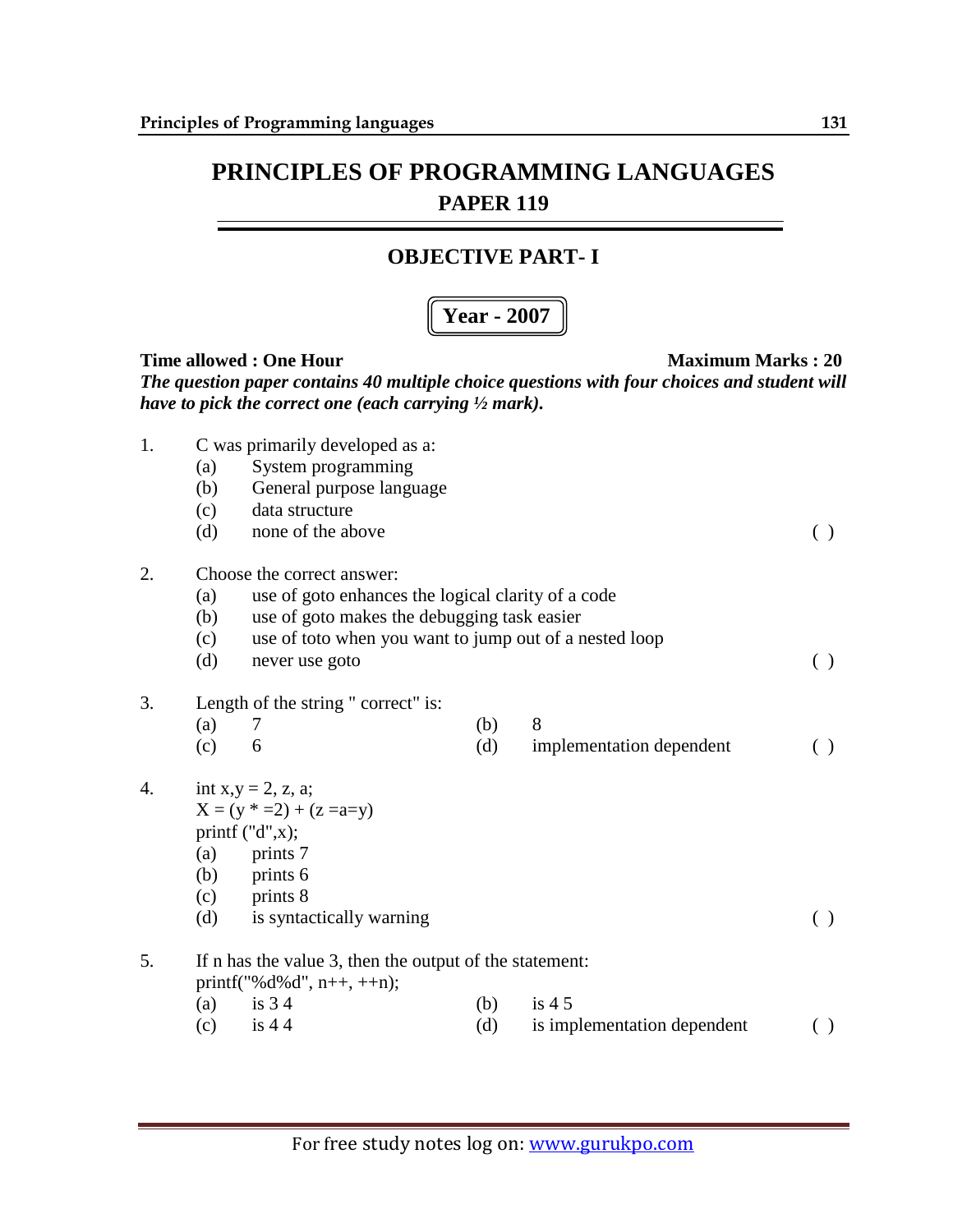| 6.  |                                                               | Printf ("%C",100):                                       |     |                  |     |  |  |  |
|-----|---------------------------------------------------------------|----------------------------------------------------------|-----|------------------|-----|--|--|--|
|     | (a)                                                           | Prints 100                                               |     |                  |     |  |  |  |
|     | (b)                                                           | Prints the ASCII equivalent of 100                       |     |                  |     |  |  |  |
|     | (c)                                                           | prints garbage                                           |     |                  |     |  |  |  |
|     | (d)                                                           | none of the above                                        |     |                  | ( ) |  |  |  |
| 7.  |                                                               | In a for loop, if the condition is missing then:         |     |                  |     |  |  |  |
|     | (a)                                                           | It is assumed to be present and taken to be false        |     |                  |     |  |  |  |
|     | (b)                                                           | It is assumed to be present and taken to be true         |     |                  |     |  |  |  |
|     | (c)                                                           | it results in a syntax error                             |     |                  |     |  |  |  |
|     | (d)                                                           | execution will be terminated abruptly                    |     |                  | ( ) |  |  |  |
| 8.  |                                                               | Choose the correct answer:                               |     |                  |     |  |  |  |
|     | 0 stands for a false condition<br>(a)                         |                                                          |     |                  |     |  |  |  |
|     | (b)                                                           | non-zero value for a false condition                     |     |                  |     |  |  |  |
|     | (c)                                                           | 1 stands for a false condition                           |     |                  |     |  |  |  |
|     | (d)                                                           | anything's that is not 1, stands for a false condition   |     |                  | ( ) |  |  |  |
| 9.  | $C$ is a :                                                    |                                                          |     |                  |     |  |  |  |
|     | (a)                                                           | high level language                                      |     |                  |     |  |  |  |
|     | (b)                                                           | low level language                                       |     |                  |     |  |  |  |
|     | high level language with some low level languages<br>(c)      |                                                          |     |                  |     |  |  |  |
|     | (d)                                                           | machine language                                         |     |                  | ( ) |  |  |  |
| 10. | The switch feature:                                           |                                                          |     |                  |     |  |  |  |
|     | (a)<br>Can always be replaced by a nested if then else clause |                                                          |     |                  |     |  |  |  |
|     | (b)                                                           | not enhances logical clarity                             |     |                  |     |  |  |  |
|     | (c)                                                           | can't always be replaced by a nested if then else clause |     |                  |     |  |  |  |
|     | (d)                                                           | none of the above                                        |     |                  | ( ) |  |  |  |
| 11. |                                                               | A destructor:                                            |     |                  |     |  |  |  |
|     | (a)                                                           | has a return type                                        |     |                  |     |  |  |  |
|     |                                                               | (b) can have para meter                                  |     |                  |     |  |  |  |
|     | (c)                                                           | has same name as class                                   |     |                  |     |  |  |  |
|     | (d)                                                           | none of the above                                        |     |                  | ( ) |  |  |  |
| 12. |                                                               | The members of a class can be:                           |     |                  |     |  |  |  |
|     | (a)                                                           | Private                                                  | (b) | public           |     |  |  |  |
|     | (c)                                                           | protected                                                | (d) | all of the above | ( ) |  |  |  |
|     |                                                               |                                                          |     |                  |     |  |  |  |

13. The cin and cout functions require the header file: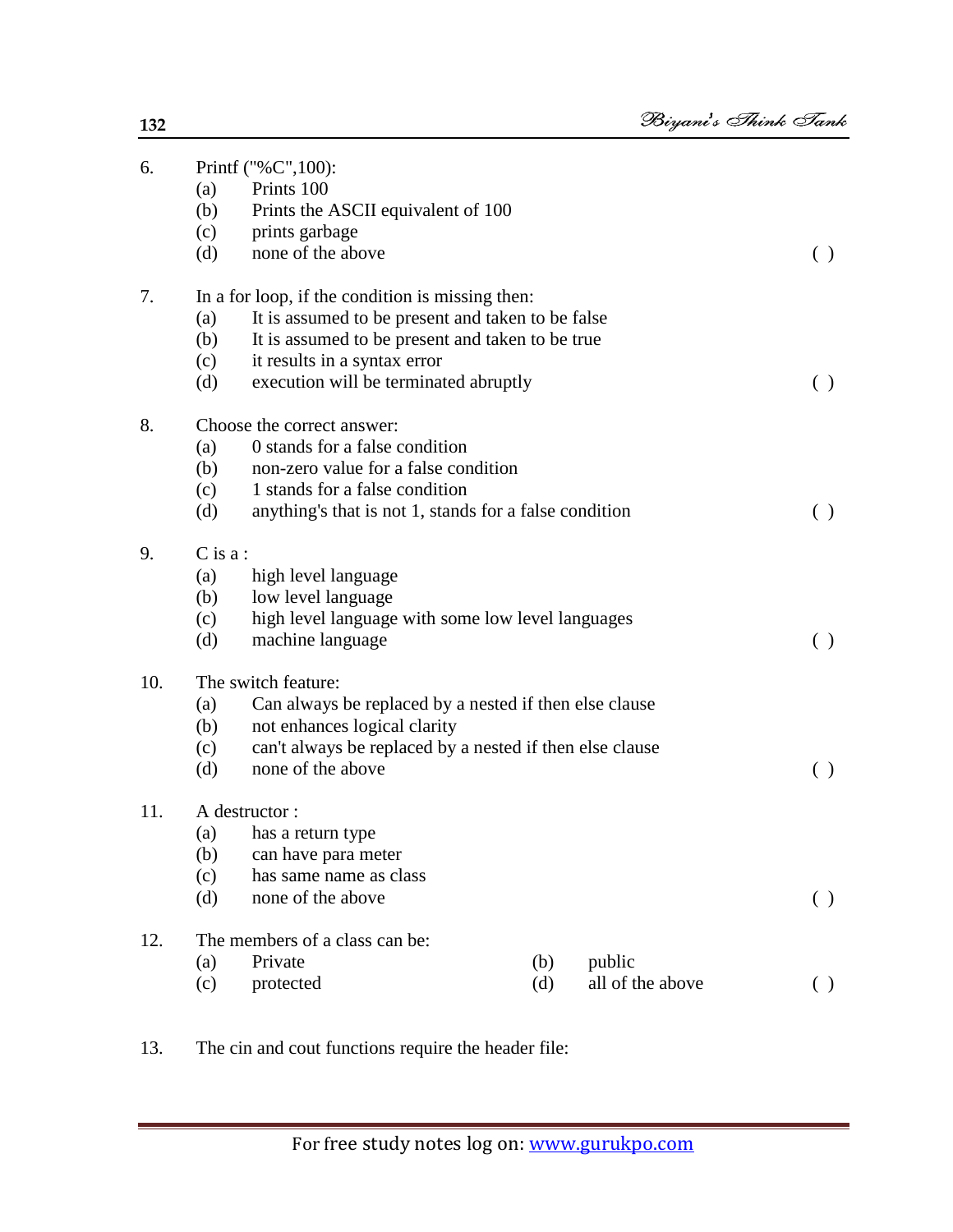## **Principles of Programming languages** 133

|     | (a)<br>(c)                    | stdio.h<br>iomanip.h                                                                                                                                                                                                   | (b)<br>(d) | iostream.h<br>none of the above             | ( )                                             |
|-----|-------------------------------|------------------------------------------------------------------------------------------------------------------------------------------------------------------------------------------------------------------------|------------|---------------------------------------------|-------------------------------------------------|
| 14. | (a)<br>(b)<br>(c)<br>(d)      | The default parameter passing mechanism is:<br>Call by value<br>call by reference<br>call by value result<br>none of the above                                                                                         |            |                                             | ( )                                             |
| 15. | (a)<br>(b)<br>(c)<br>(d)      | Use of functions:<br>helps to avoid repeating a set of instructions many times<br>enhance the logical clarity programming across program<br>helps to avoid repeated programming across program<br>all of the above     |            |                                             | ( )                                             |
| 16. | (a)<br>(b)<br>(c)<br>(d)      | Void can be used:<br>As a data type of a function that returns nothing to its calling environment<br>Inside the brackets of a function that does not any argument<br>in an expression<br>in a print statement          |            |                                             | ( )                                             |
| 17. | (a)<br>(c)                    | If max is a function that returns the large of the two integers given as arguments, then<br>which of the following statements finds the largest of three given numbers?<br>max(max(a,b), max(a,c))<br>max(b, max(a,b)) | (b)<br>(d) | max(msx(a,b), max(b,c))<br>all of the above | $\left( \begin{array}{c} 1 \end{array} \right)$ |
| 18. | (a)<br>(c)                    | Any C program :<br>Must contain at least one function<br>need input data                                                                                                                                               | (b)<br>(d) | none of the above<br>none of the above      | ( )                                             |
| 19. | main( )<br>$\{$<br>(a)<br>(c) | Int $a = 5$ , $b = 2$ ;<br>Printf $("d,a +++b);$<br>results in syntax<br>prints 8                                                                                                                                      | (b)<br>(d) | prints 7<br>none of the above               | ( )                                             |
| 20. | (a)<br>(c)                    | printf ("ab","cd","ef") prints:<br>ab<br>none of the above                                                                                                                                                             | (b)<br>(d) | abcdef<br>abdcef                            |                                                 |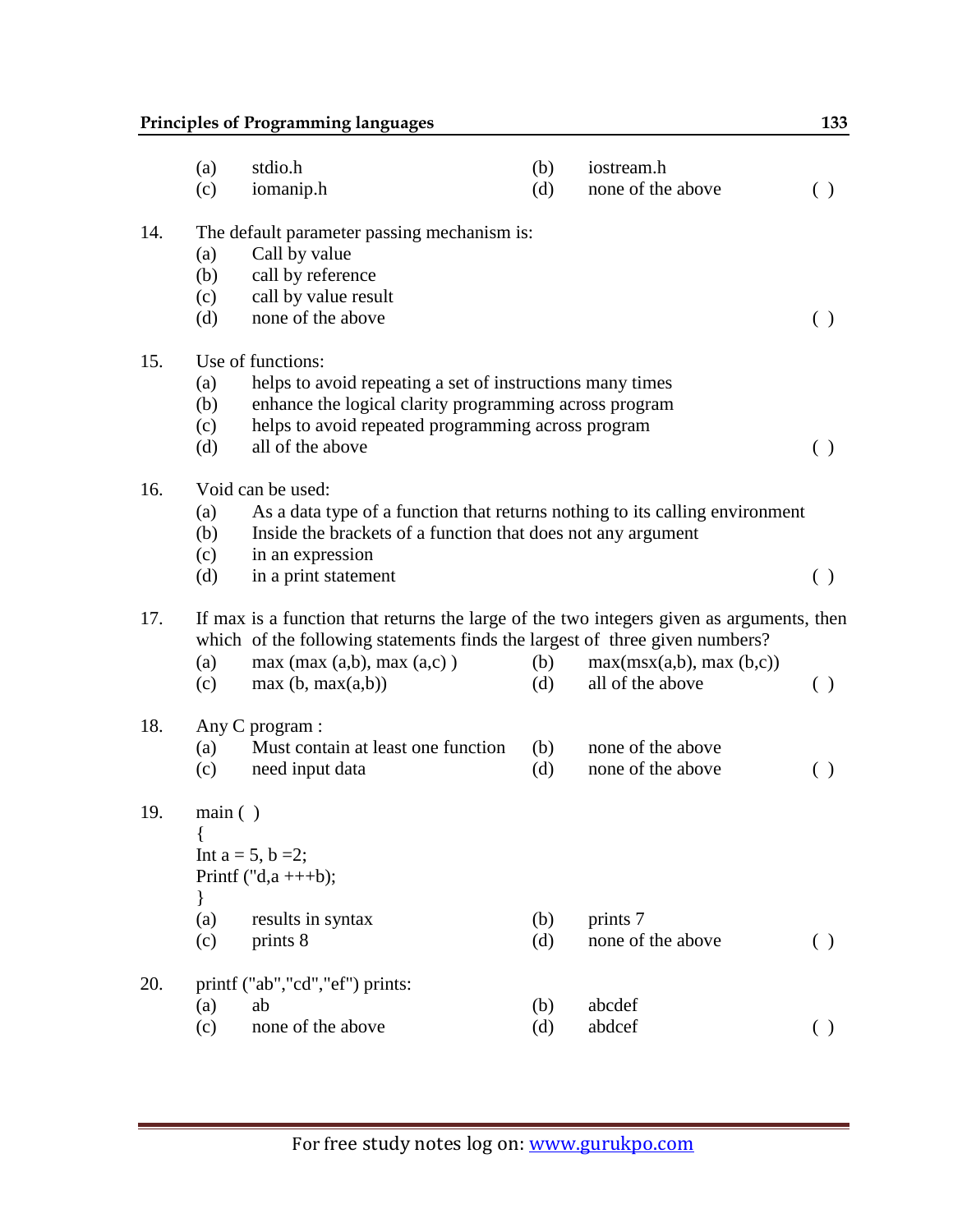| 21. |     | The statement : int $**$ a;                                                   |     |                     |                    |
|-----|-----|-------------------------------------------------------------------------------|-----|---------------------|--------------------|
|     | (a) | is illegal                                                                    |     |                     |                    |
|     | (b) | is legal but meaningless                                                      |     |                     |                    |
|     | (c) | is syntactically and semantically correct                                     |     |                     |                    |
|     | (d) | None of the above                                                             |     |                     | ( )                |
| 22. |     | Consider the declaration:                                                     |     |                     |                    |
|     |     | Char $X$ [ ] = "WHATIZIT";                                                    |     |                     |                    |
|     |     | Char $* Y = "WHATIZIT";$                                                      |     |                     |                    |
|     |     | Pick the correct answer:                                                      |     |                     |                    |
|     | (a) | The output of puts $(X)$ and puts $(Y)$ will be the sasme                     |     |                     |                    |
|     | (b) | The output of puts $(X)$ and puts $(Y)$ will be the different                 |     |                     |                    |
|     | (c) | The output of puts $(Y)$ is implementation dependent                          |     |                     |                    |
|     | (d) | None of the above comments is true.                                           |     |                     | ( )                |
| 23. |     | $A C++ class can hold:$                                                       |     |                     |                    |
|     | (a) | Only data                                                                     |     |                     |                    |
|     | (b) | only function                                                                 |     |                     |                    |
|     | (c) | both same name as class                                                       |     |                     |                    |
|     | (d) | None of the above                                                             |     |                     | $\left( \ \right)$ |
| 24. |     | A constructor:                                                                |     |                     |                    |
|     | (a) | has a return type                                                             | (b) | may take parameters |                    |
|     | (c) | both data and function                                                        | (d) | both b and a        | ( )                |
| 25. |     | A new class can be derived from an existing class. This concept is called as: |     |                     |                    |
|     | (a) | inheritance                                                                   | (b) | Polymorphism        |                    |
|     | (c) | overlaoding                                                                   | (d) | dynamic binding     | $\left( \ \right)$ |
| 26. |     | Among the following, which one is the scope resolution operator?              |     |                     |                    |
|     | (a) | *                                                                             | (b) |                     |                    |
|     | (c) | $\vdots$                                                                      | (d) | Ţ                   | ( )                |
| 27. |     | Garbage collector is the concept of:                                          |     |                     |                    |
|     | (a) | <b>JAVA</b>                                                                   | (b) | <b>BASIC</b>        |                    |
|     | (c) | <b>PROLOG</b>                                                                 | (d) | <b>ADA</b>          | ( )                |
| 28. |     | Templates can be used:                                                        |     |                     |                    |
|     | (a) | Functions only                                                                |     |                     |                    |
|     | (b) | classes only                                                                  |     |                     |                    |
|     | (c) | functions and classes both                                                    |     |                     |                    |
|     | (d) | none of the above                                                             |     |                     | ( )                |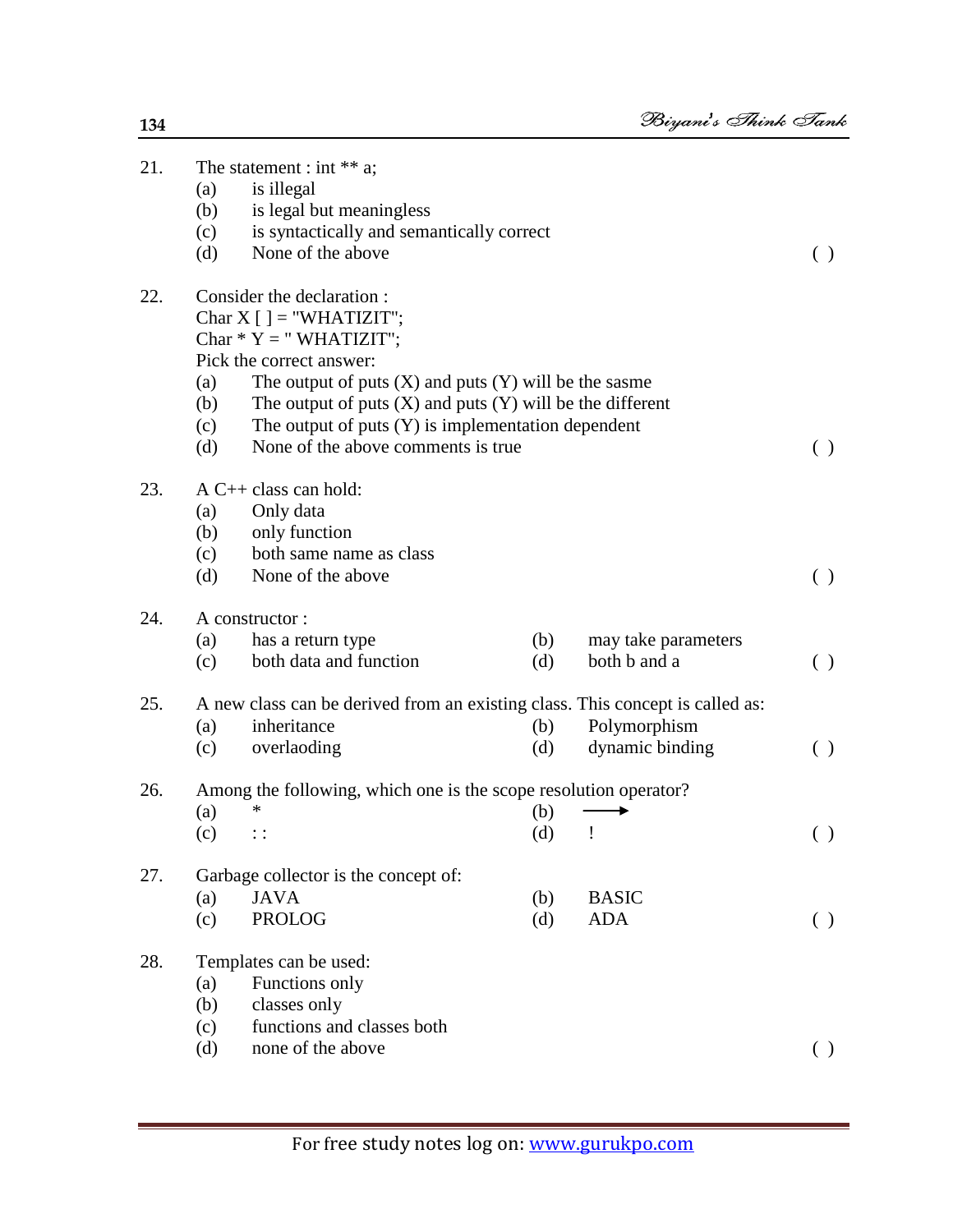| 29. | Which of the following operators can be over-loaded? |                                                              |     |                         |                    |  |  |  |
|-----|------------------------------------------------------|--------------------------------------------------------------|-----|-------------------------|--------------------|--|--|--|
|     | (a)                                                  | $\gg$                                                        | (b) | ?:                      |                    |  |  |  |
|     | (c)                                                  | both a and b                                                 | (d) | no such operator exists | ( )                |  |  |  |
| 30. | Cout is:                                             |                                                              |     |                         |                    |  |  |  |
|     | (a)                                                  | a key word                                                   | (b) | an obect                |                    |  |  |  |
|     | (c)                                                  | a library function                                           | (d) | a variable              | $\left( \ \right)$ |  |  |  |
| 31. |                                                      | The pure virtual functions are defined in:                   |     |                         |                    |  |  |  |
|     | (a)                                                  | base class                                                   | (b) | drived class            |                    |  |  |  |
|     | (c)                                                  | main program                                                 | (d) | both a and b            | ( )                |  |  |  |
| 32. |                                                      | Inheritance is a way to:                                     |     |                         |                    |  |  |  |
|     | (a)                                                  | make new classes                                             |     |                         |                    |  |  |  |
|     | (b)                                                  | pass arguments of objects of class                           |     |                         |                    |  |  |  |
|     | (c)                                                  | add feature to existing classes without rewriting them       |     |                         |                    |  |  |  |
|     | (d)                                                  | Improve to existing classes without rewriting them           |     |                         | ( )                |  |  |  |
| 33. | By default, a class members are:                     |                                                              |     |                         |                    |  |  |  |
|     | (a)                                                  | Public                                                       | (b) | Private                 |                    |  |  |  |
|     | (c)                                                  | Protected                                                    | (d) | Any of the above        | ( )                |  |  |  |
| 34. |                                                      | Friend keyword can be used for :                             |     |                         |                    |  |  |  |
|     | (a)                                                  | a function                                                   |     |                         |                    |  |  |  |
|     | (b)                                                  | a class                                                      |     |                         |                    |  |  |  |
|     | (c)                                                  | both function and class                                      |     |                         |                    |  |  |  |
|     | (d)                                                  | a data member                                                |     |                         | ( )                |  |  |  |
| 35. |                                                      | - operator used when:                                        |     |                         |                    |  |  |  |
|     | (a)                                                  | to access structure's member                                 |     |                         |                    |  |  |  |
|     | (b)                                                  | to access structure member when pointer declaration is using |     |                         |                    |  |  |  |
|     | (c)                                                  | to store data item from one structure to another structure   |     |                         |                    |  |  |  |
|     | (d)                                                  | none of the above                                            |     |                         | ( )                |  |  |  |
| 36. |                                                      | Which operator has the highest precedence?                   |     |                         |                    |  |  |  |
|     | (a)                                                  | Unary                                                        | (b) | <b>Binary</b>           |                    |  |  |  |
|     | (c)                                                  | Ternary                                                      | (d) | all of the above        | ( )                |  |  |  |
| 37. |                                                      | A pointer is:                                                |     |                         |                    |  |  |  |
|     | (a)                                                  | Address of a variable                                        |     |                         |                    |  |  |  |
|     | (b)                                                  | An indication of a variable to be accessed next              |     |                         |                    |  |  |  |
|     |                                                      |                                                              |     |                         |                    |  |  |  |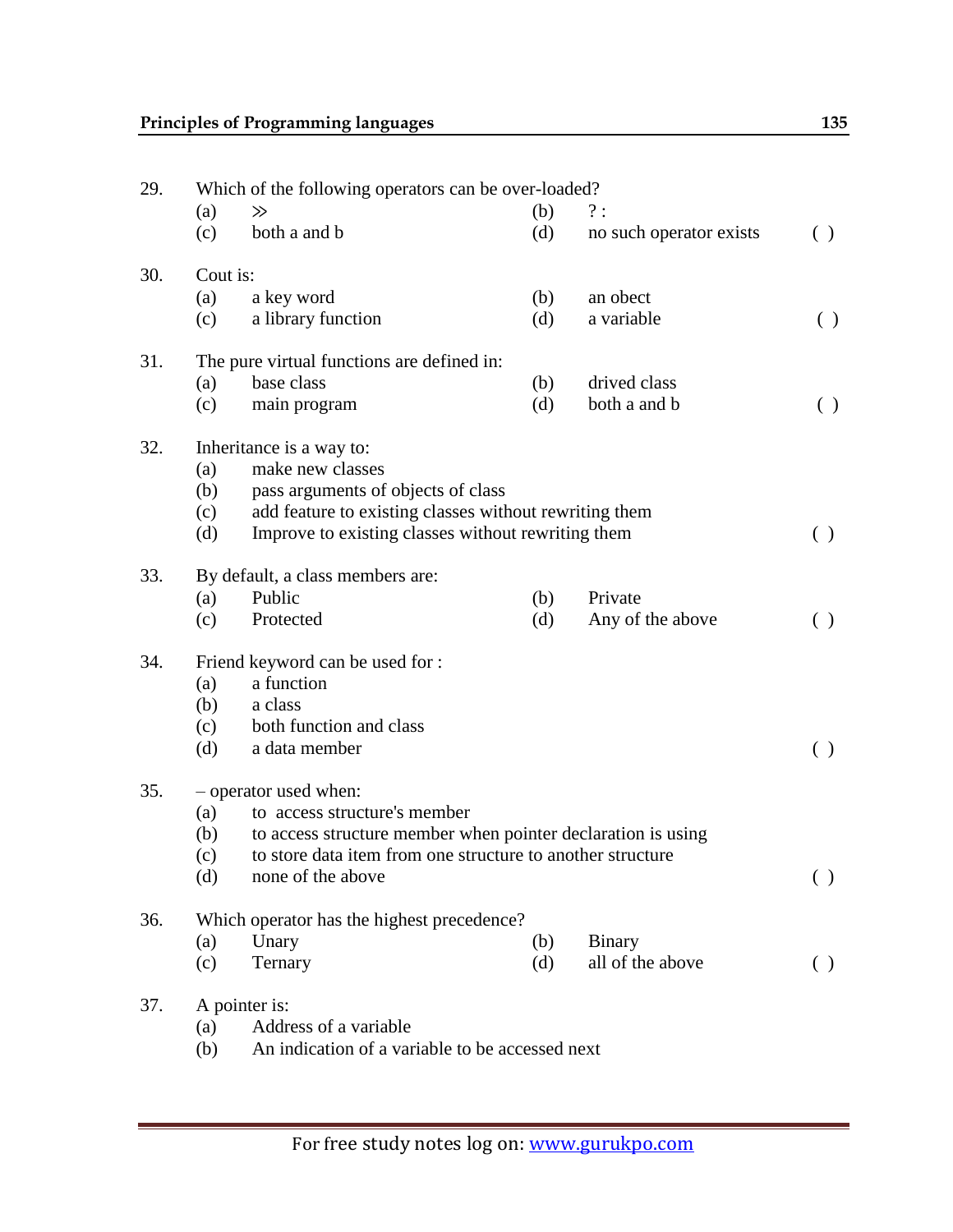|     | (c)<br>(d) | A variable for storing address<br>None of the above          |     |                   |  |  |  |  |
|-----|------------|--------------------------------------------------------------|-----|-------------------|--|--|--|--|
| 38. |            | Switch statement is used for:                                |     |                   |  |  |  |  |
|     | (a)        | Multiple selection                                           | (b) | Two set selection |  |  |  |  |
|     | (c)        | three set selection                                          | (d) | none of the above |  |  |  |  |
| 39. |            | Which of the following operator takes only integer operands? |     |                   |  |  |  |  |
|     | (a)        | $+$                                                          | (b) | X                 |  |  |  |  |
|     | (c)        |                                                              | (d) | %                 |  |  |  |  |
| 40. |            | In an expression involving ! ! operator, evaluation:         |     |                   |  |  |  |  |
|     | (a)        | Will be stopped if one its components evaluates to false     |     |                   |  |  |  |  |
|     | (b)        | Will be stopped if one of its components evaluates to true   |     |                   |  |  |  |  |
|     | (c)        | takes place from left to right                               |     |                   |  |  |  |  |
|     | (d)        | both a and b                                                 |     |                   |  |  |  |  |

#### **Answer Key**

|         | 2.<br>$\cdot$ (c $\cdot$ )                                                                                        | 3. (a)            | 4. $(d)$ | 5. (c)  | $\vert 6.$ (d) $\vert 7.$ (b) |                                                                     | $\vert 8.$ (a) | 9. $(c)$  | 10. $(a)$  |
|---------|-------------------------------------------------------------------------------------------------------------------|-------------------|----------|---------|-------------------------------|---------------------------------------------------------------------|----------------|-----------|------------|
| 11.(c)  |                                                                                                                   |                   |          |         |                               | 12. (d)   13. (b)   14. (a)   15. (d)   16. (a)   17. (d)   18. (a) |                | 19. $(b)$ | 20.(b)     |
| 21. (c) | $\vert 22. (a) \vert 23. (c) \vert 24. (d) \vert 25. (a) \vert 26. (c) \vert 27. (a) \vert 28. (c) \vert 29. (a)$ |                   |          |         |                               |                                                                     |                |           | $30.$ (b)  |
|         | 32. (c)                                                                                                           | 33. (d)   34. (c) |          | 35. (b) | 36. (a)                       | 37. $(c)$                                                           | $-38. (a)$     | $39.$ (d) | 40.<br>(b) |

**\_\_\_\_\_\_\_\_\_**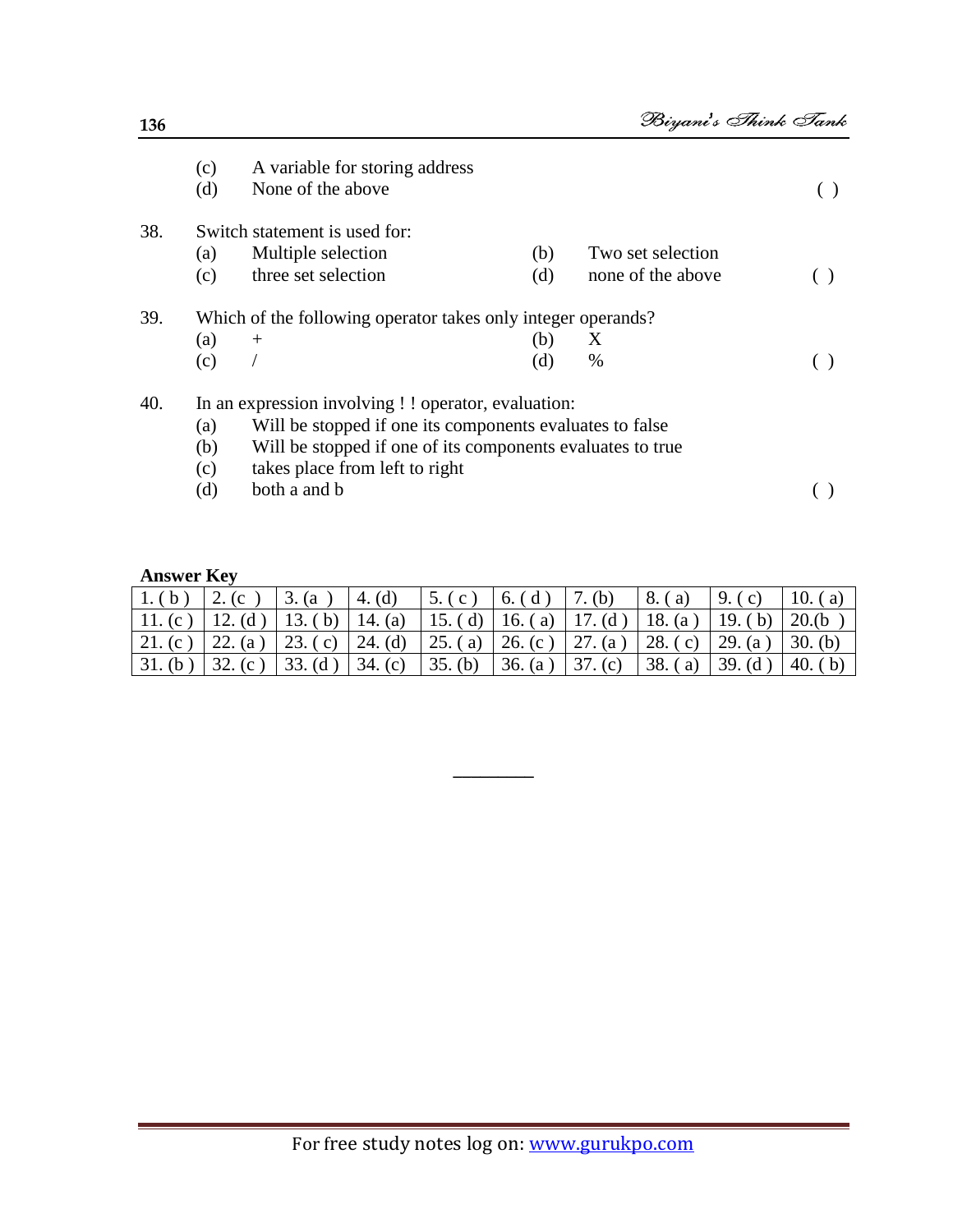# **DESCRIPTIVE PART-II**

**Year- 2007**

*Attempt any four questions out of the six. All questions carry 7½ marks each.*

#### **Time allowed : 2 Hours Maximum Marks : 30**

Q.1 (a) What is an operator? Describe several different types of operators that are included in C. (b) Define the following (i) Syntax (ii) Semanties (iii) Grammar. Q.2 (a) Write a C program calculate the real roots of the quadratic equation  $ax^2 + bx + c = 0$ Using a quadratic formula :  $\frac{-b \pm \sqrt{b^2-4ac}}{2a}$ (b) Point out the error, if nay, in the following program: (i) main ( ) { ini  $i=1$ ; if  $(i > 10)$ break; } } (ii) main ( ) { int  $i = 1$ while  $( ; ; )$ { printf("% $d$ ", $i$ ++); If  $(i>10)$ Break; } }  $(iii)$  f(int a, int b)  $\{$ int a:  $a = 20;$ return a: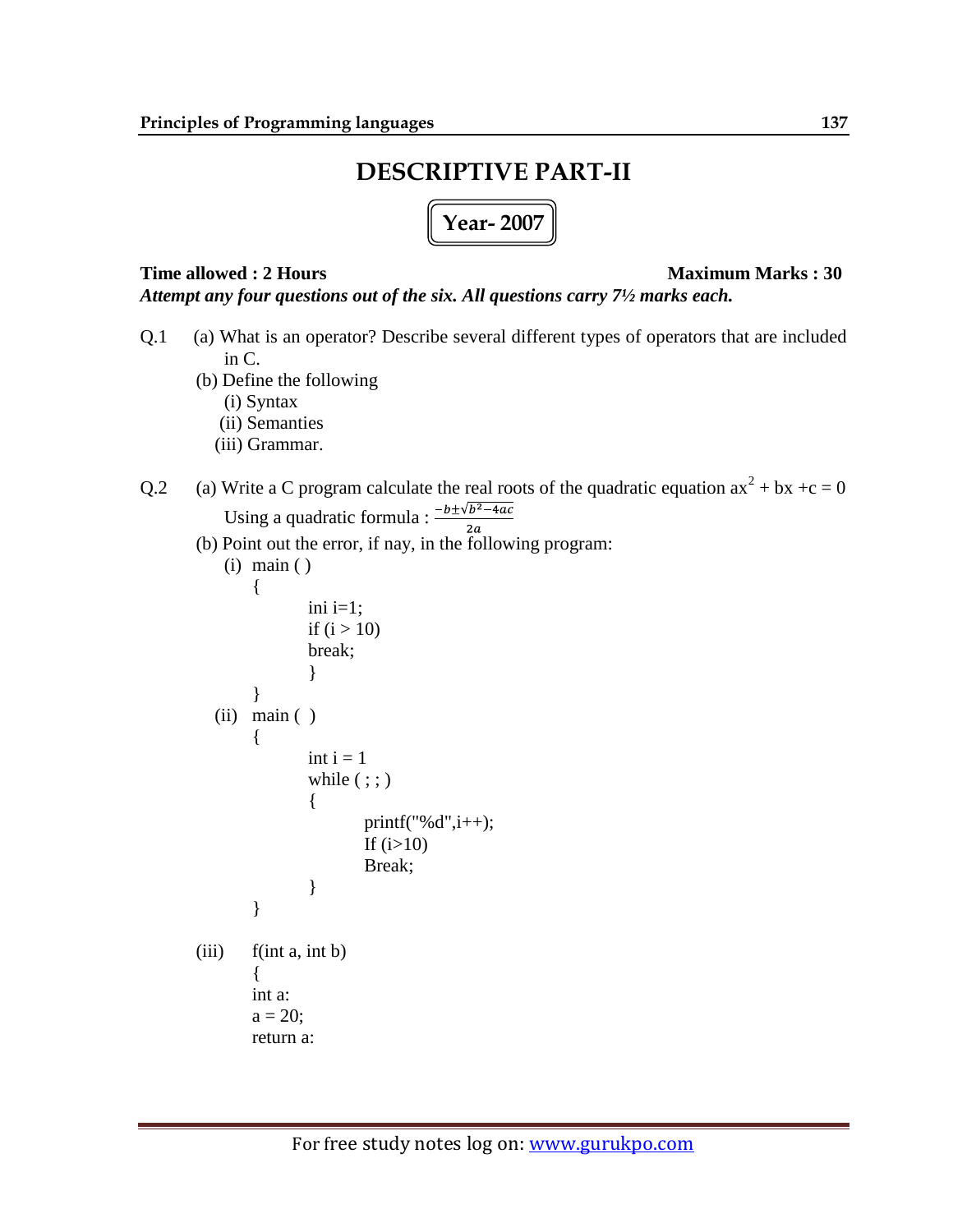} (iv) will the following function work ? <Yes/No.> F1 (int a, int b)  $\{$ return  $(f2(20))$ ; } F2 (int a { return  $(a * a)$ ; }

- Q.3 (a) What is an array in C? Explain, with example, how an array is declared and initialized.
	- (b) Write a complete c program to print integer array of 10 elements and find initialized.
- Q.4 (a) Differentiate between each of the following :
	- (i) Private and public member of a class
	- (ii) Normal function and friend function
	- (iii) Class and object
	- (iv) Constructor and destructor
- Q.5 (a) Write short notes on any three of the following:
	- (i) Switch statement
	- (ii) Data Encapsulation
	- (iii) Structure
	- (iv) Function
	- (b) Write a C program that calculates factorial of a given integer number n.
- Q.6 (a) What is pointer? How is it declared and initialized? Explain the difference between "Call by value and call by reference?
	- (b) What is function? Describe the various category of function with examples.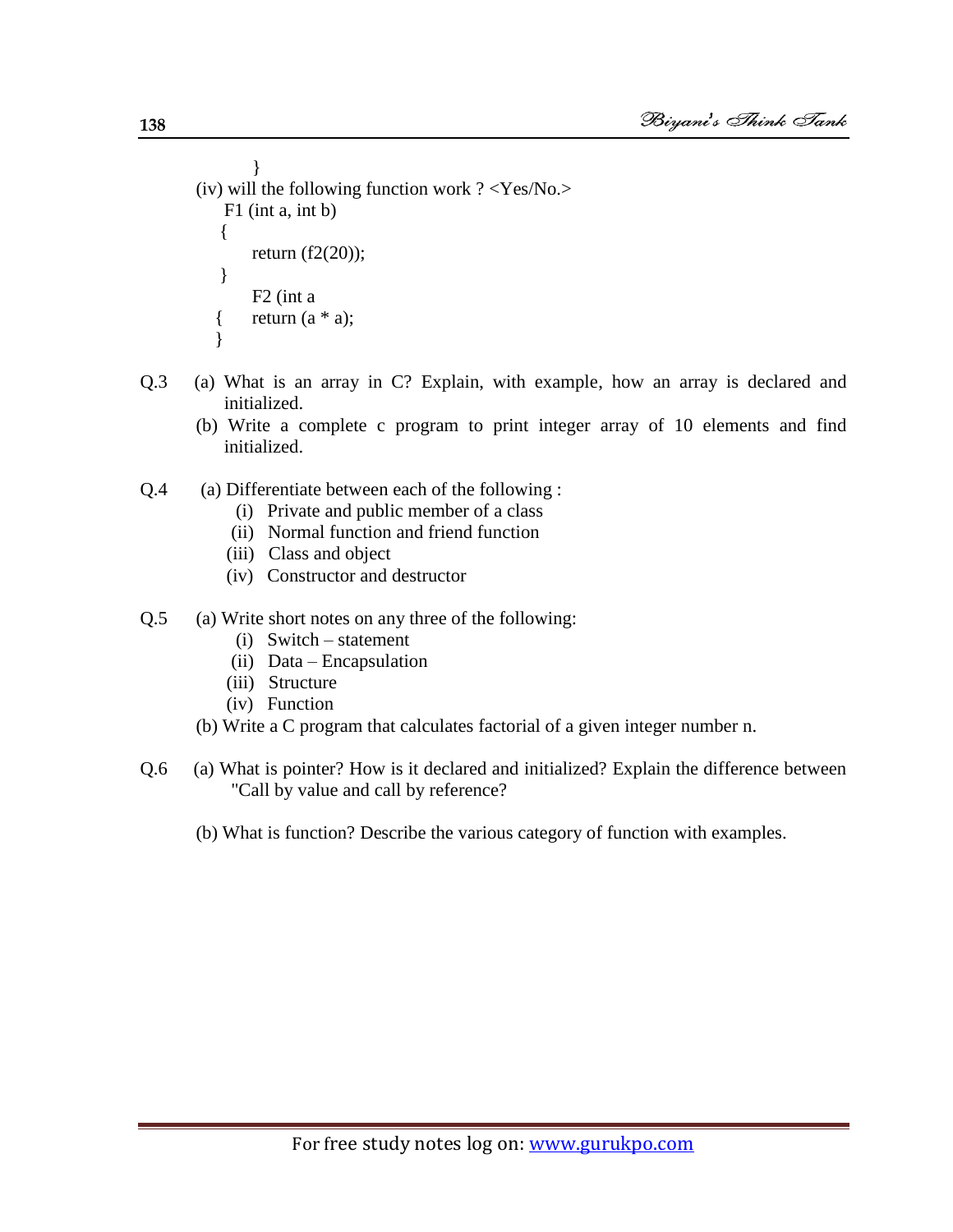#### **OBJECTIVE PART- I**

## **Year - 2006**

| 1. |     | Extensive of a header file, by default, is:        |     |                           |                    |
|----|-----|----------------------------------------------------|-----|---------------------------|--------------------|
|    | (a) | 'h'                                                | (b) | $^{\prime}$ c $^{\prime}$ |                    |
|    | (c) | 'cpp'                                              | (d) | 'exe'                     | ( )                |
| 2. |     | A long integer normally occupies a memory of:      |     |                           |                    |
|    | (a) | 1 bype                                             | (b) | 2 byte                    |                    |
|    | (c) | 4 byte                                             | (d) | 8 byte                    | $\left( \ \right)$ |
| 3. |     | Which one is incorrect variable name?              |     |                           |                    |
|    | (a) | Pay                                                | (b) | basic pay                 |                    |
|    | (c) | age                                                | (d) | female                    | ( )                |
| 4. |     | Value of $(!)$ is :                                |     |                           |                    |
|    | (a) | $\boldsymbol{0}$                                   | (b) | $\mathbf{1}$              |                    |
|    | (c) | $\mathbf{1}$                                       | (d) | none of the above         | ( )                |
| 5. |     | The results of the expression 10 % $3 * 3 + 1$ is: |     |                           |                    |
|    | (a) | $\mathbf{1}$                                       | (b) | 10                        |                    |
|    | (c) | 11                                                 | (d) | none of the above         | ( )                |
| 6. |     | Which of the following is not a primitive type?    |     |                           |                    |
|    | (a) | int                                                | (b) | string                    |                    |
|    | (c) | float                                              | (d) | char                      | ( )                |
| 7. |     | Execution of a C-program always begins from:       |     |                           |                    |
|    | (a) | the first statement                                |     |                           |                    |
|    | (b) | the main () function                               |     |                           |                    |
|    | (c) | The declaration statement                          |     |                           |                    |
|    | (d) | None of the above                                  |     |                           |                    |
|    |     |                                                    |     |                           |                    |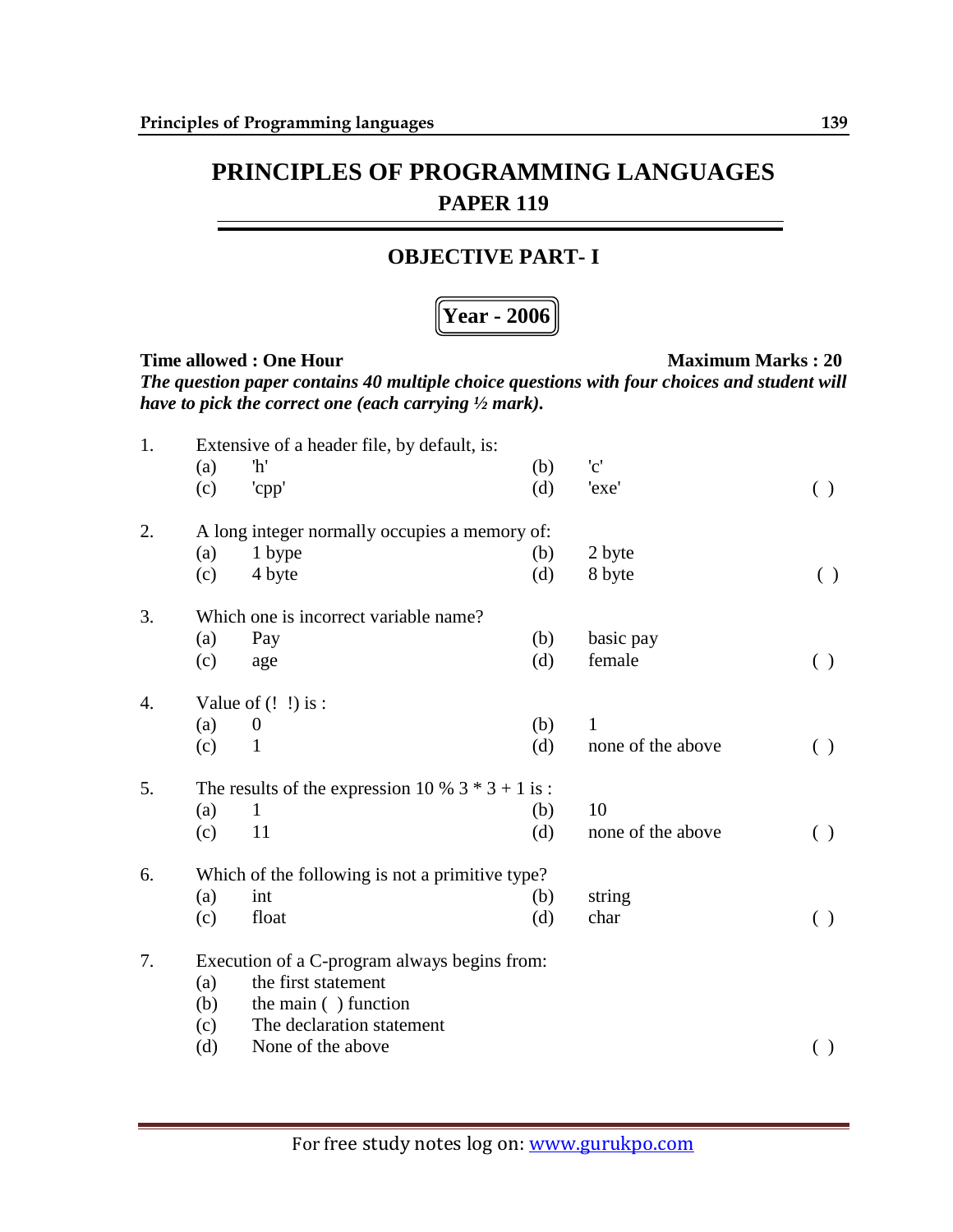| 8.  |     | A variable which is accessible by all functions is called:                                                       |     |     |                                     |                    |
|-----|-----|------------------------------------------------------------------------------------------------------------------|-----|-----|-------------------------------------|--------------------|
|     | (a) | local                                                                                                            |     | (b) | global                              |                    |
|     | (c) | static                                                                                                           |     | (d) | none of the basic                   | ( )                |
| 9.  |     | A variable which is accessible by all functions is called:                                                       |     |     |                                     |                    |
|     | (a) | $^{+}$                                                                                                           |     | (b) |                                     |                    |
|     | (c) | *                                                                                                                |     | (d) | $\%$                                | $\left( \ \right)$ |
| 10. |     | The statement print ("This\n\na\nc-\n program"); would give                                                      |     |     |                                     |                    |
|     | (a) | 3                                                                                                                |     | (b) | 6                                   |                    |
|     | (c) | $\overline{4}$                                                                                                   |     | (d) | 5                                   | ( )                |
| 11. |     | The conversion specifier $1\%$ d' in printf – statement is used to print:                                        |     |     |                                     |                    |
|     | (a) | unsigned decimal integer                                                                                         |     | (b) | signed decimal integer,             |                    |
|     | (c) | floating point value                                                                                             |     | (d) | character                           | ( )                |
| 12. |     | The function declaration double ABC (int, float); denotes that the function ABC:                                 |     |     |                                     |                    |
|     | (a) | Returns int value                                                                                                | (b) |     | returns float value                 |                    |
|     | (c) | Returns double value                                                                                             | (d) |     | declaration is incorrect            | ( )                |
| 13. |     | A function calling itself is called as:                                                                          |     |     |                                     |                    |
|     | (a) | invalid call                                                                                                     |     |     |                                     |                    |
|     | (b) | looping                                                                                                          |     |     |                                     |                    |
|     | (c) | iteration                                                                                                        |     |     |                                     |                    |
|     | (d) | recursion                                                                                                        |     |     |                                     | ( )                |
| 14. |     | Consider the declaration int a $[5] = \{0,1\}$ ; the value of the element a $[2]$ :                              |     |     |                                     |                    |
|     | (a) | $\boldsymbol{0}$                                                                                                 |     | (b) | 2                                   |                    |
|     | (c) | $\mathbf{1}$                                                                                                     |     | (d) | can not predict                     | ( )                |
| 15. |     | How many times will take printf statement in the following code will be executed?<br>for $(i = 1 < 1; i=I+1)$    |     |     |                                     |                    |
|     |     | print ("hellow");                                                                                                |     |     |                                     |                    |
|     | (a) | $\boldsymbol{0}$                                                                                                 |     | (b) | 10                                  |                    |
|     | (c) | 6                                                                                                                |     | (d) | 11                                  | ( )                |
| 16. |     | The function prototype for a function smallest that takes 3 integers x, y, z and returns an<br>integer would be: |     |     |                                     |                    |
|     | (a) | void smallest (int);                                                                                             |     | (b) | void smallest (int x, int y, int z) |                    |
|     | (c) | int smallest $(x,y,z)$                                                                                           |     | (d) | int smallest (int, int, int);       |                    |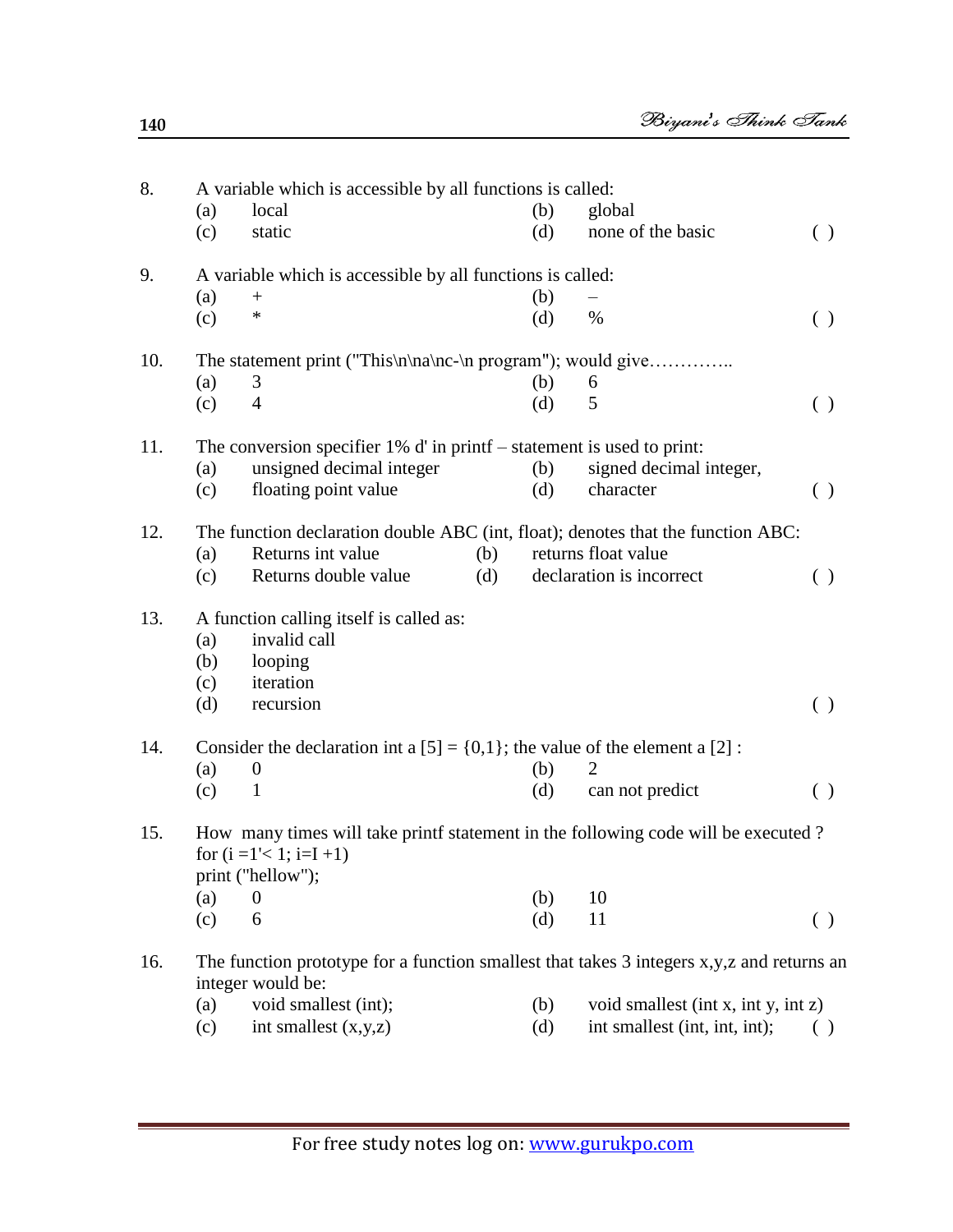| (a)                               | array                                                                            | (b)                                                                                                                                                     | structure                                      |                                                                                                                                                                                                                                                                                                                   |
|-----------------------------------|----------------------------------------------------------------------------------|---------------------------------------------------------------------------------------------------------------------------------------------------------|------------------------------------------------|-------------------------------------------------------------------------------------------------------------------------------------------------------------------------------------------------------------------------------------------------------------------------------------------------------------------|
| (c)                               | function                                                                         | (d)                                                                                                                                                     | pointer                                        | $\left( \ \right)$                                                                                                                                                                                                                                                                                                |
| $\{$<br>$\}$<br>(a)<br>(b)<br>(c) | 10<br>$\tau$<br>6                                                                |                                                                                                                                                         |                                                |                                                                                                                                                                                                                                                                                                                   |
|                                   |                                                                                  |                                                                                                                                                         |                                                | ( )                                                                                                                                                                                                                                                                                                               |
| (a)<br>(b)<br>(c)<br>(d)          | $\boldsymbol{0}$<br>$\overline{4}$<br>error message<br>unpredictable             |                                                                                                                                                         |                                                | ( )                                                                                                                                                                                                                                                                                                               |
| $f -$<br>(a)<br>(b)<br>(c)<br>(d) | statement?<br>conversion specified<br>field width specifier<br>flag<br>Precision |                                                                                                                                                         |                                                | ( )                                                                                                                                                                                                                                                                                                               |
| (a)<br>(c)<br>(d)                 | only data<br>both data and function<br>none of the above                         |                                                                                                                                                         |                                                | ( )                                                                                                                                                                                                                                                                                                               |
| (a)<br>(b)<br>(c)<br>(d)          | function<br>user defined data type<br>object<br>none of the above                |                                                                                                                                                         |                                                | ( )                                                                                                                                                                                                                                                                                                               |
|                                   | (d)                                                                              | int a $[5] = \{0,1,2,3,4\};$<br>int sum = $1 = i=0$<br>while $(i<4)$<br>$sum + = a[i];$<br>$i++;$<br>5<br>$AC + + Class can hold?$<br>(b) only function | A class in $C$ + + program can be treated as : | Which one can not be passed as a parameter in a function?<br>What is the value of sum when the following code is executed?<br>Consider the declaration int a [] = $\{0,1,2,3,4\}$ what will be the value of a (0) a p5[?<br>To specify the number of colums to be used to print a number, one should use in print |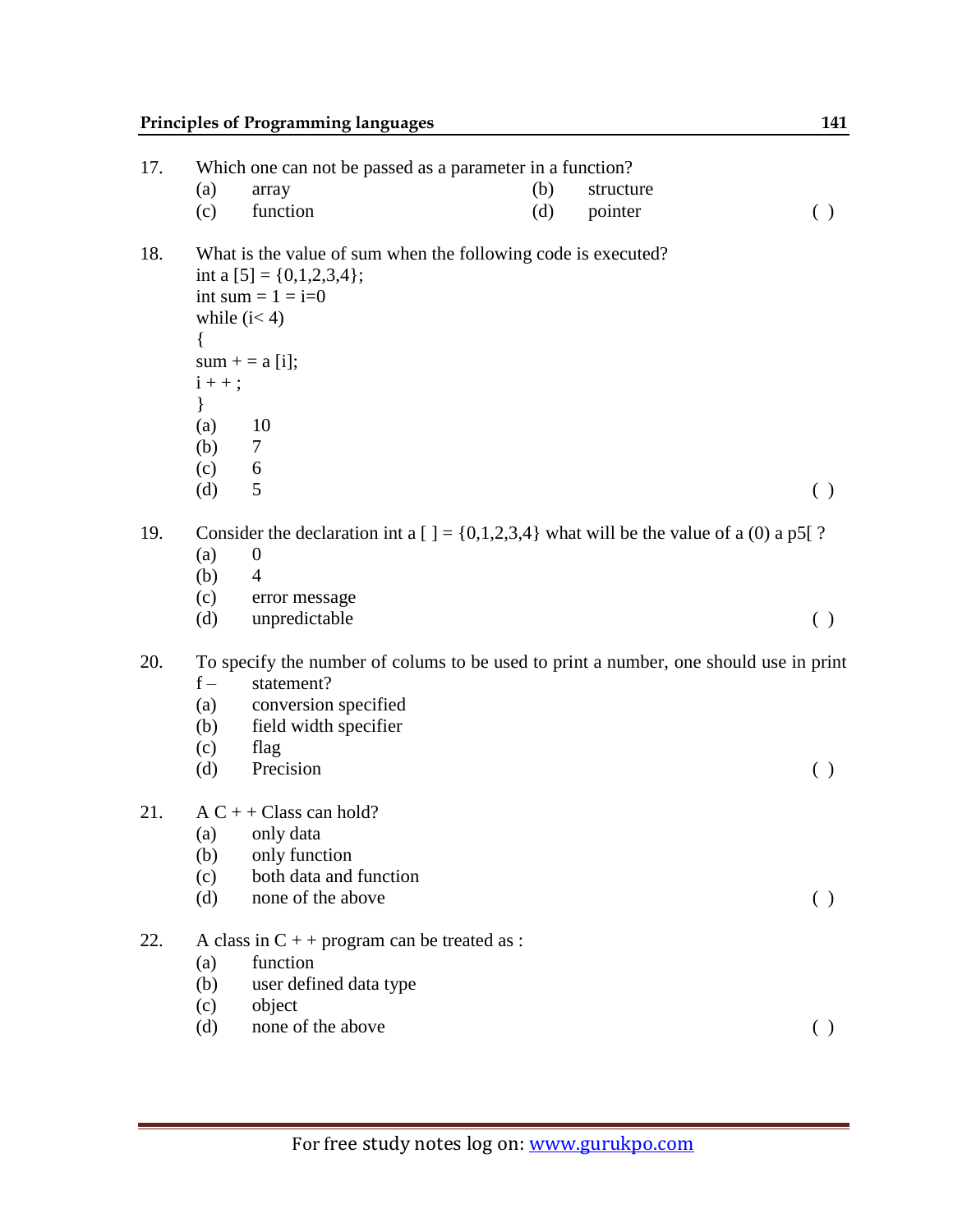| 23. |     | The member of a class can be:                                                 |     |                   |                    |
|-----|-----|-------------------------------------------------------------------------------|-----|-------------------|--------------------|
|     | (a) | private                                                                       |     |                   |                    |
|     | (b) | user defined data type                                                        |     |                   |                    |
|     | (c) | object                                                                        |     |                   |                    |
|     | (d) | None of the above                                                             |     |                   | ( )                |
| 24. |     | For a class to be meaningful, at least:                                       |     |                   |                    |
|     | (a) | one member should be private                                                  |     |                   |                    |
|     | (b) | one member should be public                                                   |     |                   |                    |
|     | (c) | one member should be protected                                                |     |                   |                    |
|     | (d) | all of above                                                                  |     |                   | ( )                |
| 25. |     | For a function to access the private data of a class, it should be made:      |     |                   |                    |
|     | (a) | member function                                                               |     |                   |                    |
|     | (b) | a friend function                                                             |     |                   |                    |
|     | (c) | both a and b                                                                  |     |                   |                    |
|     | (d) | none of the above                                                             |     |                   | ( )                |
| 26. |     | Protected members have their roles in:                                        |     |                   |                    |
|     | (a) | Inheritance                                                                   |     |                   |                    |
|     | (b) | polymorphism                                                                  |     |                   |                    |
|     | (c) | overloading                                                                   |     |                   |                    |
|     | (d) | none of the above                                                             |     |                   | ( )                |
| 27. |     | A new class can be derived from an existing class. This concept is called us: |     |                   |                    |
|     | (a) | inheritance                                                                   |     |                   |                    |
|     | (b) | polymorphism                                                                  |     |                   |                    |
|     | (c) | overloading                                                                   |     |                   |                    |
|     | (d) | dynamic binding                                                               |     |                   | ( )                |
| 28. |     | The cin and cout functions require the header file:                           |     |                   |                    |
|     | (a) | stdio.h                                                                       |     |                   |                    |
|     | (b) | iostream.h                                                                    |     |                   |                    |
|     | (c) | iomanip.h                                                                     |     |                   |                    |
|     | (d) | none of the above                                                             |     |                   | ( )                |
| 29. |     | endl in cout is equivalent to:                                                |     |                   |                    |
|     | (a) | $\sqrt[t]{t}$                                                                 | (b) | $^{\prime\prime}$ |                    |
|     | (c) | $\ln$ '                                                                       | (d) | none of the above | $\left( \ \right)$ |
| 30. |     | Name of a constructor is:                                                     |     |                   |                    |

(a) user defined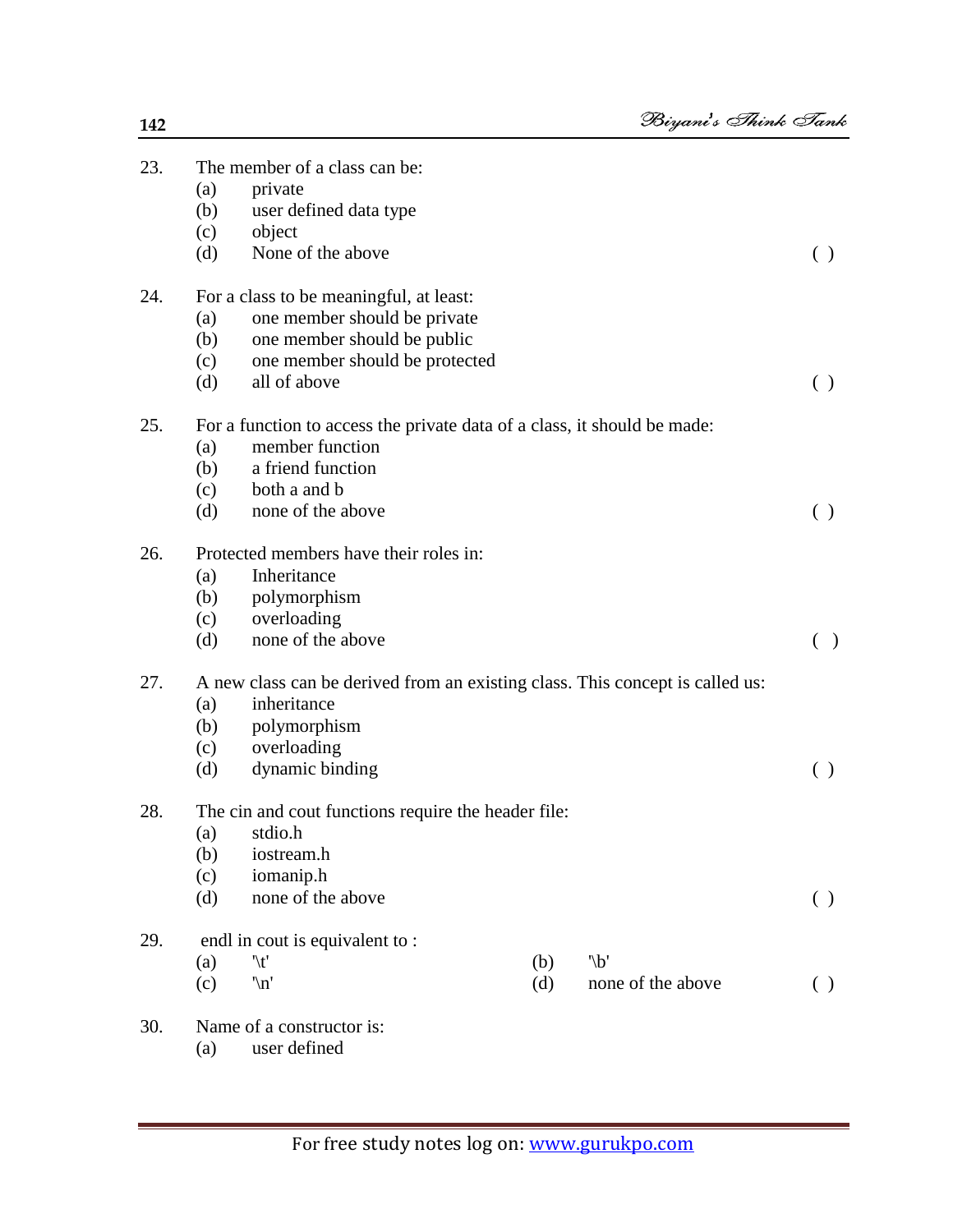### **Principles of Programming languages** 143

|     | (b)                                                                    | same as class name                                                                                              |     |  |          |                                                 |  |  |  |  |
|-----|------------------------------------------------------------------------|-----------------------------------------------------------------------------------------------------------------|-----|--|----------|-------------------------------------------------|--|--|--|--|
|     | (c)                                                                    | same as program file name                                                                                       |     |  |          |                                                 |  |  |  |  |
|     | (d)                                                                    | none of the above                                                                                               |     |  |          | ( )                                             |  |  |  |  |
| 31. |                                                                        | Constructor is involved :                                                                                       |     |  |          |                                                 |  |  |  |  |
|     | (a)                                                                    | when class object is created                                                                                    |     |  |          |                                                 |  |  |  |  |
|     | (b)                                                                    | when class object is initialized                                                                                |     |  |          |                                                 |  |  |  |  |
|     | (c)                                                                    | through an explicit call                                                                                        |     |  |          |                                                 |  |  |  |  |
|     | (d)                                                                    | none of the above                                                                                               |     |  |          | ( )                                             |  |  |  |  |
| 32. |                                                                        | Number of constructor in a class can be:                                                                        |     |  |          |                                                 |  |  |  |  |
|     | (a)                                                                    | minimum one                                                                                                     |     |  |          |                                                 |  |  |  |  |
|     | (b)                                                                    | zero                                                                                                            |     |  |          |                                                 |  |  |  |  |
|     | (c)                                                                    | two                                                                                                             |     |  |          |                                                 |  |  |  |  |
|     | (d)                                                                    | as many as required                                                                                             |     |  |          | $\left( \begin{array}{c} 1 \end{array} \right)$ |  |  |  |  |
| 33. |                                                                        | For operator overloading the operands should be of type:                                                        |     |  |          |                                                 |  |  |  |  |
|     | (a)                                                                    | Minimum one                                                                                                     | (b) |  | zero     |                                                 |  |  |  |  |
|     | (c)                                                                    | user defined                                                                                                    | (d) |  | any type | ( )                                             |  |  |  |  |
| 34. | The word which makes the name of tan operator overloading function is: |                                                                                                                 |     |  |          |                                                 |  |  |  |  |
|     | (a)                                                                    | the operator symbol                                                                                             |     |  |          |                                                 |  |  |  |  |
|     | (b)                                                                    | the key word operator                                                                                           |     |  |          |                                                 |  |  |  |  |
|     | (c)                                                                    | the keyboard operator followed by the operator symbol                                                           |     |  |          |                                                 |  |  |  |  |
|     | (d)                                                                    | user defined                                                                                                    |     |  |          | ( )                                             |  |  |  |  |
| 35. | The operator over loading function can be:                             |                                                                                                                 |     |  |          |                                                 |  |  |  |  |
|     | (a)                                                                    | member function only                                                                                            |     |  |          |                                                 |  |  |  |  |
|     | (b)                                                                    | non member function only                                                                                        |     |  |          |                                                 |  |  |  |  |
|     | (c)                                                                    | both b or b                                                                                                     |     |  |          |                                                 |  |  |  |  |
|     | (d)                                                                    | none of the above                                                                                               |     |  |          | ( )                                             |  |  |  |  |
| 36. |                                                                        | The number of copies created for a static data member of a class, when 10 class object                          |     |  |          |                                                 |  |  |  |  |
|     |                                                                        | are created would be:                                                                                           |     |  |          |                                                 |  |  |  |  |
|     | (a)                                                                    | $\boldsymbol{0}$                                                                                                | (b) |  | 1        |                                                 |  |  |  |  |
|     | (c)                                                                    | $\overline{2}$                                                                                                  | (d) |  | 4        | $\left( \ \right)$                              |  |  |  |  |
| 37. |                                                                        | The number of copies created for a static data member of class, when 10 class objects<br>are created, would be: |     |  |          |                                                 |  |  |  |  |
|     | (a)                                                                    | $\boldsymbol{0}$                                                                                                | (b) |  | 1        |                                                 |  |  |  |  |
|     | (c)                                                                    | $9+$                                                                                                            | (d) |  | 10       | ( )                                             |  |  |  |  |
|     |                                                                        |                                                                                                                 |     |  |          |                                                 |  |  |  |  |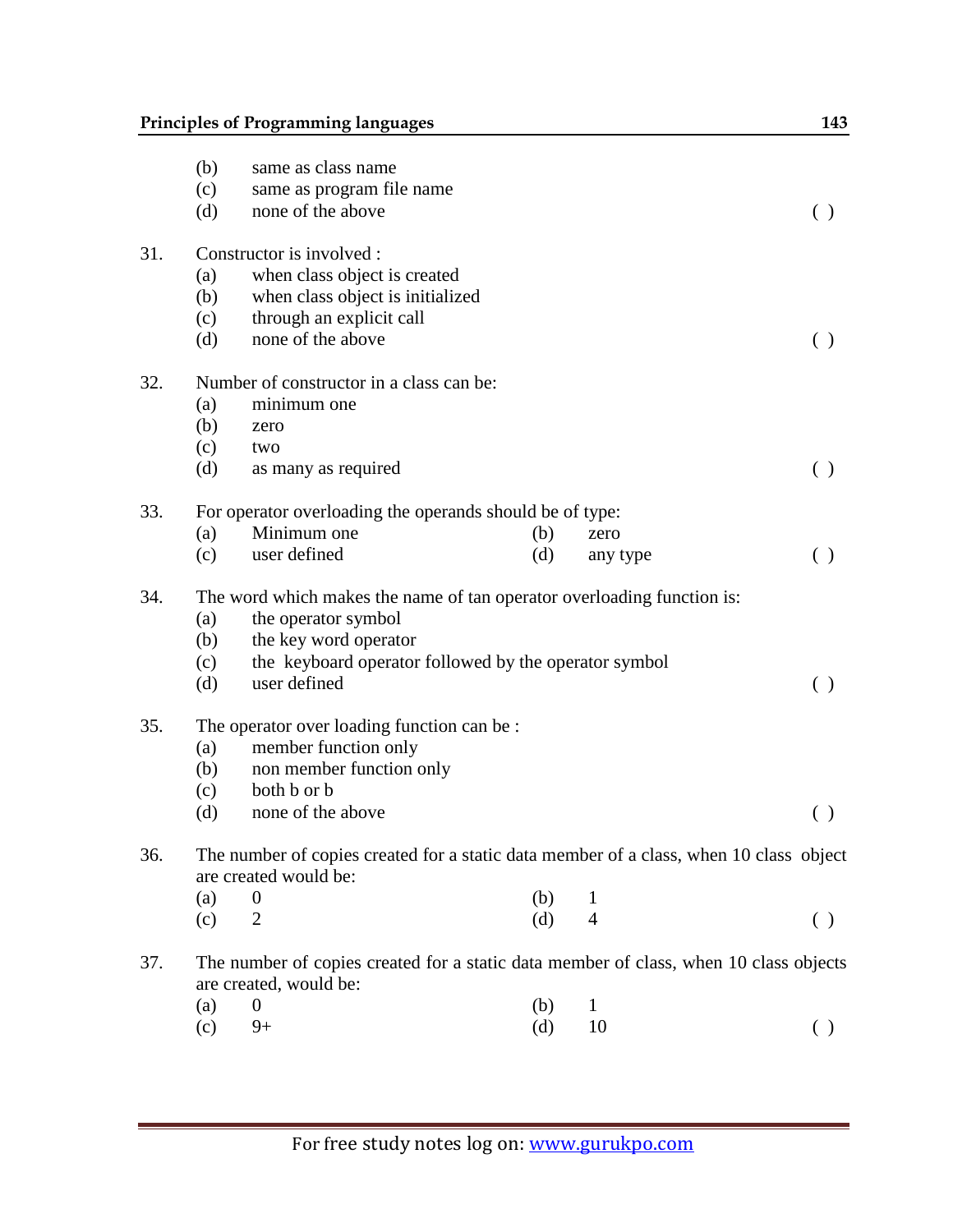| A destructor:  |                        |                                       |                     |  |  |  |  |  |
|----------------|------------------------|---------------------------------------|---------------------|--|--|--|--|--|
| (a)            | has a return type      |                                       |                     |  |  |  |  |  |
| (b)            | may take parameters    |                                       |                     |  |  |  |  |  |
| (c)            | has same name of class |                                       |                     |  |  |  |  |  |
| (d)            | both b and a           |                                       |                     |  |  |  |  |  |
| A constructor: |                        |                                       |                     |  |  |  |  |  |
| (a)            | has a return type      | (b)                                   | may take parameter  |  |  |  |  |  |
| (c)            | has same name as class |                                       | both a and b<br>(d) |  |  |  |  |  |
|                |                        |                                       |                     |  |  |  |  |  |
| (a)            | Private                | (b)                                   | Protected           |  |  |  |  |  |
| (c)            | Public                 | (d)                                   | no default exists   |  |  |  |  |  |
|                |                        | The member of a class by default are: |                     |  |  |  |  |  |

#### **Answer Key**

| $\vert 1.(a) \vert$ | 12. (c)                                                                                                                        | $\, \int 3. (b)$ | 4. (a)                                                    | $\vert 5.$ (d) | $6.(b)$ 7. (b) |         | $  8.$ (b) $  9.$ (d) | $\vert 10. (d) \vert$ |
|---------------------|--------------------------------------------------------------------------------------------------------------------------------|------------------|-----------------------------------------------------------|----------------|----------------|---------|-----------------------|-----------------------|
| $11.$ (b)           | 12. (c)   13. (d)                                                                                                              |                  | 14. (a)   15. (b)   16. (c)   17. (c)   18. (b)   19. (d) |                |                |         |                       | $20$ .(c)             |
|                     | $\vert 21. (c) \vert 22. (b) \vert 23. (d \vert 24. (b) \vert 25. (c) \vert 26. (a) \vert 27. (a) \vert 28. (b) \vert 29. (c)$ |                  |                                                           |                |                |         |                       | $\vert$ 30. (b)       |
| 31. (d)             | $\vert$ 32. (d) $\vert$ 33. (c) $\vert$ 34. (c)                                                                                |                  |                                                           | 35. (c)        | 36. (b)        | 37. (b) | 38. (c) 39. (d)       | 40.<br>(a)            |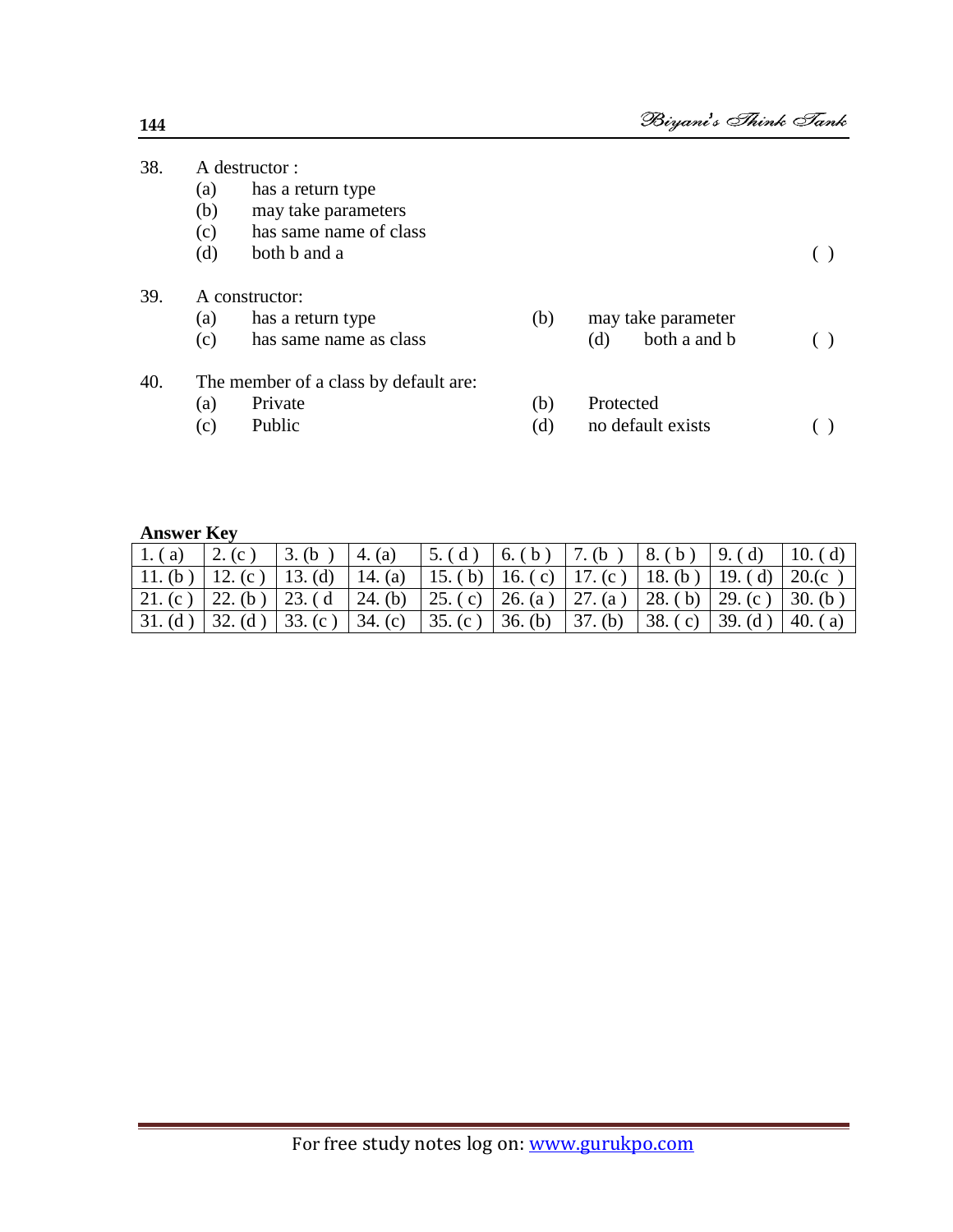### **DESCRIPTIVE PART - II**

**Year – 2006**

**Time allowed : 2 Hours Maximum Marks : 30** 

*Attempt any four questions out of the six. All questions carry 7½ marks each.*

- Q.1 Write C- statement (s) to accomplish each of the following tasks:
	- (i) Compute the product of three integers contained in x,y and z and assign the result to variable
	- (ii) Write four different C-statement that each add 1 to integer variable x.
	- (iii) Calculate the remainder after q is divided by d and assign the result to q.
	- (iv) Print the floating point value 3.14159 with three digits to the right of decimal point.
	- (v) Sum of odd integers between 1 to 99 using a for statement.
	- (vi) Initialize each of the 5 elements of single subscribed integer array A to 8.
	- (vii) Convert the character stored in variable C to an uppercase letter and assign it to C.
- Q.2 (a) What is an array? Explain with examples, how an array is declared and initialized. (b) Identify and correct the error in each of the following:
	- (i) Print ("The value is  $& d/n$ ". number);
	- (ii) if  $(C < 7)$ ; printf("C is less than  $7/n$ ");
	- (iii) while  $(C \leq 5)$  {  $P^* = C$  $C_{++}$ ;

}

 $(iv)$  int sum (int x, int y)  $\{$ int z;

$$
z = x + y ;
$$

- (v) struct person { char name [20]; int age; }
- Q.3 (a) Write a C program that calculate and print sum and average of 5 integer number.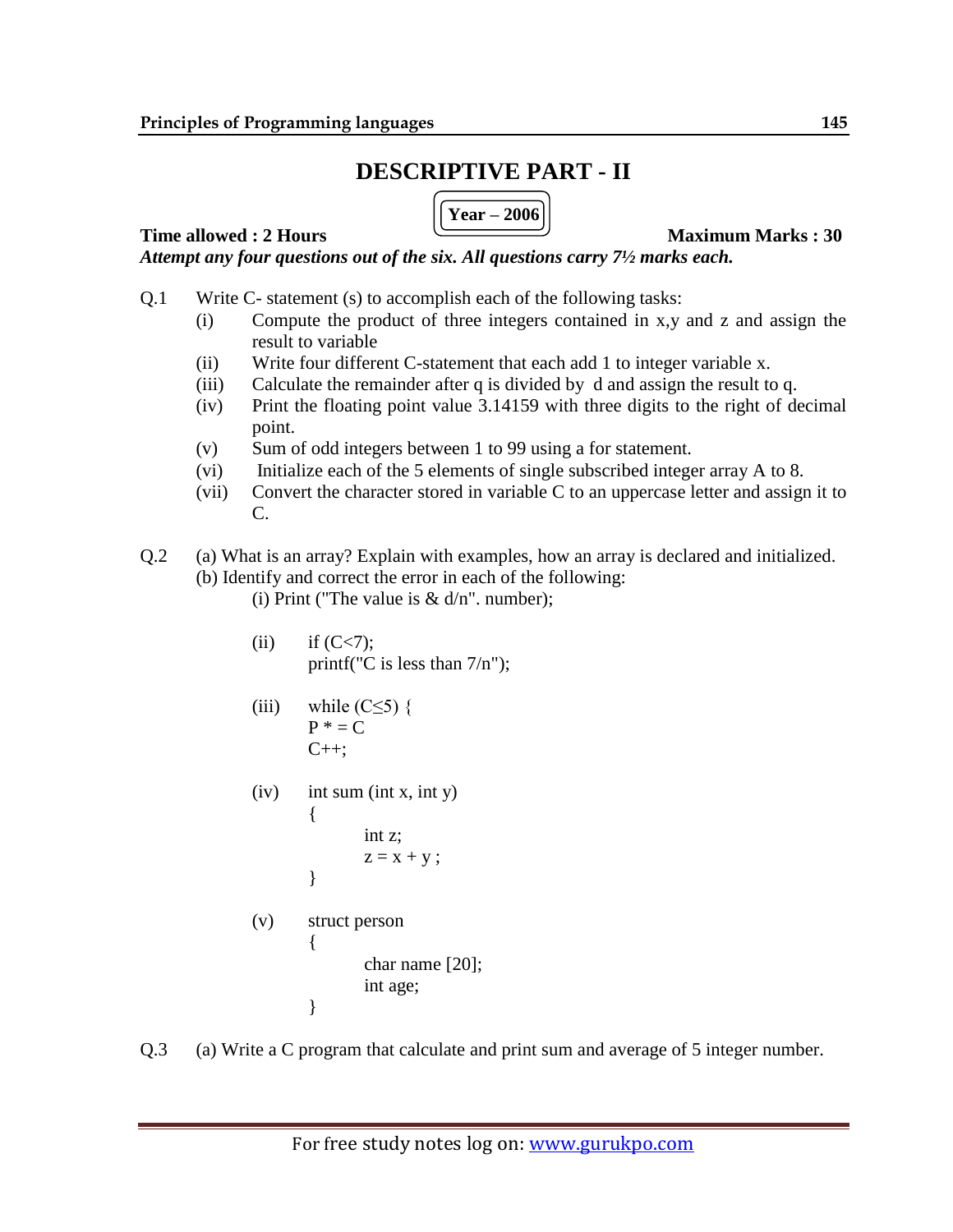- (b) Write a C- Program that calculates factorial of a given integer number.
- Q.4 Differentiate between each of the following :
	- (i) Structure and union
	- (ii) Class and object s
	- (iii) Constructor and destructor
	- (iv) Private and public member of class
	- (v) Normal function and friend function.
- Q.5 (a) Define a class to represent a complex number. The class has features of setting and printing the values. Write a program to test the class.
	- (b) Define inheritance and explain its types.
- Q.6 Write short notes on any three of the following;
	- (a) Evaluation of programming language
	- (b) Logical operator
	- (c) Switch statement
	- (d) Defining member function of a class
	- (e) Data encapsulation

**\*\*\*\*\*\*\*\*\*\*\*\*\*\***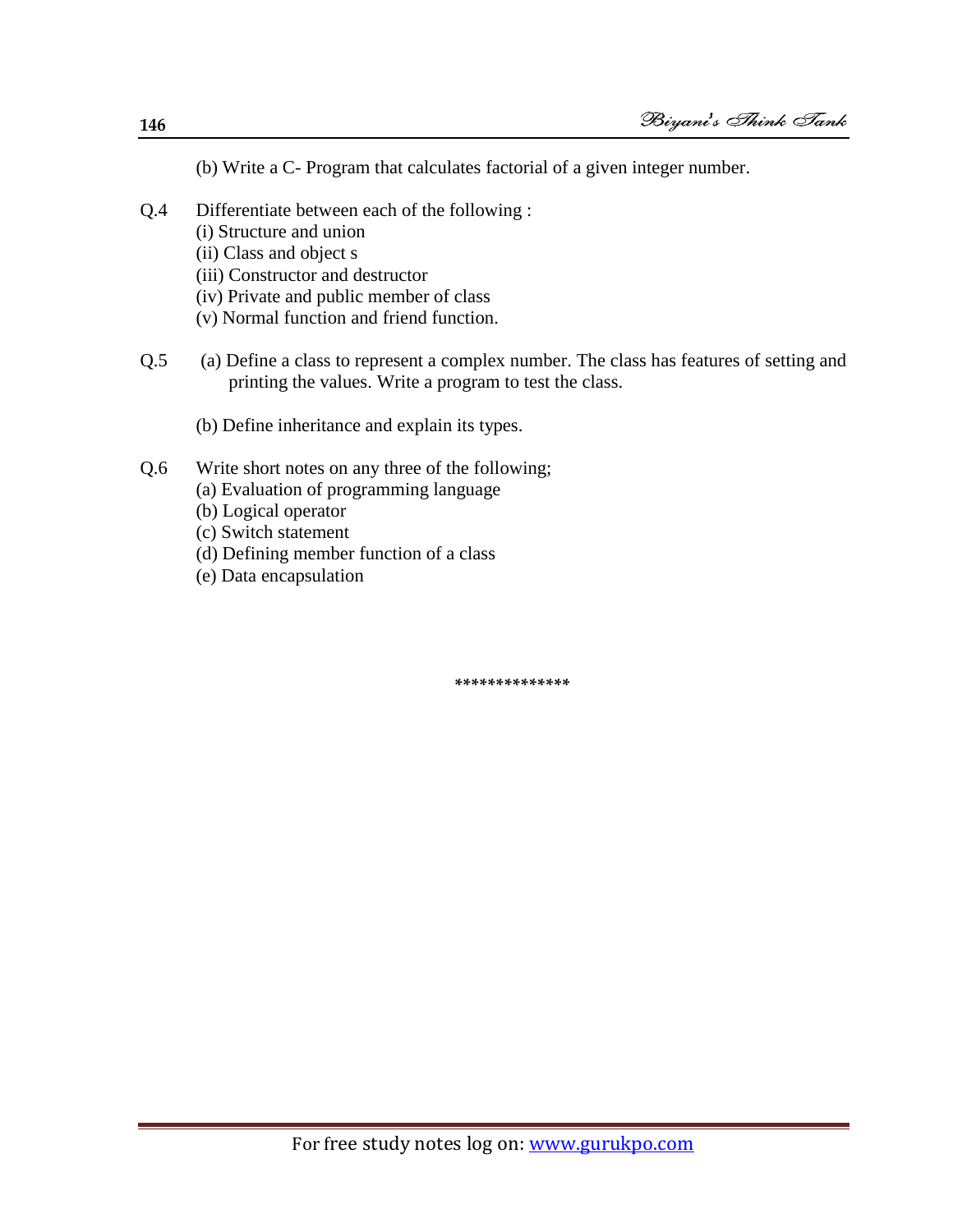## **Keywords**

**actual\_parameter** = Any [parameter](http://cse.csusb.edu/dick/samples/languages.glossary.html#parameter) in the [call](http://cse.csusb.edu/dick/samples/languages.glossary.html#call) of a [subprogram.](http://cse.csusb.edu/dick/samples/languages.glossary.html#subprogram)

**algorithm** = A description in precise but natural and mathematical language of how a problem is solved.

**argument** = A set of premises connected by correct deductive steps to one or more conclusions.

**arithmetic operators** = Operator is a symbol that is used to perform mathematical operations. addition, subtraction, multiplication and division ideally forming an

**array data type**=Each array associates each value of one data type with a unique object of another type

**assignment statement**=A statement with an expression and one or more variables. The expression is evaluated and the result is stored in the variables

**binding** =A relationship between two things, typically an identifier and some one of its properties or attributes.

**bit** = A bit has one of two values traditionally named 0 and 1. Eight bits make a byte. and four bits a nibble. So 2 nibbles  $= 1$  byte.

**block**  $=$  A piece of source code that has one or more declarations in it.

**byte** =eight bits.

**call** =to make use of something by writing its name and the correct protocol.

**class** =a description of a collection of objects that have similar states and behaviors.

**compile** =translate source code into executable object code.

**compound**  $=a$  single statement or object that can have any number of other statements as its parts.

**conditional** =an expression or statement that selects one out of a number of alternative subexpressions.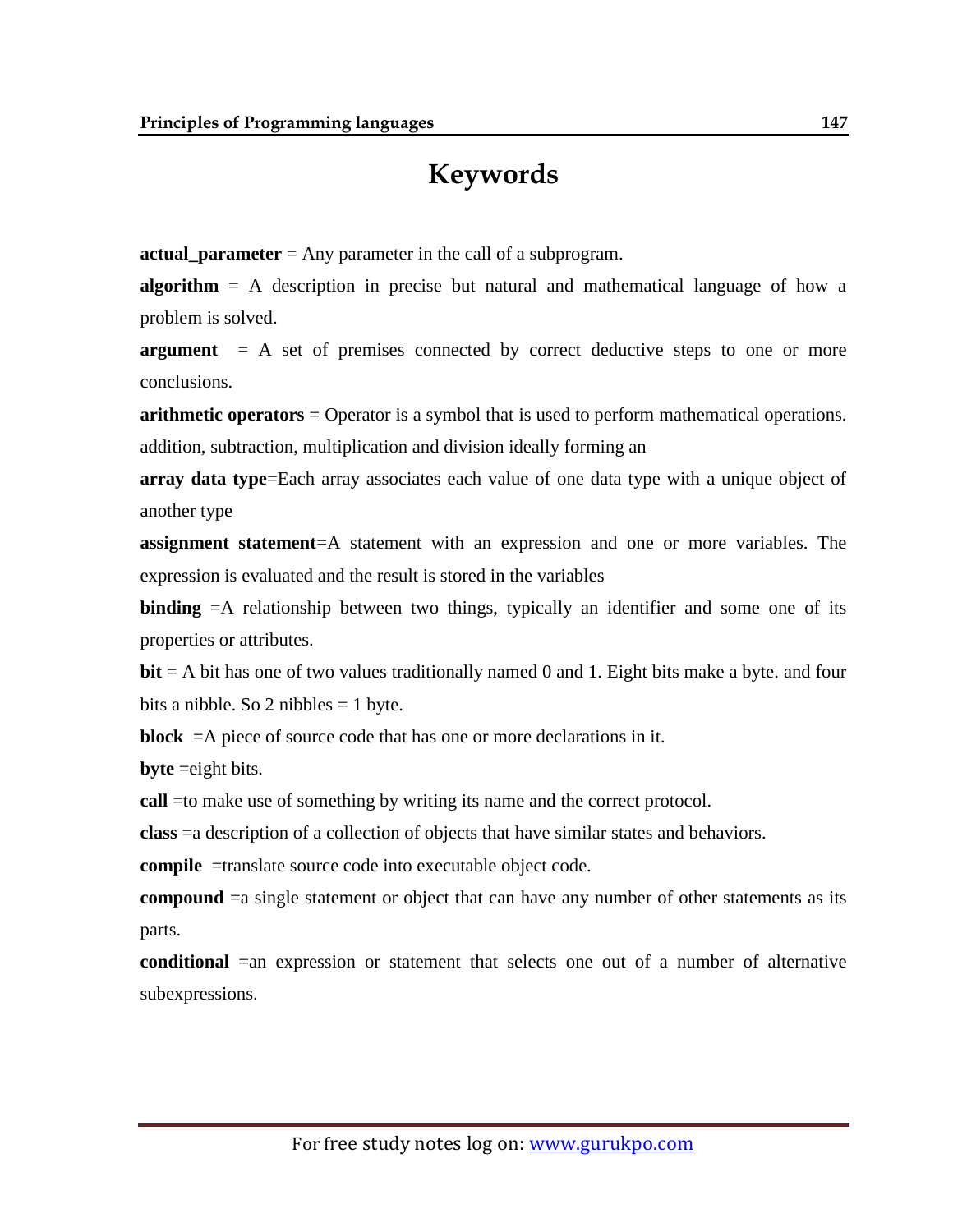**control statement** =statements that permit a processor to select the next of several possible computations according to various conditions.

**data type**  $=$ A collection of values together with the operations that use them and produce them.

**declaration** =A piece of source code that adds a name to the program's [environment](http://cse.csusb.edu/dick/samples/languages.glossary.html#environment) and binds it to a class of meanings, and may also define the name.

**default** =An item provided in place of an omitted item.

**dynamic\_binding** =A binding that can be made at any time as a program runs and may

**encapsulation** =The ability to hide unwanted details inside an interface so that the result works like a black box or vending machine - providing useful services to many clients(programs or people).

**enumerated data\_type**=data defined by listing its possible values.

**equation** =A formula stating the equality of two or more formula which may be true if the correct values of the variables are found.

**exception** = a mechanism for handling abnormal situations.

**expression** =A shorthand description of a calculation

**formal\_parameter** =The symbol used inside a [subprogram](http://cse.csusb.edu/dick/samples/languages.glossary.html#subprogram) in place of the [actual\\_parameter](http://cse.csusb.edu/dick/samples/languages.glossary.html#actual_parameter) provided when the [subprogram](http://cse.csusb.edu/dick/samples/languages.glossary.html#subprogram) is called.

**function** =A subprogram that returns a value but can not change its parameters or have side effects.

**garbage** =A piece of storage that has been allocated but can no longer be accessed by a program.

**goto** = usable in all practical languages to indicate an unconditional jump.

**header file**  $=A$  collection of function headers, class interfaces, constants and definitions that is read by a compiler and changes the interpretation of the rest of the program by defining operation for handling strings.

**identifier** := a name used in a programming language to identify something else - a [variable,](http://cse.csusb.edu/dick/samples/languages.glossary.html#variable) [function,](http://cse.csusb.edu/dick/samples/languages.glossary.html#function) [procedure,](http://cse.csusb.edu/dick/samples/languages.glossary.html#procedure) etc...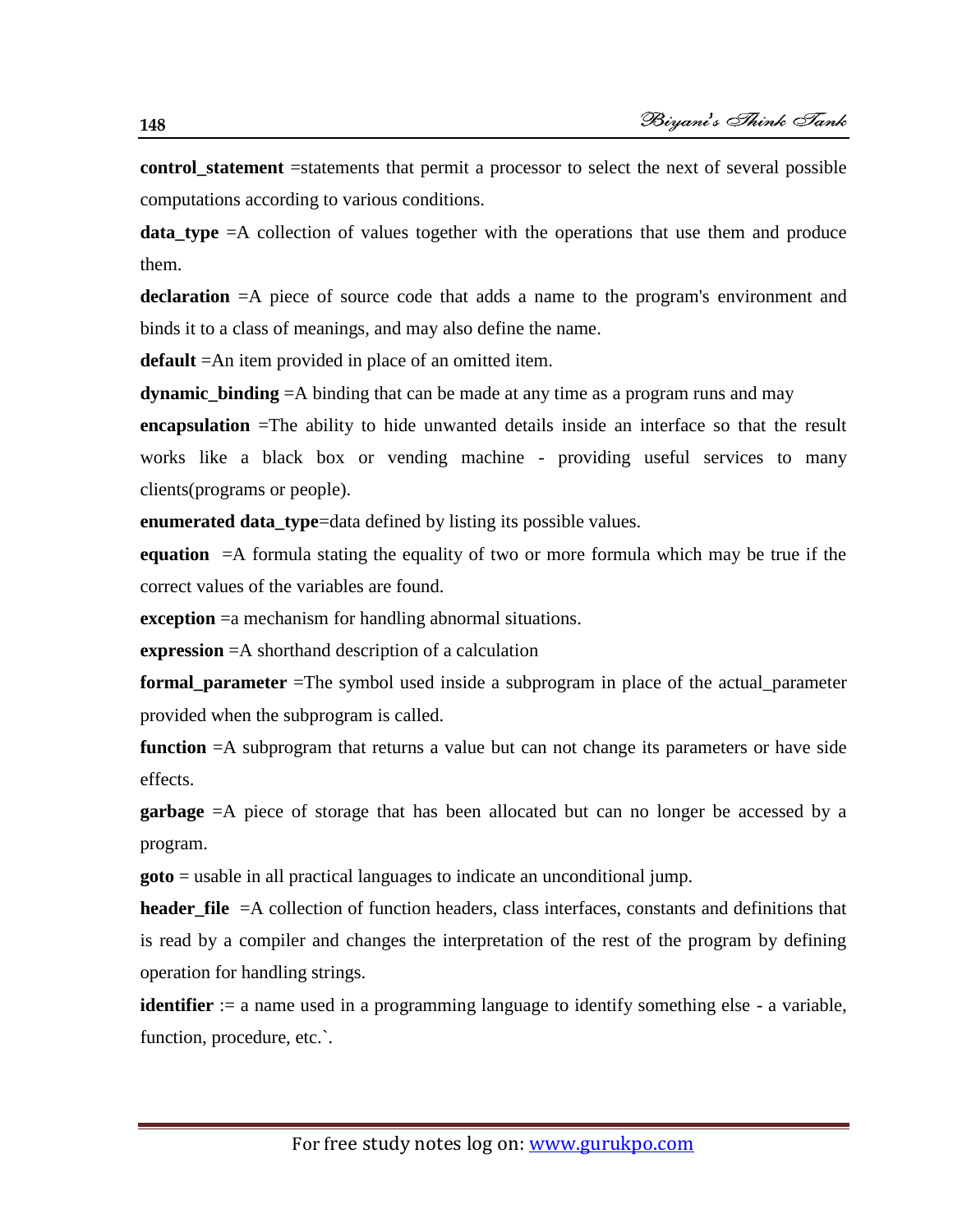**implementation** =the way something is made to work.

**inheritance** =The abillity to easily construct new data types or classes by extending existing structures, data types, or classes.

**inout**  $=A$  way of handling parameters that lets a subprogram both use and change the values of an actual parameter. It can be implemented by [pass\\_by\\_reference,](http://cse.csusb.edu/dick/samples/languages.glossary.html#pass_by_reference) pass\_by\_name, or pass\_by\_value\_result.

**input** =data supplied to some program, subprogram, OS, machine, system, or abstraction.

**Int data\_type**[=fixed\\_point](http://cse.csusb.edu/dick/samples/languages.glossary.html#fixed_point) data representing a subset of the whole numbers.

**interpreter program**=A program that translates a single instruction of a prgram and executes it before moving on to the next one.

**keyword\_parameter** =A parameter with a keyword that indicates the formal parameter to which the actual parameter is to be bound.

**late\_binding** [=dynamic\\_type\\_binding](http://cse.csusb.edu/dick/samples/languages.glossary.html#dynamic_type_binding) between pointers to a general type and objects of a more specific type.

**long data type**=A [Fixed\\_point](http://cse.csusb.edu/dick/samples/languages.glossary.html#Fixed_point) data type that may have more bits than ints.

**Matrix** = that can be [implemented](http://cse.csusb.edu/dick/samples/languages.glossary.html#implemented) by rectangular arrays and has many of the [arithmetic\\_operations](http://cse.csusb.edu/dick/samples/languages.glossary.html#arithmetic_operations) defined on them.

**method** =something that an object can perform or suffer often determined by the class of the object rather than the specific object. In  $C_{++}$  a method is called a member function.

**natural** numbers =The numbers  $1,2,3,4...$ 

**object** = Object is uniqely identifiable by the user.

**operation** =One of a set of functions with special syntax and semantics that can be used to construct an [expression.](http://cse.csusb.edu/dick/samples/languages.glossary.html#expression)

**operator** =A symbol for an [operation.](http://cse.csusb.edu/dick/samples/languages.glossary.html#operation) Operators can [infix,](http://cse.csusb.edu/dick/samples/languages.glossary.html#infix) [prefix,](http://cse.csusb.edu/dick/samples/languages.glossary.html#prefix) or [postfix.](http://cse.csusb.edu/dick/samples/languages.glossary.html#postfix)

**overloading** =giving multiple meanings to a symbol depending on its context.

**parameter** = Parameter is used in a subprogram that can be changed when the subprogram is called.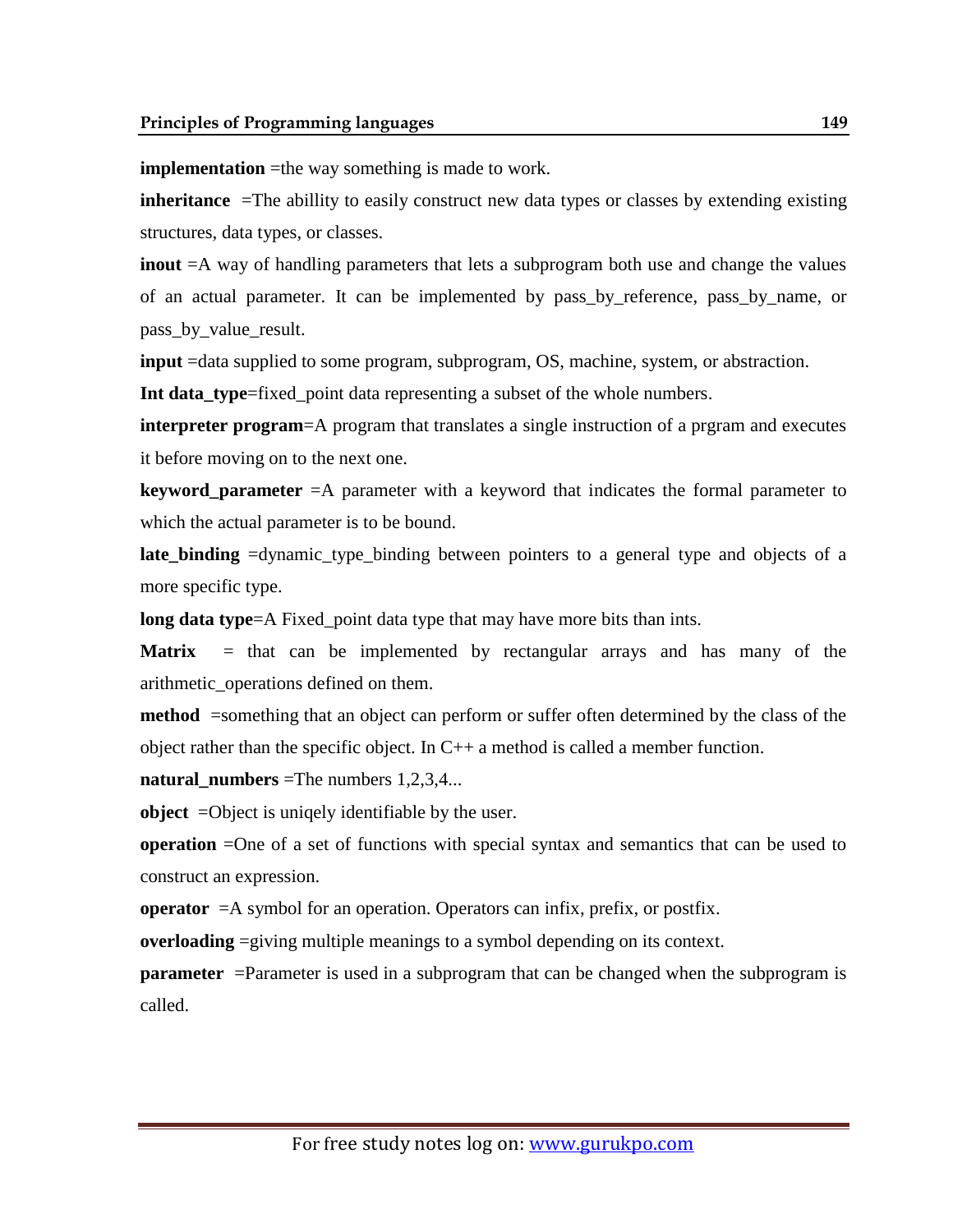**parameter passing** =the means by which the actual parameters in a [call](http://cse.csusb.edu/dick/samples/languages.glossary.html#call) of a [subprogram](http://cse.csusb.edu/dick/samples/languages.glossary.html#subprogram) are connected with the [formal\\_parameters](http://cse.csusb.edu/dick/samples/languages.glossary.html#formal_parameters) in the definition of the subprogram.

**pass\_by\_value** [=parameter\\_passing](http://cse.csusb.edu/dick/samples/languages.glossary.html#parameter_passing) where The actual parameter is evaluated (if necessary) and the value placed in a location bound to the formal parameter.

**pass\_by\_reference** [=parameter\\_passing](http://cse.csusb.edu/dick/samples/languages.glossary.html#parameter_passing) where The parameter is implemented by providing an access path to the actual parameter from the formal parameter. Actions written as if they use or change the formal parameter use or change the actual parameter instead.

**pointer** =data\_type with values that are addresses of other items of data.

**polymorphism objects**=The ability of a function to apply to more than one type of object or data.

**postfix** =An operator that is placed after its single operand.

**prefix** [r=](http://cse.csusb.edu/dick/samples/languages.glossary.html#operator)An operator that is placed in front of its single operand.

**recursion**  $=$ A technique of defining something in terms of a smaller or simpler object of the same type. If you don't understand this then see recurse.

**relational\_operator** =an infix operator that returns a Boolean value when given non-Boolean operands.

**scope** =the parts of a program where a particular identifier has a particular meaning (set of [bindings\)](http://cse.csusb.edu/dick/samples/languages.glossary.html#bindings).

**selection** =a statement that chooses between several possible executions paths in a program.

**semantics** =A description of how the meaning of a valid statement or sentence can be worked out from its parsed form.

**stack** =A collection of data items where new items are added and old items retrieved at the same place, so that the last item added is always the first item retrieved, and so on.

**structure data type**=A finite collection of named items of data of different types.

**subprogram** =A piece of code that has been named and can be referred to by that name (called) as many times as is needed. Either a procedure or a function.

**subtype** =A type S is a subtype of type T if every valid operation on an object of type T is also a a valid operation of type S.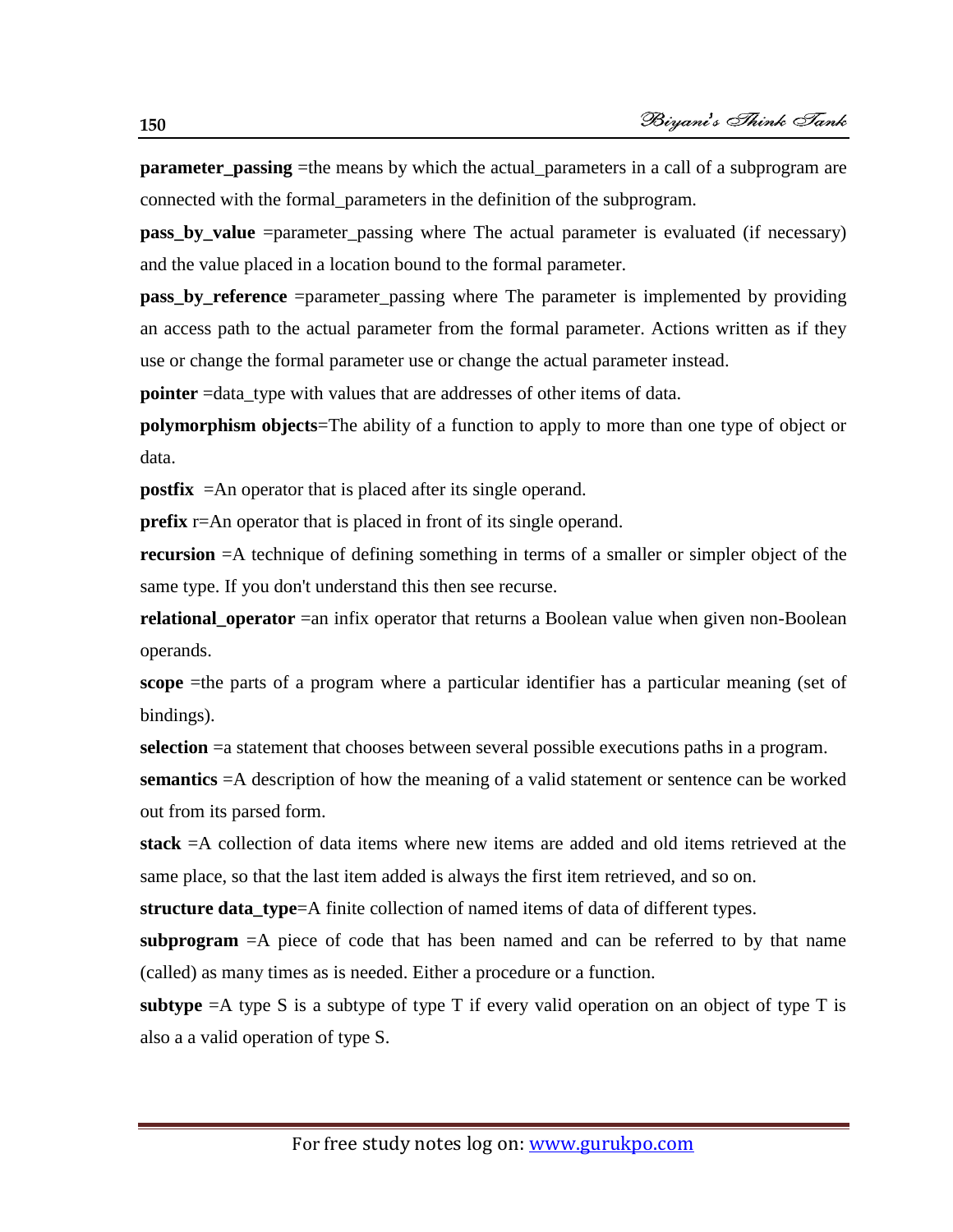**syntax** =A description of the rules that determine the validity and parsing of sentences or statements in a language.

**ternary** = Ternary operators have two operands. Ternary numbers have base 3 and use 3 symbols.

**tree** =A collection of connected objects called nodes with all nodes connected indirectly by precisely one path. An ordered tree has a root and the connections lead from this root to all other nodes. Nodes at the end of the paths are caled leaves. The connections are called branches. All computer science tress are drawn upside-down with the root at the top and the leaves at the bottom.

**unary** = unary operators have one operand, unary numbers use base 1 and one symbol.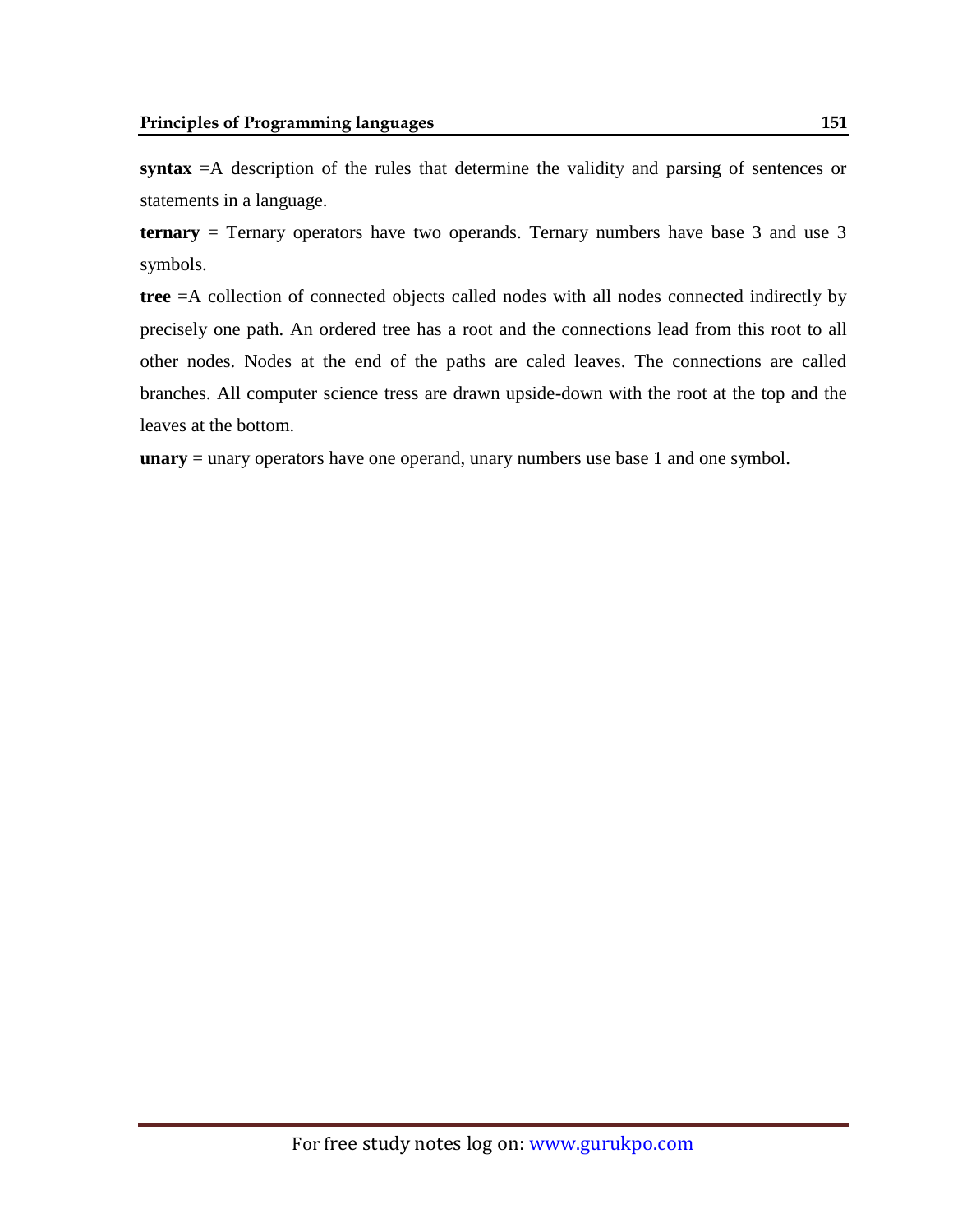# **Bibliography**

#### **Books Referred-**

- Let us C by Yashwant Kanetkar,
- Complete Reference by Herberld Sheild,
- C++ programming by E.Balaguruswami.

### **Websites Referred-**

- Wikipedia,
- www.cprogramming.com
- www.eskimo.com
- www.cprogrammingexpert.com,
- www.compgeom.com
- www.physicsforums.com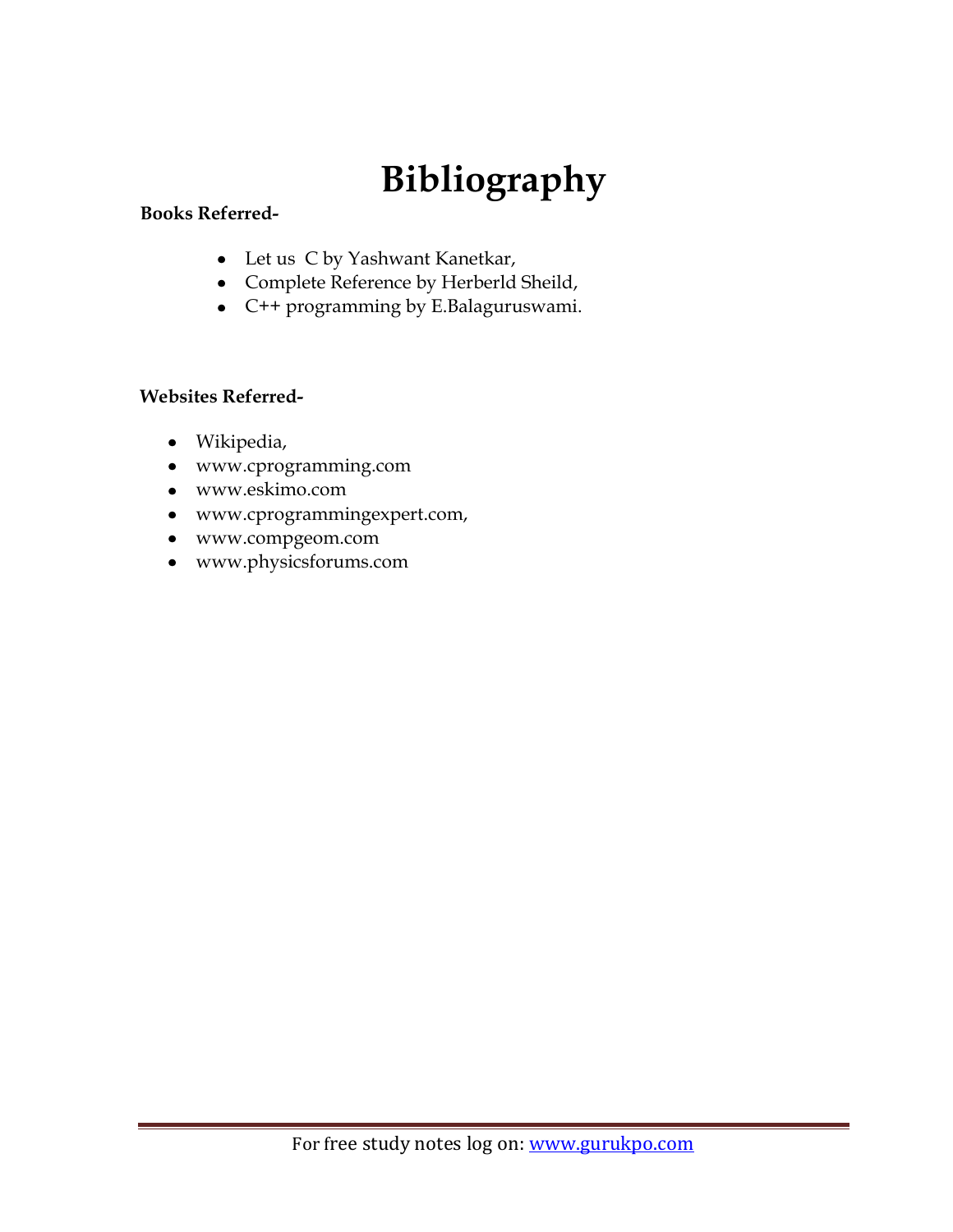| • Notes                                      |
|----------------------------------------------|
|                                              |
|                                              |
|                                              |
|                                              |
|                                              |
|                                              |
|                                              |
|                                              |
|                                              |
|                                              |
|                                              |
|                                              |
|                                              |
|                                              |
|                                              |
|                                              |
| For free study notes log on: www.gurukpo.com |